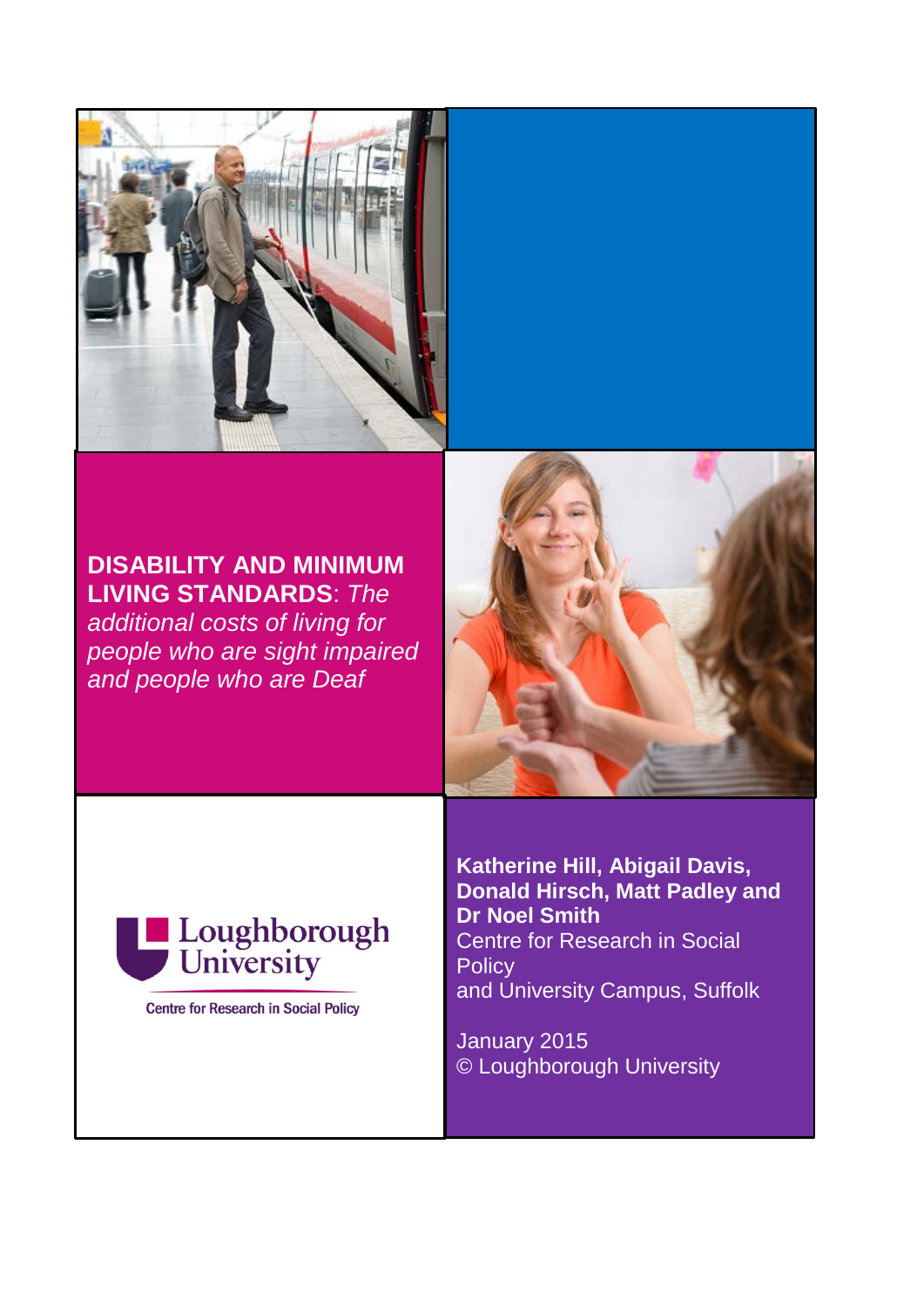© Loughborough University

Published by the Centre for Research in Social Policy Loughborough University **Leicestershire** LE11 3TU

ISBN 978 0946831 41 8

All rights reserved. Reproduction of this report by photocopying or electronic means for non-commercial purposes is permitted. Otherwise, no part of this report may be reproduced, adapted, stored in a retrieval system or transmitted by any means, electronic, mechanical, photocopying, or otherwise without the prior written permission of Loughborough University.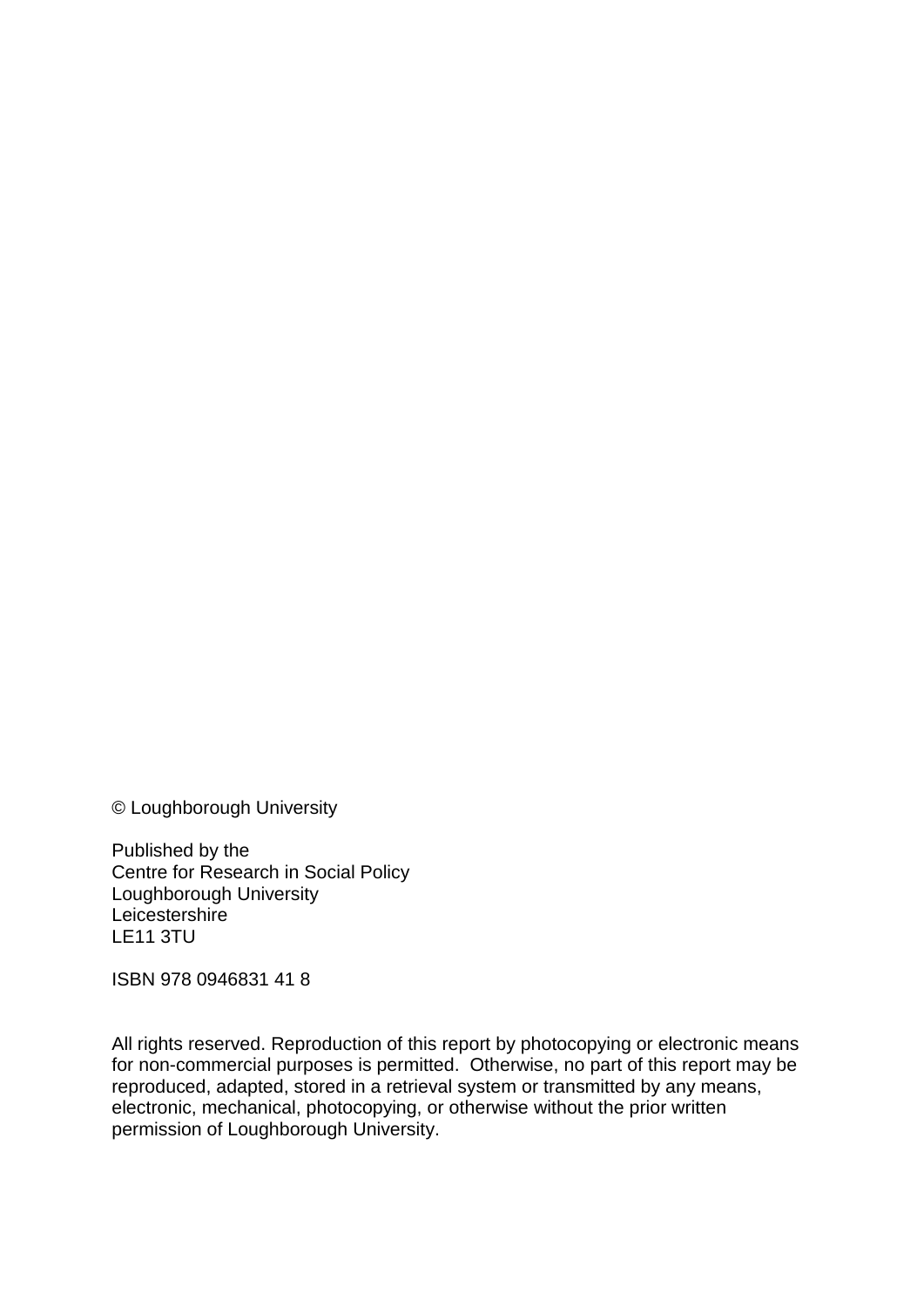#### **The status of this research**

The research reported here is independent research commissioned by Thomas Pocklington Trust. The views expressed in this publication are those of the authors and not necessarily those of Thomas Pocklington Trust.

As a charity, Pocklington funds research for public benefit. Pocklington aims to ensure that the knowledge generated by the research it funds can be used to maximize understanding of the lives of people affected by sight loss. The Intellectual Property and responsibility for dissemination of findings from the research reported here belongs to Loughborough University, which is committed to working with Pocklington to ensure effective dissemination of findings.

### **Note on terminology**

In this report 'people who are sight impaired' is used to describe those who are eligible to be certified as sight impaired. As set out in the text, the additional needs measured here apply to people whose condition would meet the criteria for such certification and who have some useable sight.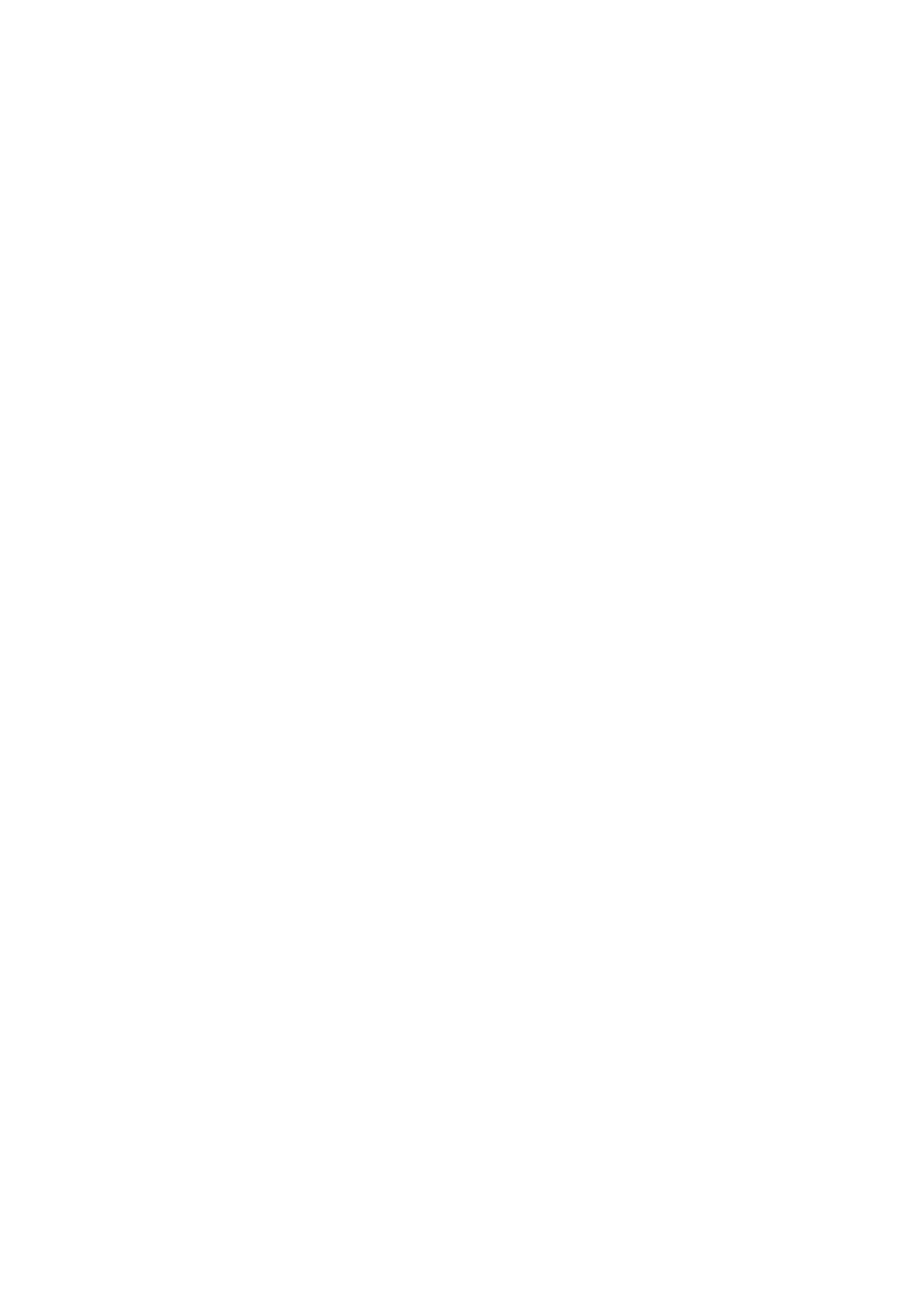# **Contents Page**

| <b>Executive Summary</b><br>Introduction<br>Methodology<br>The minimum cost of living for a single person who is sight impaired<br>The minimum cost of living for a single person who is Deaf<br>Discussion and conclusions<br>Scope for future research | 1<br>1<br>3<br>$\overline{4}$<br>6<br>8<br>9 |
|----------------------------------------------------------------------------------------------------------------------------------------------------------------------------------------------------------------------------------------------------------|----------------------------------------------|
| <b>Chapter 1 Introduction</b><br>Background                                                                                                                                                                                                              | 1<br>$\mathbf 1$                             |
| The Minimum Income Standard and its value in measuring the cost of<br>disability                                                                                                                                                                         | 3                                            |
| Investigating the effects of sensory deprivation                                                                                                                                                                                                         | 5                                            |
| Background Note 1, Previous research on the cost of disability<br>Background Note 2, The Minimum Income Standard (MIS)                                                                                                                                   | $\overline{7}$<br>9                          |
| Chapter 2 Methodology and specification of cases                                                                                                                                                                                                         | 12 <sub>2</sub>                              |
| Specifying the case                                                                                                                                                                                                                                      | 13                                           |
| Recruitment                                                                                                                                                                                                                                              | 16                                           |
| Running groups                                                                                                                                                                                                                                           | 19                                           |
| Identifying private costs                                                                                                                                                                                                                                | 21                                           |
| Chapter 3 The minimum cost of living for a single person who is sight                                                                                                                                                                                    |                                              |
| impaired                                                                                                                                                                                                                                                 | 23                                           |
| Household fittings and furnishings: safety and maintenance                                                                                                                                                                                               | 23                                           |
| Household fittings and furnishings – the light environment                                                                                                                                                                                               | 26                                           |
| Household goods and equipment                                                                                                                                                                                                                            | 29                                           |
| Technology and home entertainment                                                                                                                                                                                                                        | 32                                           |
| Technology, communication and adaptive equipment                                                                                                                                                                                                         | 34                                           |
| Household bills                                                                                                                                                                                                                                          | 41                                           |
| Personal and health care                                                                                                                                                                                                                                 | 42                                           |
| Services in the home                                                                                                                                                                                                                                     | 44                                           |
| Transport<br>Social and leisure activities                                                                                                                                                                                                               | 45<br>47                                     |
| <b>Holidays</b>                                                                                                                                                                                                                                          | 49                                           |
| Adding up the cost for a single person who is sight impaired                                                                                                                                                                                             | 50                                           |
| The impact of additional needs on weekly budgets                                                                                                                                                                                                         | 57                                           |
| Conclusion: the scale and nature of additional requirements for people                                                                                                                                                                                   |                                              |
| who are sight impaired                                                                                                                                                                                                                                   | 59                                           |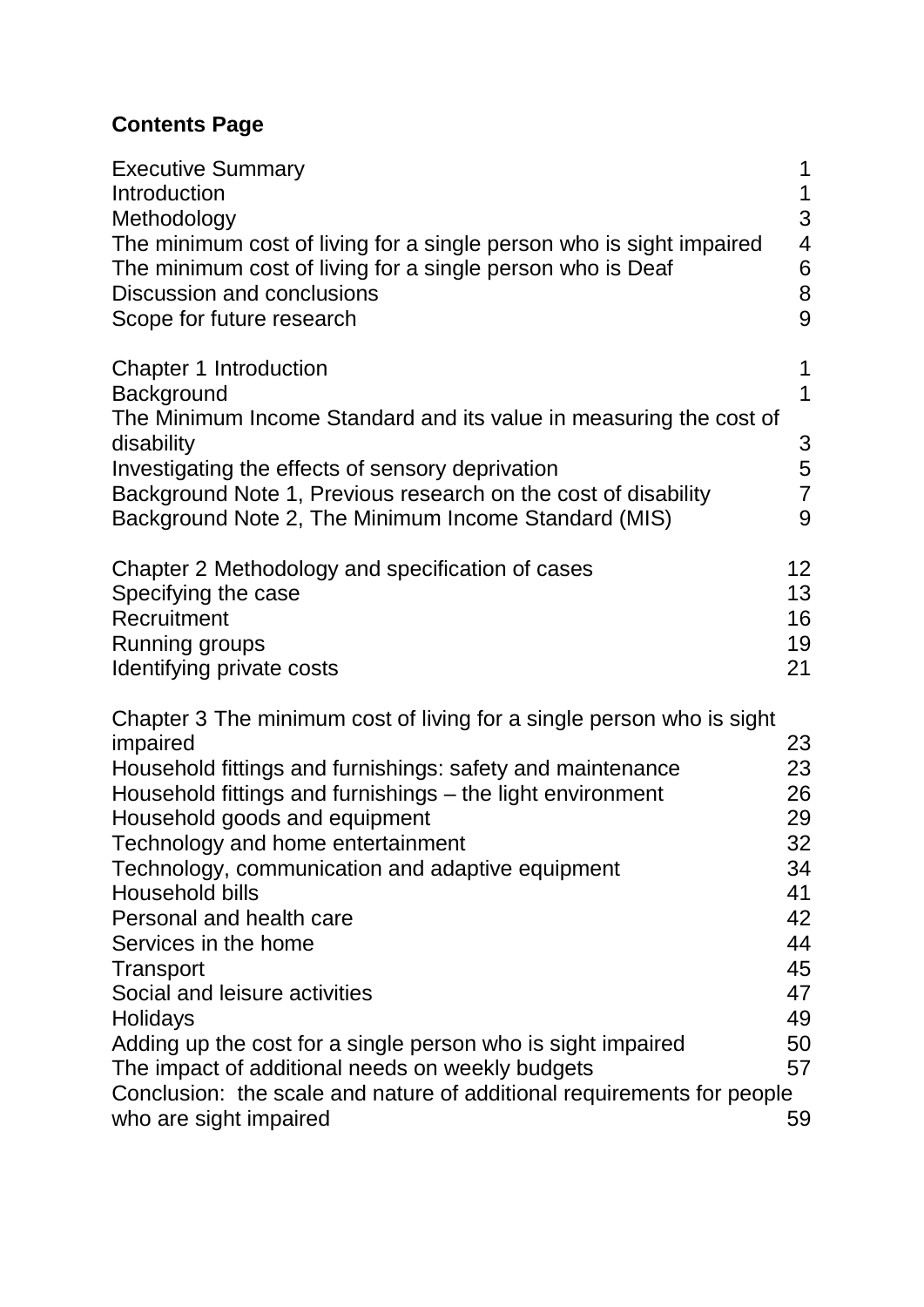| Chapter 4 The minimum cost of living for a single person who is Deaf 61 |    |  |
|-------------------------------------------------------------------------|----|--|
| Visual alarms and security in the home<br>61                            |    |  |
| Communications technology and computing<br>64                           |    |  |
| Household bills                                                         |    |  |
| Interpreter and personal assistance support                             | 68 |  |
| Hearing aid batteries                                                   |    |  |
| Social participation<br>72                                              |    |  |
| <b>Travel</b>                                                           | 74 |  |
| Holidays                                                                | 75 |  |
| Adding up the cost for a single person who is Deaf                      | 76 |  |
| The impact of additional needs on weekly budgets                        | 80 |  |
| Conclusion: the scale and nature of additional requirements for someone |    |  |
| who is Deaf                                                             | 82 |  |
|                                                                         |    |  |
| <b>Chapter 5 Discussion and conclusions</b>                             | 83 |  |
| The scale of additional costs<br>83                                     |    |  |
| <b>Relationship to PIP assessments</b>                                  | 85 |  |
| <b>Public provision</b>                                                 | 88 |  |
| The scope for future research                                           | 90 |  |
|                                                                         |    |  |
| References                                                              | 93 |  |
| Acknowledgements                                                        | 95 |  |
| Annex A Tables comparing overall budgets                                | 96 |  |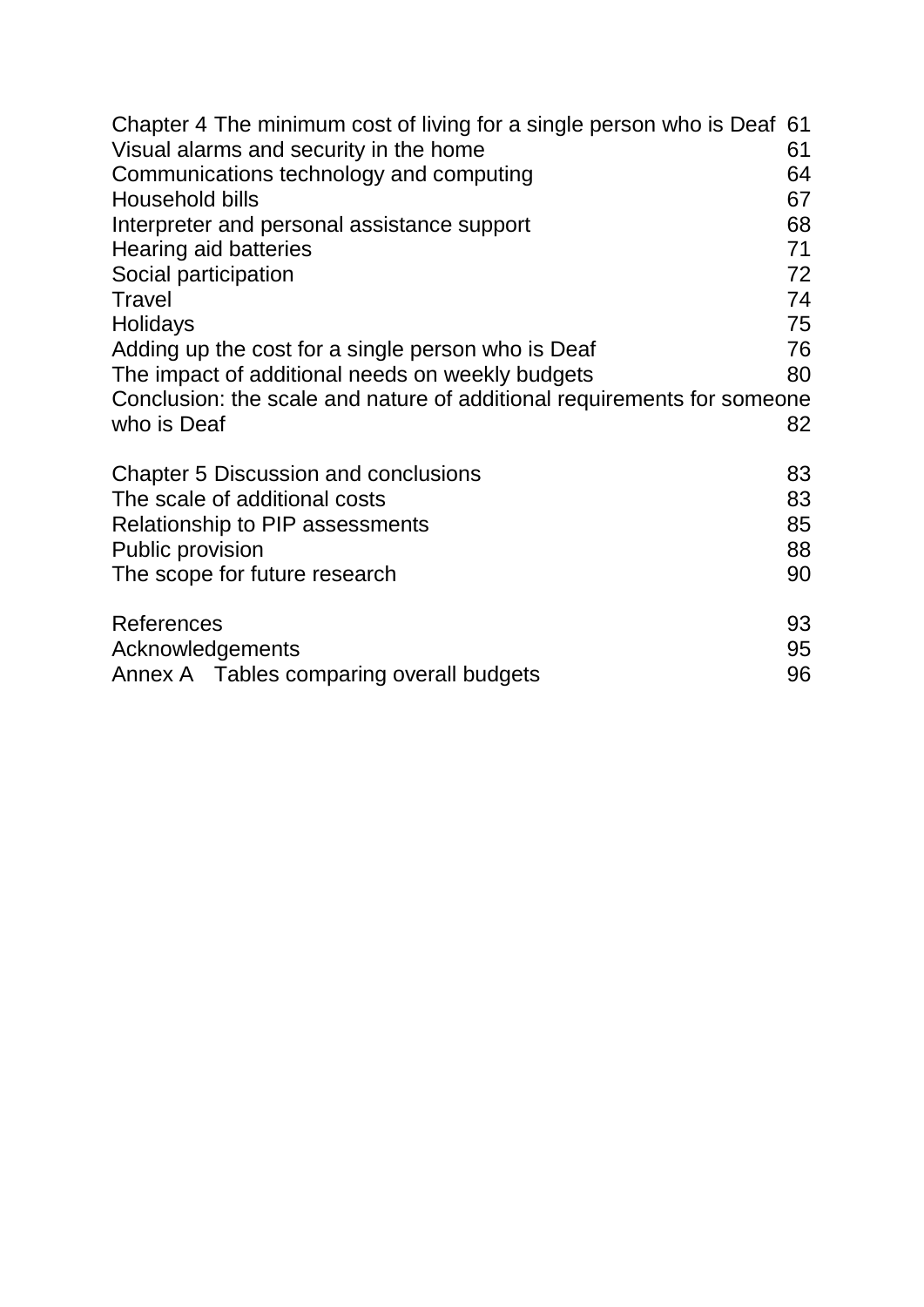# **Figures and Tables**

| Table 1  | The additional cost of selected household goods and                                                                                           |    |
|----------|-----------------------------------------------------------------------------------------------------------------------------------------------|----|
|          | services                                                                                                                                      | 51 |
| Table 2  | The additional cost of technology                                                                                                             | 53 |
| Table 3  | The additional cost of transport and travel                                                                                                   | 54 |
| Table 4  | The additional cost of health care and personal goods                                                                                         | 56 |
| Figure 1 | Components of additional costs for single working age adults<br>who are sight impaired                                                        | 58 |
| Table 5  | The additional cost of technology                                                                                                             | 78 |
| Table 6  | The additional cost of transport and travel                                                                                                   | 79 |
| Figure 2 | Components of additional costs for Deaf single working age<br>adults                                                                          | 81 |
|          | Table A1 Table comparing the overall budgets for the main MIS single<br>working age adult and the budget for someone who is sight<br>impaired | 96 |
|          | Table A2 Table comparing the overall budgets for the main MIS single<br>working age adult and the budget for someone who is<br>Deaf           | 97 |
|          |                                                                                                                                               |    |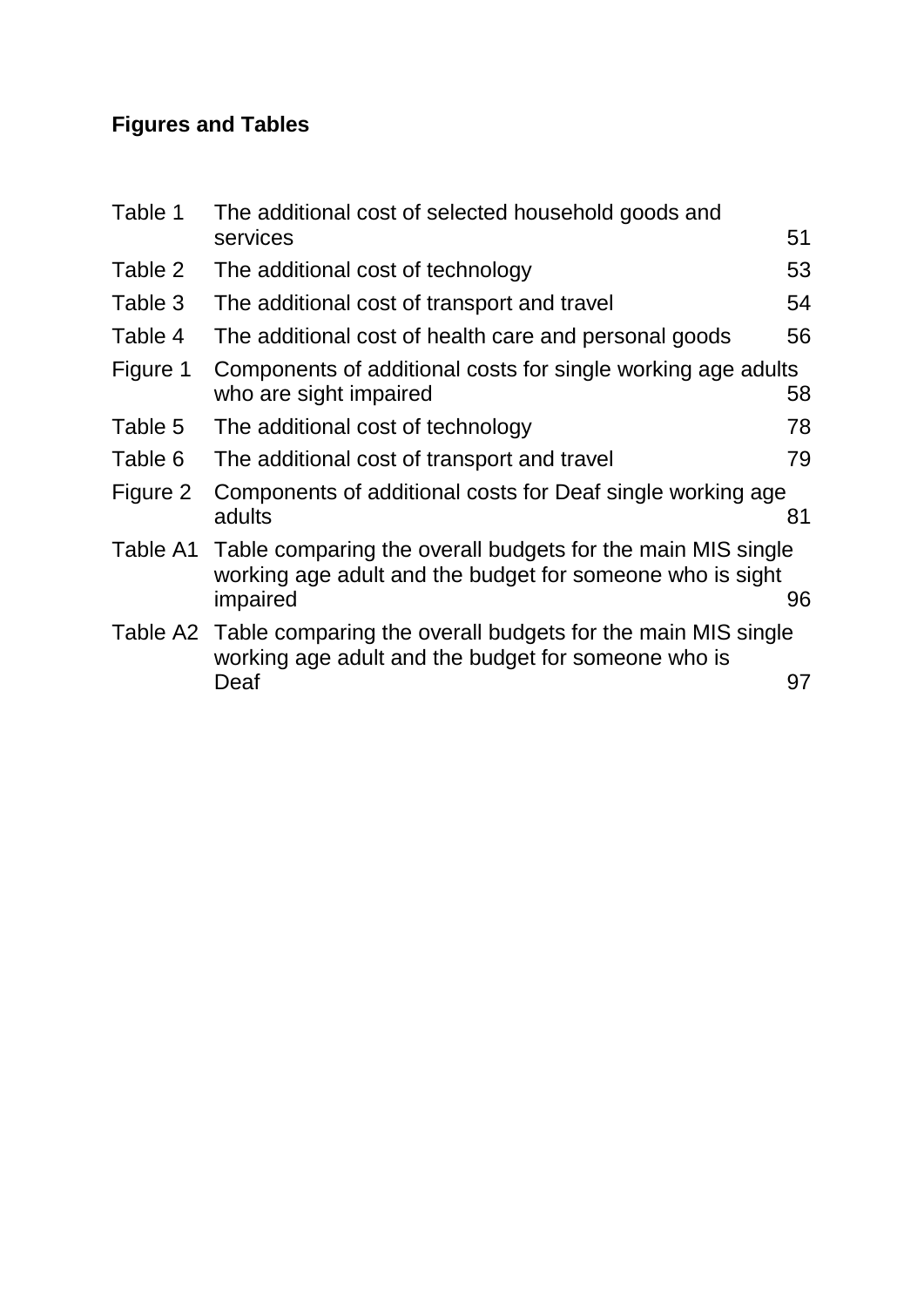# <span id="page-7-0"></span>**Executive Summary**

## <span id="page-7-1"></span>**Introduction**

This report gives the results of a research study into the additional amount that it costs people who are sight impaired and people who are Deaf to reach a minimum acceptable standard of living. The research was undertaken to trial a new application of an accepted methodology that defines Minimum Income Standards (MIS) for certain population groups. It applied the methodology to single people of working age, living alone who are eligible to be certified as sight impaired (with some useable sight) or who are Deaf and use British Sign Language. The findings estimated additional costs of living and defined a Minimum Income Standard for each population group.

An understanding of the additional cost of disability is especially salient in the UK with the introduction of Personal Independence Payments, and can help show what would be a fair way of helping different groups to afford these extra costs.

Previous research on this topic has either looked at what disabled people actually spend (ignoring unmet need) or made broad assessments of the relative well-being of disabled and non-disabled people on different incomes, without pinpointing the actual source of additional costs associated with particular conditions. Research looking more directly at disabled people's costs has found it hard to distinguish which are 'additional' to what non-disabled people require. The present research is able to address this by building on Minimum Income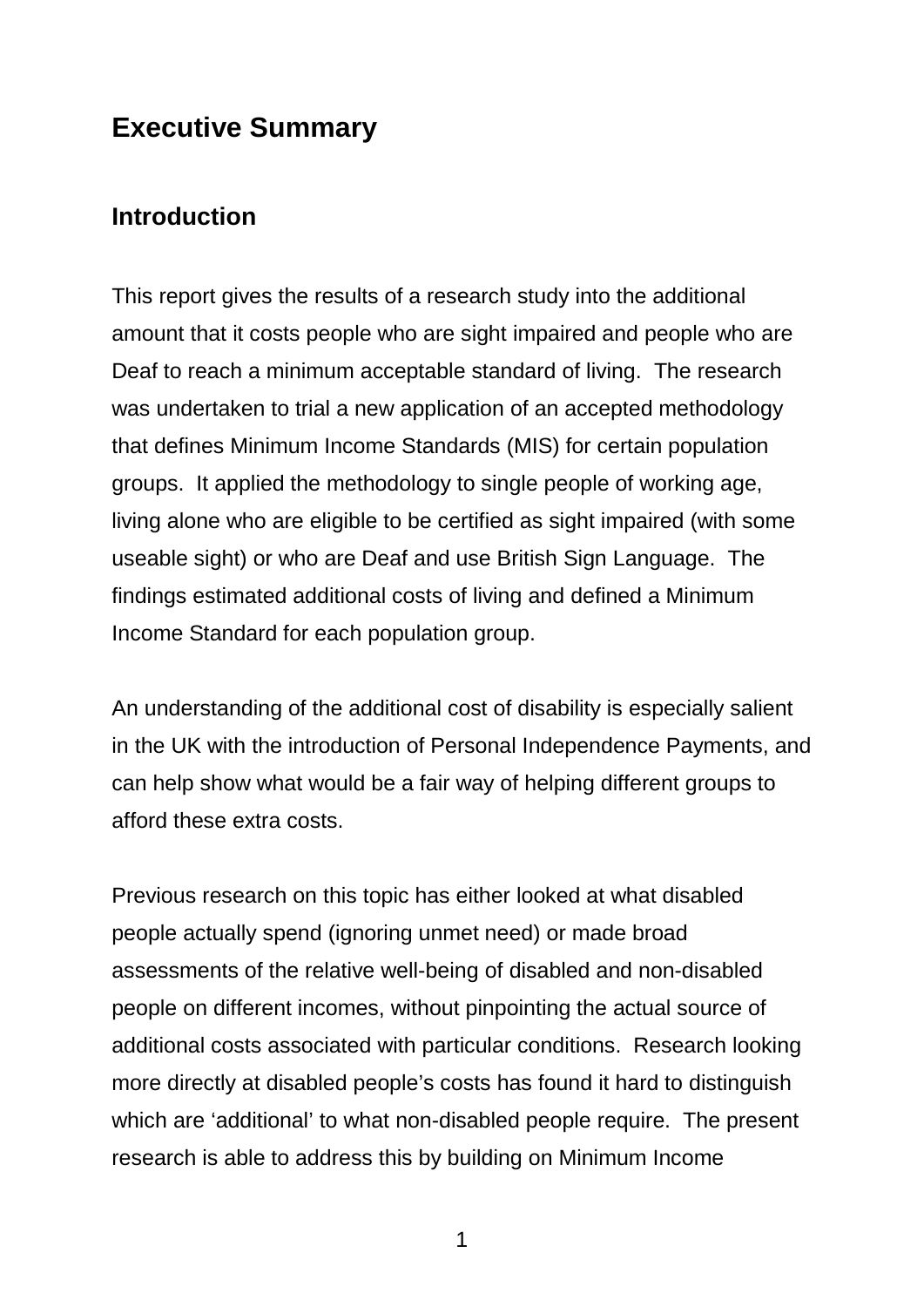Standard (MIS) research for non-disabled households and using the same method to explore additional requirements for people with certain disabilities. The MIS method involves asking groups of members of the public to agree detailed lists of items that households need in order to reach a minimum acceptable standard of living.

The present study is carried out by the same team at the Centre for Research in Social Policy that conducted the main MIS research. For the first time this method is applied to establish minimum budgets for two disabled household types: single working age people, living alone, who are, respectively, eligible to be certified as sight impaired (with some useable sight); and profoundly deaf who use British Sign Language (BSL). Many deaf people whose first or preferred language is BSL consider themselves part of the Deaf community. They may describe themselves as Deaf with a capital D to emphasise their Deaf identity.

This report serves a dual purpose. It identifies a minimum income standard for people with certain sensory impairments and demonstrates the scope for doing similar research with people who have different types of impairment or disability. Its calculations have selected two types of sensory impairment to measure in a first study. In the case of sight impairment, the calculation is for someone with some usable sight, whereas in the case of deafness, it looks at the needs of someone with no hearing. The results of each of these calculations should therefore be considered separately, and do not comprise a comparison between the cost of sight and hearing loss in general. It is also recognised that the needs of people with other levels of sight or hearing loss are likely to be different and require a separate study to identify properly.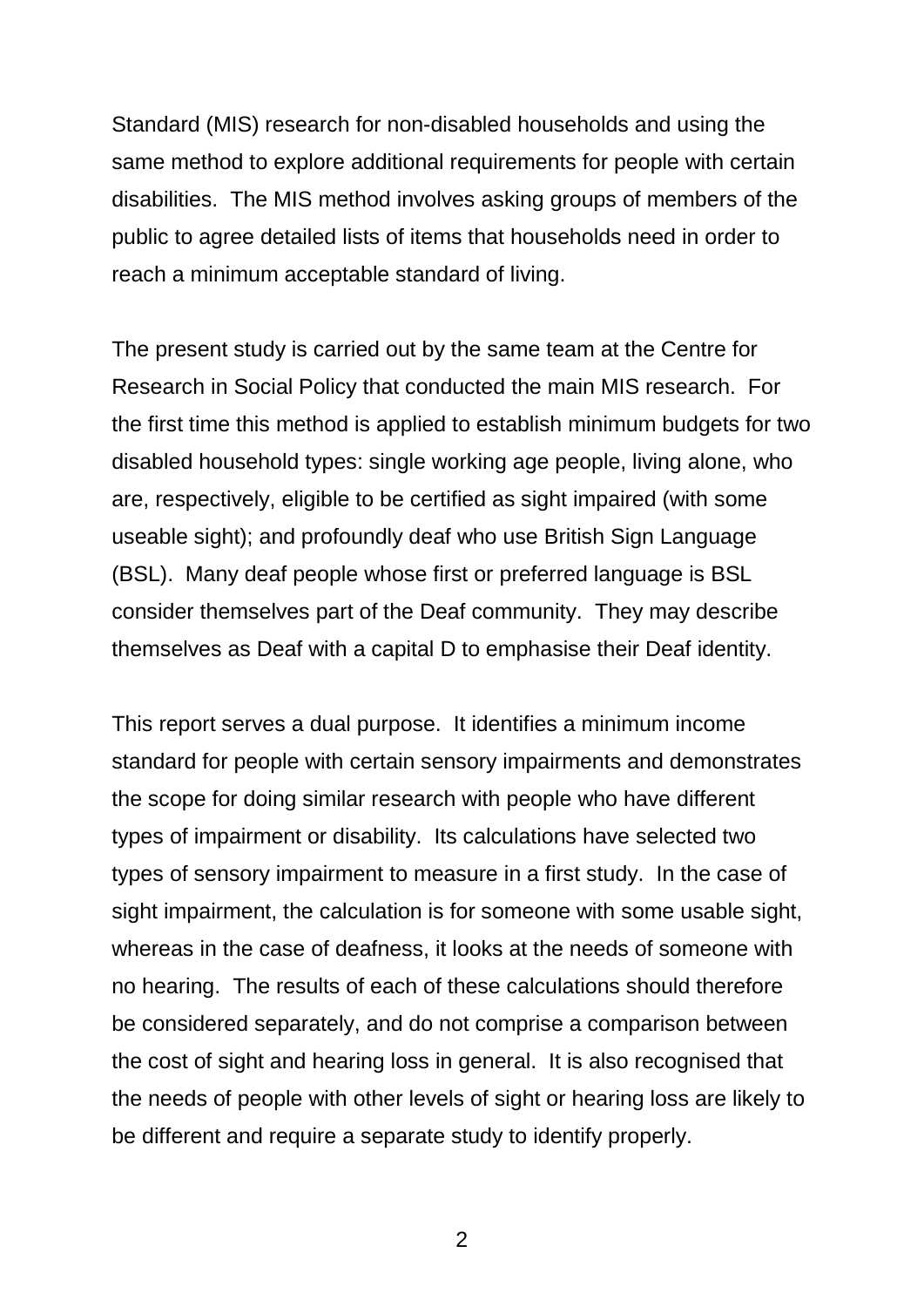# <span id="page-9-0"></span>**Methodology**

The research asked three groups of people who are sight impaired and three groups of people who are Deaf, each to reflect on the additional things that households with impairments similar to their own would require in order to reach a minimum standard of living. Participants discussed in detail whether MIS budgets covering different aspects of a single person's life would be adequate or needed to be supplemented. The method built consensus both within each group and across groups about what should change and why. Those items that commanded wide agreement as additional requirements were costed to create a disabled person's budget for each case under consideration. In line with the original research, the emphasis was on 'needs and not wants': only those items essential in order to meet physical needs and to have the 'opportunities and choices required to participate in society' were included. 'Nice to have' items were explicitly omitted.

In each case, needs were specified for an imaginary 'case study' person, of working age, living alone with a particular type of disability. For people with sight loss it was decided to make the case study someone who was certified sight impaired, with some useable sight. In the case of hearing loss the case in question was someone who is profoundly deaf and uses British Sign Language (BSL). These cases were chosen after consultation with an advisory group as readily recognisable categories, and while acknowledging that within each of them not everybody's needs are identical, they provide a starting point in showing the minimum needs of someone covered by a given set of characteristics.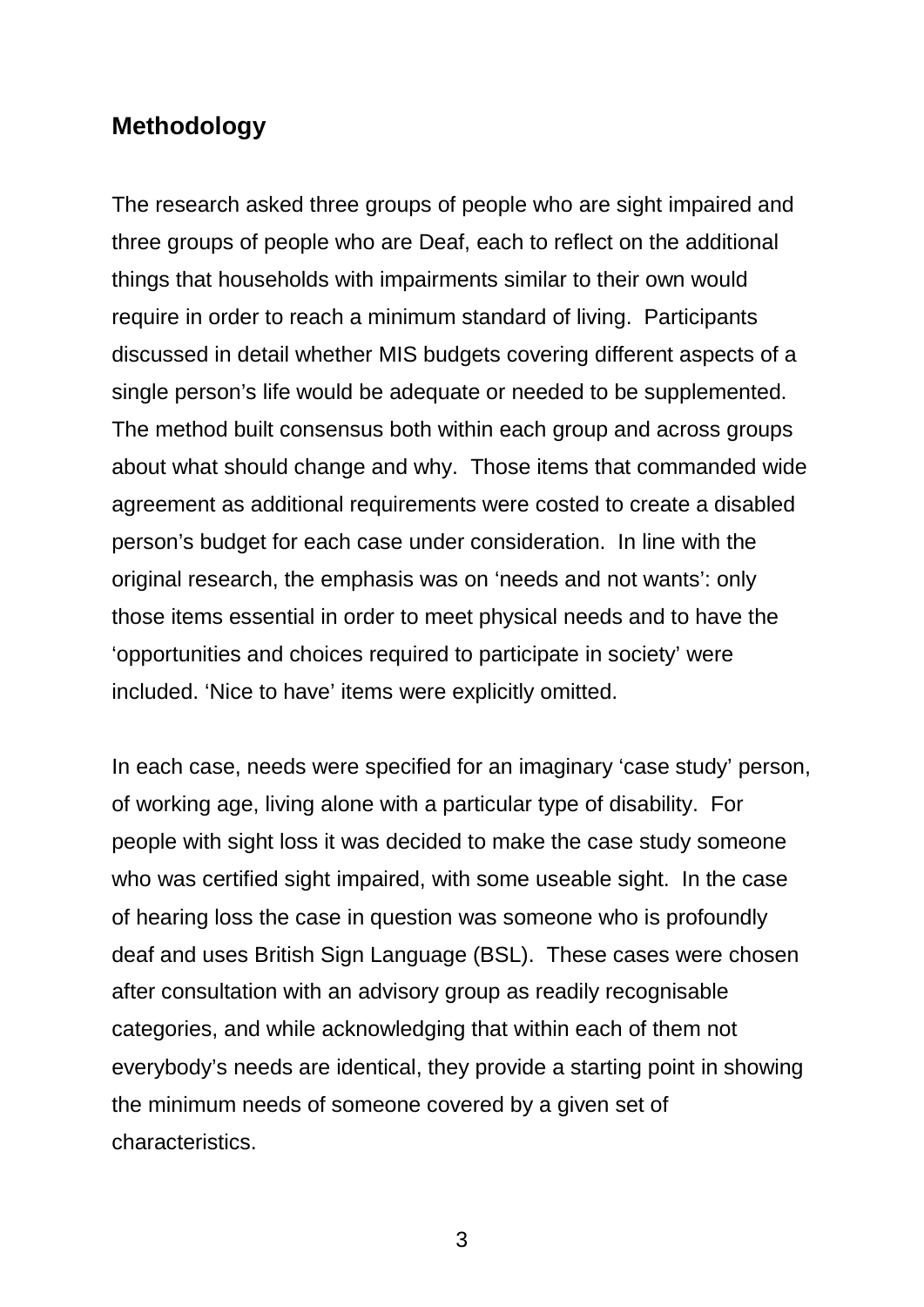Participants were purposively recruited through networks and service centres used by the relevant groups and was carried out by organisations working within the relevant communities, with recruitment materials designed to be appropriate for people with sensory impairments. The standard MIS method was used when running the groups with additional attention given to communication. This involved talking through information and verbally recording decisions (rather than using flipcharts) in the sight impaired groups, and using BSL interpretation in the Deaf groups.

# <span id="page-10-0"></span>**The minimum cost of living for a single person who is sight impaired**

Groups identified a wide range of additional needs that would require extra spending for a single working age person, living alone, who is eligible to be certified as sight impaired (with some useable sight). No one of these was very expensive, but between them they added a quarter to a minimum budget for a single person.

The main categories incurring extra costs were as follows:

**Paying for various technological equipment.** This was required to enable communication, facilitate access to written materials, and make the best use of the sight that people have. Some of these would be oneoff purchases such as a larger laptop, scanner, video magnifier, specialist software and IT training, whose cost would be spread across a long period. The cost of a higher grade mobile phone (to provide good quality accessibility features) than is included in the budget for a fully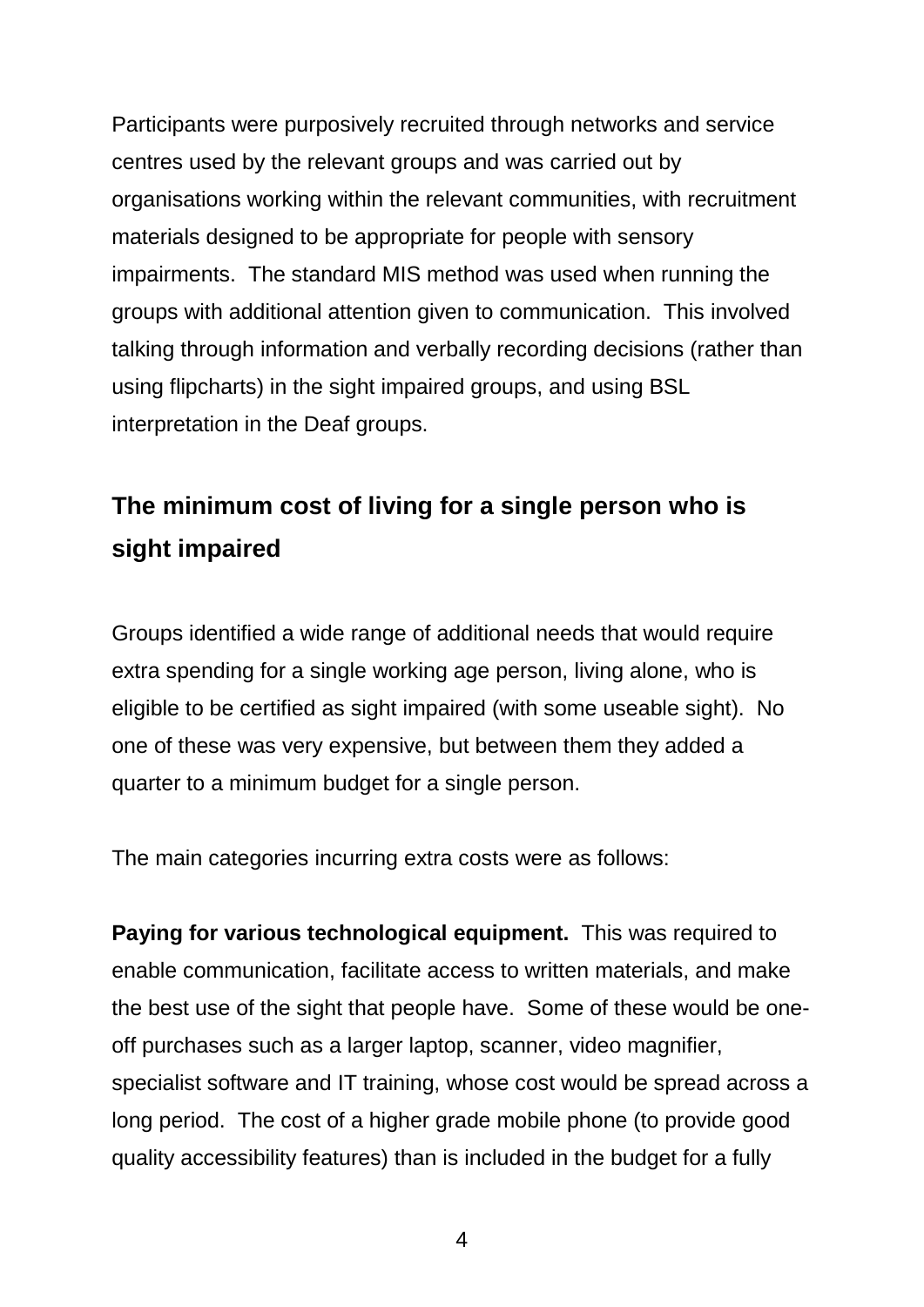sighted person adds a greater cost on a recurring basis.

**Domestic help every two weeks for two hours.** Groups agreed that having regular help with cleaning or to deal with particular jobs in the home would support someone who is sight impaired in keeping their home presentable.

**Additional travel costs.** People who are sight impaired can require additional taxi journeys to some local medical appointments and a certain number of train trips further afield. Total travel costs take account of free off-peak bus travel (with a concessionary pass), but also assume that some peak-time journeys need to be paid for.

**Additional costs of socialising and going on holiday.** These include the cost of treating a friend, who accompanies them in social activities that may otherwise be difficult, and using hotel rather than self-catering accommodation on holiday.

**Additional costs of household goods.** This includes better lighting throughout the home and differences to standard goods such as the type of floor covering or sofa material which were changed for safety and maintenance reasons. Also, paying for someone to help with home maintenance adds a small amount.

**Additional health care costs.** This covers an increase in the number of prescriptions, for example for eye drops, and a higher budget for the cost of glasses.

**Electricity.** A small weekly addition to bills to cover the cost of running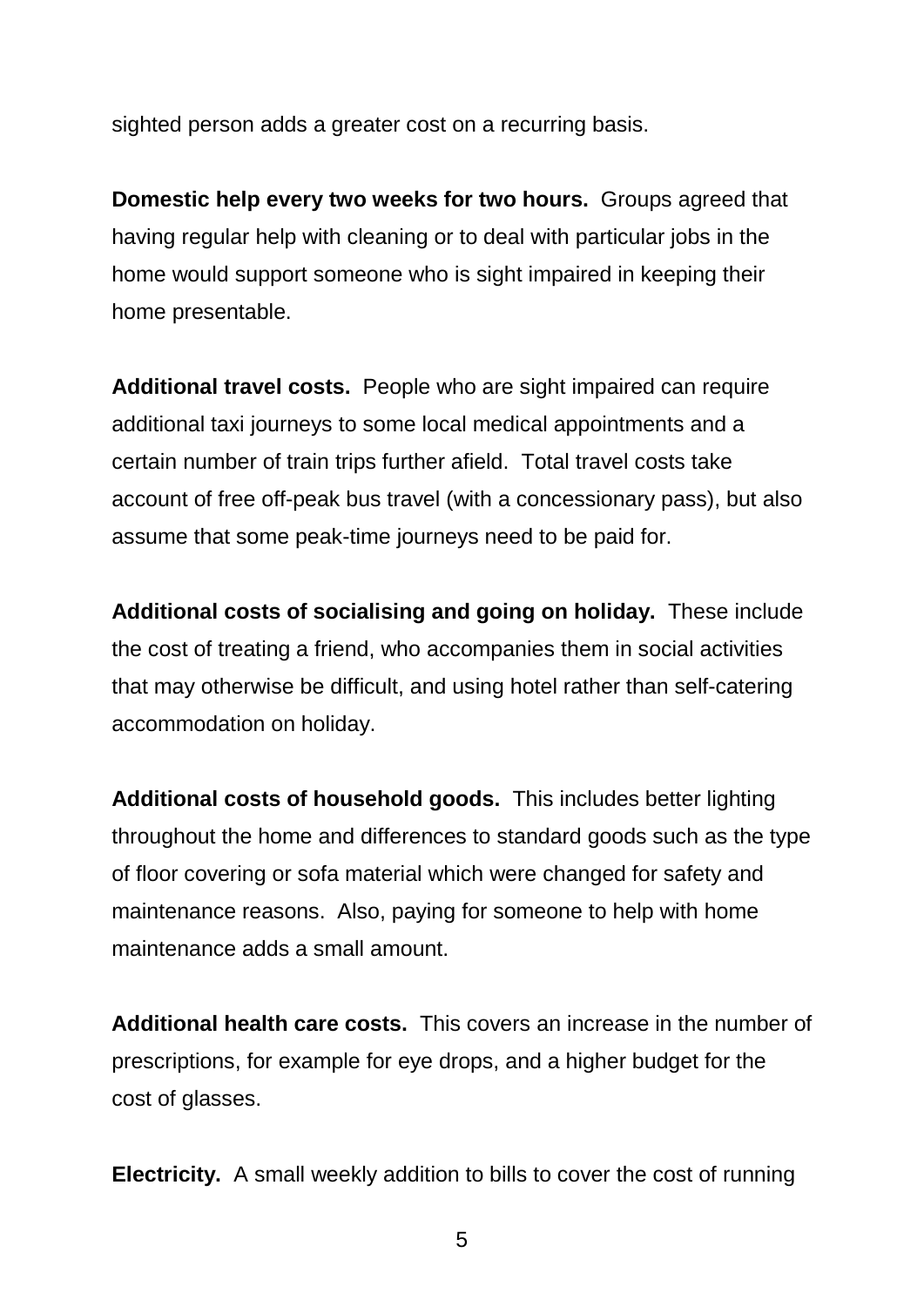additional lighting and appliances.

Overall, additional costs for someone who is sight impaired (with some useable sight) add £50.49 to a £198.60 minimum household budget for a single working age person, excluding rent. A quarter of the additions come from technology, a quarter from domestic help, and the rest are spread across the other categories.

#### <span id="page-12-0"></span>**The minimum cost of living for a single person who is Deaf**

Groups were able to agree substantial costs for a single working age person who is Deaf, adding 82 per cent to a weekly budget, but these were concentrated in fewer categories than was the case for sight impairment:

**Interpretation.** By far the most significant additional cost for Deaf people is paying for interpreter services. Service providers have a legal requirement to make reasonable adjustments to ensure that their service is accessible to people with a disability, for example by providing an interpreter. However, many services fail to meet this legal duty and in some cases it may not be considered a reasonable adjustment to require the service to pay for an interpreter. Groups agreed that there are circumstances where an interpreter is not provided and Deaf people need to arrange and pay for an interpreter themselves. The minimum amount needed is not easy to specify, but groups felt that a modest baseline would be an average of 10 hours a month, costing £127 a week. This in itself adds more than 60 per cent to a single person's household budget.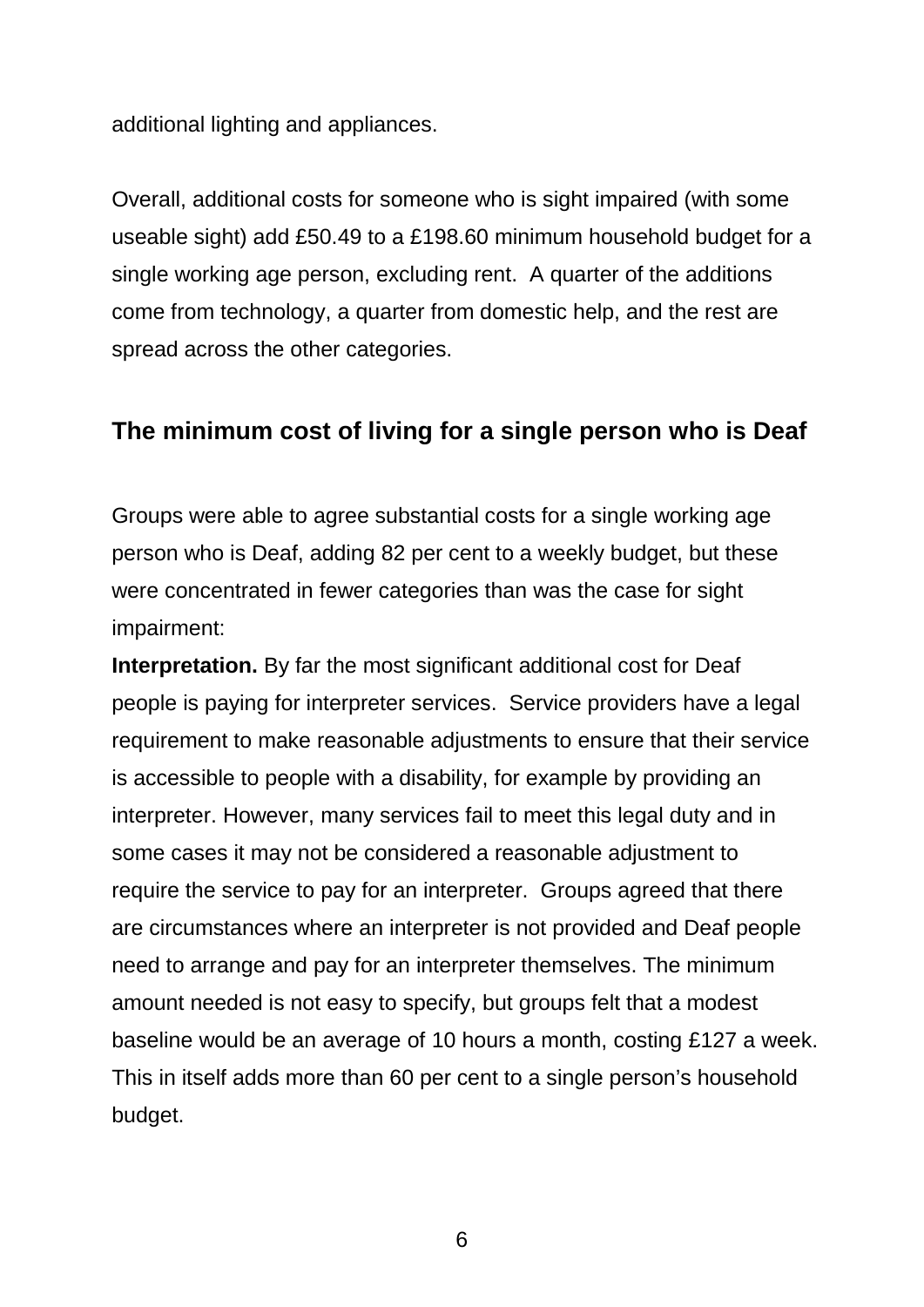**Social activities.** Groups agreed that a Deaf person will need to carry out more social activities outside the home, as a minimum, than a hearing person. This was in order to combat the risk of social isolation, and the budget for social activities was doubled. Holidays were also costed for hotel rather than self-catering accommodation.

**Technology.** Technological items incur a relatively modest weekly cost overall. For example, a larger screen laptop making it easier to communicate online using sign language is a one-off purchase adding only seven pence a week on average. Most of the additional cost of technology arises from the recurring cost of a more expensive mobile phone and monthly package to allow using it for sign language communication.

**Travel.** The budget for travel was slightly higher than for hearing people, due mainly to the need for Deaf people to maintain geographically dispersed social networks, and having to take the train to different towns or cities to meet friends and attend social activities.

**Electricity.** A small weekly addition to bills to cover the cost of running additional lighting and appliances.

Overall, additional costs for a person who is Deaf add £163.03 to a £198.60 minimum household budget for a single person, excluding rent. Over three quarters of the additions come from interpreters and most of the remainder from social activities.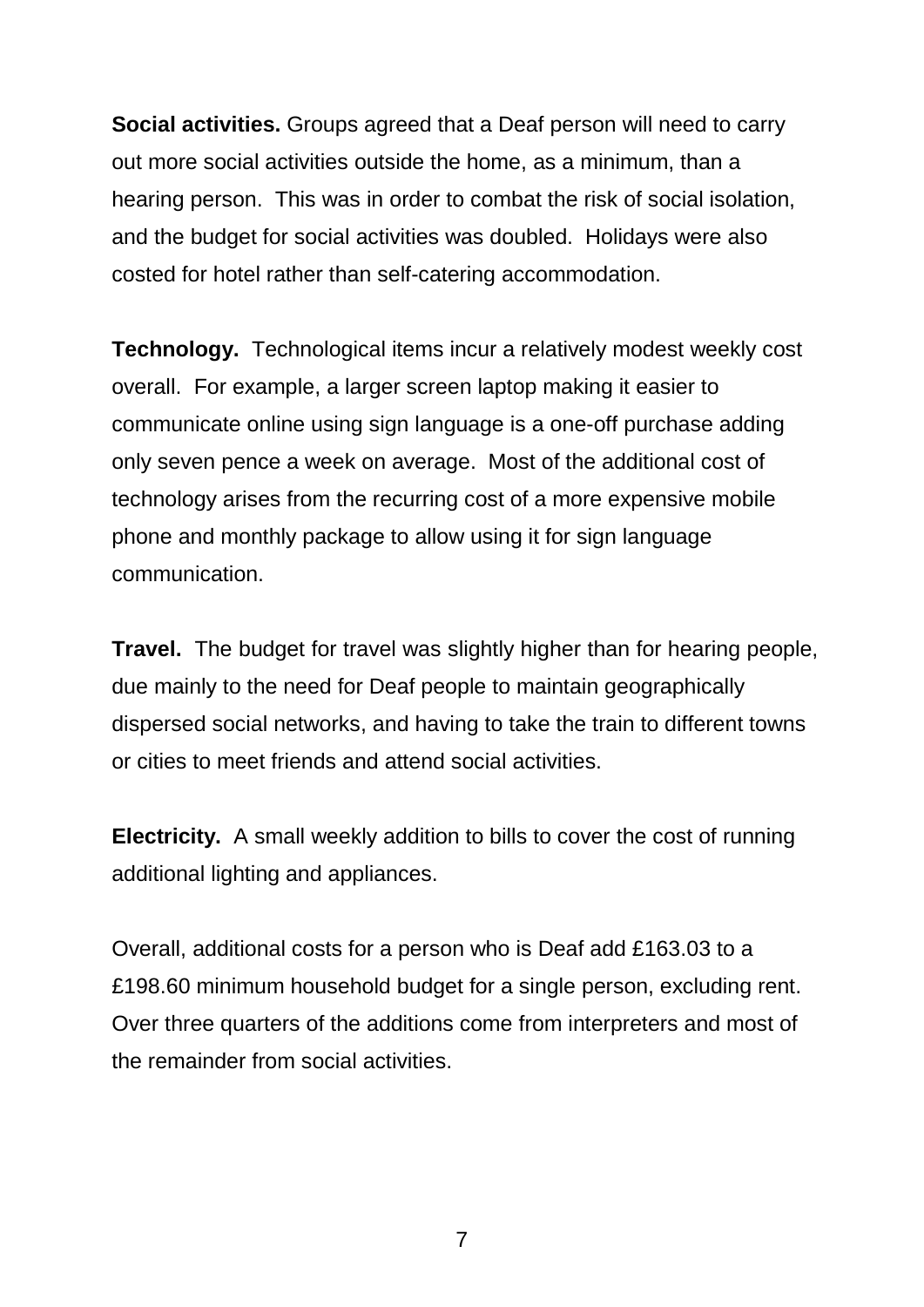### <span id="page-14-0"></span>**Discussion and conclusions**

This research has shown clearly how living with a disability can bring additional costs in reaching a minimum acceptable standard of living, but that these can vary greatly from one situation to another. A great deal may depend on the amount of personal assistance or personal services that someone requires, since paying regularly for say an interpreter or cleaner can dwarf one-off costs such as purchasing equipment, when that cost is spread over time.

However, the findings of the present study also show that even without such costly additional services, the everyday cost of having a disability can be substantial relative to what a single person would otherwise have to spend in order to meet minimum physical and social needs. This is not just to pay for things directly arising from disability such as specialist equipment. Much of the additional cost arises from how disabled people lead their lives, which may involve for example treating a friend who has helped you out, or paying for additional travel to get to appointments or social activities.

These varied additional expenses can make life much more costly for a disabled person in ways that are not well recognised by the benefits system. Personal Independence Payments (PIPs) are only available for people with a certain threshold of overall need based on a points system. Many people who are eligible to be certified as sight impaired are unlikely to have the characteristics to be awarded sufficient points within this system to create an entitlement, even though they face the additional costs identified in this study. A Deaf person might have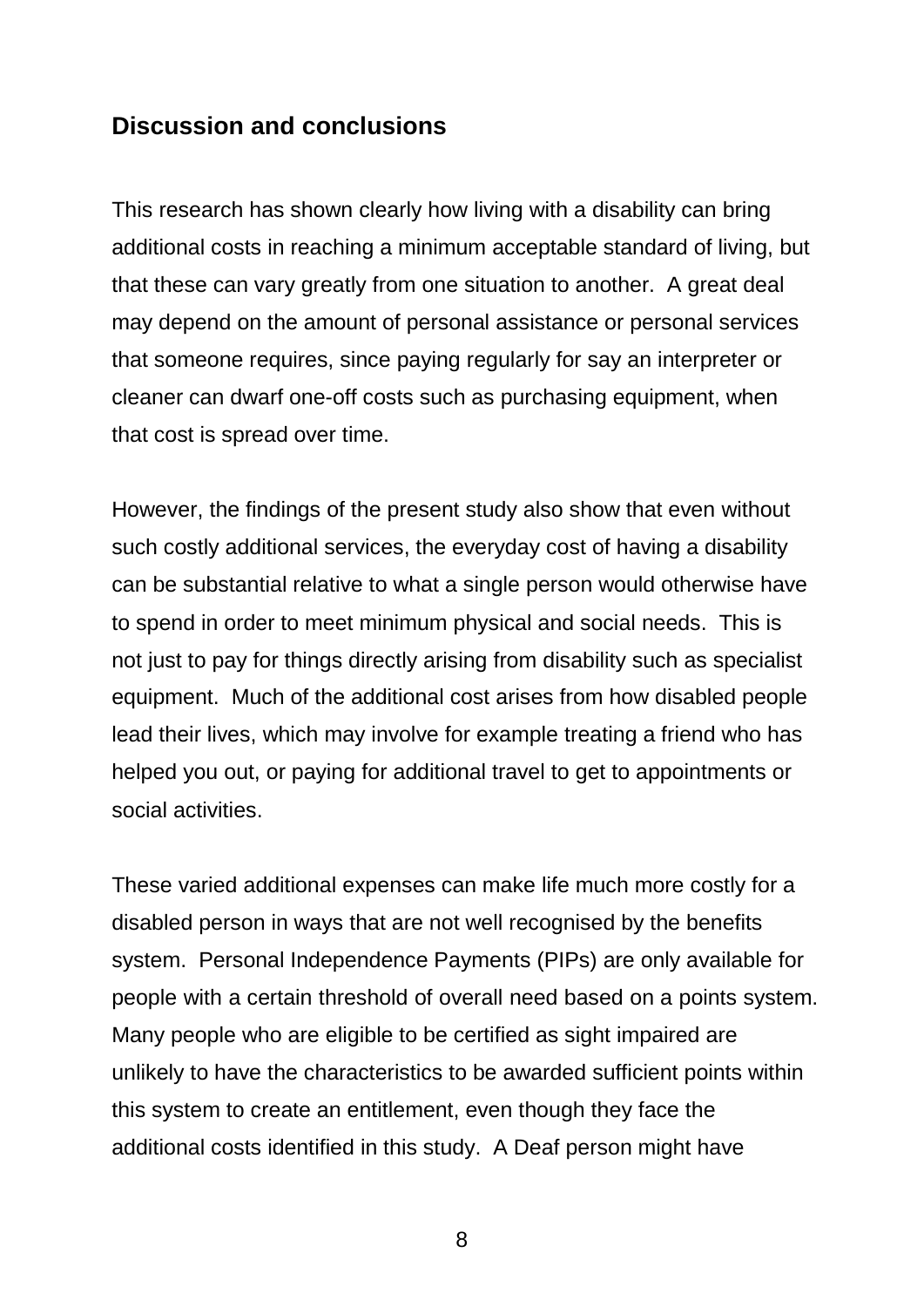enough points to trigger the standard rate of entitlement, £54.45 a week, but this is well under half the estimated minimum cost of interpreters.

It must be concluded that there is a high risk of needs going unmet or only very partially met under the PIP system. The very precise specification of the limitations that have to be present to score points in PIP assessments makes it almost inevitable that there will be many areas where a disability creates additional costs that are not recognised. Nevertheless, evidence such as has been collected in the present study could help in future to adapt such a list to ensure that it more fairly reflects areas where costs occur.

### <span id="page-15-0"></span>**Scope for future research**

This study has demonstrated that it is possible to estimate the additional costs that someone with a given disability in a given household type needs to cover in order to maintain a minimum acceptable standard of living. The research succeeded in building a consensus among disabled people themselves about areas of need and involving them in identifying which additional items are required in a given case. Future research could help build a fuller picture by looking at different levels and type of impairments, the effect of living with other people rather than alone and the costs associated with having a disability as a child and as a pensioner, compared to the present study of costs for someone of working age.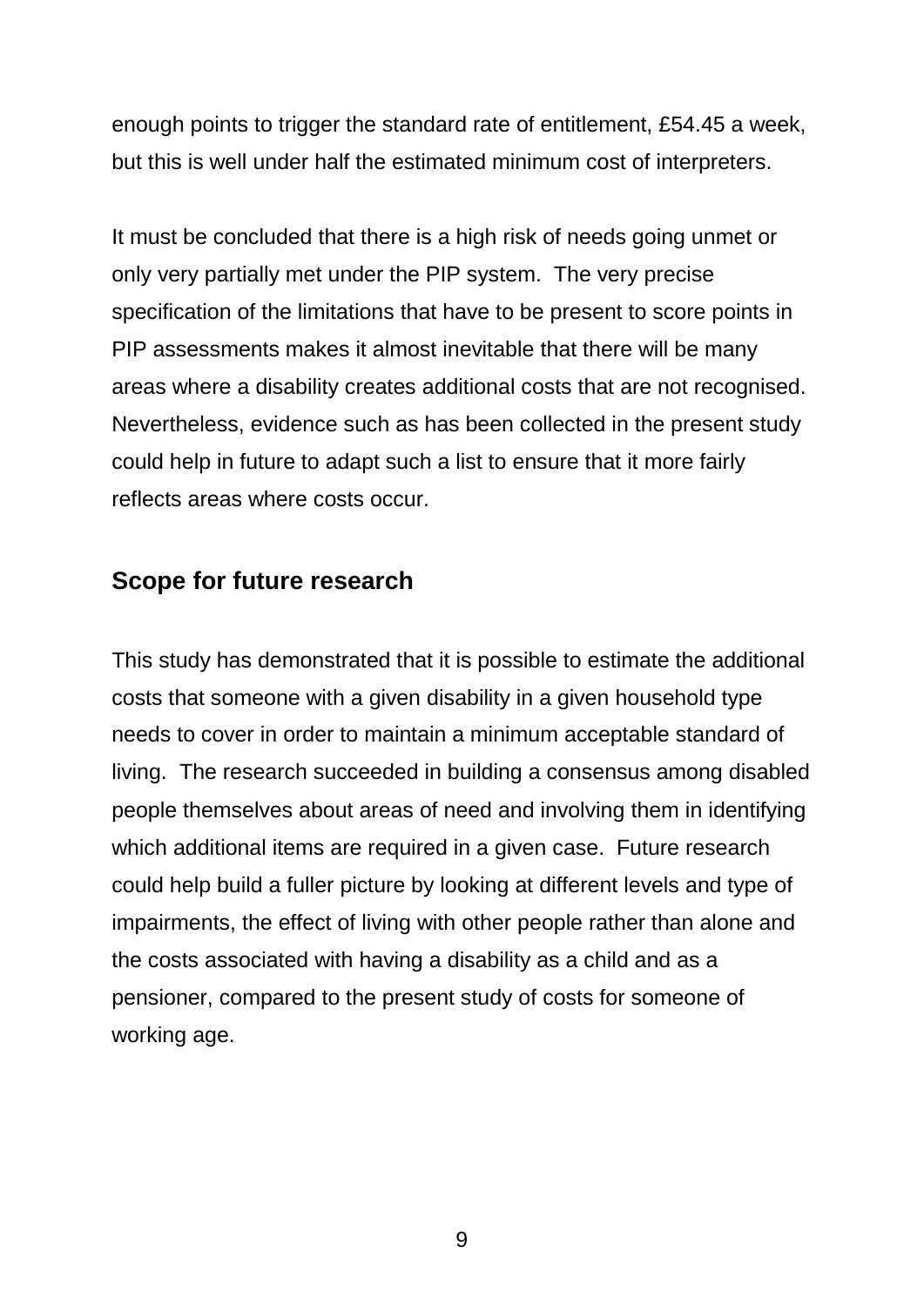# <span id="page-16-0"></span>**Chapter 1 Introduction**

This report gives the results of a research study into the additional amount that it costs people who are sight impaired and people who are Deaf to reach a minimum acceptable standard of living. How much more does it cost for someone to live with a disability? The research was undertaken to trial a new application of an accepted methodology that defines Minimum Income Standards (MIS) for certain population groups. It applied the methodology to single people of working age, living alone, who are eligible to be certified as sight impaired (with some useable sight) or who are Deaf and use British Sign Language. The findings estimated additional costs of living and defined a Minimum Income Standard for each population group.

# <span id="page-16-1"></span>**Background**

Understanding the cost of disability is crucial for any social support system that seeks to ensure that people do not have to live in undue hardship. It is especially salient in the United Kingdom today, as the government introduces Personal Independence Payments, which seek to provide fairly for people with different disabilities, while restructuring the basis for eligibility.

Yet the true effect of someone's disability on their everyday living costs and those of the household they live in remains poorly understood. Entitlements in the benefits system are based on a medical assessment linked to payment scales, but this is based neither on a scientific assessment of what additional costs are likely to arise from a particular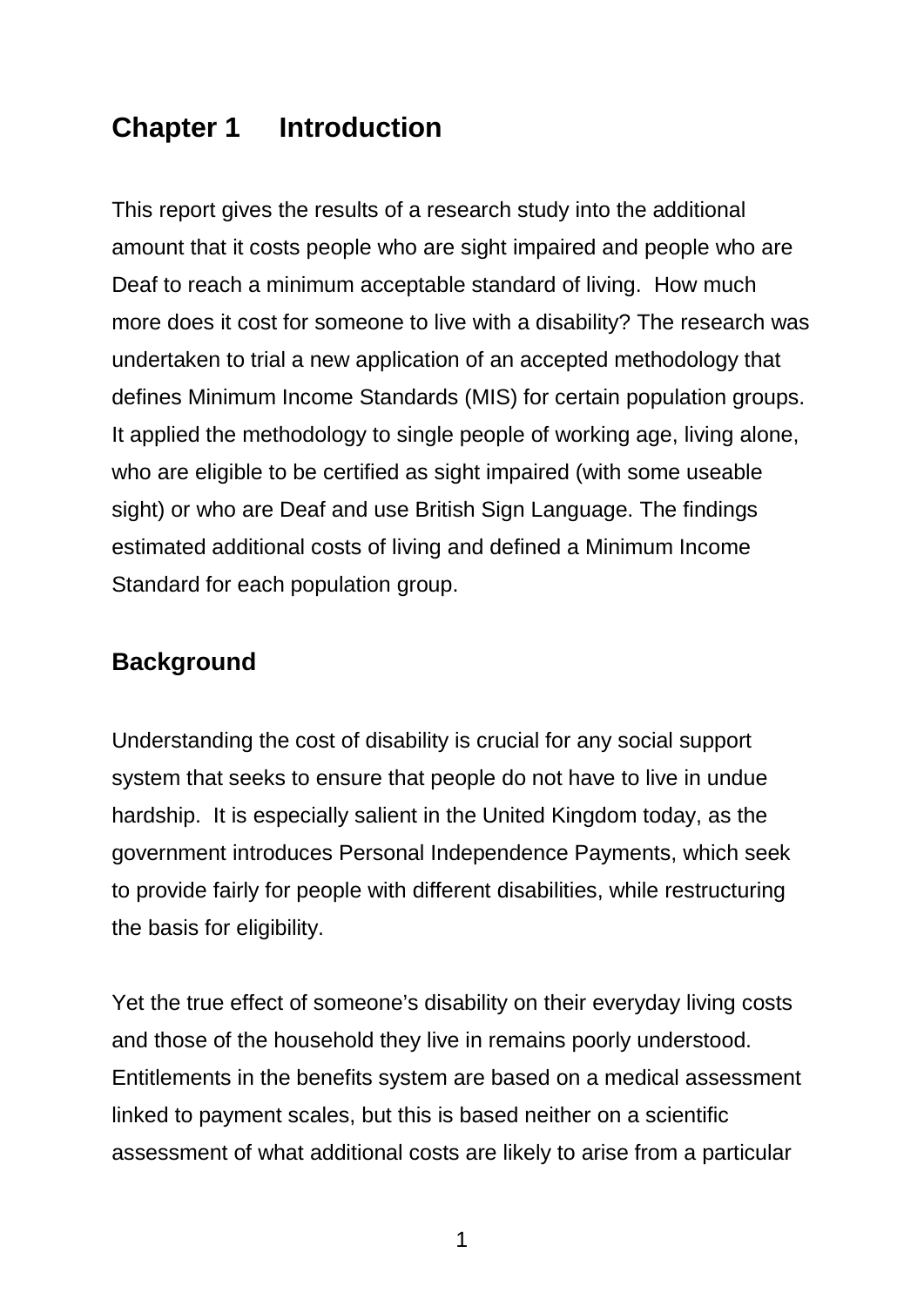condition nor even a clear-cut list of which items the payments are supposed to cover. This makes it is hard to consider what is a fair level of entitlement, which treats people with different conditions reasonably equitably.

Previous research on the cost of disability has in some cases made broad comparisons of the well-being of disabled and non-disabled people on different incomes, to estimate the additional income that disabled people need in order to avoid poverty (Morciano et al, 2012). However, such approximation has been at a very broad and theoretical level, without distinguishing the actual source of additional costs associated with specific conditions. Alternative approaches looked at disabled people's spending, but does not take account of unmet need (Large, 1991; Thompson et al, 1990). Another strand of research has sought to enumerate additional household costs associated with specified forms of disability, but up to now it has been hard to interpret this in relation to the overall living standards of the households concerned (Smith et al, 2004). Background Note 1 at the end of this chapter summarises this previous research on disability costs.

Building on the 'additional household costs' approach and on ongoing research on a Minimum Income Standard (MIS), the Centre for Research in Social Policy (CRSP) at Loughborough University has developed a method for calculating the additional amount that a household needs to spend in order to reach a minimum acceptable standard of living, as a result of someone with a given disability living in the household. Like the baseline Minimum Income Standard, which is the result of detailed consultations with members of the public about household needs, this new research is based on social consensus – in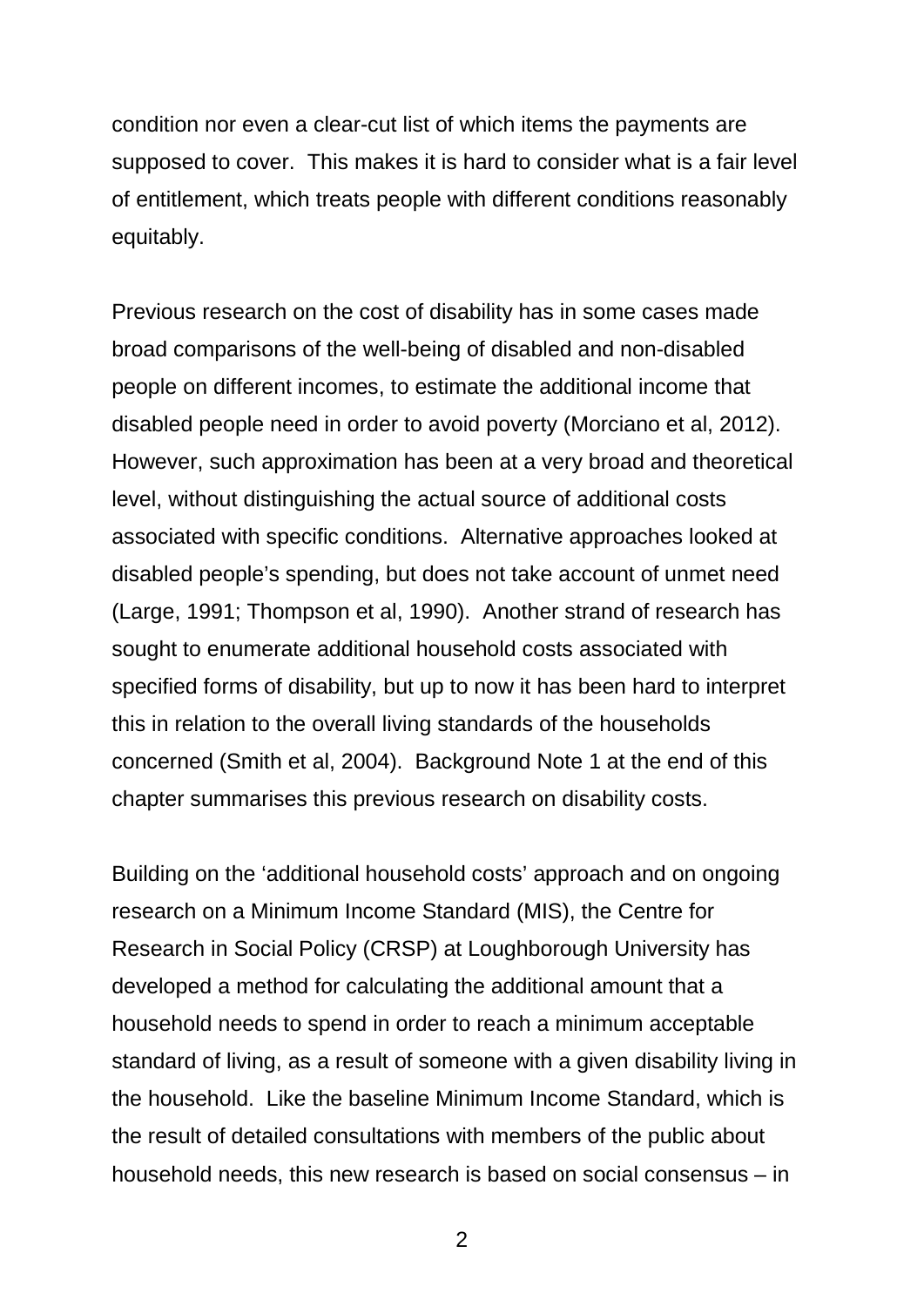this case asking groups of people with the disabilities under review about what are additional requirements and why.

The present study is a first application of this method for calculating a Minimum Income Standard for disabled people. The wide range of different conditions that could affect living costs, multiplied by the various configurations of how people live together (or as singles) in households, make the cost of disability not one calculation but many. This study makes a start by considering additional living costs associated with two types of disability - sight impairment and profound deafness - in the case of people of working age living on their own. In both cases, their costs are compared to those of non-disabled single people. While the study thus applies only to these specific cases, it also demonstrates the feasibility of the method and gives an idea of the categories and scale of additional costs that can arise.

# <span id="page-18-0"></span>**The Minimum Income Standard and its value in measuring the cost of disability**

In the decade since the disabled people's budgets study was published (Smith et al, 2004), the establishment of the Minimum Income Standard (MIS) method has created a new context in which a consensual budget standard method can be used to identify the additional costs of living for people with a disability. MIS was created in 2006-2008 by a collaboration between CRSP and the Family Budget Unit at the University of York (Bradshaw et al, 2008). In this research, groups of members of the public identify detailed lists of items that are required for households of different types to achieve a minimum acceptable standard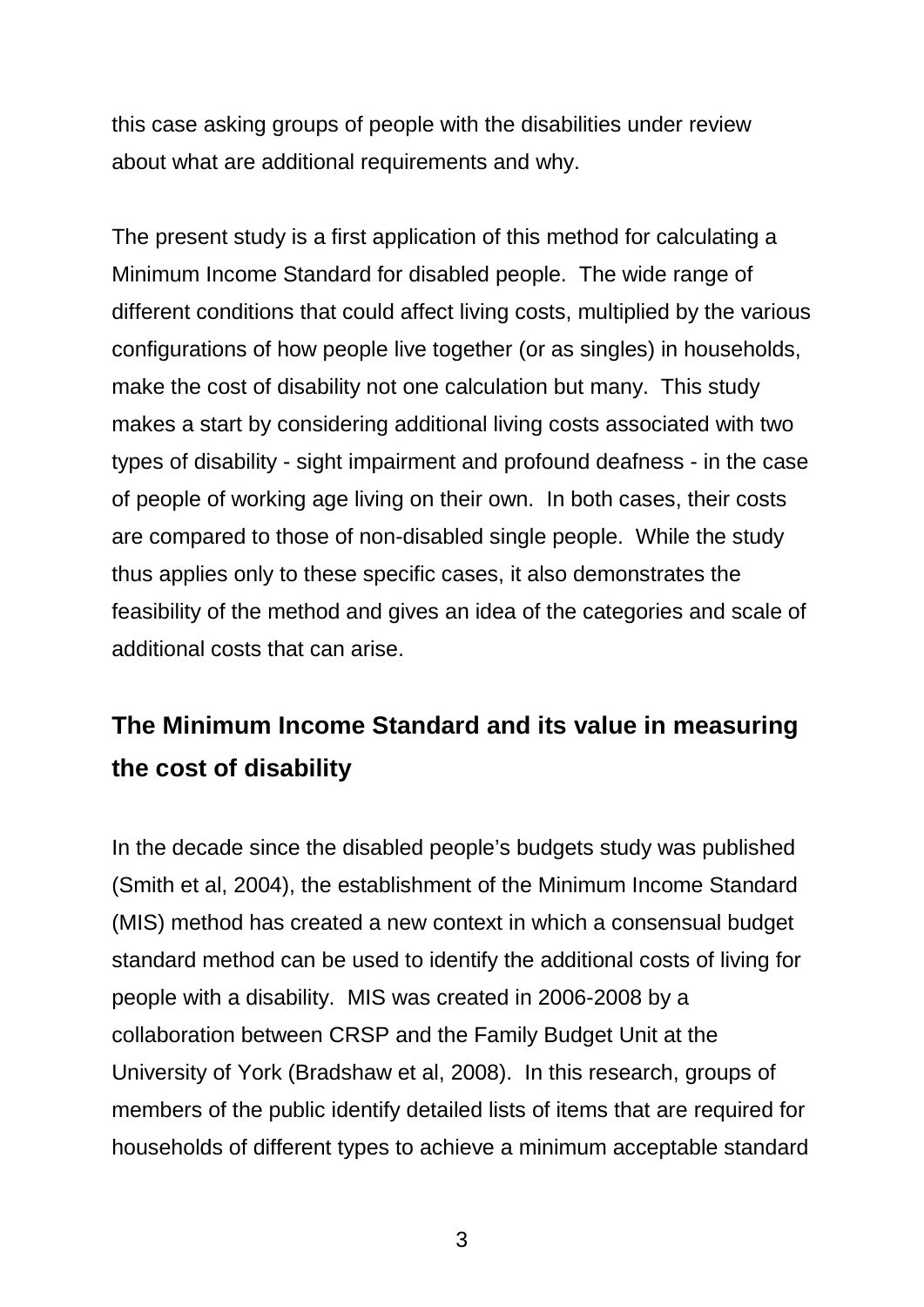of living. Some expert knowledge is used, for example the checking of food budgets by nutritionists, but the expert role is advisory. In 2008, budgets were compiled covering most household types in the UK, and these are being regularly updated (Davis et al, 2014). Background Note 2 at the end of this chapter summarises the MIS approach.

A method has already been developed to identify additional needs applying to various situations, including rural living and having a foster child in the family. In a similar context, the existence of MIS makes it much more feasible than previously to compile budget standards for disabled households:

- Most importantly, it provides a **baseline** against which disabled people's living costs can be compared. An up-to-date account of the minimum costs of a non-disabled single adult, for example, makes it possible to ask what the additional costs would be if this adult had a particular disability. This baseline is not just a number but a full list of things that the person would require, which gives a qualitative description of what comprises a minimum living standard.
- MIS provides a clear-cut **definition** of what is meant by a minimum, which can be applied across contexts. Members of the public have developed this definition.

'A minimum standard of living in Britain today includes, but is more than just, food, clothes and shelter. It is about having what you need in order to have the opportunities and choices necessary to participate in society'.

This definition allows a MIS for disabled people to be established in a way that does not start with the premise that they must necessarily be enabled to live **identical** lives to non-disabled people, but rather that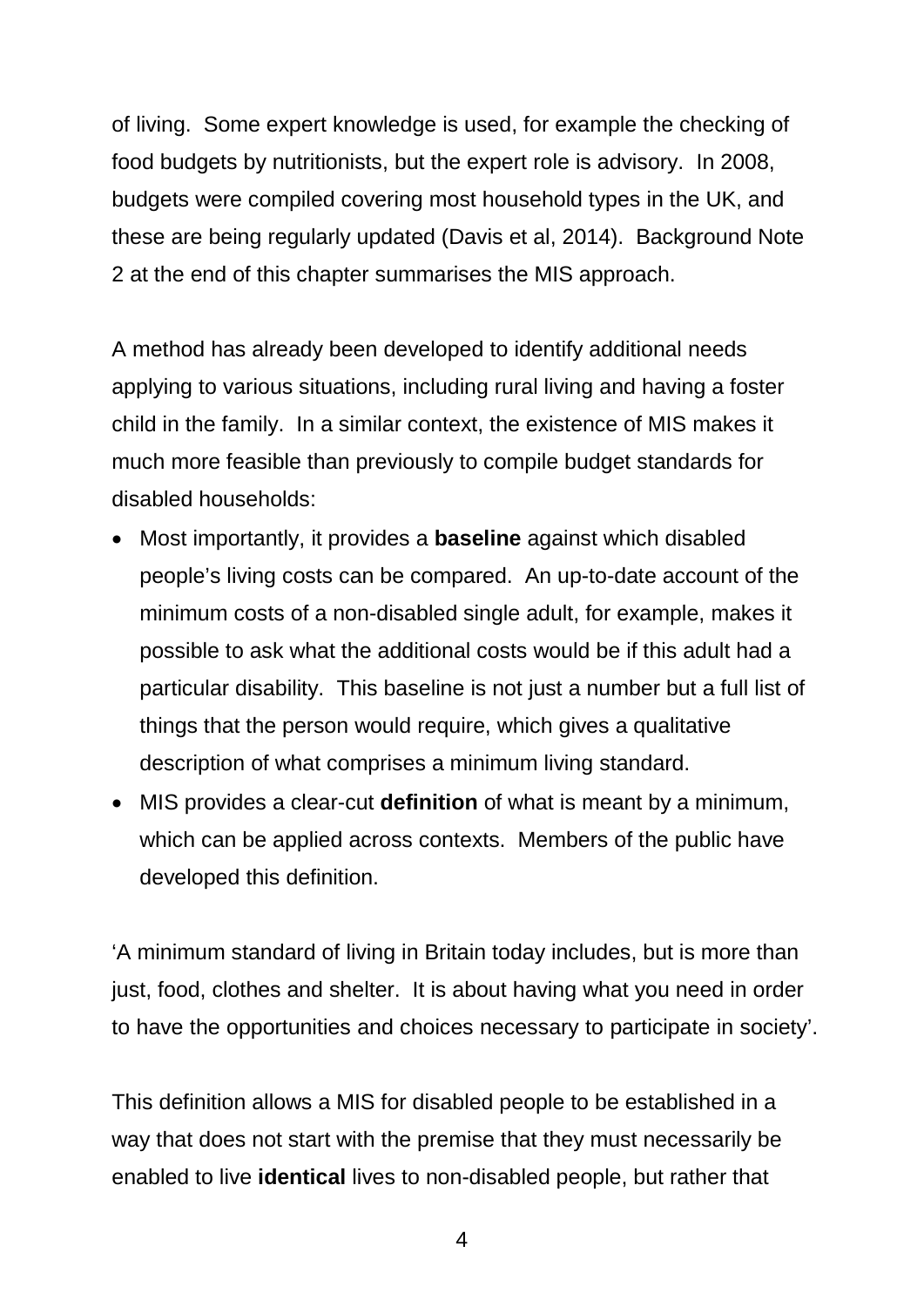they should have equivalent access to a minimum acceptable level of choices and opportunities as well as meeting physical needs. Moreover, like in the rest of MIS, it involves giving responsibility for judging the acceptable threshold to groups of people with experience of living in the type of household whose needs are being researched.

#### <span id="page-20-0"></span>**Investigating the effects of sensory deprivation**

This report serves a dual purpose. It identifies a minimum income standard for people with certain sensory impairments and demonstrates the scope for doing similar research with people who have different types of impairment or disability. Sensory loss - i.e. visual or hearing impairment - is a valuable starting point in this respect. While neither of these conditions take a single form it is possible in each case to specify a level of impairment that is reasonably well understood. It is assumed that people with such impairments will require at least some additional resources in their everyday lives, whether through technology, home adaptations or services. Whilst the heterogeneity of people's conditions, their experiences and personal circumstances is recognised, people with these conditions are likely to be able to talk about common needs resulting from their condition.

The choice of these aspects of disability as a starting point was also influenced by the fact that sight and hearing loss are well-defined issues, with various organisations seeking to identify and serve the needs of people with these conditions. One such organisation, Thomas Pocklington Trust, has funded this research. Others, including various organisations supporting people with sight and hearing loss were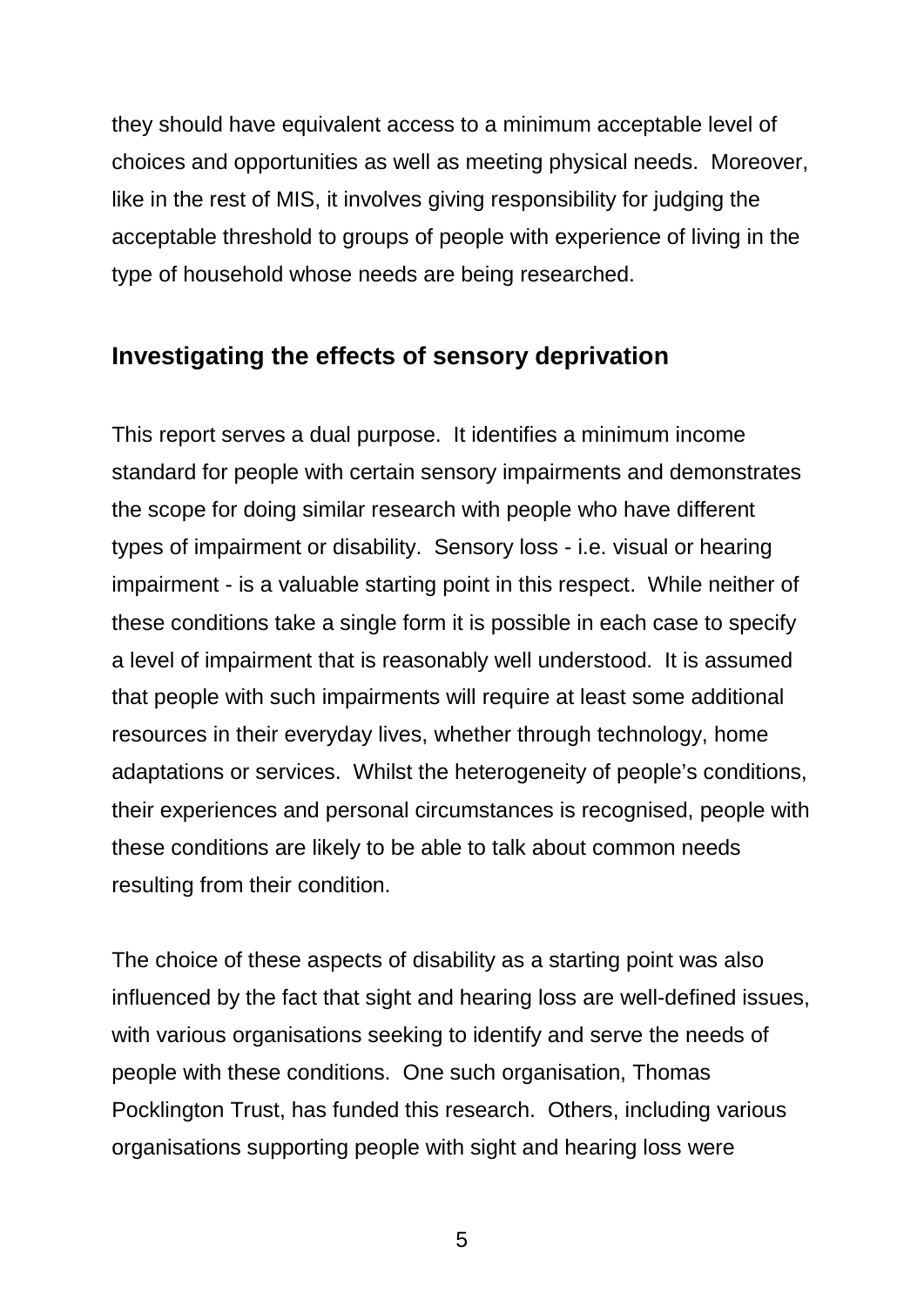involved in a project advisory group which met at the start of the project and fed into the design (see Acknowledgements).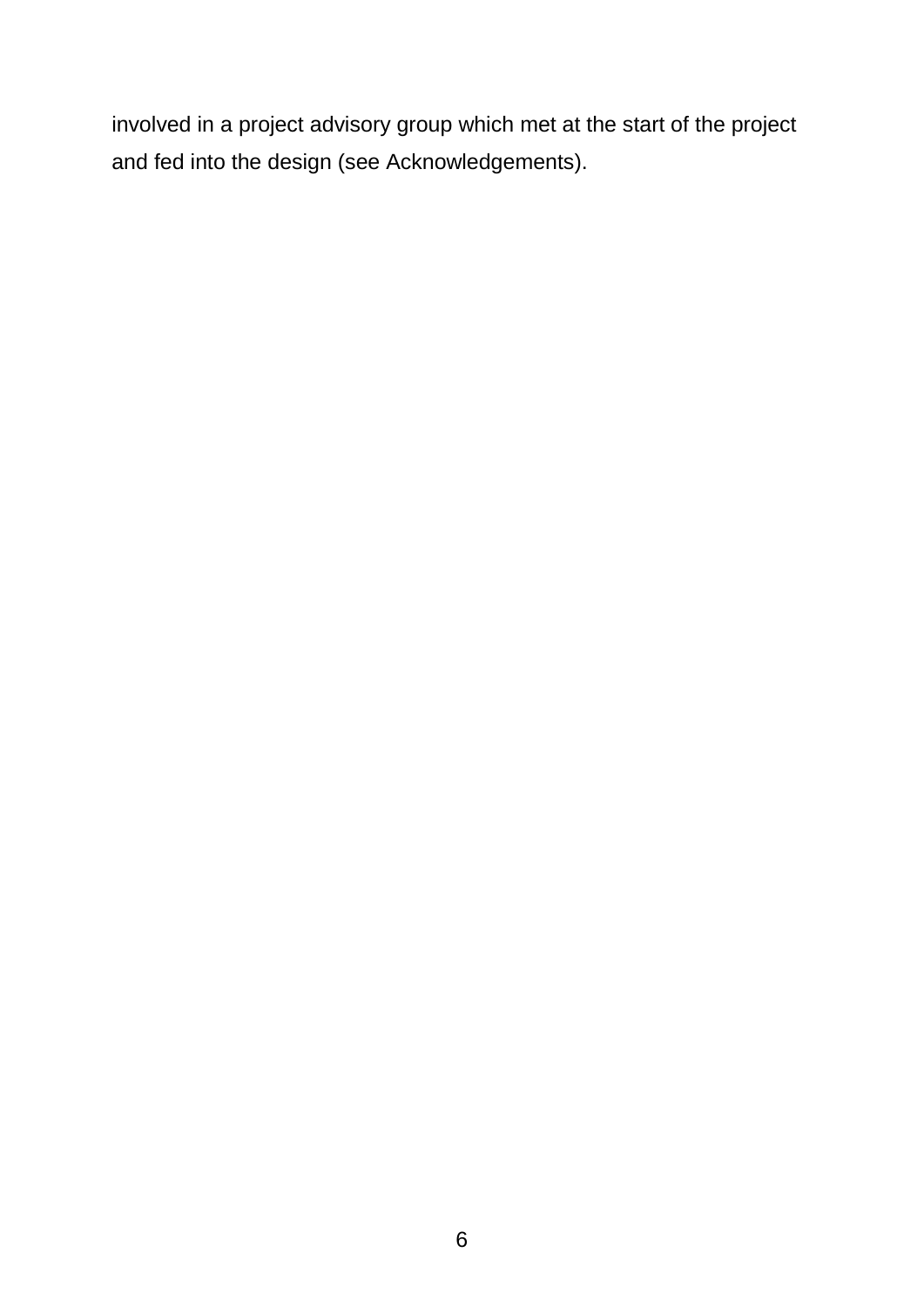# <span id="page-22-0"></span>**Background Note 1, Previous research on the cost of disability**

Research on the cost of disability has taken two main forms, which can be categorised as 'equivalence-based' and 'budget-based' estimates (Morciano et al, 2012).

The first of these approaches seeks to identify equivalence between the living standard attained on different incomes by households with and without a disabled person. Where the presence of a disabled person is observed to increase the average household income level associated with a given living standard, this difference can be used to deduce the cost of compensating for the disability. This approach of research has used various methods to estimate a household's living standard. One indicator is the pattern of household spending - based on the tendency of people on lower living standards to spend more on 'essential' consumption categories such as food (Jones and O'Donnell, 1995). Another is subjective self-assessment of economic well-being (e.g. Stewart, 2009). A recent study (Morciano et al, 2012) aimed to bring together these two elements with indicators of deprivation (whether households are unable to afford certain essentials). It estimated that, for example, 'an older disabled person, defined as someone above the median level of disability for all older people, requires a net household income around 62 per cent higher than that of a comparable person with a median level of disability to reach the same standard of living'.

Such research can be particularly useful in making broad estimates of the household living standards experienced by disabled people,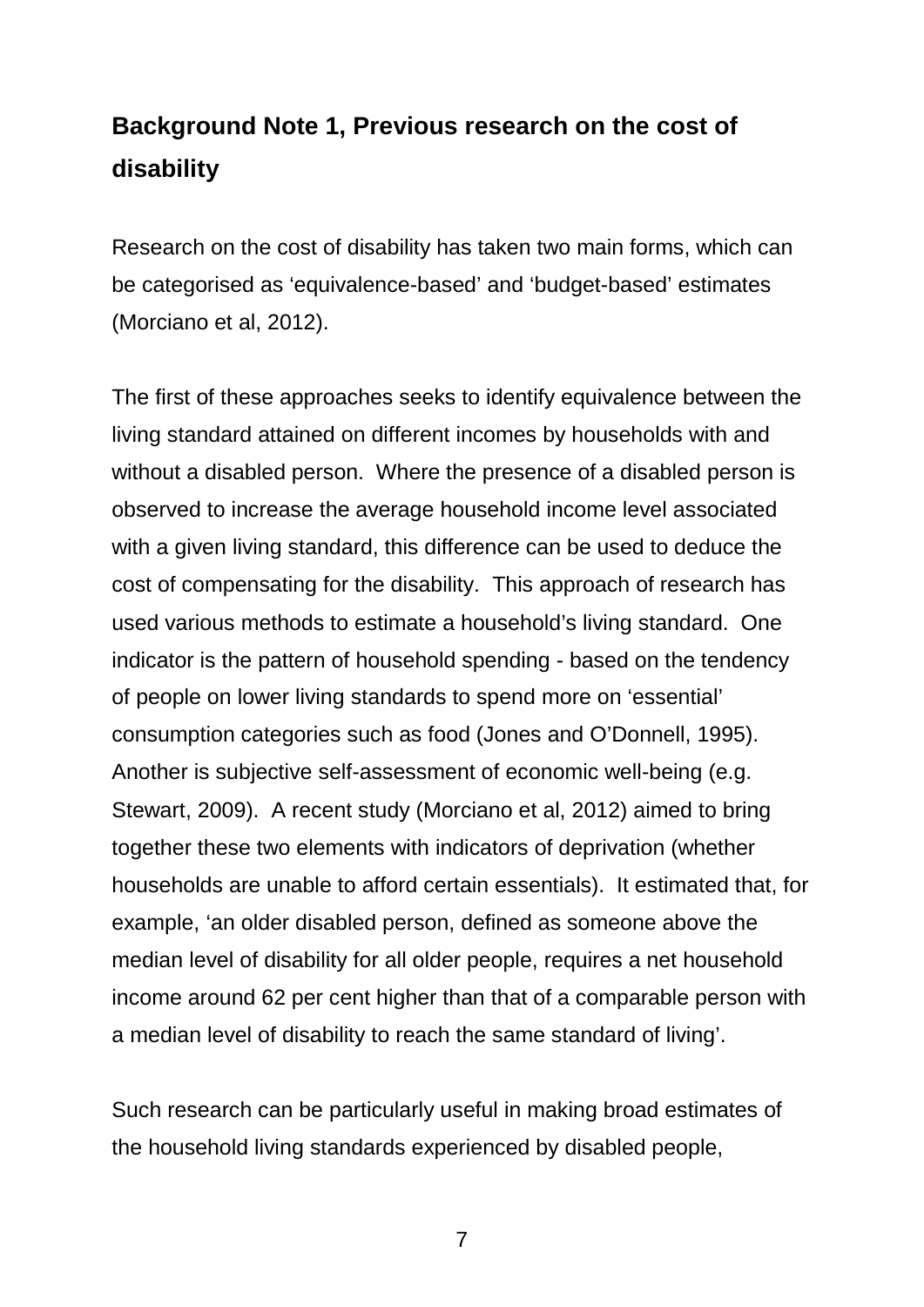including making adjustments to the income thresholds below which we classify such households as being in poverty. It is less useful for identifying the cost of specific disabilities or relating this to the particular household context. By looking just at outcomes (living standard levels), it gives no account of where additional costs derive from. It does not show, for example, whether people reporting that they find it hard to afford everyday essentials are fully or only partially covering their disability-related costs, and therefore the extent to which these additional costs are being fully measured.

An alternative, budget-based approach seeks more directly to identify additional costs that arise for households with disabled people. One type of study, a number of which were carried out for the Disability Income Group in the 1970s and 1980s, researches actual disabilityrelated expenditure by households (Large, 1991; Thompson et al, 1990). This however does not take account of unmet need: household spending is constrained by household income, and therefore may not always cover fully the additional needs that arise.

In contrast, a study by the Centre for Research in Social Policy (CRSP) built household budgets for disabled people based on **needs***,* as identified by groups of disabled people using the consensual method of compiling household budgets, which had been developed by CRSP (Smith et al, 2004). These budgets identified the 'minimum essential needs' for single people with different disabilities living alone, and demonstrated that it is possible for disabled people with particular categories of impairment (including sight and hearing, among others) to come to a consensus about minimum household budgets. A difficulty, however, in translating these household budgets into estimates of the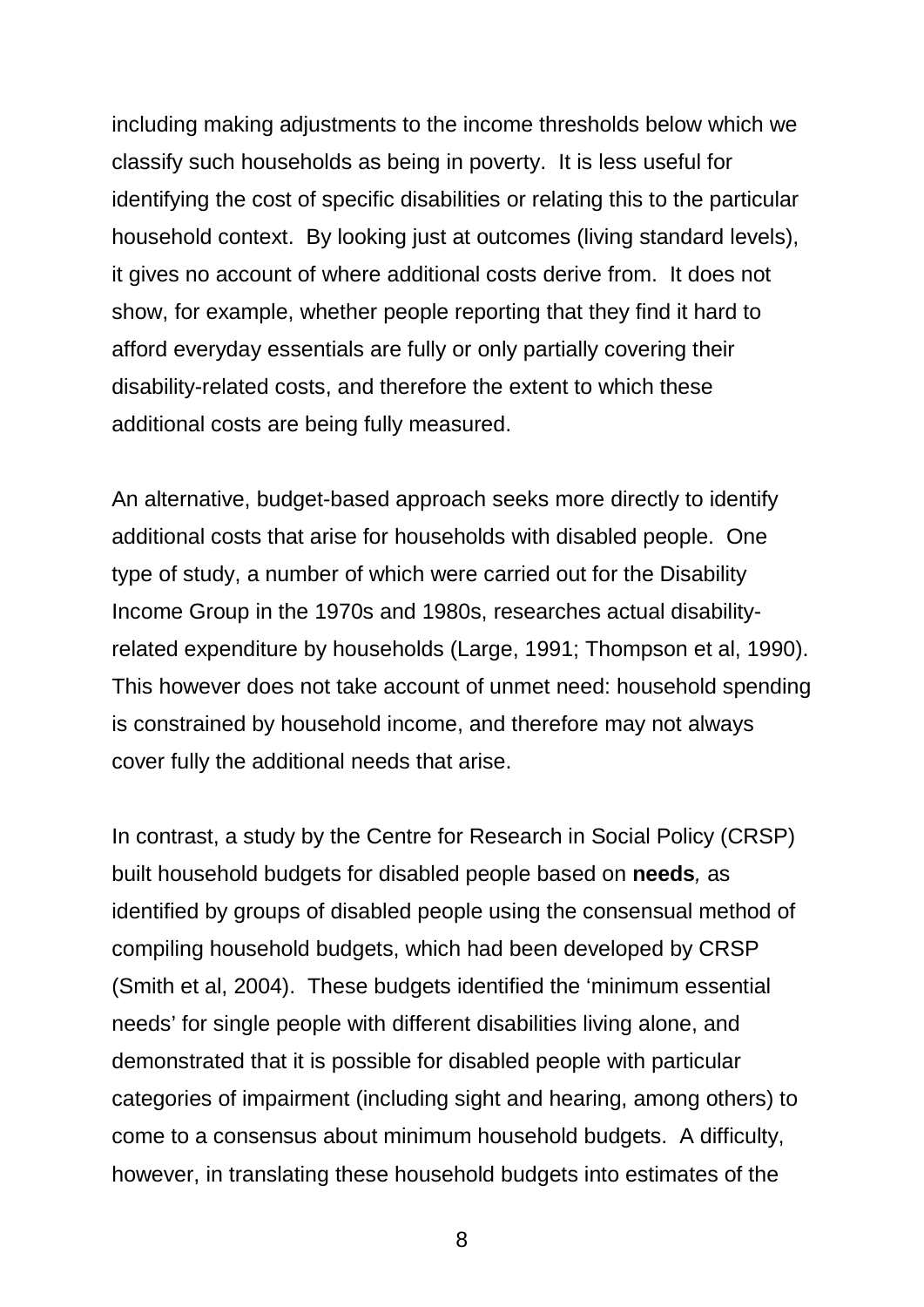**additional** cost of disability was that there was no 'baseline' of costs describing a minimum for non-disabled households. And since disability can have complex effects on people's living patterns, it is not easy to distinguish discrete areas of spending that are 'additional', in isolation from the overall standard at which they live. The highly imperfect solution adopted by that study was to compare an **average** single person's actual expenditure with the minimum calculated as required by disabled people, as an indication of the areas in a household budget where disabled people appear to face additional costs. The weakness of this approach was that it made the comparison relative to the average case, not relative to how someone would live as a minimum.

### <span id="page-24-0"></span>**Background Note 2, The Minimum Income Standard (MIS)**

**What is MIS?** The Minimum Income Standard is the income that people need in order to reach a minimum socially acceptable standard of living in the United Kingdom today, based on what members of the public think. It is calculated by specifying baskets of goods and services required by different types of household in order to meet these needs and to participate in society.

**How is it arrived at?** A sequence of groups have detailed negotiations about everything a household would have to be able to afford in order to achieve an acceptable living standard. In certain areas of household requirements experts check that the specifications given by groups meet basic criteria such as nutritional adequacy. Each group typically comprises six to eight people from a mixture of socio-economic backgrounds, and is composed of people from the particular demographic category under discussion - for example, pensioner groups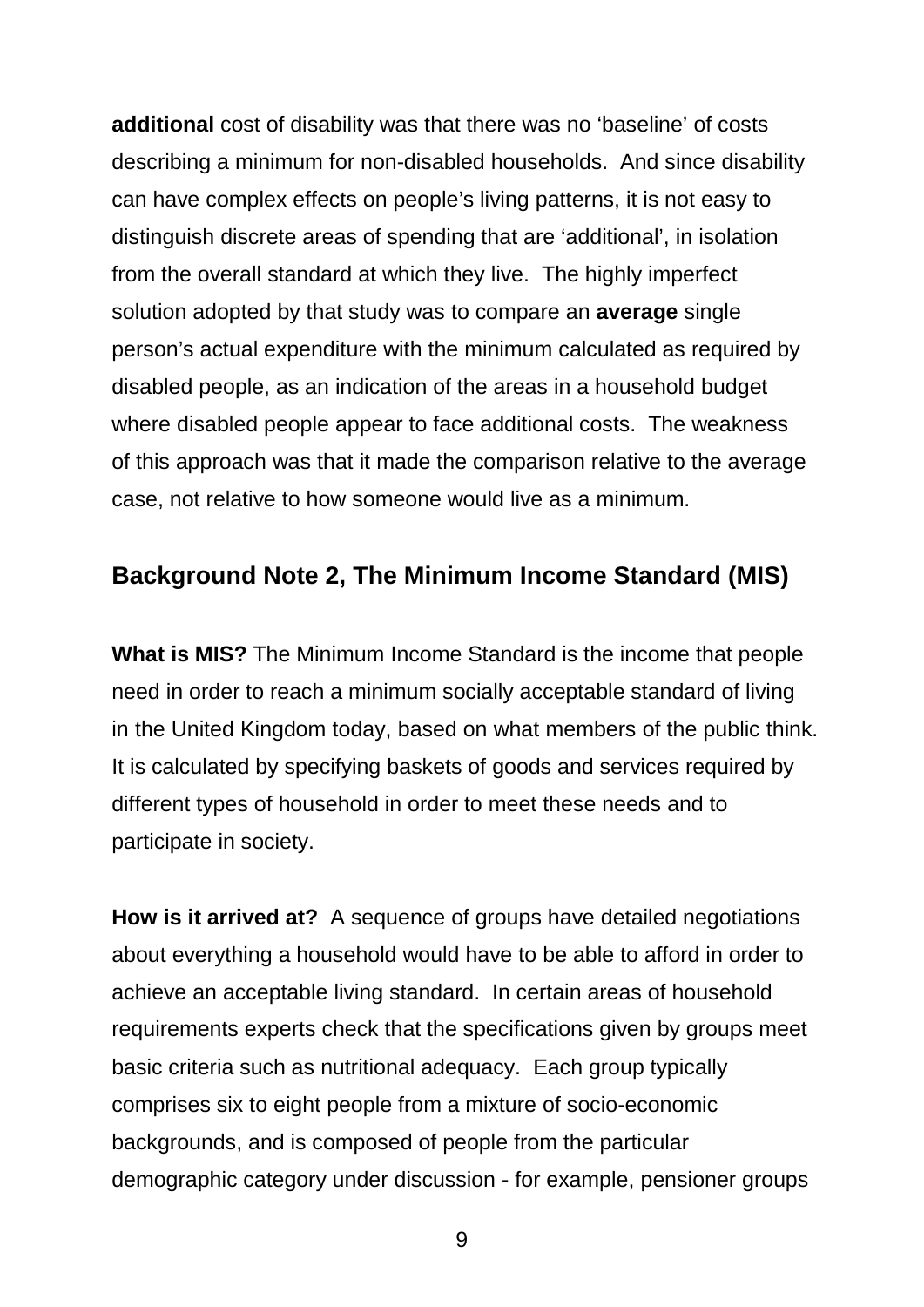decide the minimum for pensioners.

**What does it include?** The MIS definition is about more than survival alone. It covers needs, not wants; necessities, not luxuries: items that the public think people need in order to be part of society. In identifying things that everyone should be able to afford, it does not attempt to specify extra requirements for every particular individual or groups - for example, those with disabilities or long-standing health problems. So not everybody who has the minimum income is guaranteed to achieve an acceptable living standard. However, anyone falling below the minimum is unlikely to achieve such a standard.

**To whom does it apply?** MIS applies to families comprising a single adult or couple with or without dependent children. It covers most such households, with its level adjusted to reflect their makeup. It does not cover families living with other adults, such as households with grown-up children.

**Where does it apply?** MIS was originally calculated as a minimum for Britain; subsequent research in Northern Ireland carried out in 2009 showed that the required budgets there are all close to those in the rest of the UK, so the main budget standard now applies to the whole of the United Kingdom. The main MIS is based on research with households living in urban areas. In 2010, 'MIS Rural' was published, which includes the additional costs associated with living in rural areas.

**When was it produced and how is it being updated?** The original research was carried out in 2007 and the findings presented in 2008, costed using April 2008 prices. Every July, new MIS figures for the main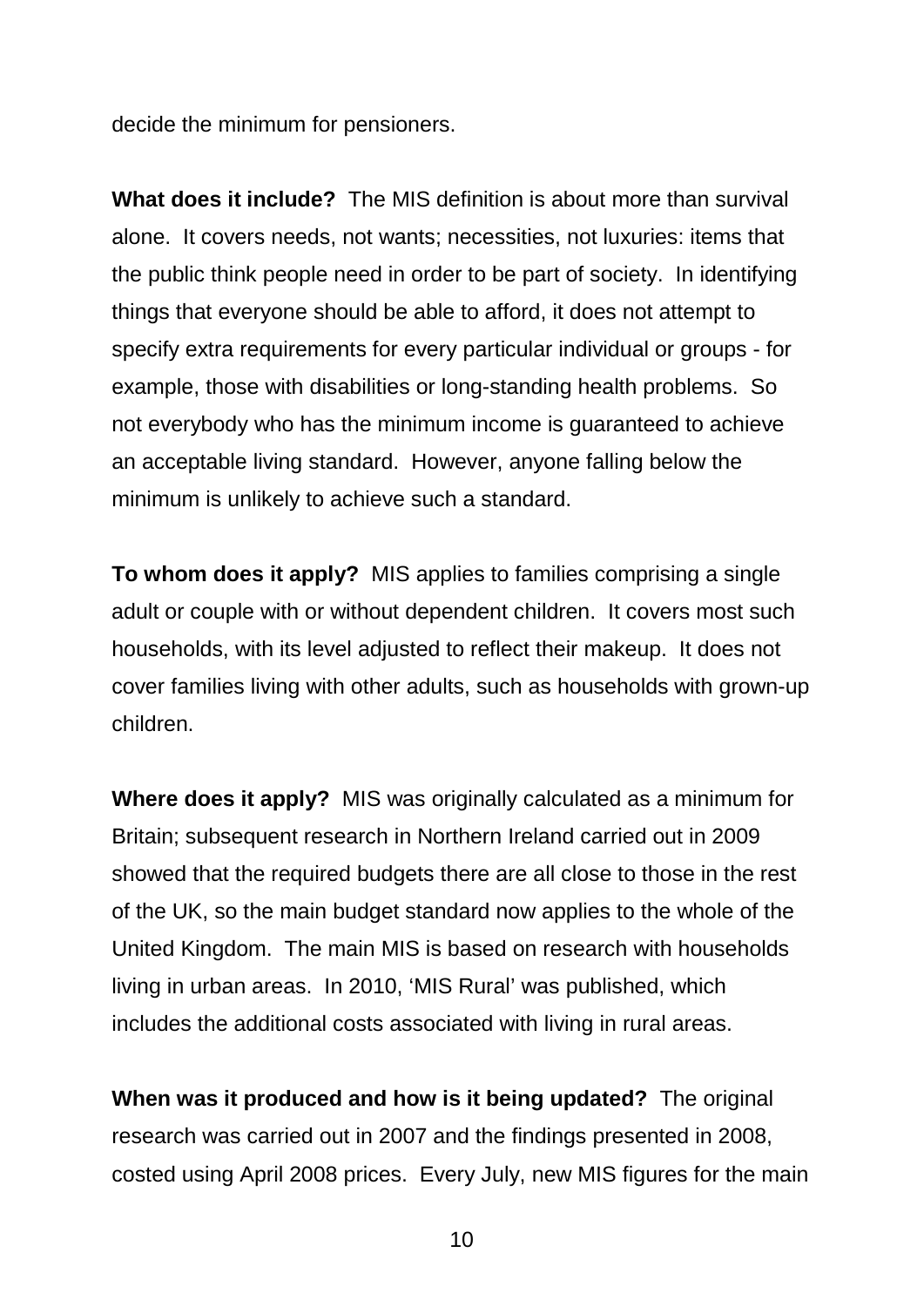budgets are published, updated to April of the same year. Annual updates take inflation into account. In addition, every other year new groups are convened to review or rebase selected budgets.

Further information and publications available at www.minimumincomestandard.org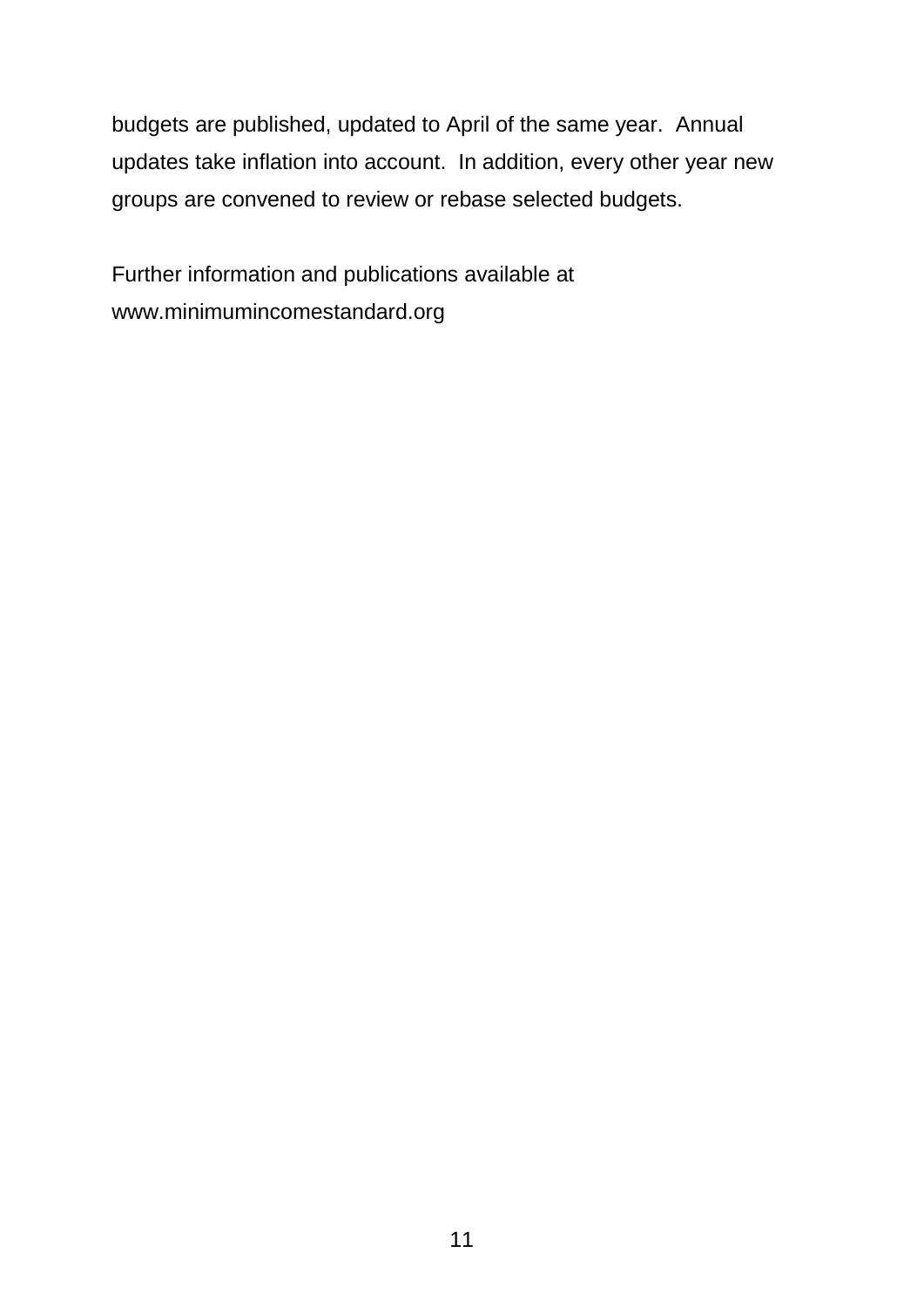# <span id="page-27-0"></span>**Chapter 2 Methodology and specification of cases**

The overall structure of the method for researching additional needs of people with a disability under the Minimum Income Standards approach comprises:

- Identifying which type of household's additional needs are being specified, in terms of who is in the household and the disability under consideration. The needs of a household in which someone has a disability is compared to an otherwise identical household where nobody has a disability.
- Holding a series of discussion groups, each lasting several hours, involving about six to eight individuals with the same or similar living situations and disabilities as in the case being investigated. Each group is asked in detail to review the minimum 'baskets' of goods and services drawn up by non-disabled people and to come to agreement about what needs to change for an imaginary 'case study' household with the specified disability. The method for doing this is to ask groups to imagine walking through the different rooms of the case study home and talk about whether items are required or not, and if so, whether they need adapting, and whether additional items would be required - as well as then considering needs in relation to activities outside the home. In each group the idea is to reach consensus as far as possible, with successive groups confirming or amending prior groups' decisions and adjudicating any areas of disagreement or ambiguity. After three groups of this kind for each case, the researchers identify where the overall consensus or balance of opinion lie, in terms of which additional or different items are needed compared to the original MIS budgets. Throughout this process, the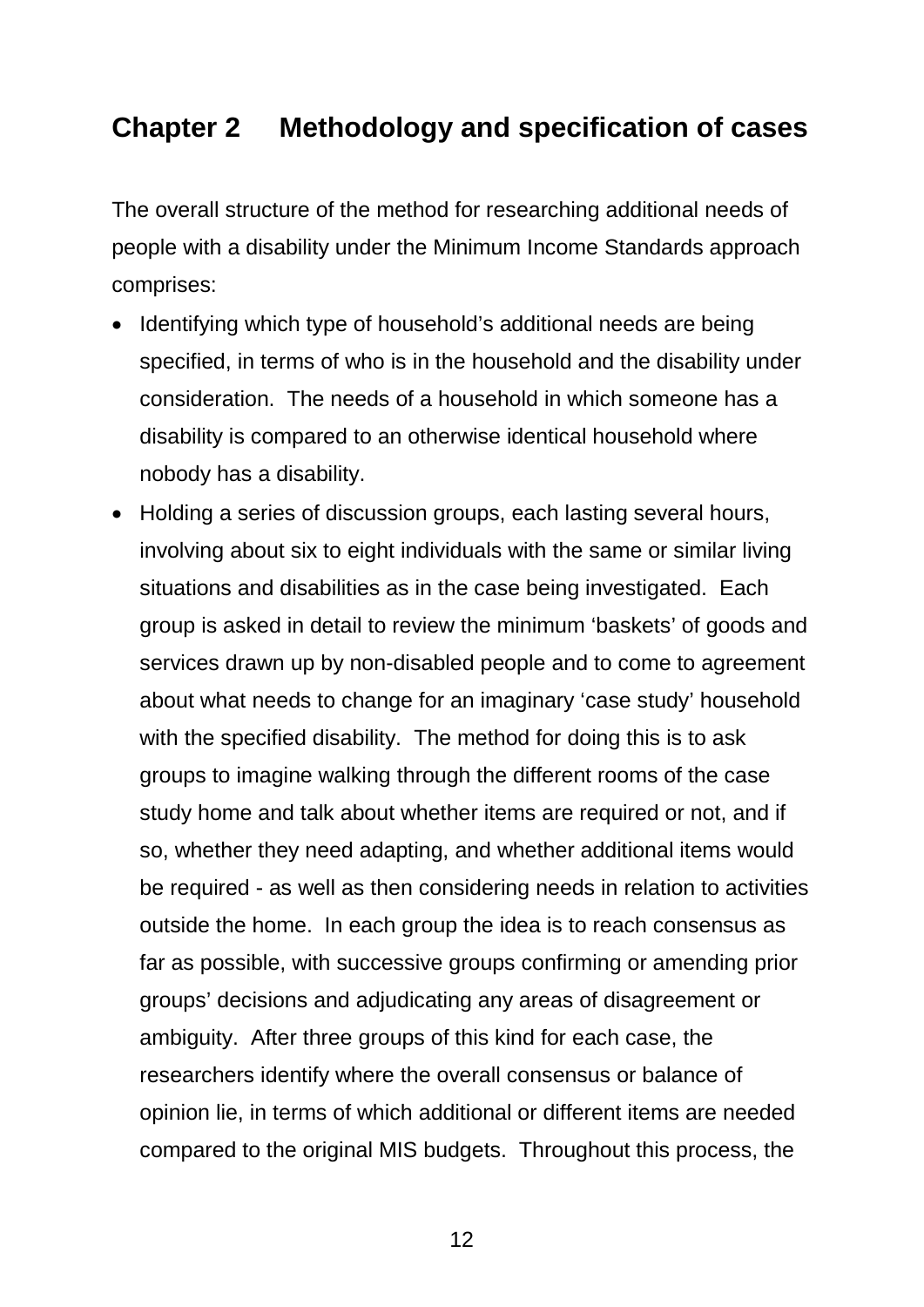emphasis is on 'needs, not wants': any 'nice to have' items that are not essential to meet the MIS definition of the minimum are not included.

• Researchers costing additional items (factoring in how long they last) and identifying how much this would add overall to the weekly minimum household budgets.

This project implemented this method for one type of household with sight loss and one type of household with hearing loss, and the following account describes the method in practice. In each of these cases, the project had to ensure that the method was suitably applied to the situation of the disabled people whose needs are under review, in ways set out below.

### <span id="page-28-0"></span>**Specifying the case**

A key issue in identifying additional costs associated with a particular disability is to ensure that such a disability is defined in clear terms, and is understandable to participants in groups who themselves have experience of what it is like to live with such a disability. In MIS, an imaginary person is specified as a 'case study', described in terms of where they live, with whom and in this case with what impairment. In the case of people with sight loss, after deliberation including consultation with the project's advisory group, it was decided to make the case study someone who was certified sight impaired, with some useable sight. This description was thought to be generally meaningful to people, and relates to the needs of people eligible to be covered by the Certificate of Vision Impairment definition as 'sight impaired' (partially sighted), but without narrowing it to a specific condition or functionality.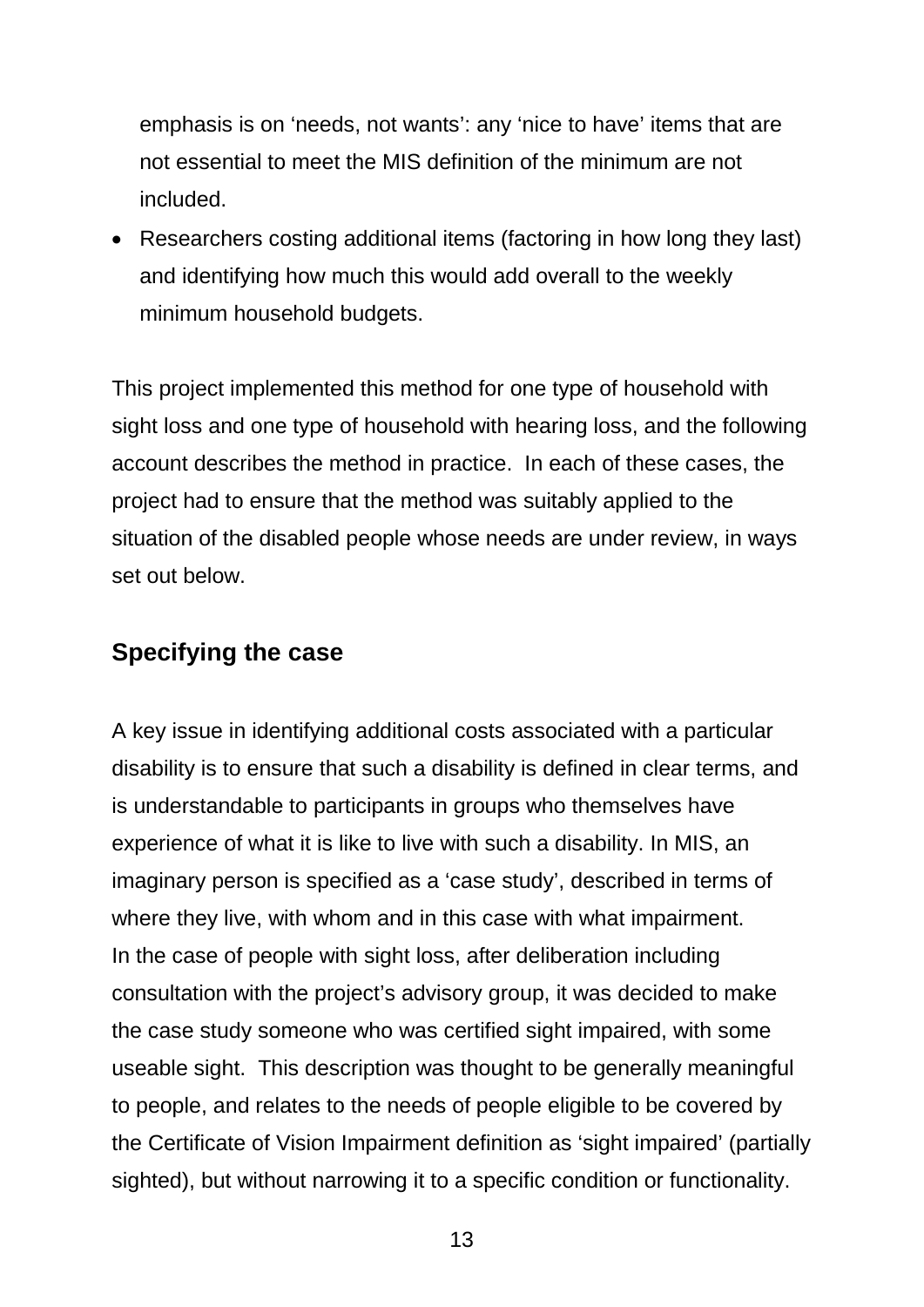It is recognised that the needs of people who have no useable sight (and included in the certified 'severely sight impaired' category) will differ, and that this would require a separate study to investigate properly. This meant that participants were also recruited to the groups on the basis of being sight impaired but with some useable sight. It is recognised that this description covers a range of different conditions which can vary and fluctuate, some of which have implications for needs such as the degree of additional lighting required. Reflecting this, groups in some cases mentioned more than one possibility and rather than specify specific items suggested an amount of money that could allow someone various options to meet such a need. However, in most cases their common understanding of what it means to be sight impaired allowed a particular item list to be agreed on, even in the context of a relatively general definition of sight loss rather than the specification of a very particular condition.

In the case of hearing loss, the decision was taken to look at the needs of people who are profoundly deaf, and who use British Sign Language (BSL). Many deaf people whose first or preferred language is BSL consider themselves part of the Deaf community. They may describe themselves as Deaf with a capital D to emphasise their Deaf identity. The participants in this study were recruited via Deaf Clubs (see below), and talked about Deaf friends and socialising in the Deaf community. For this reason a capital D is used in this report to describe those who participated and the imaginary person whose needs are being described. Thus the findings of this research must be understood as being specific to the group being studied: people using BSL who are 'culturally Deaf': a minority of all those with hearing loss. It does not seek to represent the heterogeneous experiences of people with various levels of deafness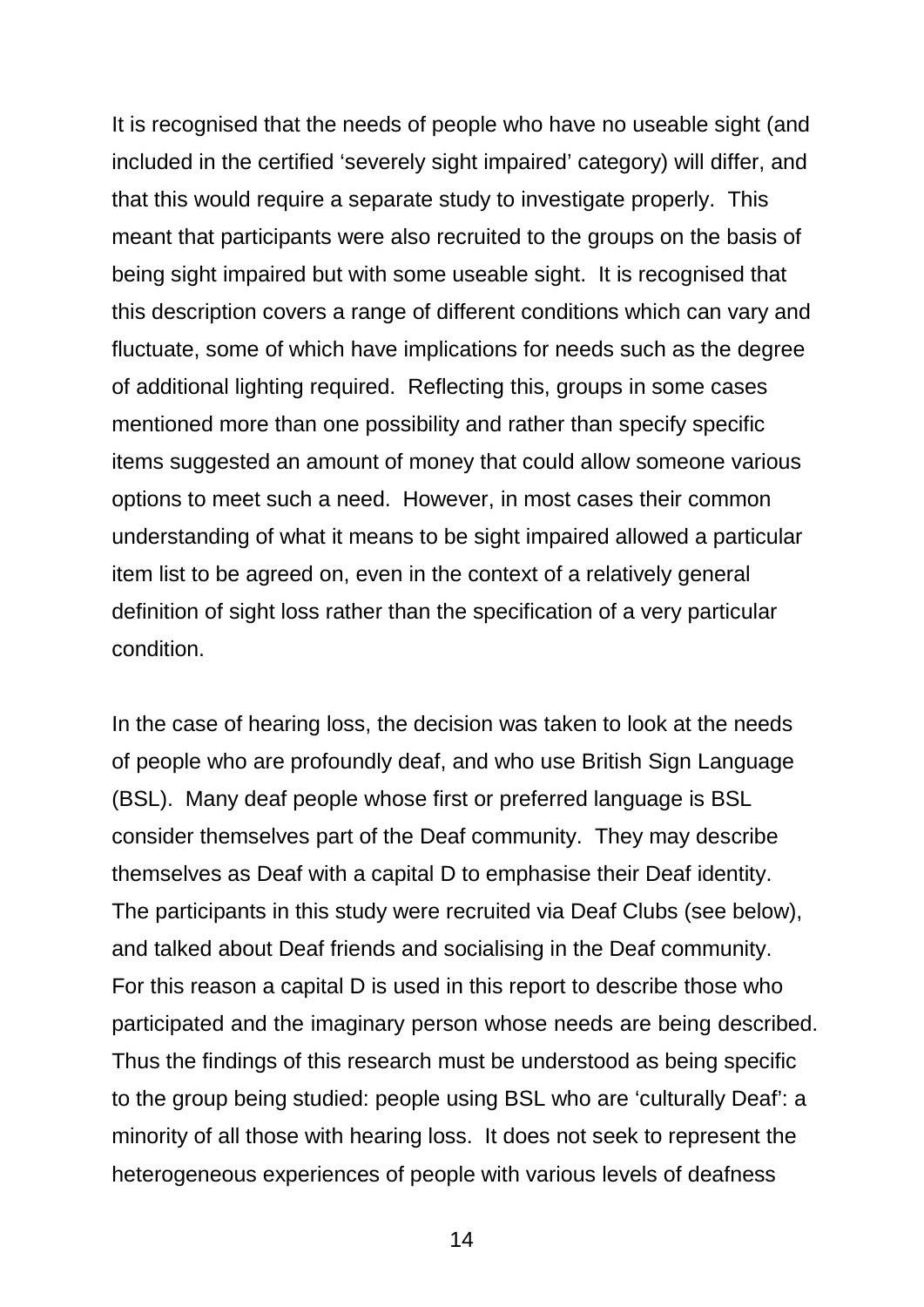and different means of communication such as lip-reading. In the longer term there would be value in extending the analysis to include more of these cases.

Note therefore that the sight impairment case is of someone with some usable sight, whereas the Deaf case is for someone without any hearing. The results of each of these cases must therefore each be considered in their own right, and can in no way be used to compare the cost of sight and hearing loss.

For both the sight impaired and Deaf case it was decided to focus on people of working age who are living on their own. While a large proportion of people with sight or hearing loss are of pension age and many of those of working age live with other people, this choice was taken, not as the most 'representative' of cases but, as the context that would most clearly distinguish additional needs associated with the sensory impairment. Starting with a pension age case could have been problematic because of assumptions that might be made about typical interactions between sight and hearing loss and other physical limitations. If the case of someone living with a non-disabled person was used this would require views to be taken about which of the disabled person's needs might be met with assistance from the people that they are living with. Both these issues are highly relevant and could be the subject of future studies, but as a starting point, the person of working age living alone was considered the best context in which to isolate the specific cost of someone living with sight or hearing impairments.

These criteria were used to come up with the following two case studies,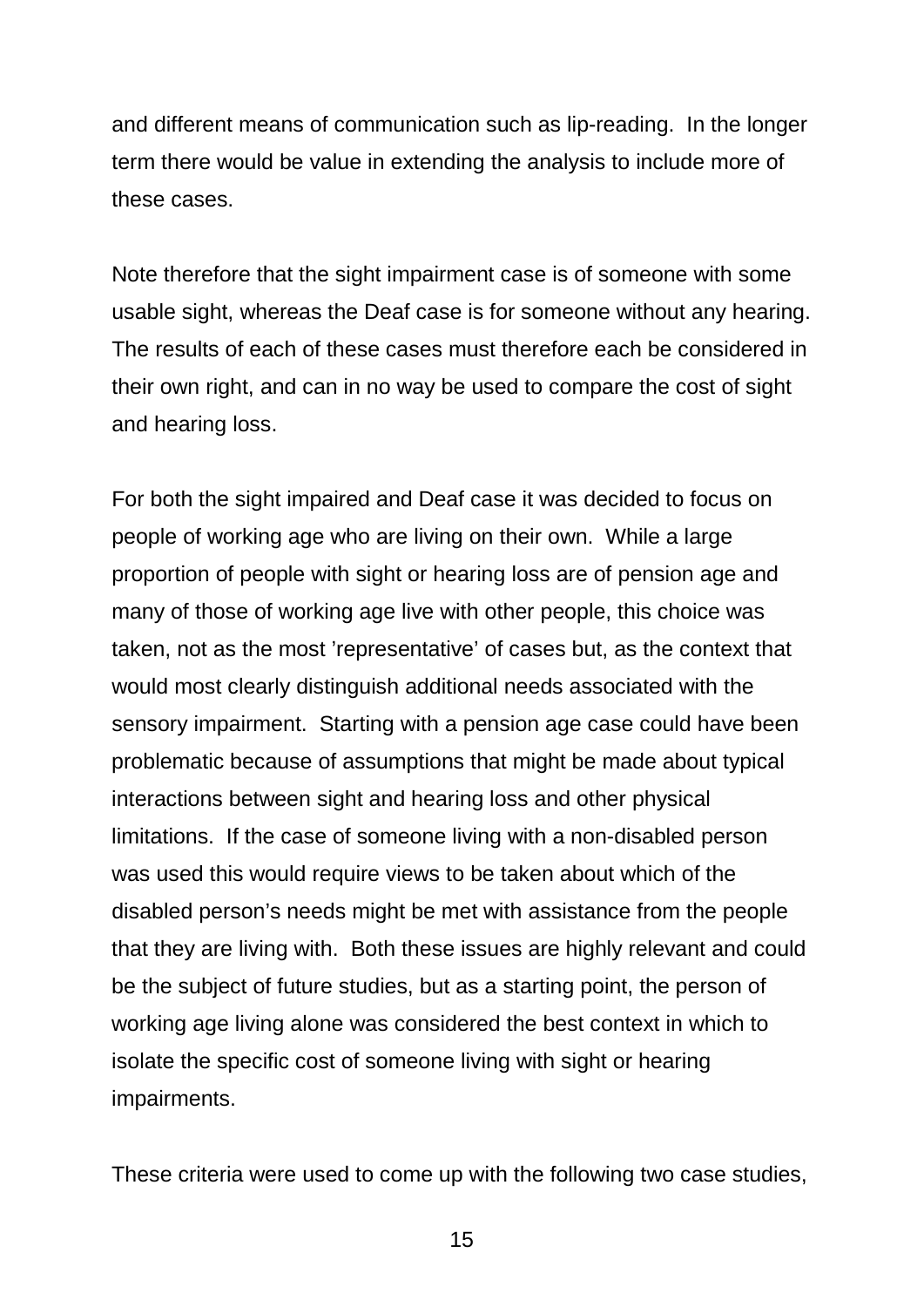which were used in the groups:

'Susan or Simon is in her / his thirties and lives on their own in a one bedroom rented flat. She / he is generally in good health and is certified as sight impaired, and has some useable sight'.

'Susan or Simon is in her / his thirties and lives on their own in a one bedroom rented flat. She / he is generally in good health and is profoundly deaf and uses BSL'.

In each case, groups were asked to contrast this person's needs with the already specified minimum requirements of an otherwise identically defined person without a sensory impairment.

### <span id="page-31-0"></span>**Recruitment**

The Minimum Income Standards research requires people to be recruited from among the general public from a range of backgrounds (gender, age, employment, tenure etc.) and to be in the category of household whose needs are being described. These requirements involved some additional consideration in recruiting people to take part in the groups for this study and the practices used are outlined below.

Purposive recruitment through networks and service centres used by the relevant groups was necessary (see below) in order to find people living in the same general area who were of working age including the disability being described. This was more suitable than sampling the general public in order to find the small numbers of people who met the criteria. While the aim was to target people who live alone (to match the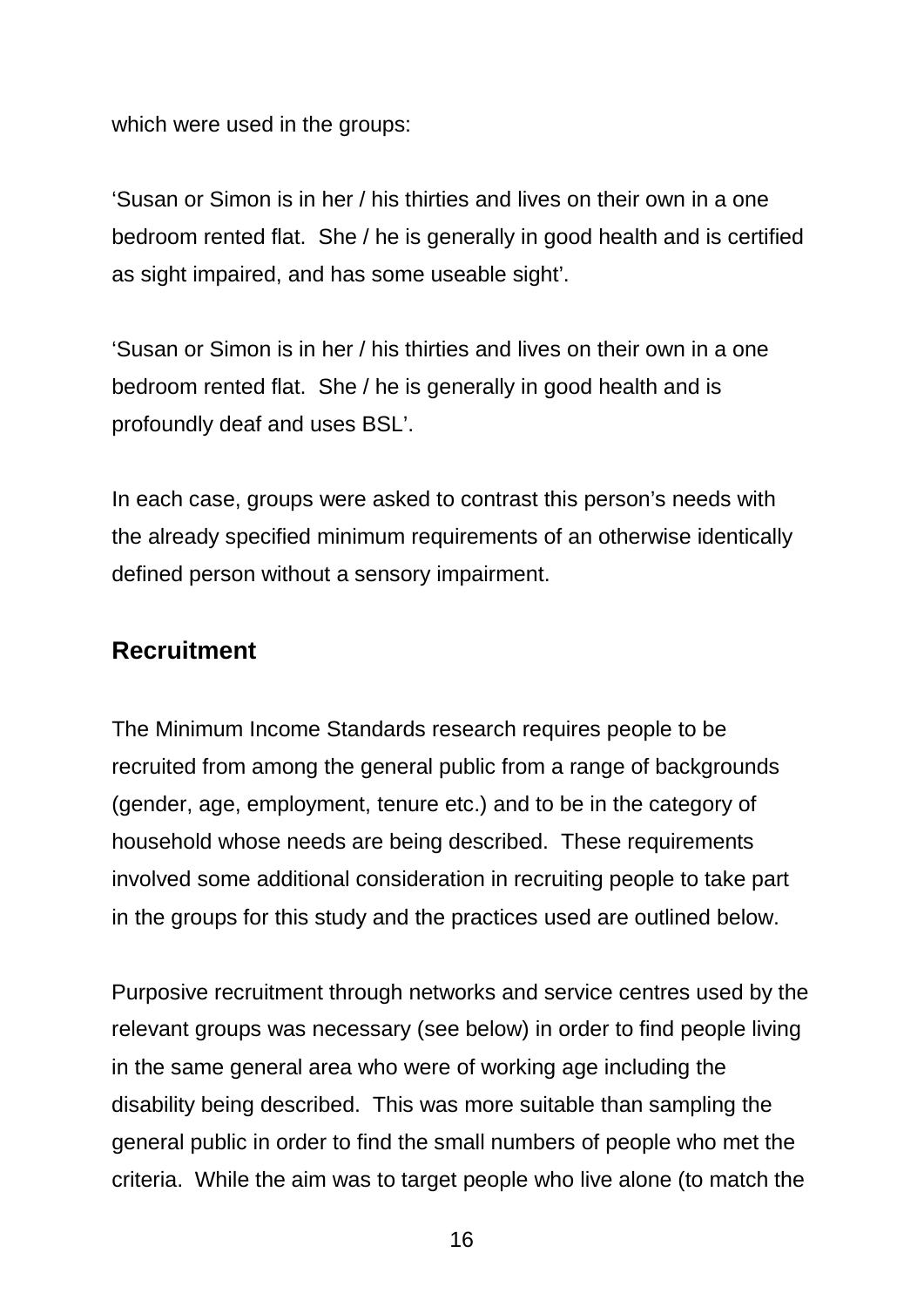case study in question), it was difficult to find a sufficient number of people meeting the other criteria who lived in single households. However, by also allowing participation by people who had some experience of living on their own within the past five years, and/or whose partner was also sight impaired or deaf, a sufficient sample was achieved.

The method of recruitment took a pragmatic approach resulting in different forms for each of the strands.

Recruitment of people with sight impairment was organised by Thomas Pocklington Trust, drawing on its networks as a provider of services to visually impaired people and on other networks suggested by members of the project advisory group. This involved circulating information about the project by advertisement and email and inviting eligible people to volunteer to take part in the research. The advantage of this method is that it was able to reach a range of people, other than those who use service centres, many of whom in this case would not have been eligible because they do not live on their own. On the other hand, a selfselection method also risks attracting greater participation by people who are well networked and perhaps more experienced and motivated to speak about sight loss.

In the case of people who were Deaf and use BSL, recruitment was organised by a company, UK4BSL, which provides a range of services for the Deaf community and whose Director was part of the research team. Recruitment involved visiting Deaf groups and clubs and talking to people who might be eligible about the project and what participating might involve. This made it possible to access eligible members of the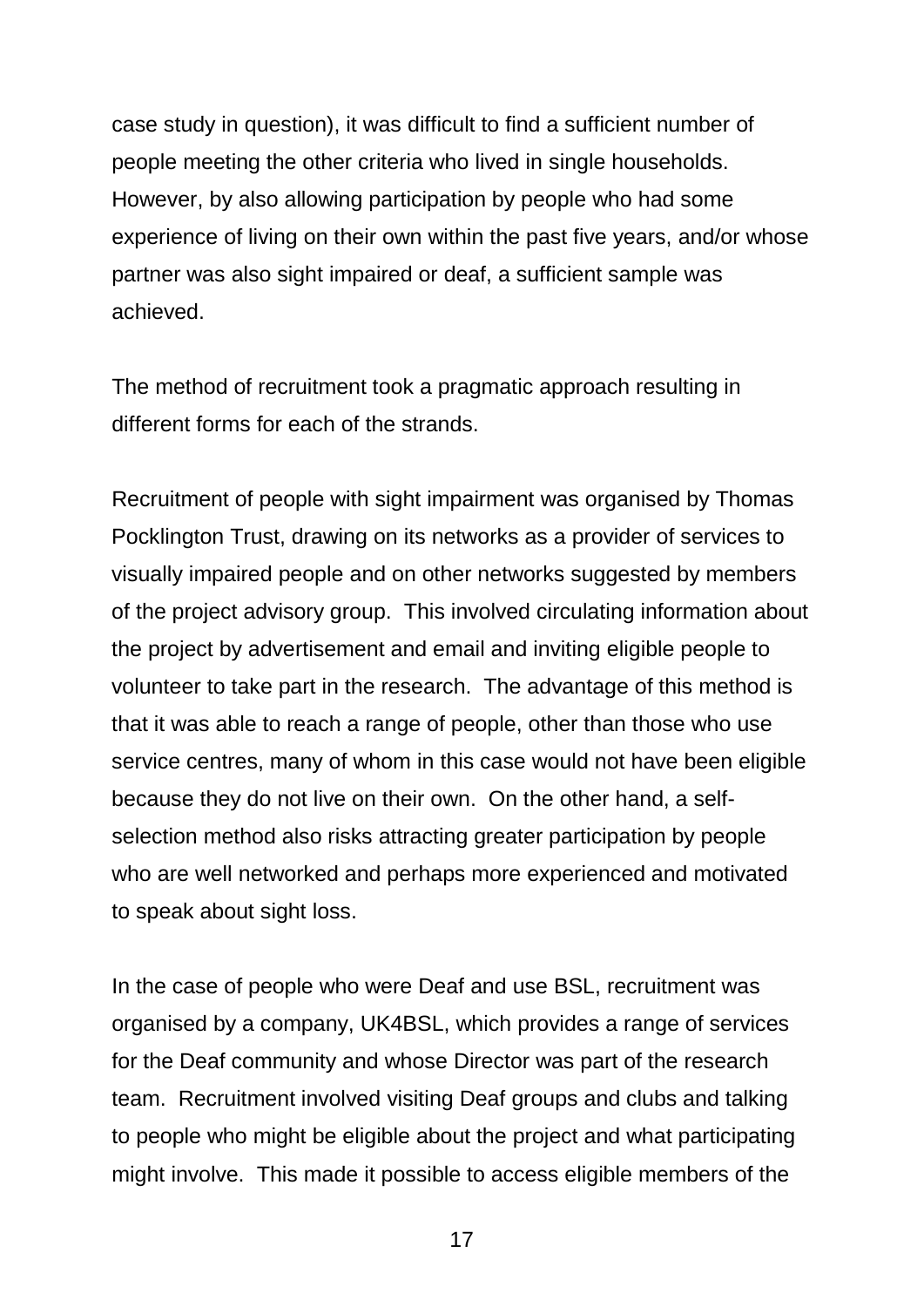Deaf community who would have been hard to reach by other means such as advertising or email lists, although it may also have missed some Deaf people less integrated into the Deaf community.

Drawing on the networks of organisations such as Thomas Pocklington Trust and UK4BSL who work within the communities that were being studied was valuable. They were likely to be a trusted source which perhaps gave people more confidence about putting themselves forward. The person recruiting had (face to face or telephone / email) discussions with participants which enabled them to answer any questions about the project and also check what communication (and other, for example, travel) needs people had.

Participant information leaflets were designed in consultation with both organisations - this involved producing different formats and emailing information for the sight impairment groups, and particular consideration to the language used for the Deaf groups (as they would be users of BSL which has different construction to written text).

Thus, each method represented the best available pragmatic way of recruitment for that particular group. Each proved effective in its most important purpose of bringing together an appropriately-sized group of eligible individuals with a range of characteristics (see below). Moreover, the groups achieved their purpose of having productive discussions that between them developed a consensus about additional household needs, without being dominated by any participants who came with a pre-set 'agenda'. These are recruitment methods that can be further refined and developed in future research of this kind.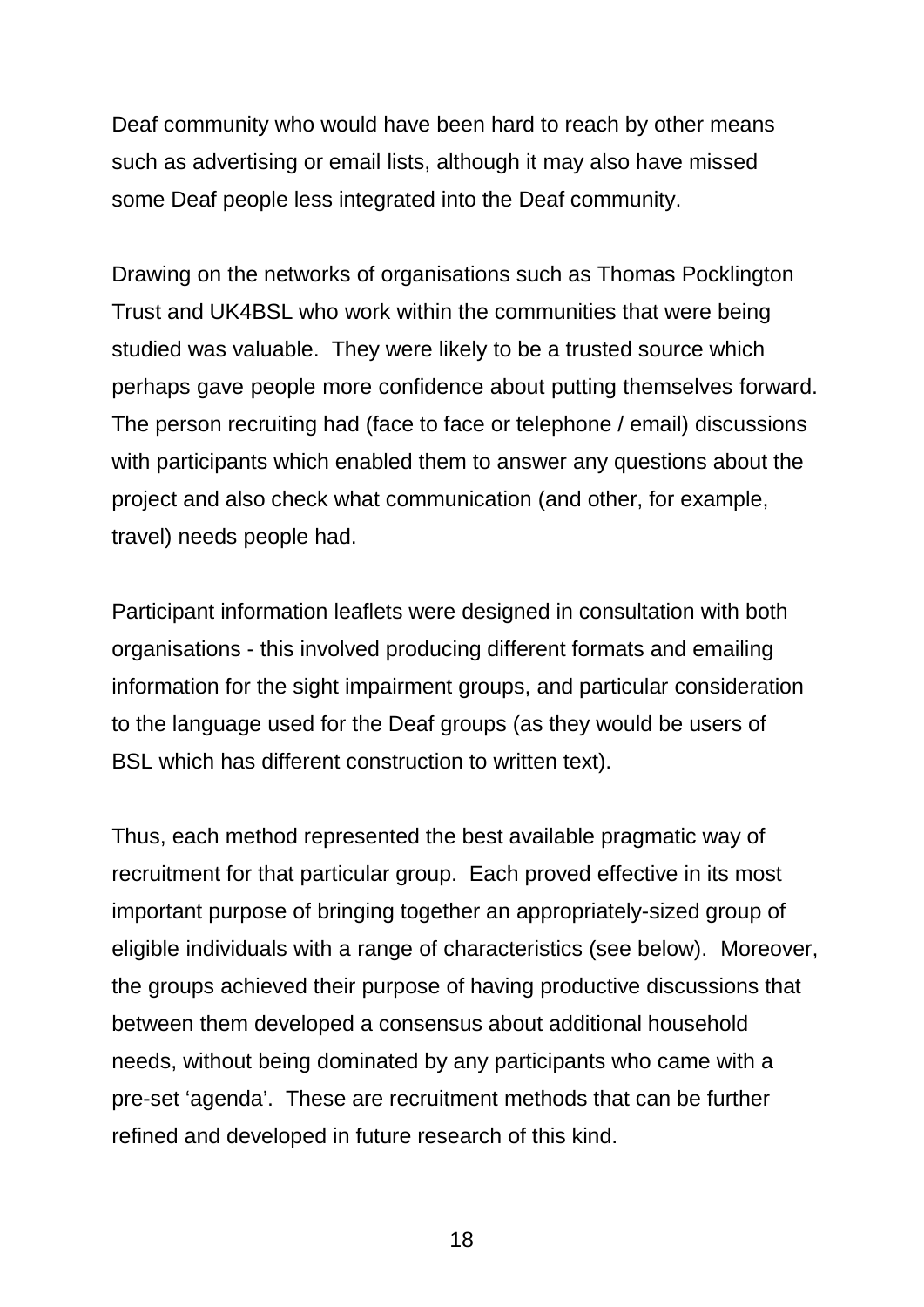The groups comprised:

- Forty individuals across six groups
- A balance between men (16) and women (24)
- A balance between people aged under 45 (18) and 45 or over (22)
- Participants who all had experience of living alone, and although half were living with someone else at the time the group was held, two of these were lone parents, and nine were with a partner who was also deaf or visually impaired.
- Twelve participants in paid work, 10 did voluntary work, three were in education and 15 were in none of these categories.
- Sixteen owner occupiers, 12 social tenants, eight rented privately, two lived with parents and two had unknown tenure.

# <span id="page-34-0"></span>**Running groups**

#### **Communication**

Both sight impaired and Deaf groups had specific issues to consider when applying the MIS objective of creating an active conversation in which groups collectively agree items that should go into a minimum household budget.

The sight impaired groups were run in much the same style as groups in previous MIS studies, except that information that would normally be shown on flip charts was talked through by facilitators. This included both a representation of what previous groups had decided where this was under review and the capturing of decisions made by the groups. The latter is especially important in relation to MIS, since the reaching of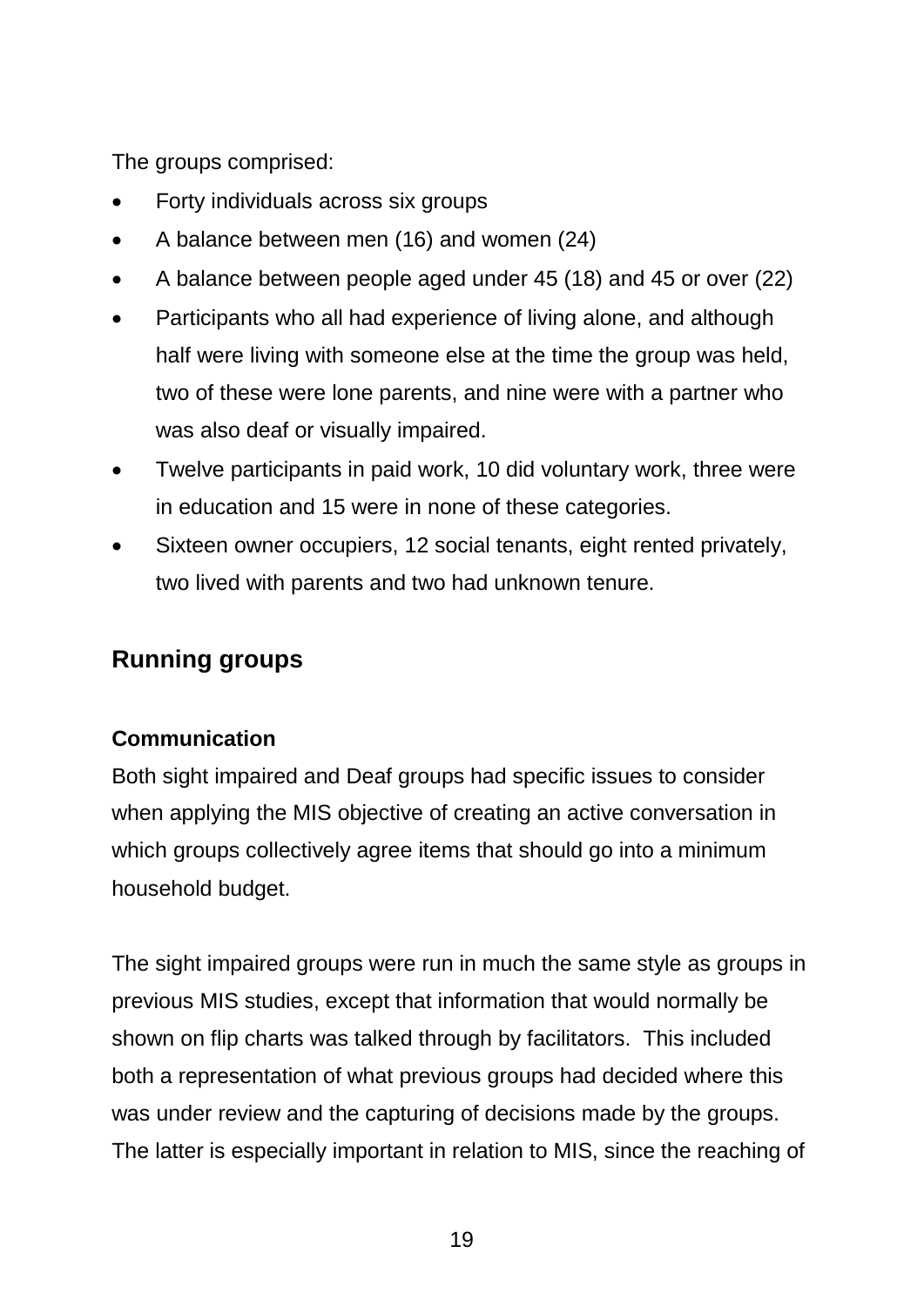consensus is validated partly by facilitators writing down what decisions the group appears to be reaching and giving participants a chance to amend or confirm this. For sight impaired groups facilitators therefore took particular care to check orally that decisions had been accurately understood and recorded.

In the Deaf groups participants used BSL and facilitators used spoken English with qualified interpreters translating between the two. Each group had two interpreters for this purpose supported by an expert in Deaf communication (the Director of UK4BSL) who ensured that not just words but meaning were being correctly understood. UK4BSL also helped the team prepare a topic guide using language and concepts that would make sense to Deaf people and visuals were used alongside lists on flip charts.

In both sight impaired and Deaf groups, more time was allowed than in the standard MIS groups in order to ensure that communication could be effective and help cover all the topics requiring discussion.

#### **Building consensus**

In the sequence of the three sight impaired groups and in the sequence of the three Deaf groups the research built up consensus using a review technique that had been used in previous MIS studies looking at differences from the main MIS (for example in remote rural areas). The first group in each sequence started by considering and amending the main MIS budget researched for a single person in 2014. Subsequent groups were also told of the main MIS budget, as well as about revisions proposed by previous groups in the present study. This helped build up a picture, although it did not always result in an iterative move towards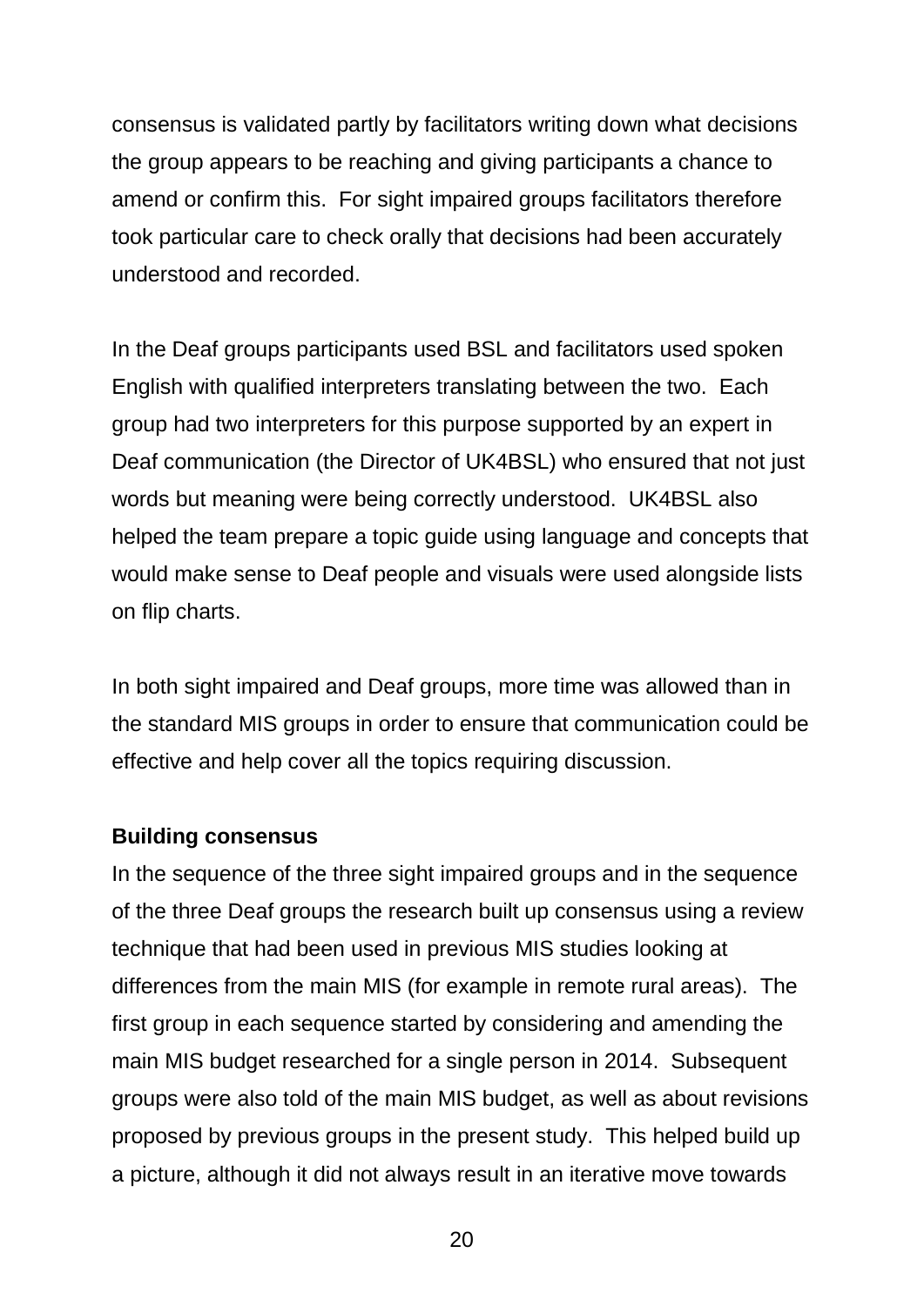consensus. In practice, the groups between them came to strong levels of consensus about what these needs were, even though specification of the precise items required to meet them (particularly those using technology) could not always be agreed exactly in the groups themselves. The decisions reached within groups were looked at as a whole and budgets produced based on the overall outcome of discussions. They were rooted in reasoning and justification outlined by participants and always based on the criteria set out in the groups in terms of which functional needs should be fulfilled.

### **Identifying private costs**

An important principle of the Minimum Income Standard is that it distinguishes items that households need to have from those that they have to pay for, where direct social provision is an issue. For example, all households need to have prescribed medicines, but for people of pension age and children these are provided without charge. In the case of disabled people, there are a number of goods and services that might be provided free. However, because some of these free items could be available to some households and not others, particularly where provision is at the discretion of a local authority or other provider, the assumptions involved when calculating a household budget are not always straightforward.

For the purposes of this report, the researchers considered carefully, based both on what groups said and where necessary also on further conversations with providers and others, which of the following four categories items should be classified under: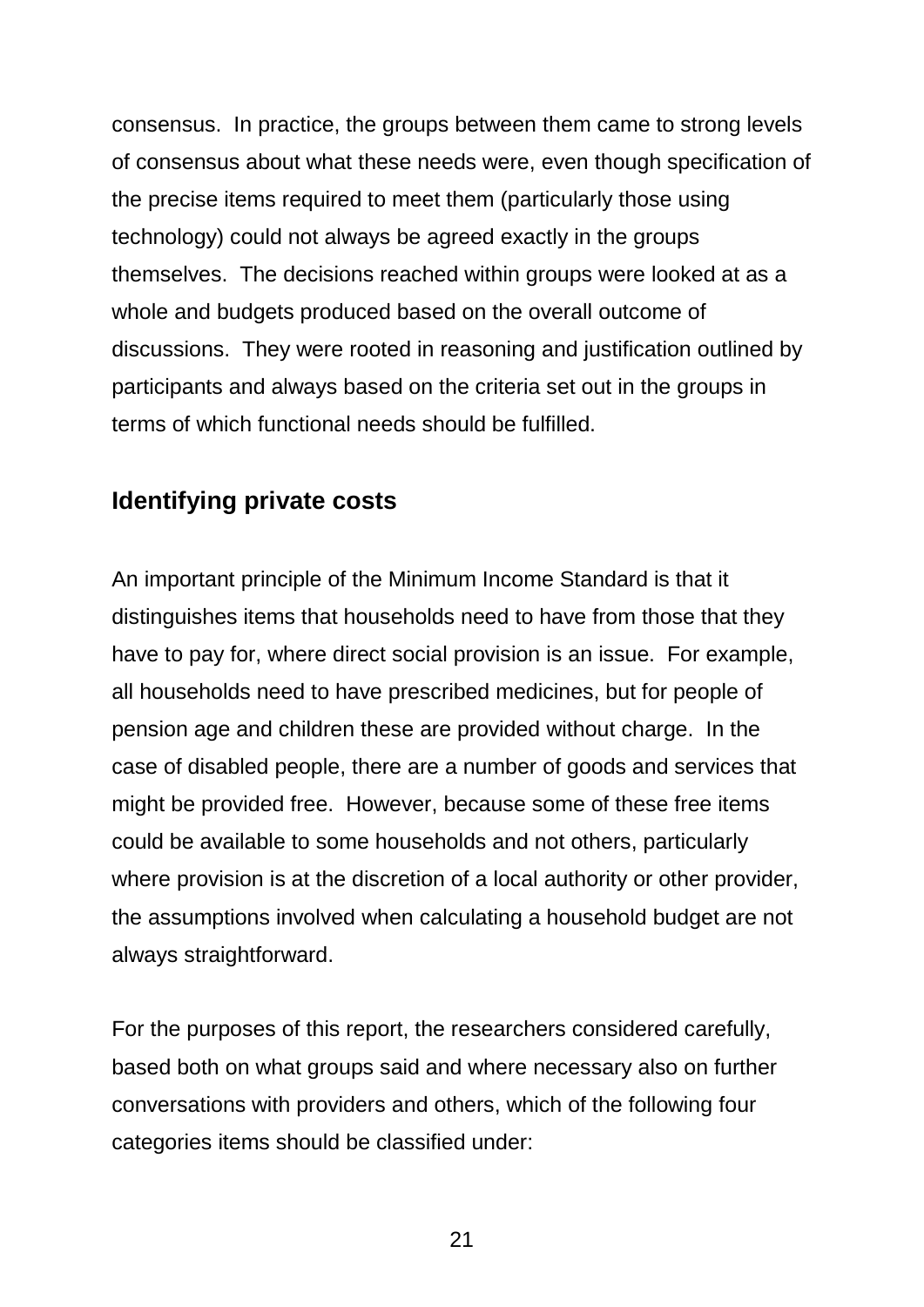- **Privately purchased**: Items that everyone would expect to have to pay for. This is the great majority of items in all MIS budgets ranging from food to clothing to furniture - and also includes many additional items that disabled people need to buy. (The items reported in Chapters 3 and 4 below are in this category unless stated otherwise.)
- **Publicly supplied**: Items that are mentioned as being needed, but which it can be generally assumed to be provided free. In the present study, for example, Deaf groups agreed that interpretation should be provided as standard when they interacted with certain public services. The cost of these items are not included in the budgets.
- **Normally publicly provided**: Items that would most commonly be provided free, but which under some circumstances people might have to pay for. Typically, this variation was to do with differences between local authorities in terms of what services and equipment they provide. An example is an alarm system alerting Deaf people to doorbells or smoke alarms. In these cases, the main calculation in this report assumes that the item is provided for free, but we also note the implication in terms of additional cost if it is not.
- **Sometimes publicly provided**: Items that people would normally expect to pay for, but in some cases may be provided for free. An example is peak time travel, which is not included in most travel schemes, but is free for disabled people in some areas. Here, we include their private cost in the main calculation but note the reduction in budget that would occur if someone did not have to pay for the item.

In pricing equipment, VAT has been excluded in cases where goods are zero rated or eligible for VAT relief as being goods and services that are designed solely for use by disabled people.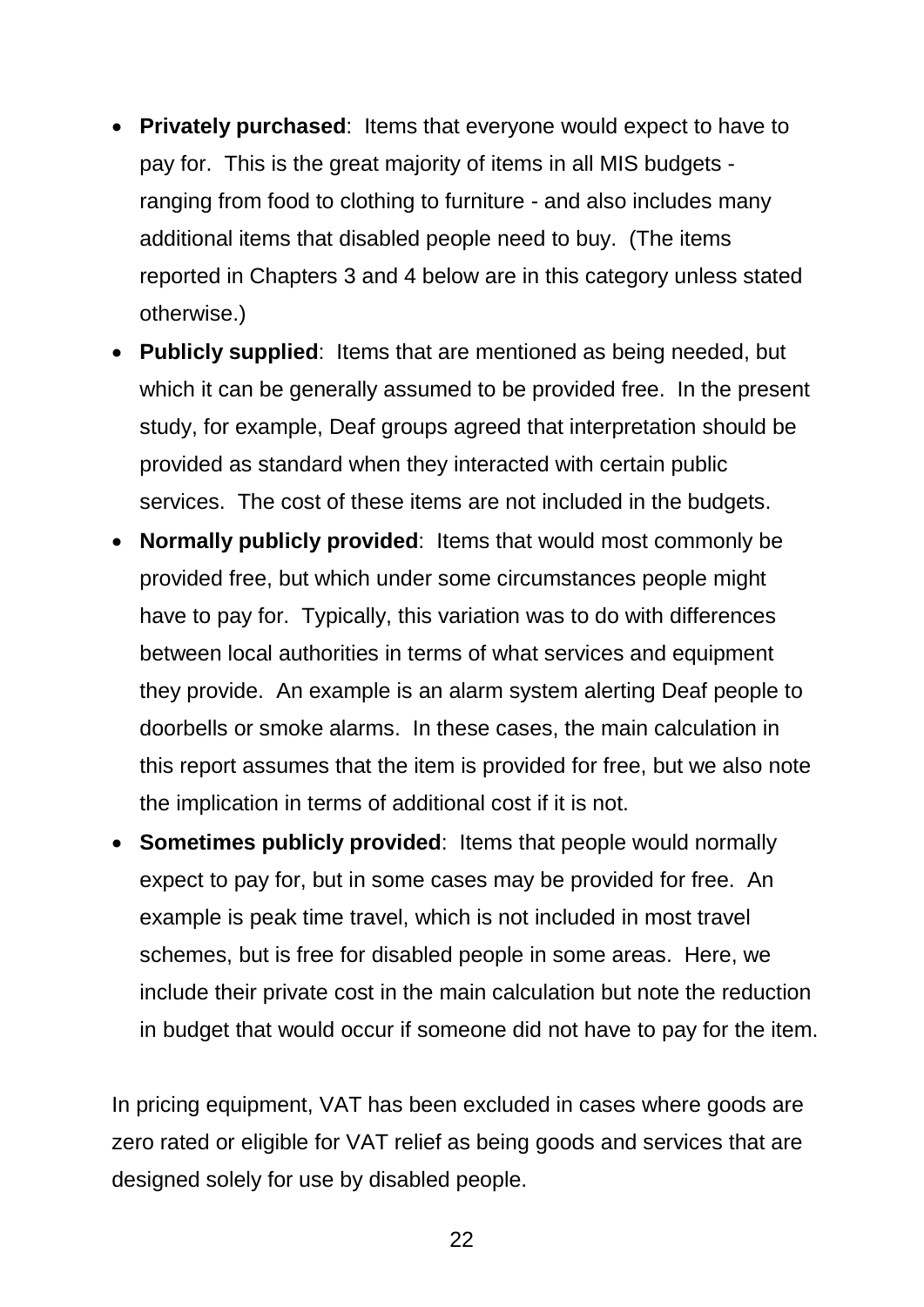# **Chapter 3 The minimum cost of living for a single person who is sight impaired**

This chapter looks at the areas of minimum costs that have been identified as differing for a single person of working age living on their own who is eligible to be certified as sight impaired (and has some useable sight), compared to the minimum for an equivalent fully sighted person (covered by the 'main MIS' budget). It starts by reporting what sight impaired groups identified as additional needs, and why, and then goes on to add up their cost.

The following findings describe what were thought to be additional and different requirements for such a person, as well as a few cases where costs incurred by a sighted person would not be required by someone who is sight impaired.

# **Household fittings and furnishings: safety and maintenance**

Sight impairment affects a wide range of needs in the home. These include not just the need for additional or specialised items, but also requirements for the quality or type of items that would be included in anyone's household budget – for example to ensure safety, efficient cleaning or maintenance.

### **Floor covering**

Groups discussed the most appropriate type of floor covering in terms of safety and cleaning. The main MIS budget includes low cost carpets in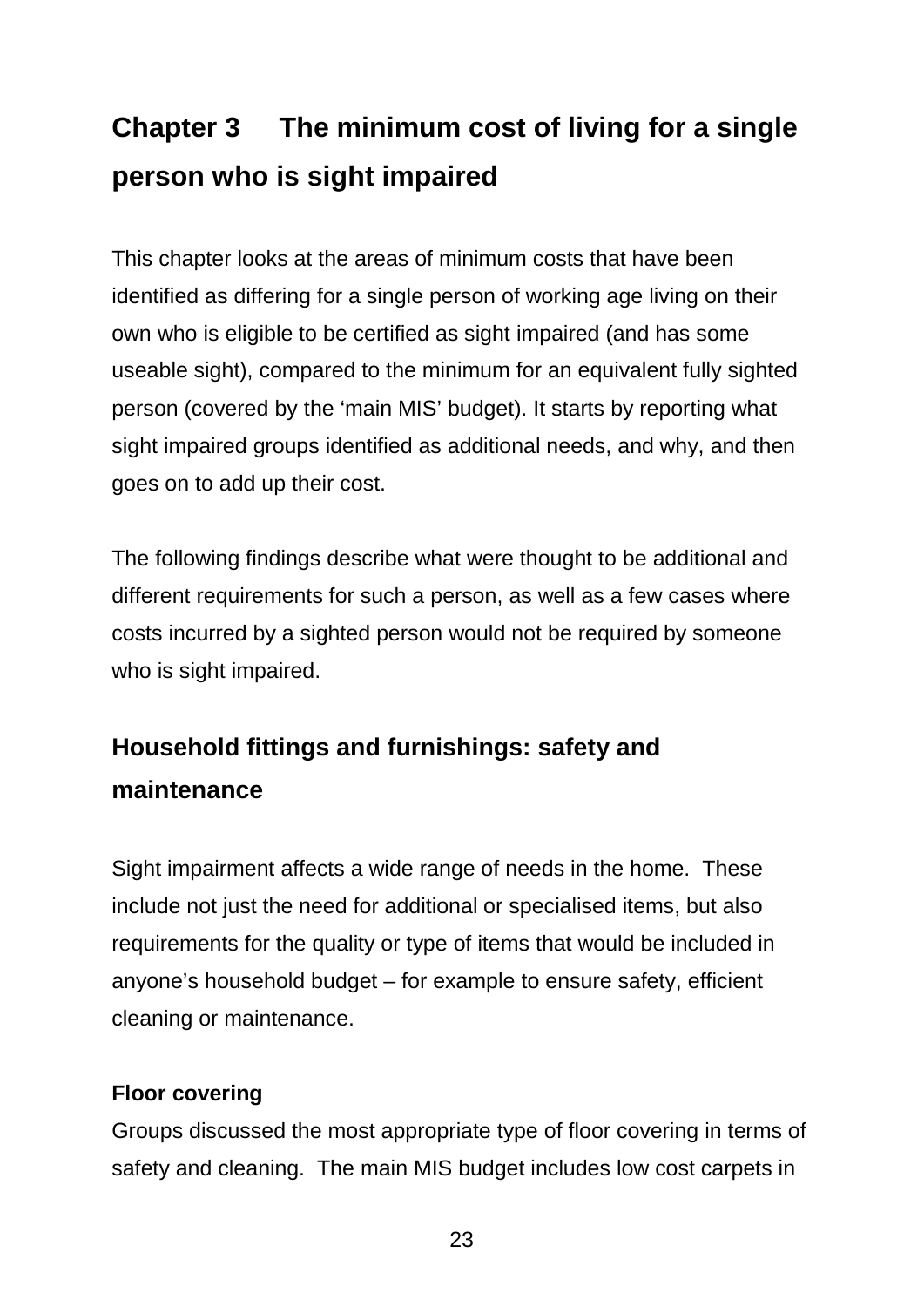the bedroom and living areas, and vinyl in the bathroom and kitchen. There was concern that a cheap vinyl could 'bubble up' or detach from the floor, particularly if it got wet, and become a trip hazard for someone who is sight impaired. A medium quality type specifically designed to accommodate wet areas was considered more suitable. Furthermore, some participants felt that carpets might not be practical in the living and dining areas as it is here that things might get spilt. They explained that carpets are more difficult to clean quickly and more likely to stain than hard flooring such as laminate, and someone also noted that it was more difficult to find things that might be dropped on a carpet.

"…if someone is visually impaired you're going to have those accidents. Whether you've got carpet or plastic they're going to be there, so what you want is ease of operation. Now if I had a wooden floor all of my accidents and what have you I can clear them up in seconds; instead of I've got a carpet and I've dropped a plate and the glass has gone everywhere and I've cleared up what I thought I've cleared up, but then a week later I'm walking around and I've cut my foot." (Group 2)

These points relate, not only to ease of maintenance and safety, but presentation (wanting the home to look nice if someone came to visit) and independence (not relying on someone else to help). On this basis, the budget has been increased to cover a medium quality laminate in the hall, living and dining areas. A doormat (which is not in the main MIS for a single working age person) was also added in the hallway as it was felt that someone who is sight impaired may not be aware if they have something on their shoes when coming into the home.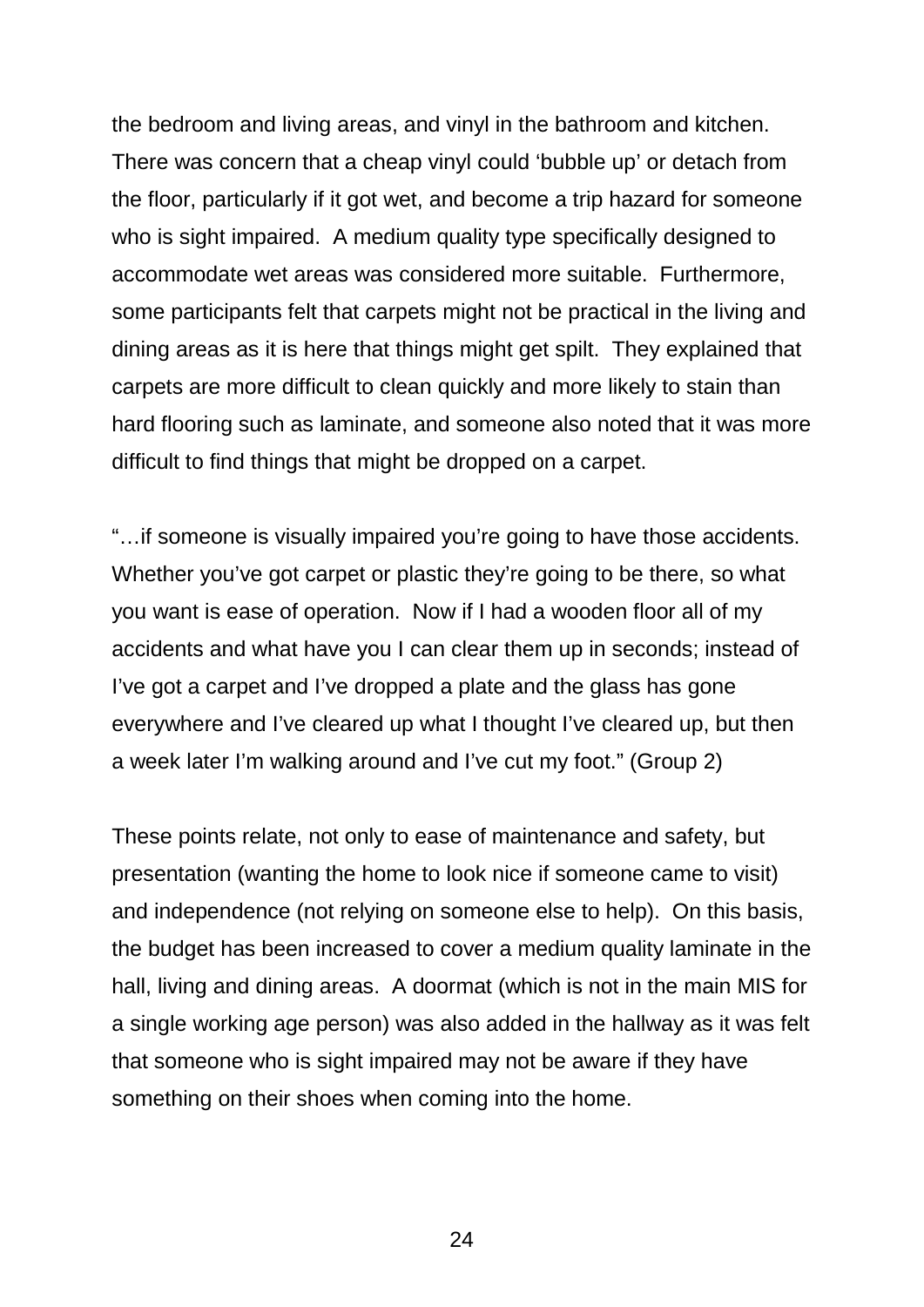### **Sofa and chair**

The only change that groups made to the main furniture items was to the sofa and chair coverings. The main MIS includes a low cost fabric twoseater sofa and chair, and this was an area where it was felt that additional costs would be required. The groups discussed the practicalities of a fabric covered sofa and questioned how easy it would be to keep clean. They agreed that if a fabric sofa is included it would be essential that the covers were removable and had a stain protection finish, which would add to cost. This reflects the earlier discussions about carpets and the need to be able to clean it easily as someone who is sight impaired may be more likely to spill drinks or food on the sofa than someone who has full sight. Groups put forward the alternative option of having a leather type sofa (cheap leather or good quality synthetic) which, while they anticipated it being more expensive, was justified as it could be easily wiped clean.

- "M: It's the simplicity if I have a leather [sofa] I'll know I'll wipe it and I know it's clean
- W: Yes, I hate leather sofas but something that is simple to clean certainly, either throws or a fabric one that you can wash off. You see mine you can't remove the covers so I have to keep going over it with the wet wipes and everything. … It doesn't necessarily need durability, I don't see why a visually impaired person should have a better quality sofa for durability but for cleaning, yes." (Group 3)

The budget was therefore increased to cover a reasonably priced leather sofa and chair. The additional cost could cover adding stain protection to a fabric sofa if this was someone's preference. A throw for each was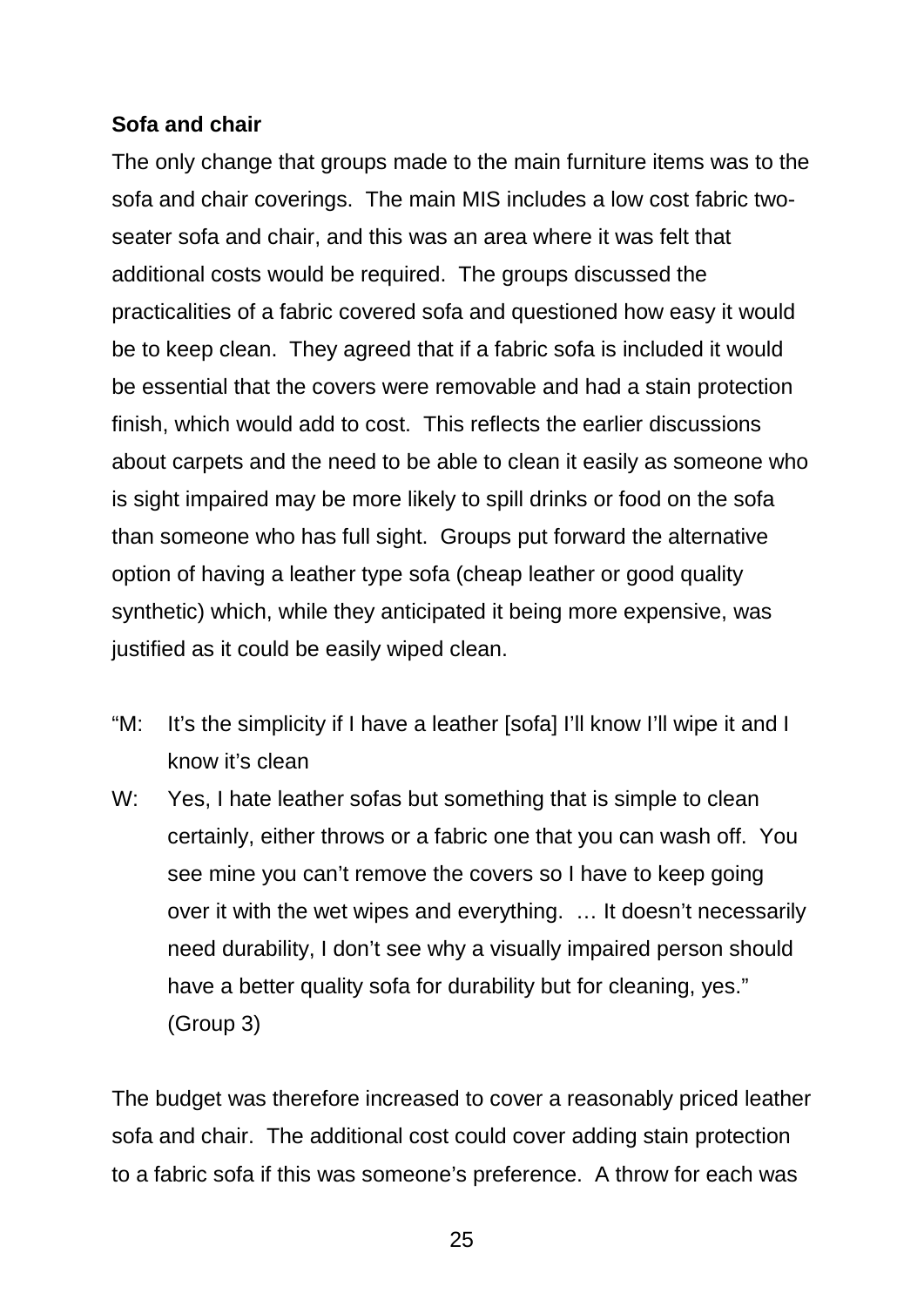also added as groups said that this would save cleaning the sofa so often and be warmer in winter on leather furniture.

#### **Bathroom**

Groups made a few changes in the bathroom which related to safety. First, they added a rubber mat to go inside the bath to prevent slipping. Second, they changed the shower curtain which is included in the main MIS - there was not total agreement on this but it was described as a 'trip hazard' by some participants. A solid shower screen was thought to be safer as it was sturdier, and also easier to keep clean. Finally, contrast coloured grab rails were added - these were considered useful for "spatial awareness, so when you are in the shower you know how to get in and how to get out".

Although not everyone in the groups felt that they would necessarily need all of these items themselves, it was recognised that this would vary depending on someone's sight impairment and eye condition. In most cases people felt that, as these are related to safety, it was important to include them in a budget so that someone was able to have them if required.

### **Household fittings and furnishings – the light environment**

### **Lighting**

Lighting was identified as a key area that would, without question, require additional spending to meet the needs of someone who is sight impaired. The main MIS budgets include a basic light bulb and ceiling shade in each room plus a low cost table lamp in the living area and bedroom. Groups were unanimous in emphasising that someone who is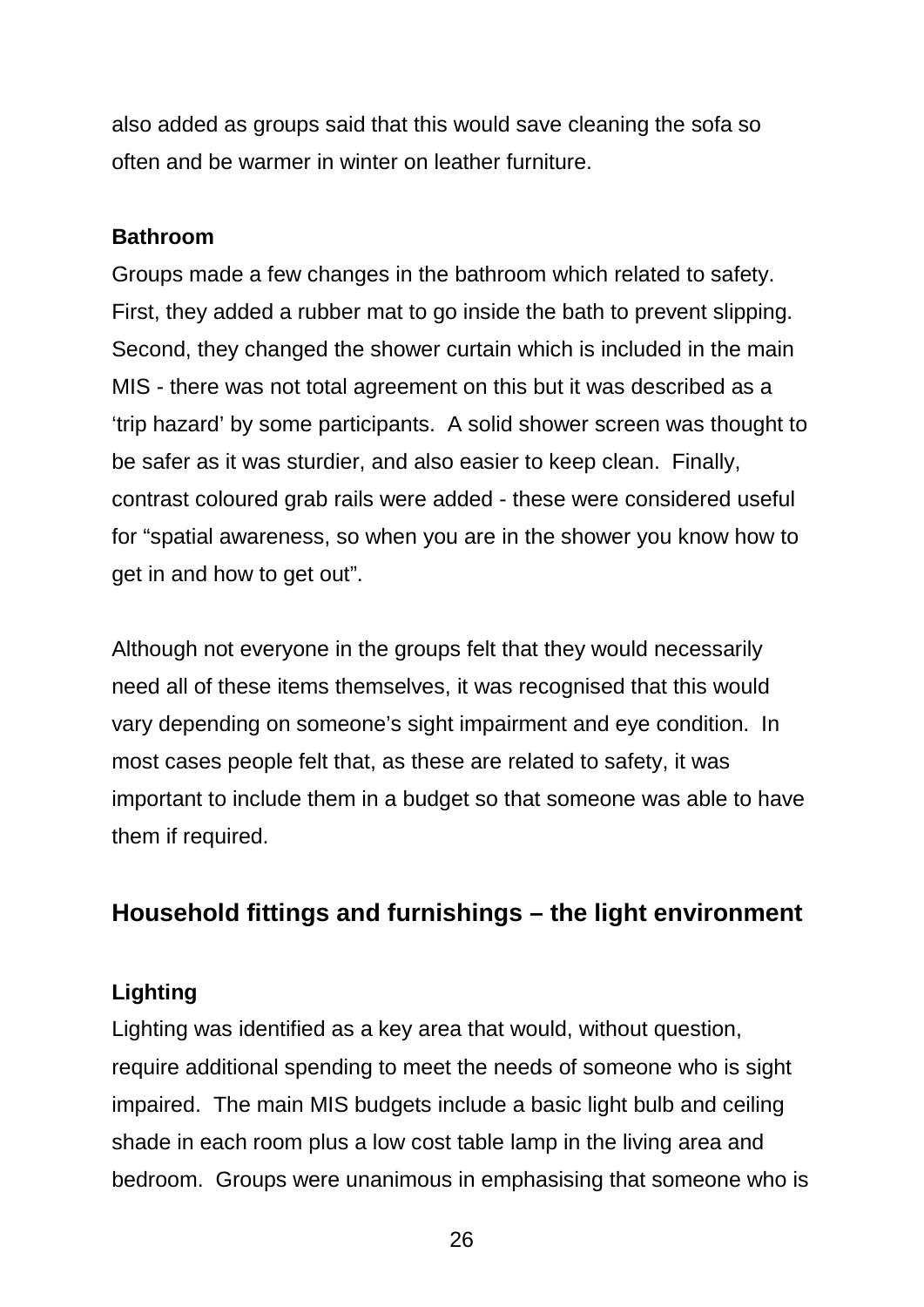sight impaired should have more and brighter lighting throughout their home. This would require decent quality fittings and would need to be targeted to ensure it focussed on particular areas, for example, above the dining table or over the cooker. Lighting would also have to be adjustable and allow flexibility. This reflects other research highlighting the value of good lighting for people with visual impairment (Thomas Pocklington Trust, 2013).

Having different types of lighting to use and being able to adjust it was also important to account for fluctuating eye conditions, as one person explained, her lighting needs varied throughout the day. The types of lighting discussed included central spotlights and multi arm fittings that could light several areas of a room at the same time, fluorescent strip lights, additional wall lamps, under cupboard lighting in the kitchen, around the mirror in the bathroom, and dimmer switches to control lighting levels. Standalone lights were also important such as good quality angle poise or reading light or father / son type lights and portable lights to provide additional lighting in key areas.

Discussions about lighting highlighted the issue that being sight impaired covers a wide range of eye conditions with different and fluctuating needs in terms of lighting requirements, and participants explained that what might suit one person would not necessarily work for another:

"I have to have a lot of light but I've got a friend who has to wear sunglasses all the time because if she had a spotlight in her house she wouldn't be able to see anything, so you've got to bear in mind different conditions vary in different ways, and what might be amazing for one person won't be as effective for somebody else." (Group 1)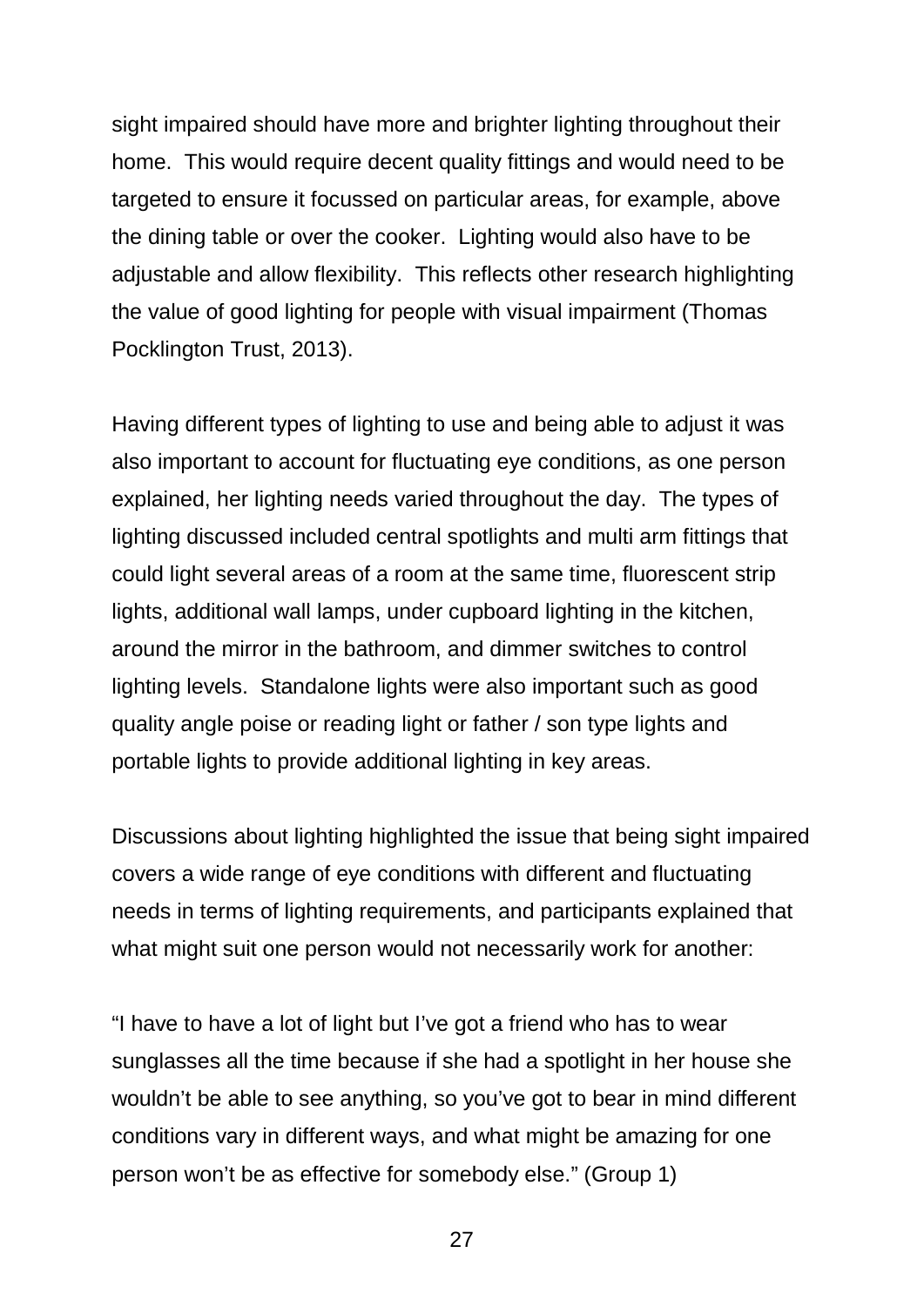To account for this variation in need the groups came up with a model of a lighting budget per room that could be used flexibly to cover a range of options and someone could use in the way most appropriate to their particular needs. The budget agreed is £90 per room every five years. It was recognised that fittings / items could well last longer than five years but people explained that eye conditions and lighting needs may change over this period and items replaced accordingly. They also talked about an element of trial and error in order to get the best lighting for their needs, and that fittings would not easily be taken if someone moved. The budget also reflects participants' views that in this area the requirements would not be met using low-cost items and retailers, but more likely good quality products and specialist shops. It also includes the cost of bulbs over that period which, given the lighting requirements, would be greater in quantity and cost to allow a better quality / specialist type than the standard light bulbs in the Main MIS. As one participant explained:

"If you're going to source and you're visually impaired one of the key things is that if I was looking for any lamp you probably wouldn't find the perfect one in Wilkinson's because it's going to depend on where the switch is and it's about the light itself, whether it's directed downwards or upwards. You're more likely to go to a higher scale shop and get a halogen lamp or something like that, which is cold, because if you're reaching out and your light is on you want a light that is actually not diffusing a lot of heat." (Group 3)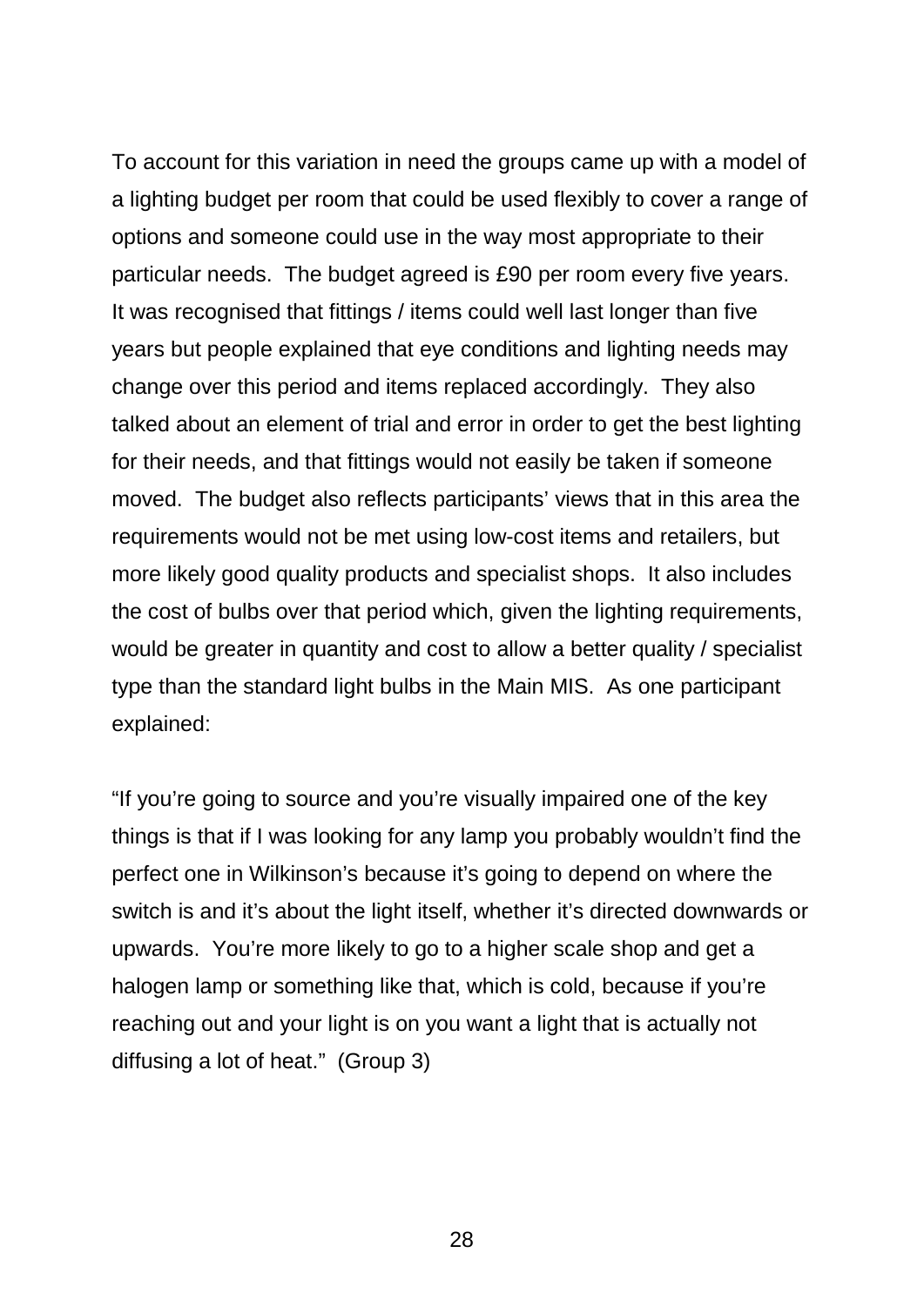### **Curtains, nets and blinds**

Groups discussed whether changes were required to the nets and curtains included in the main MIS budgets. This was another area where needs could vary depending on someone's eye condition. Some noted that nets could inhibit the natural light in a room which was important for someone who is sight impaired. There was also concern that nets could be seen through if lights were on in the home - which they more commonly would be for sight impaired people than for others. Venetian blinds were thus suggested as more suitable as they can be adjusted to control and direct the natural light which could be important for some people, but also allowed privacy. The budget was thus calculated to include a ready-made venetian blind (replacing the net and rod), should someone prefer this - but this in fact does not affect total costs, as blinds would not need replacing as often as nets.

### **Household goods and equipment**

### **Labelling**

All groups agreed that a way of labelling household items, foodstuffs, and equipment is valuable for someone living alone who is sight impaired. Participants discussed various methods and added two different types of labelling system. First, they included Bumpons, small self-adhesive dots available in different shapes and colours, or Tactimark, a liquid plastic that sets hard, both of which can be used to mark the controls on kitchen appliances or other equipment so that people can use touch rather than sight to know where the settings are. These were referred to as a 'saviour' by one participant.

Second, a Penfriend labelling device which allows someone to record a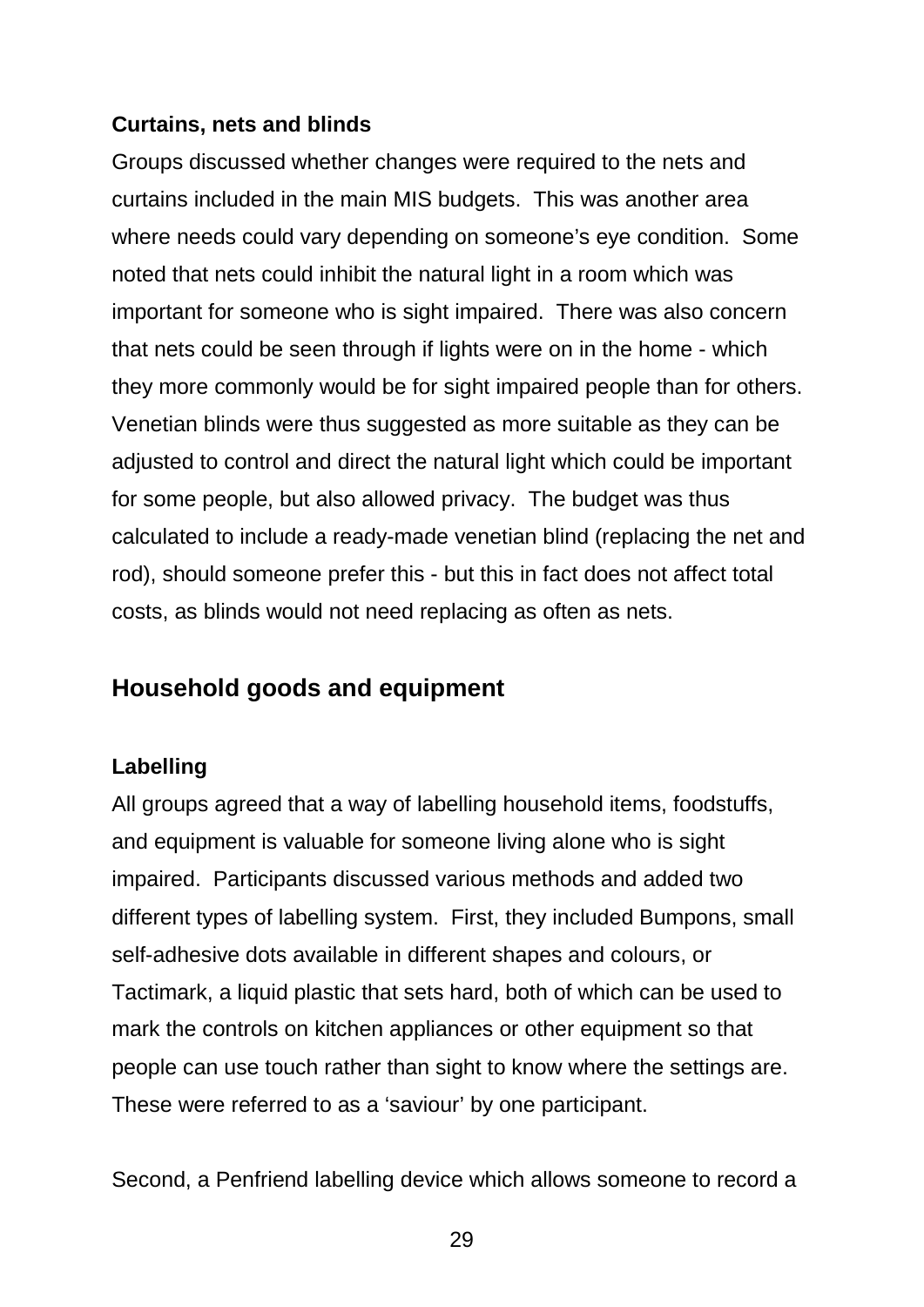message onto a label was included. Participants explained how this was extremely useful for labelling food, shopping, clothes, recording cooking instructions and even used to label and read back a credit card number when making telephone purchases. While (at £64.99) it was more expensive than the tactile markers, people felt that its value as a multiuse item justified including it in the budget.

One participant did mention that some local authorities were providing visually impaired people with a Penfriend for free. However, this was felt to be rare, and the expectation was that it would be an expense met by the individual.

### **Kitchen equipment**

A range of kitchen equipment was discussed and led to additions and changes to the type of items included in the budgets.

A liquid level indicator, which alerts people when a cup is filled, was seen as a useful yet inexpensive item - there was a view that this could be available for free via a Social Worker or charities, but as this was not always the case the cost has been added to the budget.

Talking scales were also considered 'essential' and groups all agreed to include these, rather than the basic scales currently in the main MIS budget. Although talking scales are more expensive, it was thought that they would last over twice as long as basic scales, (five years compared to two years), so do not increase the budget as much when this is taken into account.

A few participants talked about difficulties in seeing clear glasses, for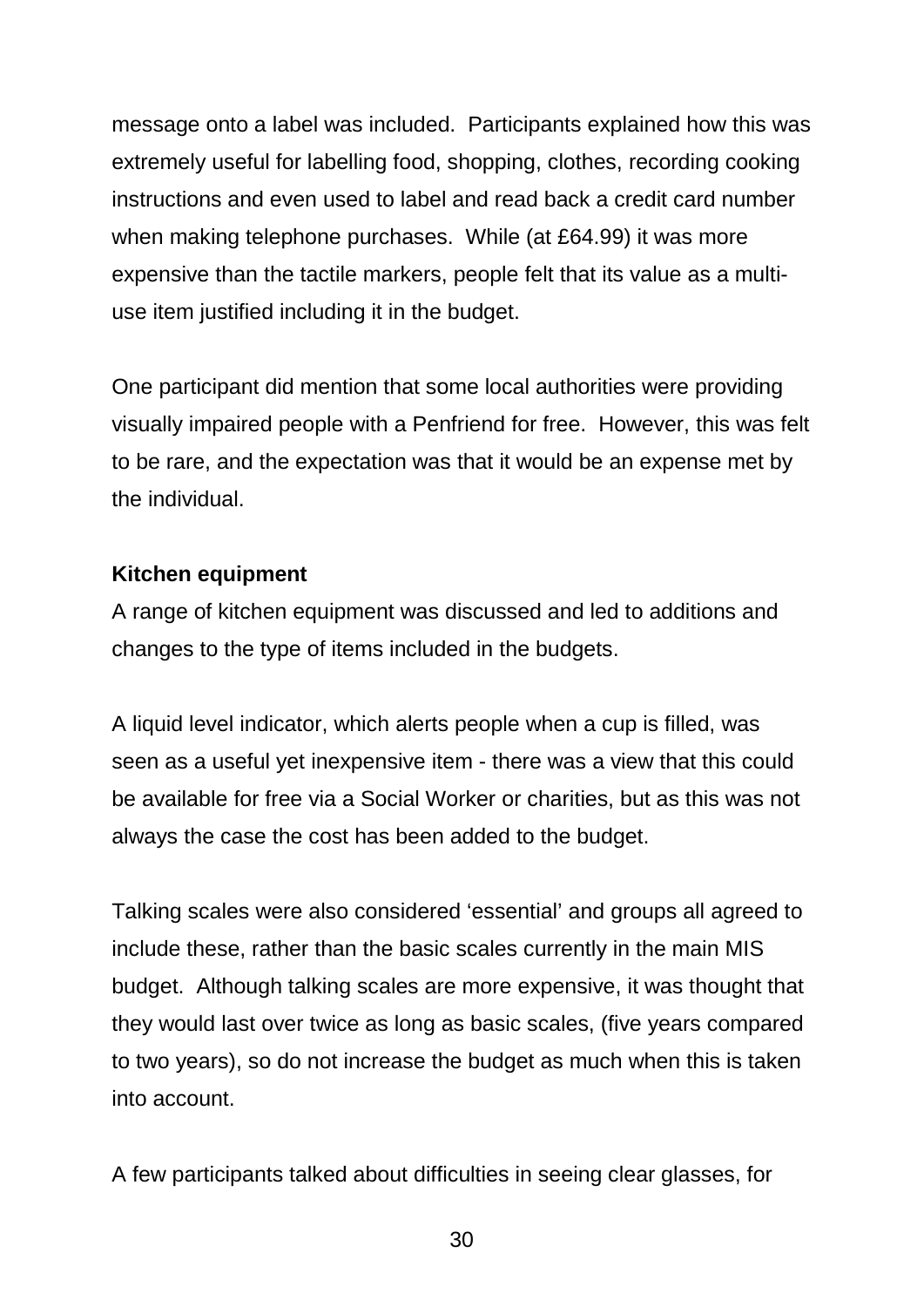example, when a visitor had left a glass in the sink a participant not realising this put something on top of it and smashed it. The main MIS budget includes very cheap clear tumblers and wine glasses, and it was suggested that coloured ones could be helpful here and the budget increased to include this option.

The benefits of several other items were discussed including a dishwasher, a talking jug, and a talking microwave. However, the overall view across groups was that these were more 'nice to have' than essential items. In the latter two cases it was felt that people's minimum need could be met through cheaper alternatives, such as using plastic measuring cups, and tactile marking of dials which were included in the budget.

#### **Alarm clock**

Groups all thought that a talking alarm clock should be included in the budget since someone who is sight impaired may be unable to clearly see the standard type of bedside alarm clock currently in the main MIS budgets. They explained that this would enable someone to easily reach out and press a button and hear the time. There was also discussion here about whether or not a talking clock was provided free by social services, with mixed experiences even within the same area. However, as this was not generally the case, and there was a view that provision was changing, the cost is included in the budget.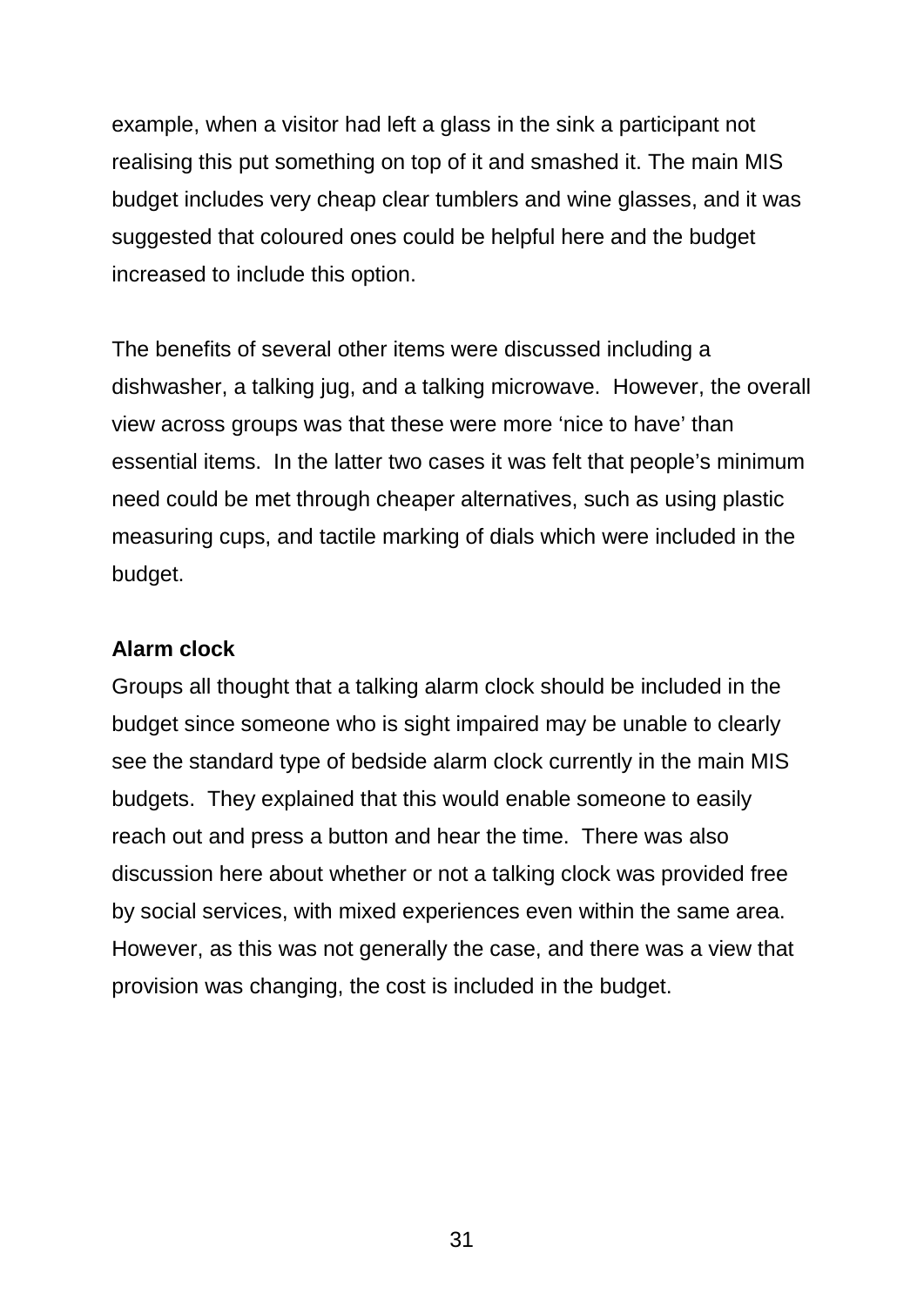### **Technology and home entertainment**

Groups agreed that the television and CD player in the main MIS budget for single working age people are necessities, but identified changes to the specification and features in order for them to better meet the needs of someone who is sight impaired.

#### **Television**

Groups confirmed that, as in main MIS, a 32 inch TV would meet people's needs. However, they made further specifications which restricts the choice of TV available and excludes the use of budget brands. Participants explained that, not only did the TV programmes need to have an audio description, but that this should extend to having speaking TV menus and settings features which can be hard to see for someone who is sight impaired. They stressed how important it was for people to be able to easily operate, set up and control their TV without relying on someone else for help.

"W: The more facilities you have like talking menus and whatever for anybody with a visual impairment what is important is your independence and you want to keep that and maintain it and not be constantly asking friends or family or whoever to come in and help you with what are basically trivial things to a sighted person.

M: But there's a huge difference to the quality of life though, doesn't it? W: Of course it does absolutely. So the more independence you have with aids or talking facilities or large print or font sizes or whatever the more we feel normal. That is hugely important." (Group 1)

At the time of this research, there was only one manufacturer whose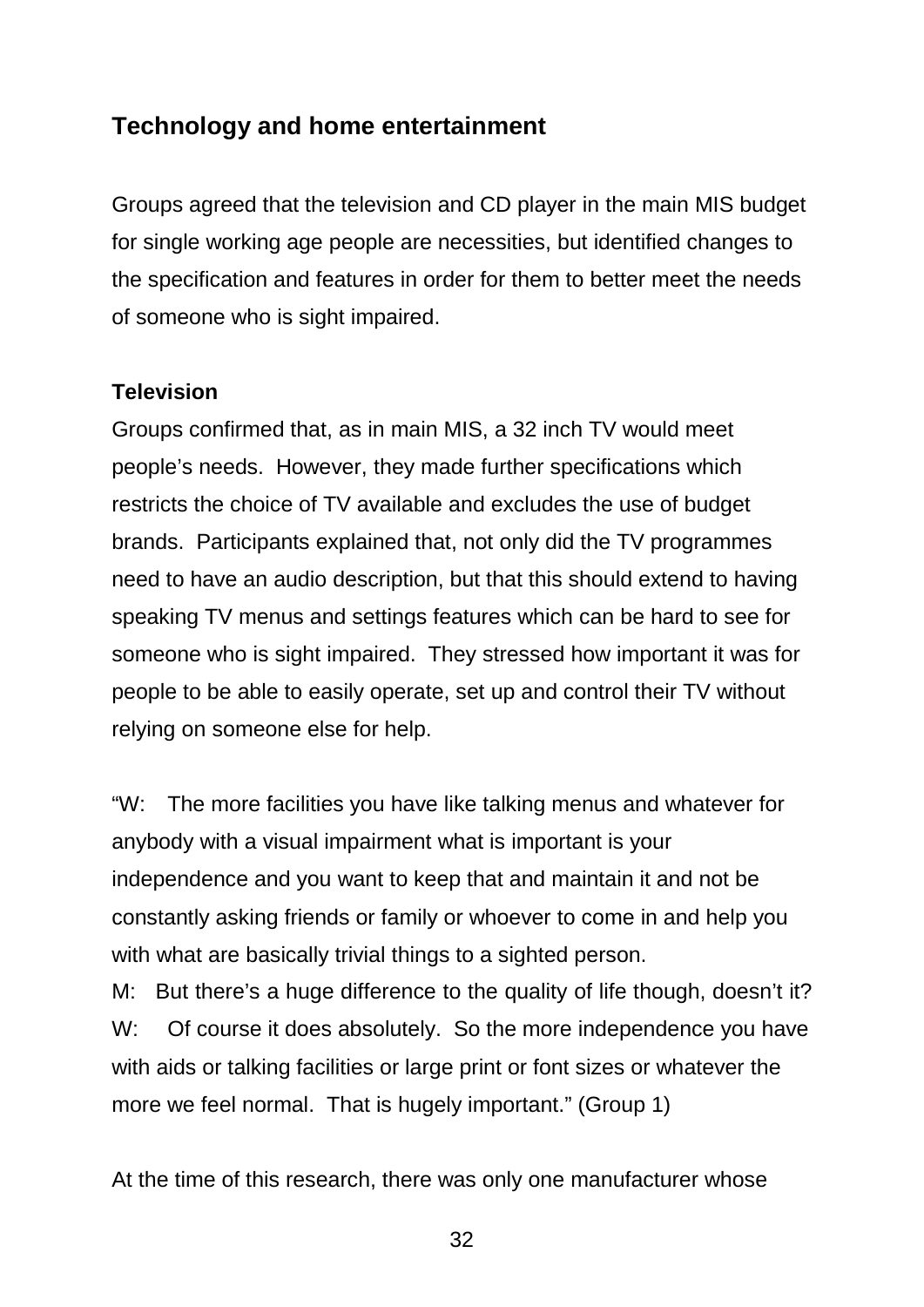televisions had a 'Voice Guidance' feature on some of their models. The budget was increased to include this more expensive model with a clear message from participants that this was a way of enabling someone who is sight impaired to use their TV in the same way as a fully sighted person. Groups also noted that sometimes using a standard remote control could be a 'struggle' and agreed to add a large button remote control to the budget.

Note that, while people who are certified severely sight impaired or blind get a 50 per cent discount on television licenses, this does not apply to someone certified sight impaired but not at the severe level. The person being reviewed in this study falls within the latter category and therefore the full cost of the TV license remains in the budget.

#### **CD player**

Similar to the television, the budget portable radio / CD player included in the main MIS was upgraded to include additional features. Participants said that it could be made a lot more accessible to someone who is sight impaired if it had a docking station for an iPhone (see section on mobile phones below). This would enable them to more easily listen to music they had downloaded using the talking menu on the iPhone, rather than having physically to find a CD. This feature was considered a 'nice to have' for the main MIS groups but a necessary item for someone who was sight impaired. This was because it allowed them to use the CD player more readily and also enabled them to make best use of accessible iPhone features (included in the budget below).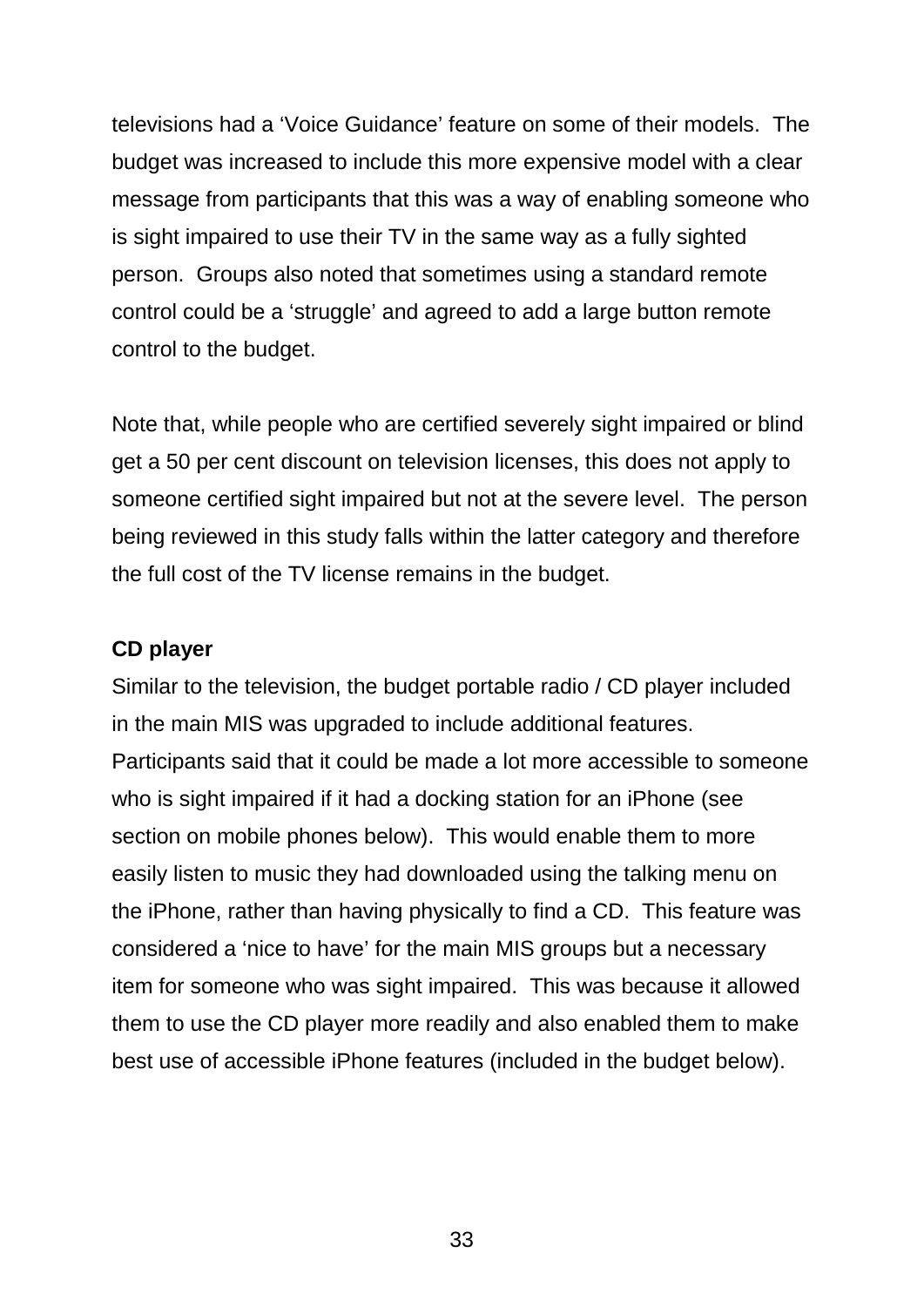### **Technology, communication and adaptive equipment**

#### **Mobile phone**

Groups all stressed the importance of an accessible mobile phone for someone who is sight impaired. The main MIS budgets include a small basic smart phone on a £10 a month package. The unanimous agreement was that this should be upgraded to an Apple iPhone (4S or above) which was considered 'the best out there' in terms of accessibility. Participants outlined the features that they felt made the iPhone so valuable - including screen magnification, the Voiceover screenreader, dictation and the Siri intelligent assistance tool (a voice activated means of accessing information and carrying out tasks on the phone). People discussed how some of these are available on other brands, but not necessarily as easy to use as the iPhone. One participant described how the magnification feature enabled them to read texts which they were unable to do on other phones, as well as use Facebook and email from the phone rather than computer:

"I think something better than your basic smart phone is a necessity, not just for the communication but because I use it for different things…So what I'm saying is for a visually impaired person the spec of the phone needs to be good enough to maybe do additional things than for someone who doesn't have visual impairment that's already in your mainstream MIS." (Group 3)

Some participants also talked about additional apps such as Prizmo for scanning and reading documents and magnifier apps which broadened the use of the iPhone further for people who are sight impaired, and were particularly useful when out and about (see also below). There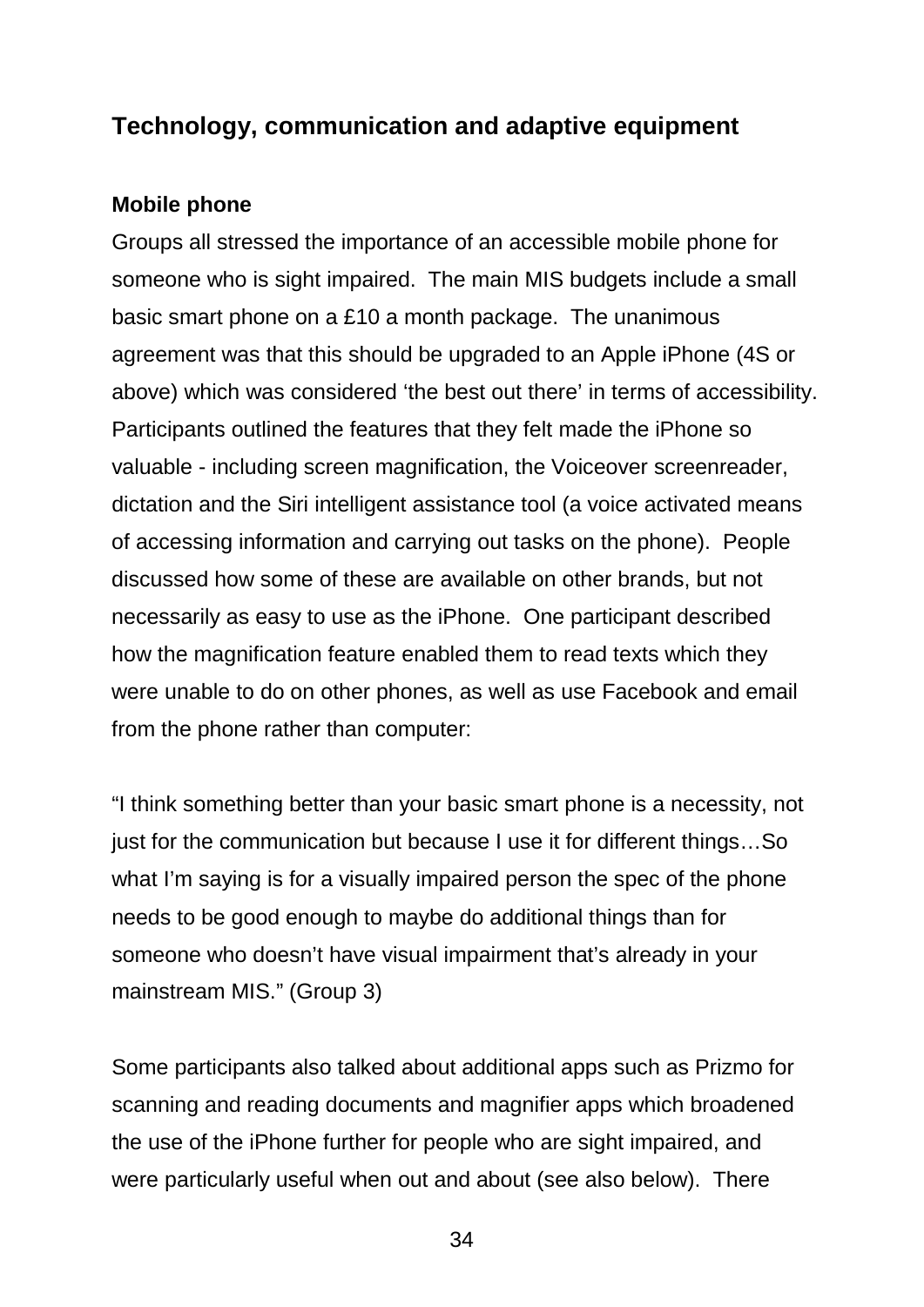were differences within groups in people's awareness of the various features that were available via the iPhone, and differences in how participants used their phones - this could relate to how familiar people were with technology, what support they might have received and their personal requirements and needs, among other things. However, the message that came out of the groups was that the iPhone can be a multi-use item, as outlined by one participant:

"I'm looking at the bigger picture than if you're looking at cost, you're looking at a multi usage item. So you're spreading that cost out. You're not just spending on one item you'd be looking at that where you've got accessibility to music, accessibility to communication and accessibility maybe to the internet all through one vehicle." (Group 3)

An Apple iPhone is included in the budget and a monthly package with the requirement to include some minutes (as calls could also be made from a landline – see below), and a reasonable amount of data – it was felt that 2-3 GB would be sufficient as a minimum need.

#### **Landline phone and internet connection**

The main MIS budget does not include a landline for a single working age person as it was considered that a mobile will meet people's basic needs. However, the groups all outlined reasons why a landline should be included in the budget for someone who is sight impaired. First, it was important for reliability. For example, if a mobile was lost or reception not available it was seen as an important 'back up' to have for 'peace of mind' and could be crucial in an emergency. Second, was to be able to call 08 telephone numbers (commonly used by service providers) which are not generally covered in mobile tariffs. It was felt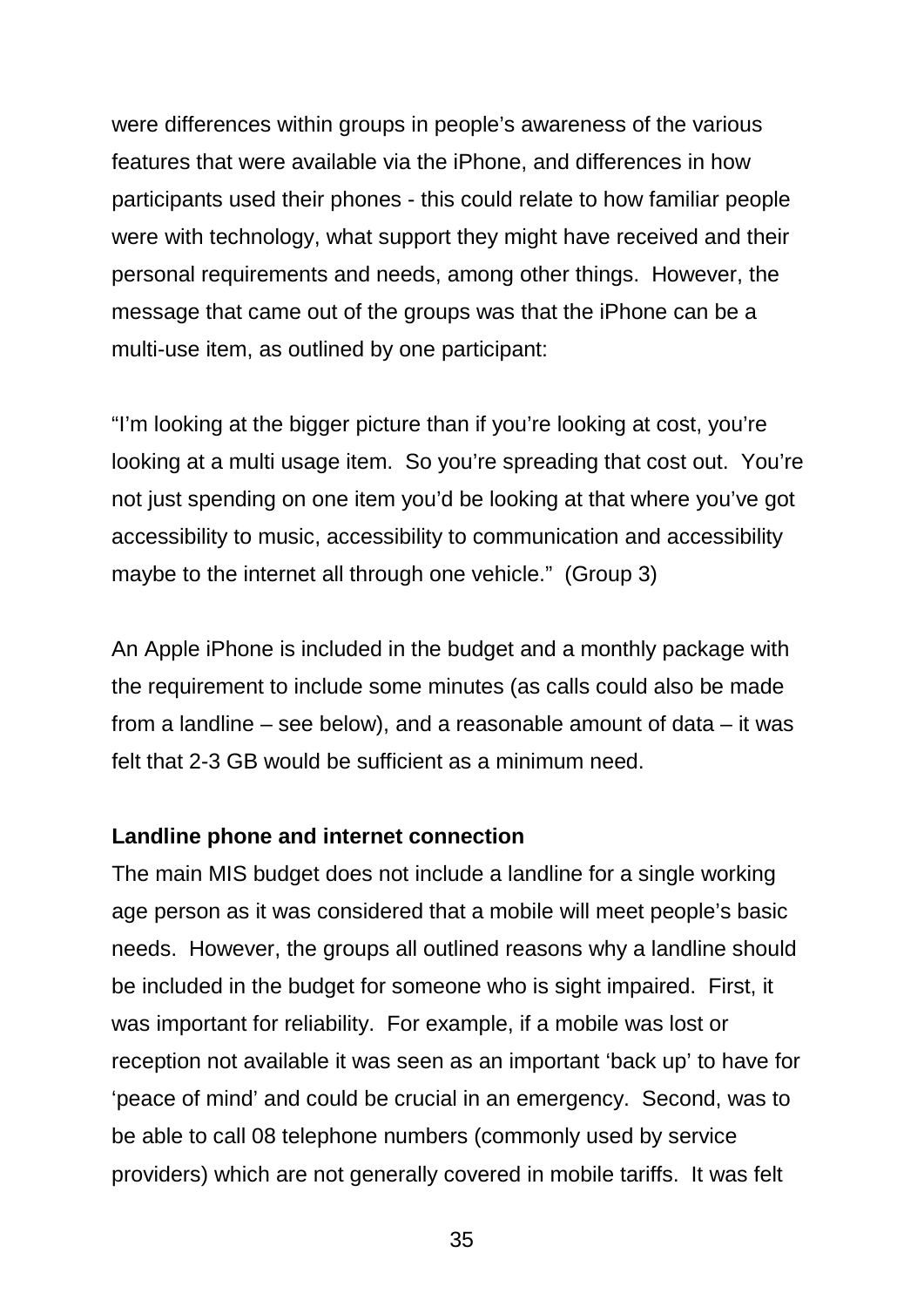that someone who was sight impaired may need to use these numbers more often as it could be less straightforward for them to use the internet for making bookings or payments, planning journeys, or finding out information, as explained by a participant:

"Because say for example, some fully sighted people, they have the luxury of you know going online, websites and things like that. When you're visually impaired you'd rather speak to someone. If you're buying, let's just say concert tickets, you've got a timeframe, you've got five minutes to put your number in, valid from, expiry date, the whole lot. You're not able to do that online if you're visually impaired and you're using Jaws or magnification, so you'd rather ring somewhere up and that's an 08 number straight away." (Group 2)

Thirdly, so that other people could call you at less cost than their phone provider might charge for making calls to a mobile. Finally, a landline can be used for the inclusion of broadband internet connection – the internet being seen as a 'necessity'. The main MIS budget includes a dongle for internet connection, but with groups already justifying the inclusion of a landline, a broadband connection was included in the budget, and the dongle cost removed. The cost of twin large button handsets was also added to the budget.

#### **Laptop or PC and Software**

Groups all agreed the need for a laptop or computer. The main MIS includes an 11 inch netbook, but people said that the screen size would need to be bigger because someone who is sight impaired could be using enlarged fonts. This was changed to cover the cost of either a 17 inch laptop or 20 inch PC, the choice being seen as individual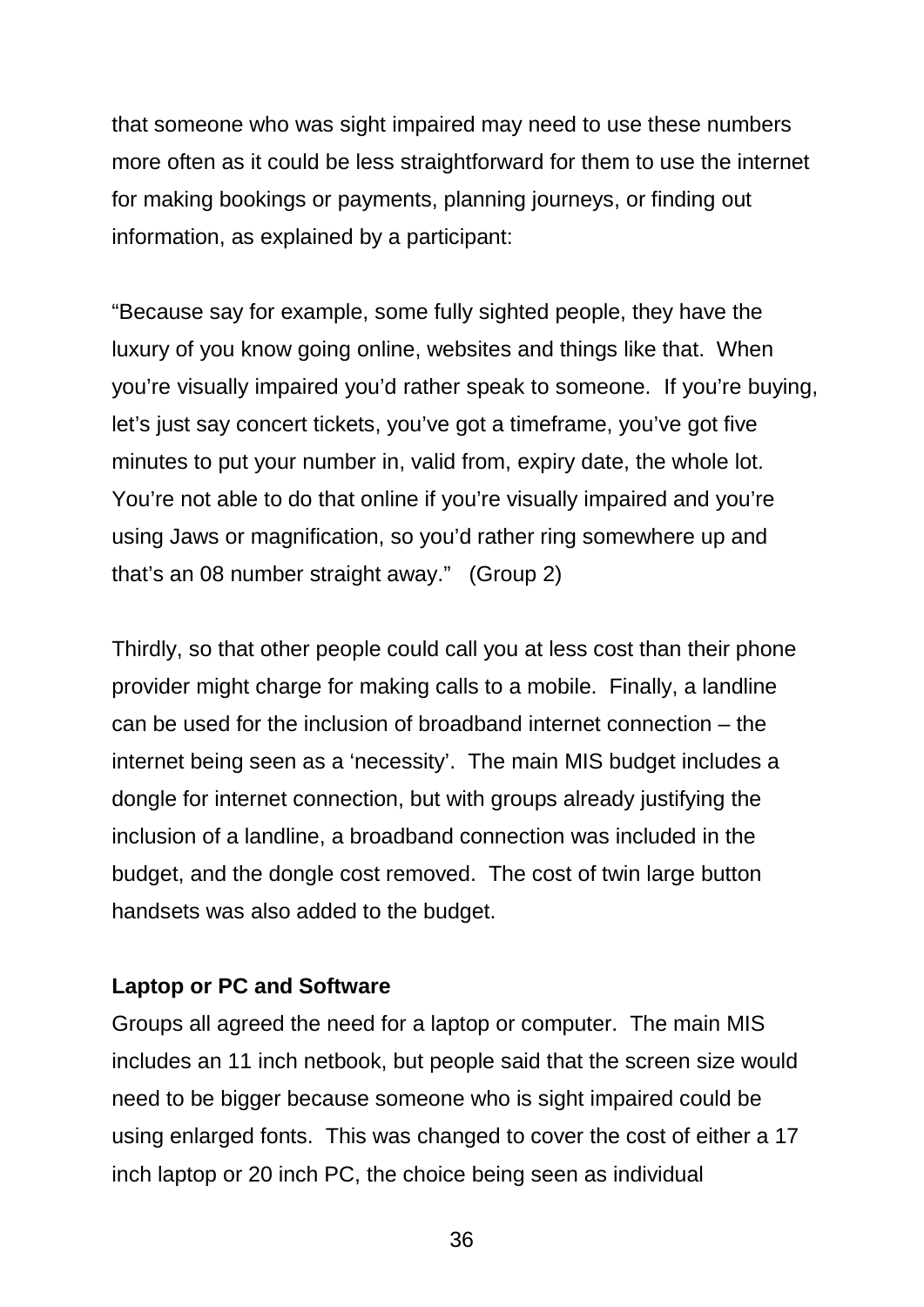preference.

Computer software was considered vital to provide screen magnification and reading for someone who is sight impaired. Participants discussed the many different types of such software on the market and noted that there were free versions available. However, they were generally considered not so good or easy to use and were more susceptible to 'glitches' or crashing than software that would have to be paid for, the cost of which ranged up to around £800. People did suggest different ways in which someone might be able to obtain this commercial software for free or at a reduced cost, for example, through local Trusts or a charity grant accessed via the local authority, however, the view was that anyone would be 'lucky' to receive this as they are 'few and far between'. Access to Work and Disabled Student Allowances were also mentioned as sources of software for people in work or study environments. Some of the top end priced versions participants discussed were supplied on a USB stick and are portable. Groups thought that this would not be necessary as a minimum need for personal home use, and if this was required for work purposes should be funded via an employer / Access to Work. The cost of a mid-range priced magnification and screen reader software package that could be installed on the home laptop / computer was therefore included in the budget.

#### **IT / software Training**

Groups felt that in order to benefit from the accessibility software discussed above, some sort of IT training would be useful. The need would depend upon several factors, for example, how tech savvy or familiar someone is with a computer. While some participants spoke of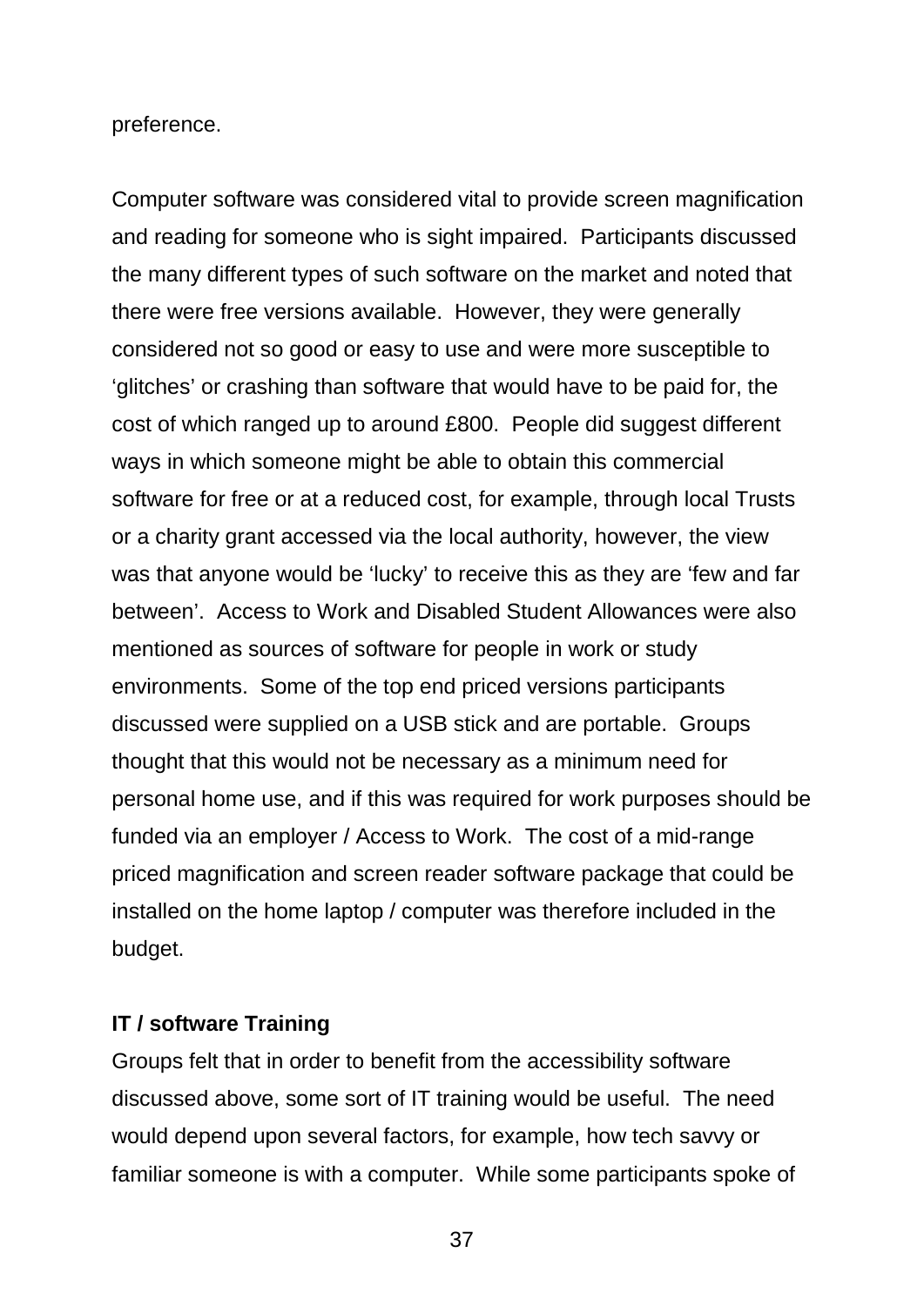'struggling' with software where they had had little or no training, others had taught themselves how to use it without problems. Participants agreed that someone who is sight impaired, as a minimum need, should have the opportunity to receive software training.

"If you've got this access technology, you can't just get it and just use it straight away, just know how to use it, especially if you've got to put it onto your computer and you've got to learn all the key strokes and things and how to navigate round it and everything. You do need somebody to get you started." (Group 1)

However, from where, and at what cost was more difficult to specify – it was a 'murky area' as one person noted. People had mixed experiences and knowledge about the sort and sources of training available and how to access it. They suggested FE colleges, local ECDL centres, local charities, RNIB who could provide home visits, commercial software suppliers who could provide one-to-one training, or online self-teaching. These options covered basic IT to specific software training and the cost varied from free to hundreds of pounds. The groups concluded that provision is likely to vary greatly depending on someone's personal circumstances, where they live, as well as individual knowledge and ability regarding how to go about accessing such training.

Groups therefore agreed that a budget should be included to cover the cost of buying training, but also this would enable anyone receiving training free from a charity to make a donation. They explained that this would enable someone to "feel that they are giving something back and appreciating the help that the other person's put in". £80 per year was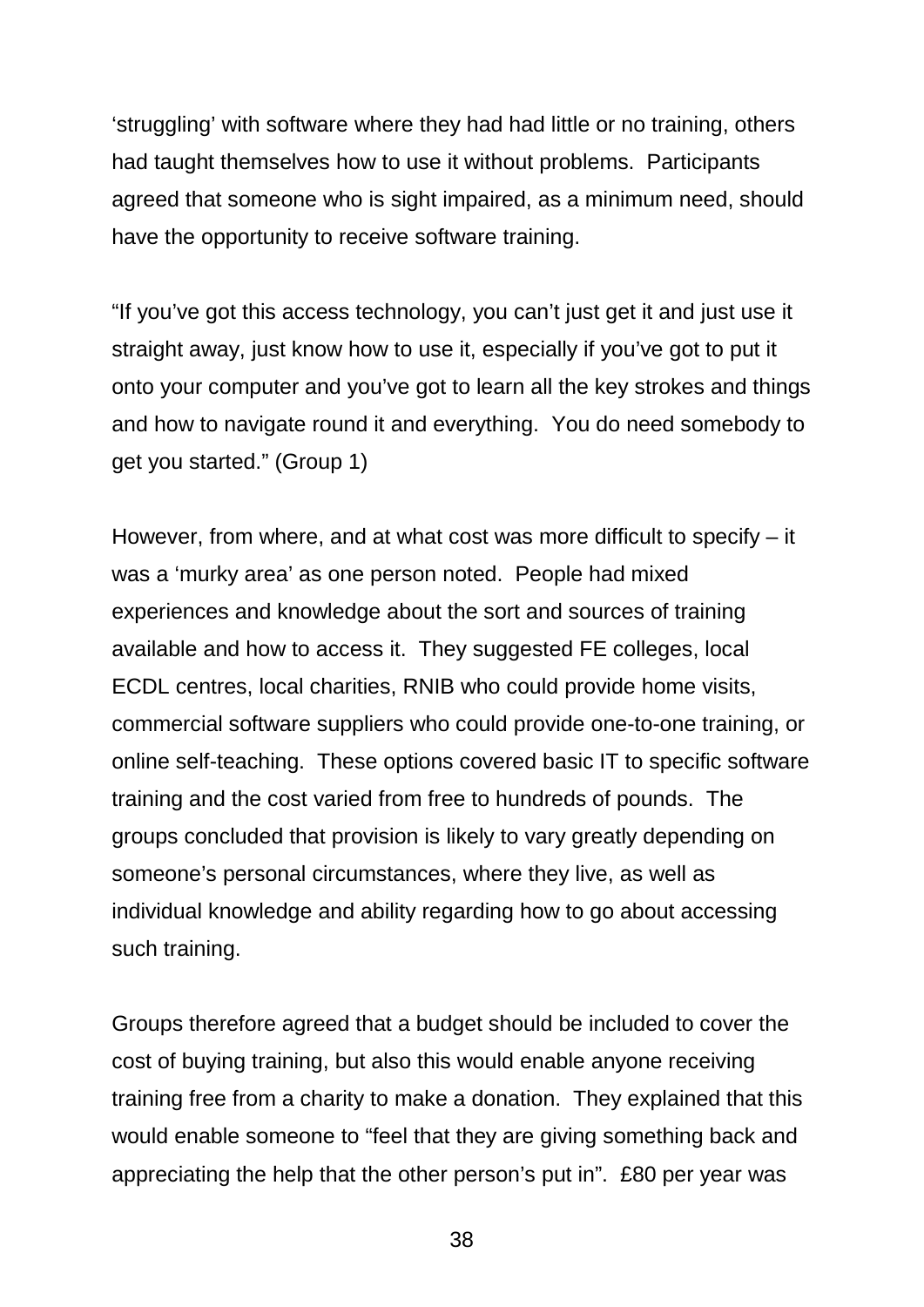added to the budget - this could be 'banked' to provide more expensive training, for example, an intense session from a supplier when purchasing or updating new software.

### **Scanning, reading and printing**

Having the technology to enable someone to read documents, letters and books independently was also considered a basic need for a person, living alone who is sight impaired, and groups discussed different ways of achieving this.

"Scanners, well the one I use anyway, if you get post, if you get letters from the Inland Revenue or whoever you can actually put it into your scanner/printer and it will then scan it and then read it back to you via the computer. So again it's a question of independence. Quality of life and your ability to manage your own life." (Group 1)

Participants recognised that a standalone scanner reading machine was convenient and easy to use. However, the overall conclusion reached was that, to meet a minimum need, a reasonable quality scanner / printer that could be connected to a computer or laptop would be sufficient. This was felt to be a more cost effective option and would serve the purpose when used with the computer screen magnification and reading software already included in the budget. Furthermore, several participants pointed out that if someone has an iPhone, scanner apps can be added and used in conjunction with the Voiceover feature to provide the capability to scan and read out loud, which was also useful when out and about.

The main MIS does not include a printer at home for a single working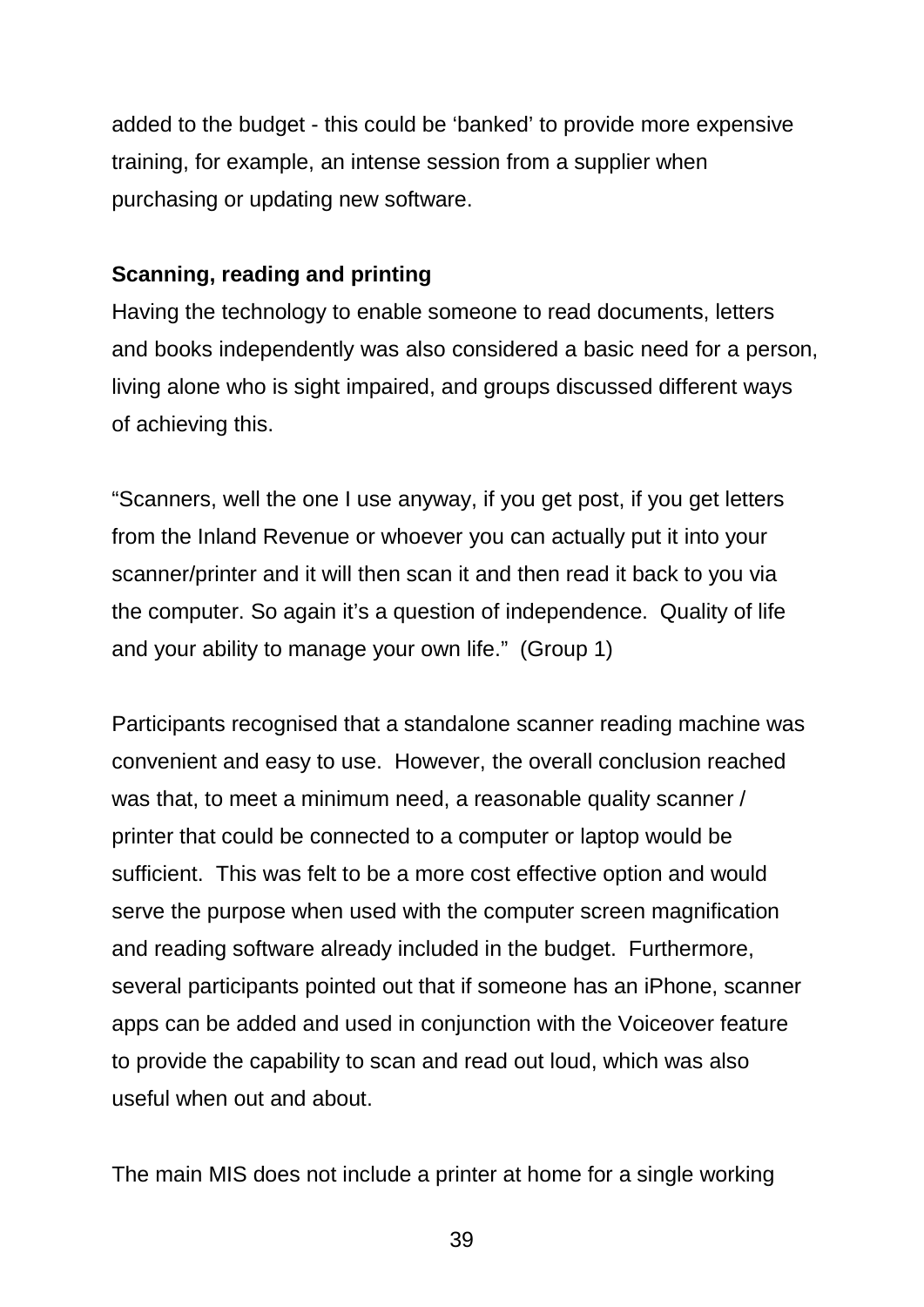age person, but allows £15 per year for printing at a shop or library. Although groups noted that the need for printing was diminishing with email and smartphones being used more for sending and storing information or confirmation of bookings etc., they felt that someone who is sight impaired should have the facility to print at home should it be necessary. This would make life easier and maintain independence. People said that it would save the 'stress' of having to go out to do printing which could involve planning the journey, asking for help in the shop, and would also maintain confidentiality if dealing with sensitive documents, all of which could be of concern for someone who is sight impaired. A mid-range scanner / printer was added to the budget which it was felt would cover both of the above tasks, and an iPhone scanner app (Prizmo) also included.

#### **Portable magnifier**

Groups had various views about what sort of handheld magnifier should be included in the budget, and this is again something they felt would vary depending on an individual's eye condition and level and type of sight. Some participants felt that a conventional magnifier that was generally available free would meet a minimum need, and others noted that the iPhone had magnifying features which could also serve the purpose. However, participants in two groups strongly felt that a handheld electronic video magnifier was a really valuable piece of equipment. It was seen as simple to use, for example, when shopping, or reading a menu, it had adjustable magnification which was useful if people's sight changed, the colour contrast could be altered to suit an individual's need, and the image could be frozen. One participant gave an example of how it could be used: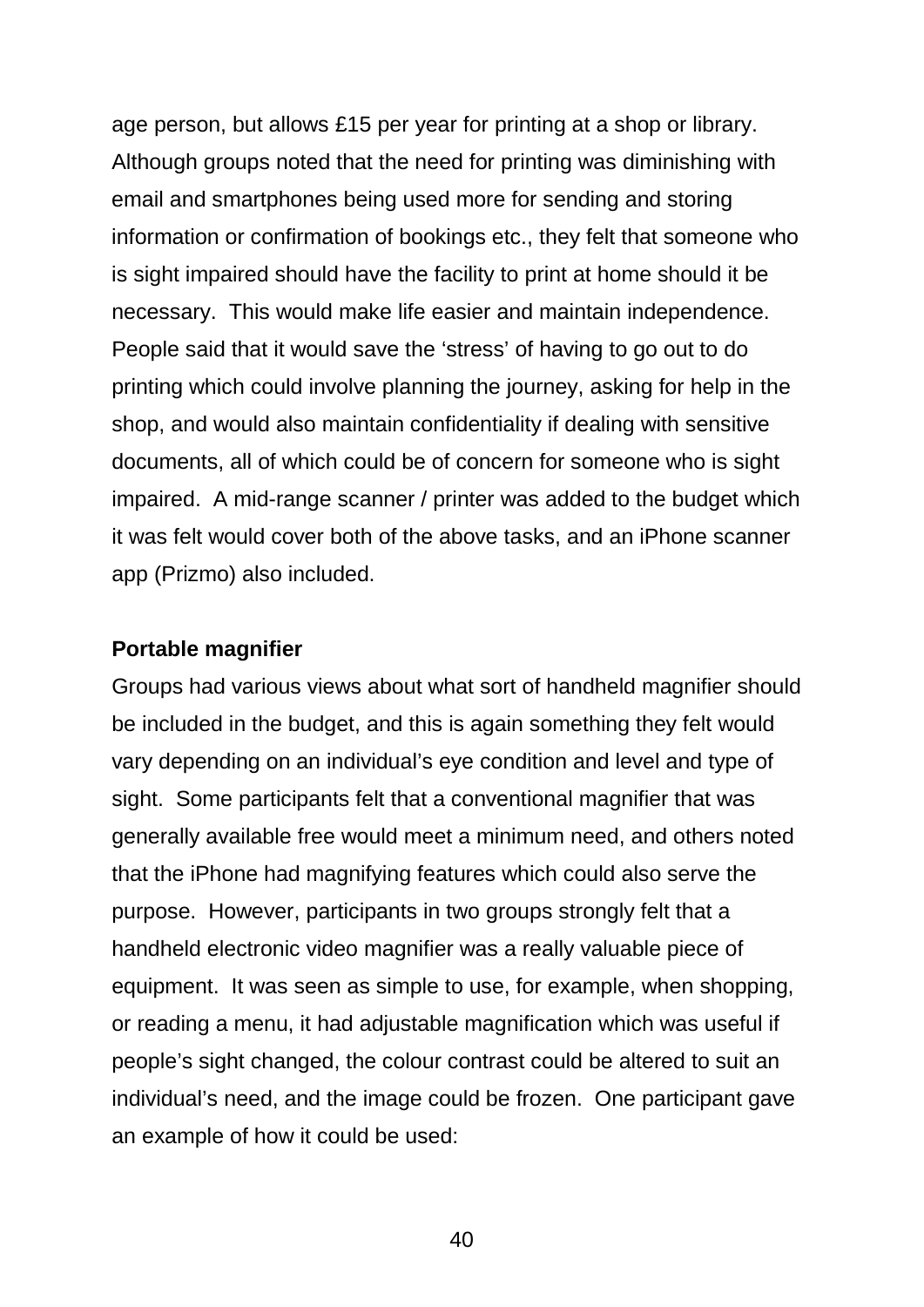"With the electronic one, you can increase the magnification, so you can have a small word but you can make it bigger and you can change the colour, you can freeze the image. So if I was looking at an electric meter and I was using my standard magnifier, I need to be this distance to it. With the electronic one I can hold it up, take a snapshot and then hold it down and look at it." (Group 2)

It was also seen as helpful at home if someone did not have a standalone scanner (which is not included in the budget) to read letters and documents quickly without the need to connect to the computer. One participant also spoke of the device being less conspicuous than a conventional magnifier:

"You don't look so obviously disabled if you've just got a little like magnifier thing. Yes I tend to have my hand held one, I'm not that bothered these days, whereas when I first started using magnifiers I didn't like it and I wanted to seem as inconspicuous as possible." (Group 1)

A mid-range handheld video magnifier has been added to the budget.

### **Household bills**

Groups felt that energy costs were likely to be higher in households where someone is sight impaired, reflecting other research findings (RNIB, 2012; Donnelly and Winckler, 2012). This was mainly due to having more and brighter lighting which is on longer including during the day, and can also be left on even if someone is not in the room (so that it is better lit when moving between rooms), as explained by one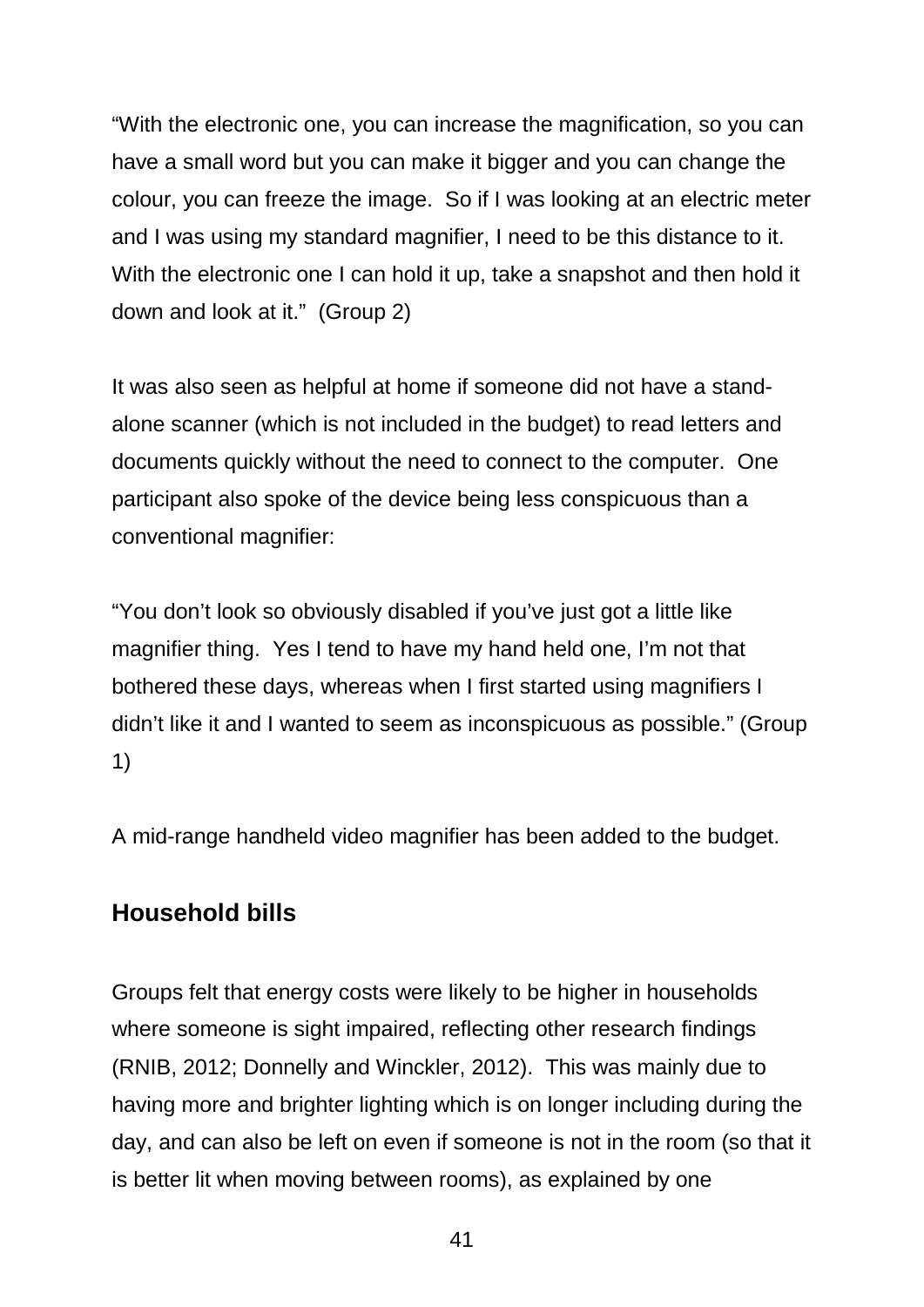participant:

"I've got double strip fluorescent in the living room, kitchen and bathroom… You know, if I had no vision at all it wouldn't matter to me whether I turn the light on or off, but it's an expense because if I'm in I have to keep the light on all the time even in the middle of the day if I want to do something otherwise I can't see it." (Group 3)

Participants also pointed out that the computer might be on more frequently and for longer as it is used to read letters or documents or the CD player for talking books which a fully sighted person could do without the need for technology. A calculation for this project by a fuel expert estimates that additional electricity costs based on this extra usage adds up to £72 a year.

### **Personal and health care**

#### **Clothes**

Groups did not alter the budget for clothes. There was some discussion about wear and tear on shoes and laundry needs, but when the quantities and replacement rates in the main MIS budgets were outlined, people did not make any changes. A rucksack was added (which is not in the main MIS budget), as people said that this was necessary for carrying things while allowing hands to be free which they thought was important for someone who is sight impaired, especially if they use a cane.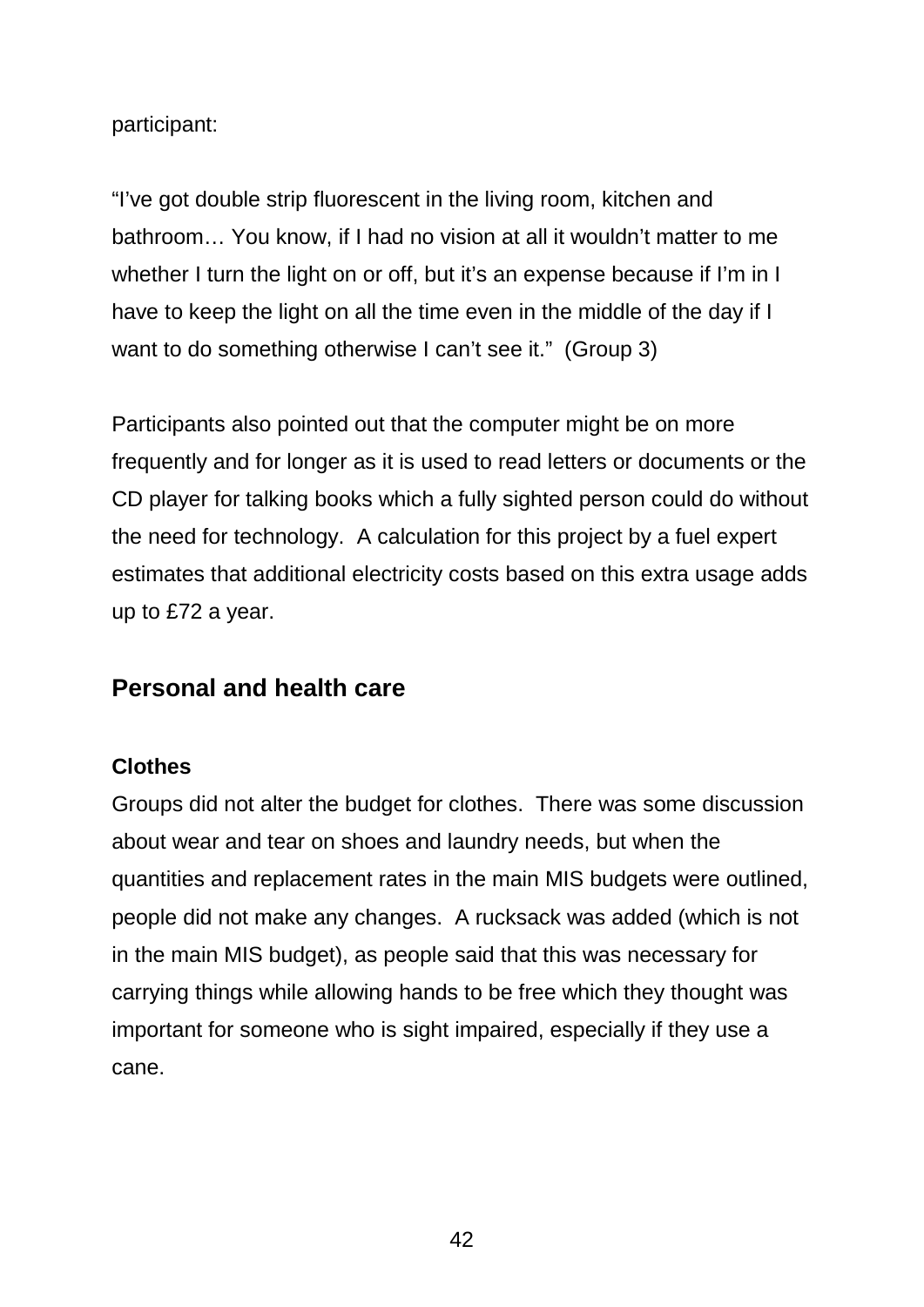### **Shaving**

The main MIS budgets include shaving items for both men and women razors / blades and foam for wet shaving. Participants said that using an electric shaver could be safer for someone who is sight impaired and suggested including a mid-range rechargeable type. The cost of an electric shaver is actually cheaper over time, and therefore covered by the existing MIS budget.

### **Prescriptions**

The main MIS budget includes costs to cover four prescriptions per year. All groups agreed that this should increase to account for additional prescriptions that people might need for eye conditions, in particular for eye drops. The budget has been increased to cover 10 prescription charges per year.

### **Opticians**

Optician costs in the main MIS cover an eye test and £50 for glasses every two years. Participants noted that eye tests would be free for someone certified as sight impaired, however, they would still need to pay for glasses<sup>[1](#page-58-0)</sup>, and that this is likely to involve more expense than for someone without sight loss. Participants explained that costs would vary depending on someone's eye condition, but that people who are sight impaired may need:

• to pay more for glasses where they require a more complex prescription;

<span id="page-58-0"></span> $\overline{\phantom{a}}$  $1$  People on certain benefits are entitled to free prescriptions, glasses and contact lenses, however the MIS budgets are based on the assumption that someone would need to pay for these items.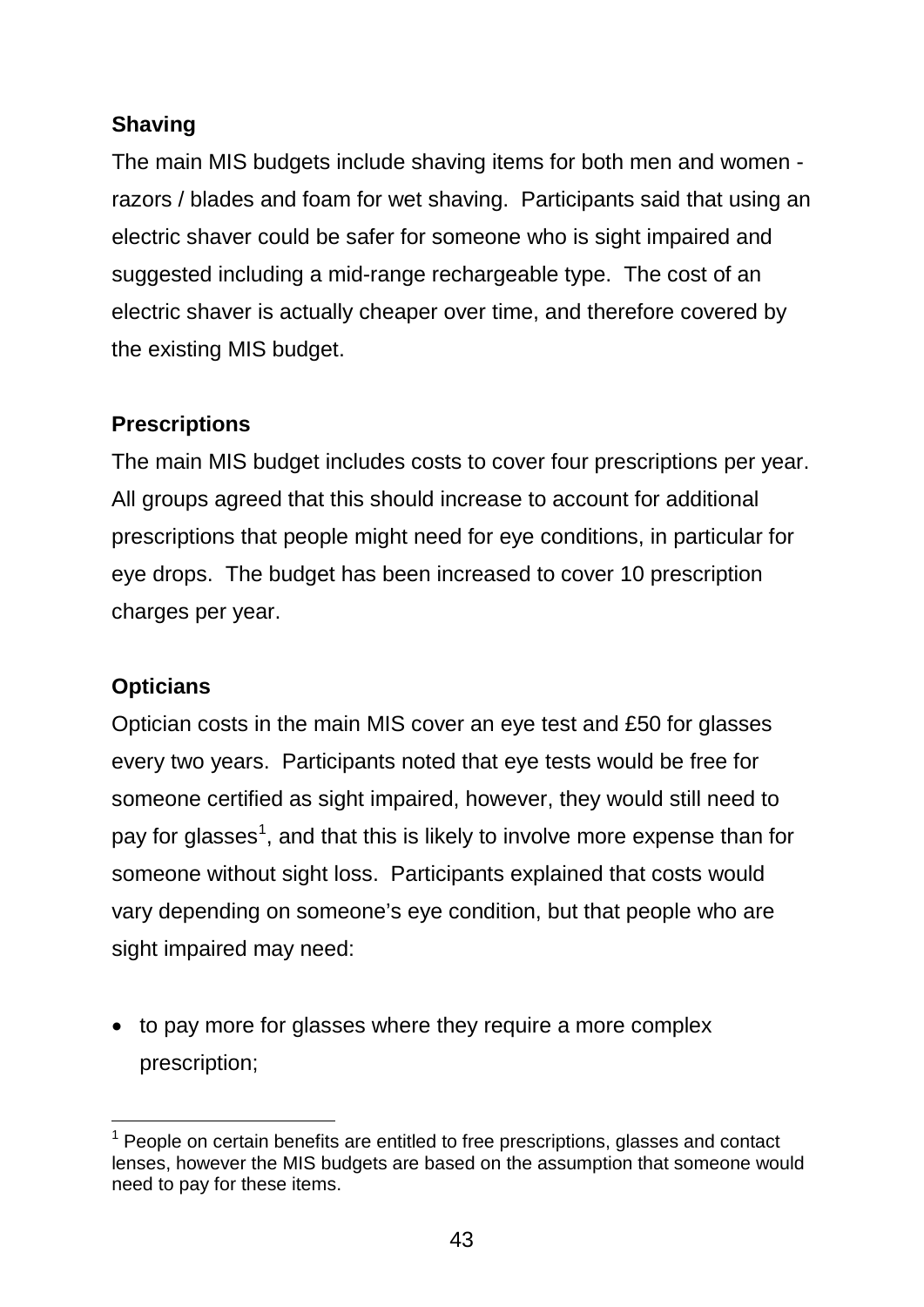- to replace the glasses more often as eye conditions change;
- coloured sunglasses sometimes multiple pairs to deal with different light conditions;
- contact lenses plus the related cost of solutions

The cost of the eye test has been removed from the budget. Groups increased the budget for glasses to allow £150 per year as a minimum standard. They felt that the costs incurred would vary, with some years more being required and other years less. It was also noted that costs would depend on the nature of a person's eye condition and that some people will need to spend more.

### **Services in the home**

There were two areas where groups said that the budget should be increased to provide additional services or support in the home.

First, cleaning / home help costs were added. Groups felt that a person of working age, living alone who was sight impaired but with some useable sight would be able to do some daily cleaning, but that every other week they could benefit from two hours of a 'good once over' clean or to deal with particular things such as a stain, ironing or cleaning windows. There was a view that 'everyone's entitled to a clean home' and that someone who is sight impaired should not feel that their home is any different. Participants noted that maintaining the presentation of the home was important for 'self-esteem'. For example, while they themselves might not be worried if a window was a bit dirty, they would not want anyone else to think it wasn't clean or draw attention to it. As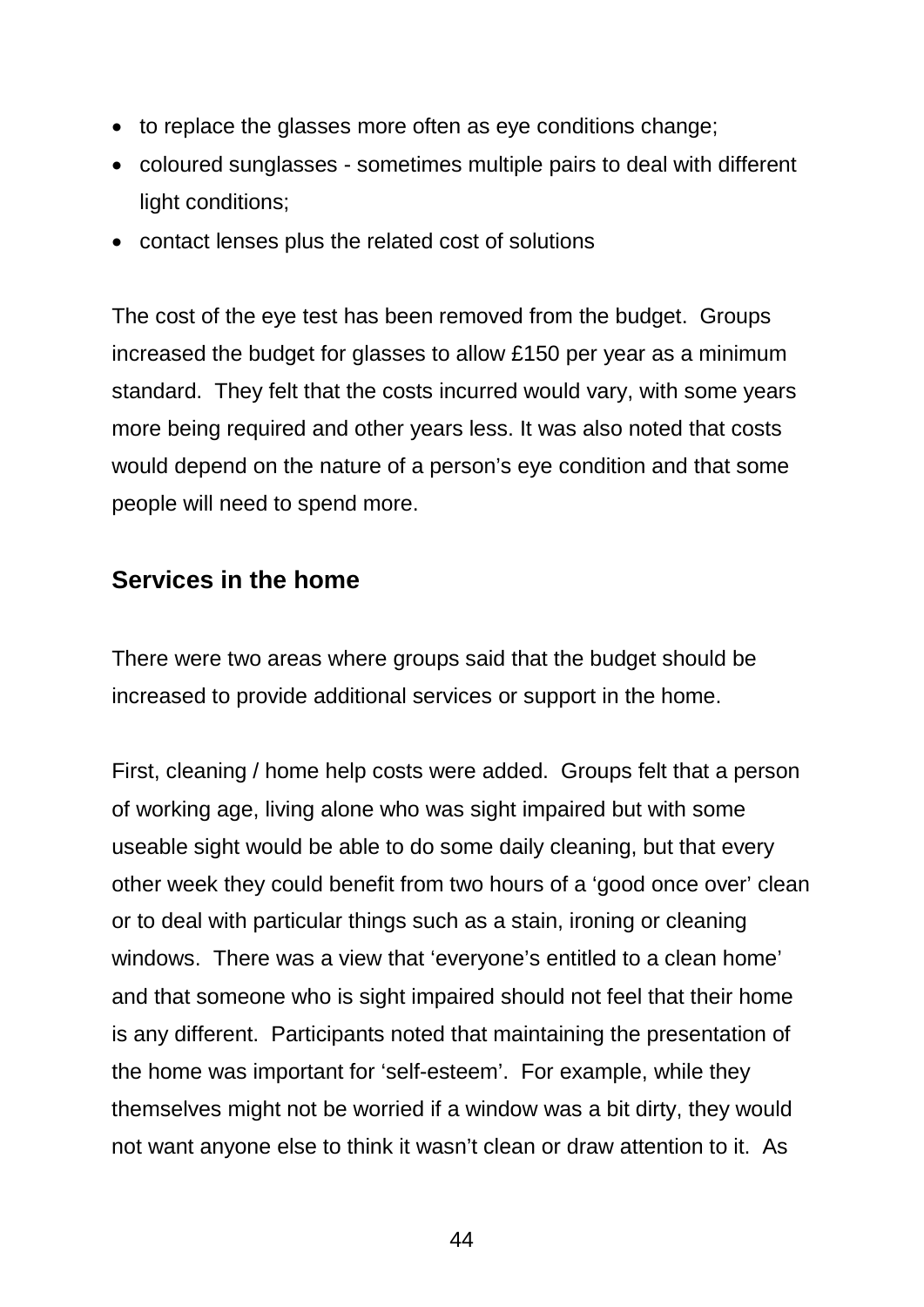one participant noted:

"You get nasty people, if someone's a bit dirty or a bit messy, people pick on them. So they could say 'Oh you know the blind woman, oh yes she's got all the dirty windows', … and then you're sort of looked at even more." (Group 2)

Second, groups increased the main MIS DIY budget of £100 per year to £150 to allow for occasional extra paid services around the home that could be more difficult for someone who is sight impaired to do themselves, for example, painting<sup>[2](#page-60-0)</sup>.

The inclusion of regular help at home or a budget to cover occasional jobs also relates to maintaining independence for someone living alone. While participants highlighted that friends or family are a valuable source of help, for example, to notice something or help adjust a thermostat, a budget for this would reduce reliance on such help, and not everyone has friends or family available.

### **Transport**

The main MIS transport budget for a single working age person includes a bicycle, a monthly bus pass, £7 per week for a single taxi journey, and £100 per year to cover train or coach fares (for social / leisure purposes). Participants felt that the type and frequency of bus travel did not need to be different because someone is sight impaired. The net cost to them of bus travel is lower because of entitlement to a free off-peak bus pass for

<span id="page-60-0"></span> $\overline{a}$  $2$  Groups noted that ongoing maintenance, major repairs or decorating costs should be covered by a landlord for someone in private rented accommodation.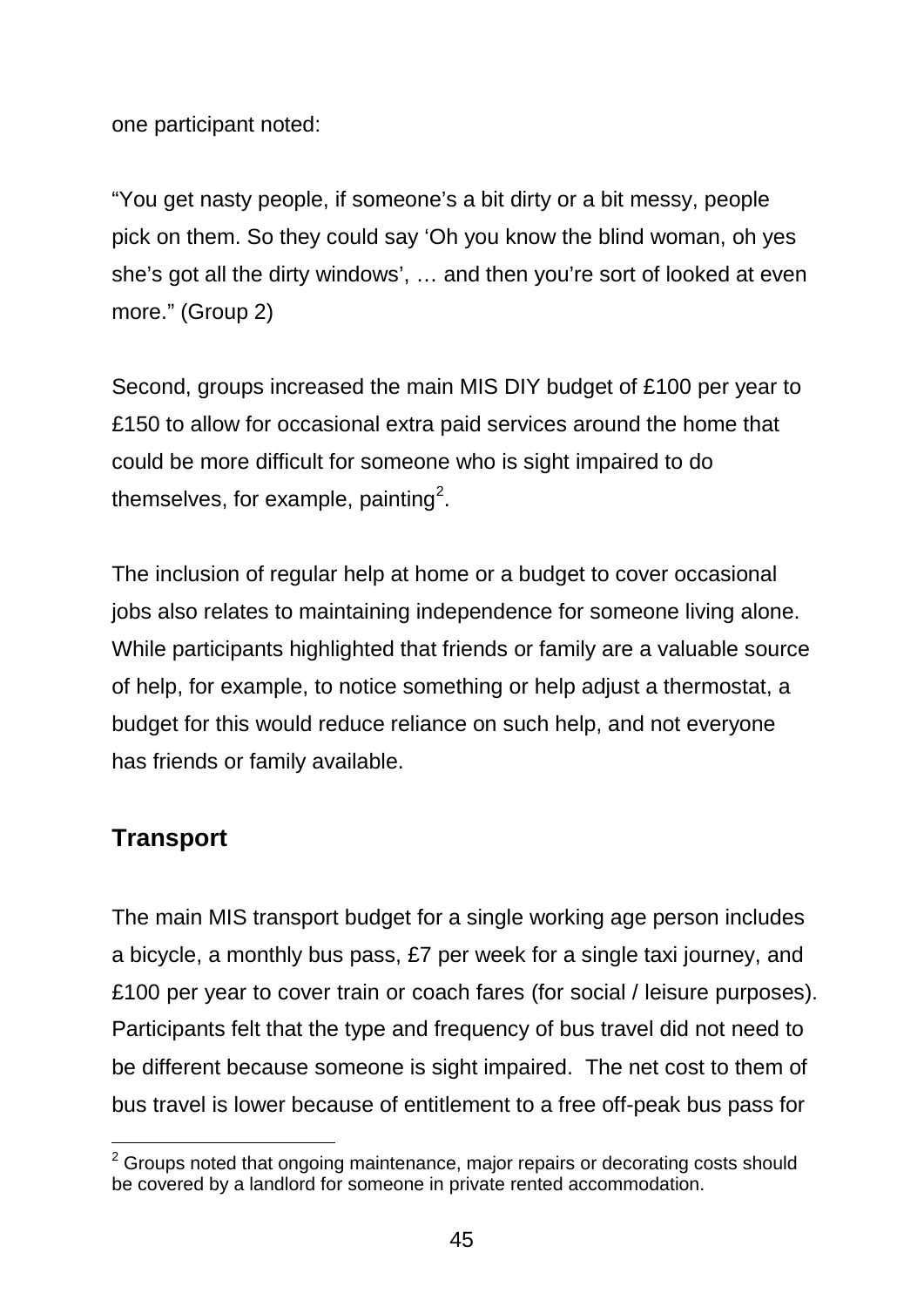people with a visual impairment, although five peak time journeys are also costed in the budget. (However, in local authorities that include free peak-time travel with the pass, the travel budget would be £12 a week lower: this is a '**sometimes publicly provided**' item as described in Chapter 2 above.)

Groups also agreed that sight impairment and the increased medical appointments required could affect needs for taxi and longer distance travel. They said that the number of taxi journeys should be doubled to two per week. This would allow for an extra taxi journey in cases where a condition fluctuates meaning it can be harder to see and use the bus some days, and also allow for taxi rather than bus use after hospital appointments where someone's sight is affected by eye drops, the need for which was highlighted by one participant:

"I can't afford a taxi and I was thinking – why are all these people getting taxis and then I remembered the eye drops. When I came out of the hospital, I literally can't see a thing and it is actually dangerous and I walk back from town and I was lucky to be alive. The next time I went I had to save up, I go every six weeks, I had to save up to get a taxi to town rather than wait for hours for the eye drops to wear off. So you do have a lot of extra travel costs because of your medical appointments." (Group 1)

People felt that the travel budget should also increase to allow for trips further afield that related to having sight impairment. This included to hospital appointments some distance away, for example, ophthalmologic consultant appointments in London. Furthermore, there was a need to have someone with them for such appointments, again in relation to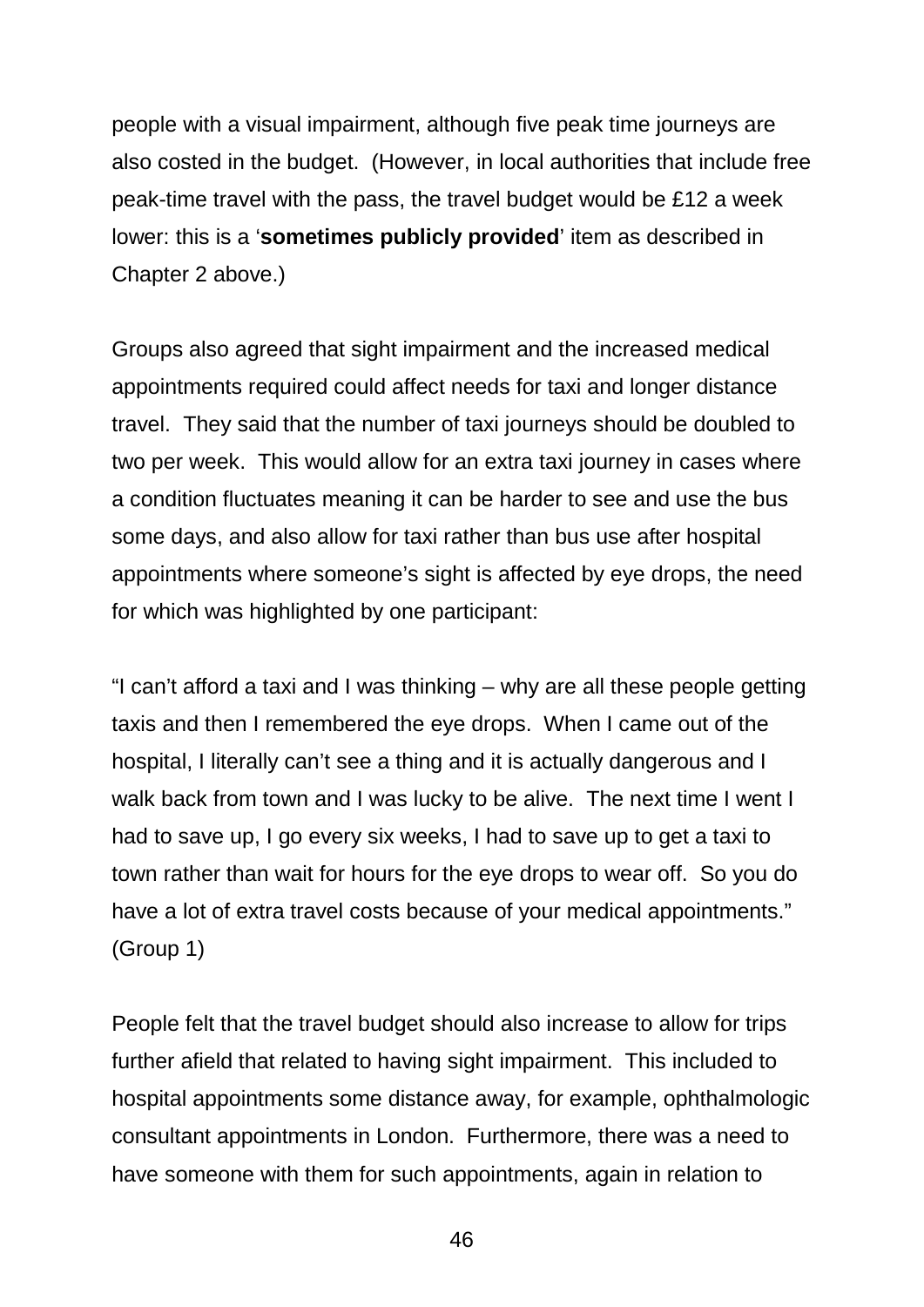helping to travel after having eye drops. Several participants were involved in voluntary work and active in Visual Impairment networks, and felt that the budget should allow for travel to events or conferences. Another person's experience highlighted the need to allow such travel for social inclusion, as they had felt unable to attend an event some distance away:

"Action for Blind People did a couple of things and I volunteered for whatever they have, you know, to give them feedback, they had a couple of things going on in London and I didn't go because of the expense of going there and coming back and I said no." (Group 3)

Groups added the cost of five long distance rail fares to the budget (one of these was for the cost of a companion to attend a hospital appointment), and also a disabled person's rail card and coach card (which would allow a third off the cost of these journeys). Groups removed the bicycle from the budget.

### **Social and leisure activities**

A budget for social participation was seen as an important need for someone living alone who is sight impaired. People stressed the importance of getting out to avoid isolation and the risk of getting 'depressed' or 'miserable' if someone was to 'sit indoors and dwell on it' (see also Thomas Pocklington Trust, 2010). Groups agreed that the main MIS £20 per week budget for social and leisure (based on two activities per week) was 'not a lot', but for a minimum need, was 'doable'. They noted that most activities would not need to be different for someone who is sight impaired and has some sight or involve additional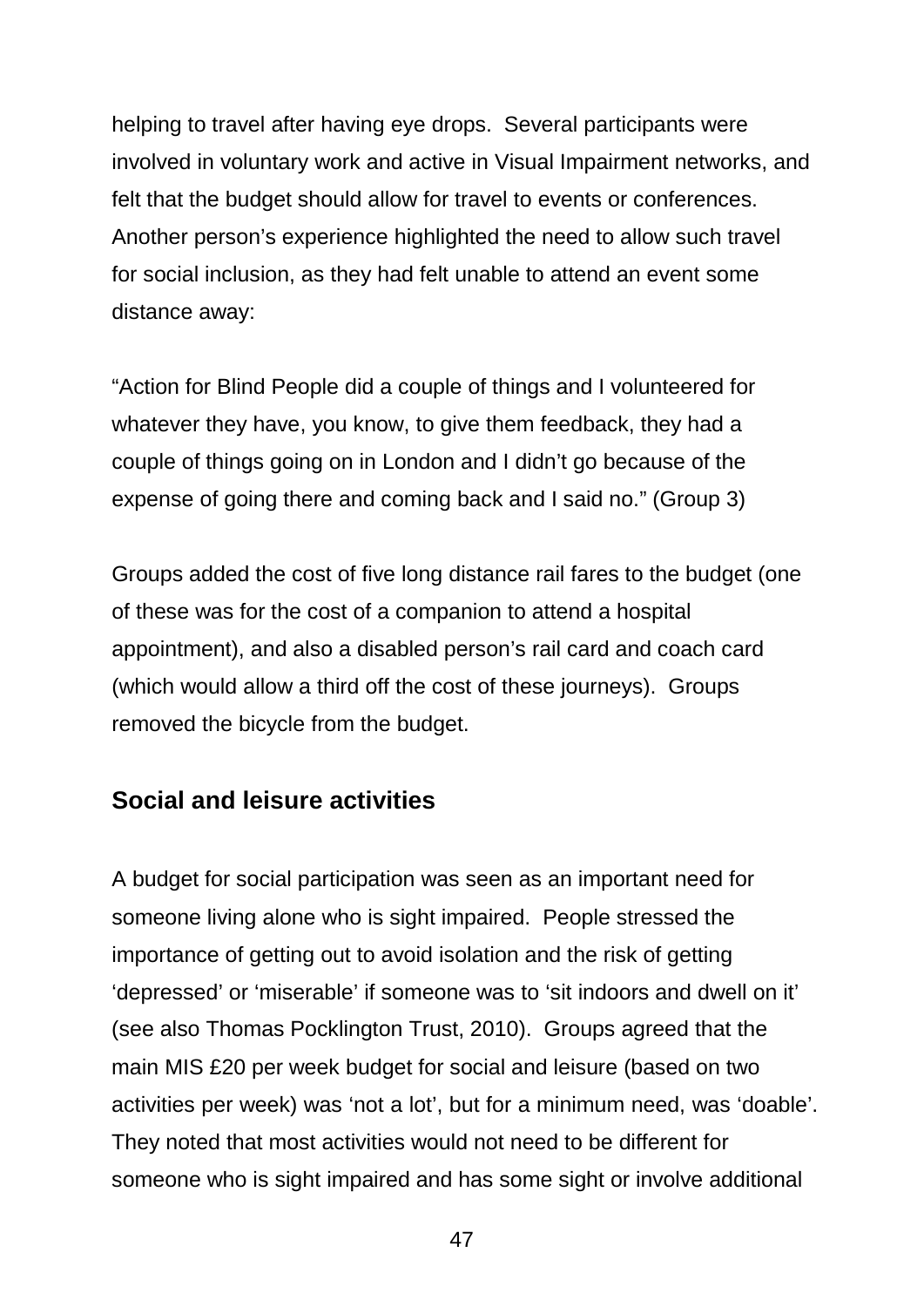cost - going for a walk, having a meal, visiting a museum.

There were some differences (either adding or reducing costs) associated with sight impairment, particularly when visiting the theatre. In some venues they had to purchase expensive tickets to be closer to the stage "to see the production rather than just hear it", or otherwise access an audio described performance. However, in others they were eligible for reduced rates or free entrance to someone accompanying them. People noted that cinemas also gave free admission for a companion.

Participants talked about the need to sometimes have a friend with them, for example, to help find a seat in the cinema, or help with menus in restaurants which can be dimly lit, or to visit unfamiliar places. They said that having someone else there could give people 'confidence' to go to places that they might feel unsure about going to on their own. However, they emphasised that it was important to be able to reciprocate and 'treat' friends, by paying for a ticket, buying them a drink or a meal. Being able to do so meant people felt less 'embarrassed' as they were conscious of having to ask and feeling reliant on others. As one participant noted:

"I always feel obliged if I ask someone to come with me to give them something in return because I feel like I'm really needy." (Group 1)

This reflects other research which highlights this 'hidden' cost which might be less tangible but still as important as more obvious expenses (Donnelly and Winckler, 2012; Thomas Pocklington Trust, 2010).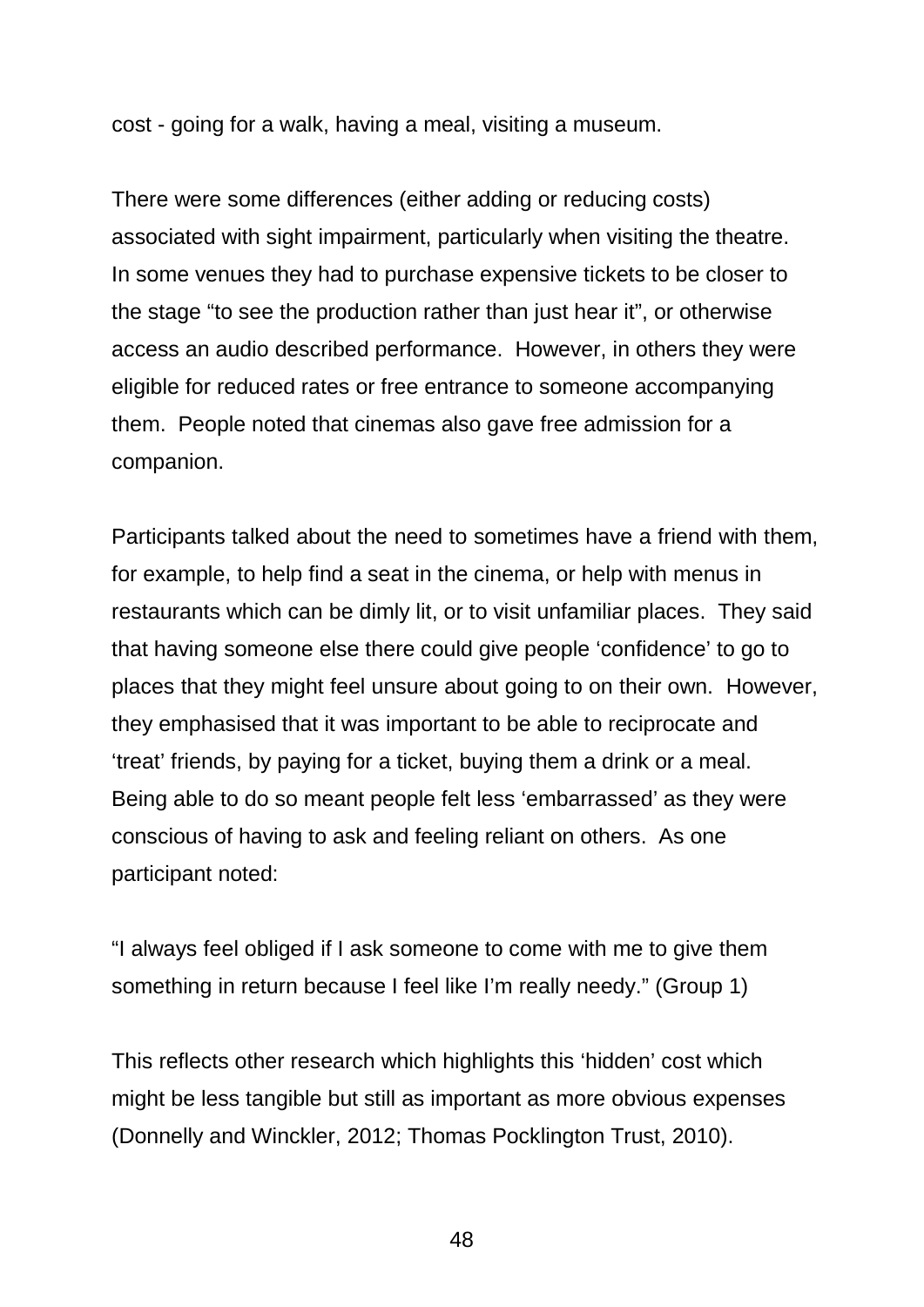The £20 per week budget for social activities remains the same as the main MIS, but with an extra £5 per week added to enable 'treating' a friend, plus a £5.50 yearly cinema concessionary card (to allow free entry for an accompanying person).

### **Holidays**

The main MIS budget for a single working age person includes a one week holiday on the basis of shared self-catering accommodation plus spending money and travel costs. Groups were uncertain about the selfcatering model and felt that this would depend on taking a fully sighted friend. They mostly discussed holidaying in hotel accommodation. Specialist holidays or hotels catering specifically for people with visual impairment were mentioned in all the groups, and generated mixed views - from people reporting the benefits of having equipment such as talking alarm clocks or being collected from a station, to others who felt that this type of holiday labelled people who are sight impaired as 'disabled'.

The groups concluded that the budget should accommodate personal choice and therefore need to provide options to cover the cost of holidaying in either a specialist hotel or otherwise in self-catering or standard hotel accommodation, but that these would be on the basis of holidaying with a sighted friend. For the latter they added an extra £50 to enable someone to contribute towards their friend's costs, or buy them meals or drinks during the course of the week in recognition of their help. The accommodation costs were increased to cover the highest cost of these options (the specialist hotel was marginally higher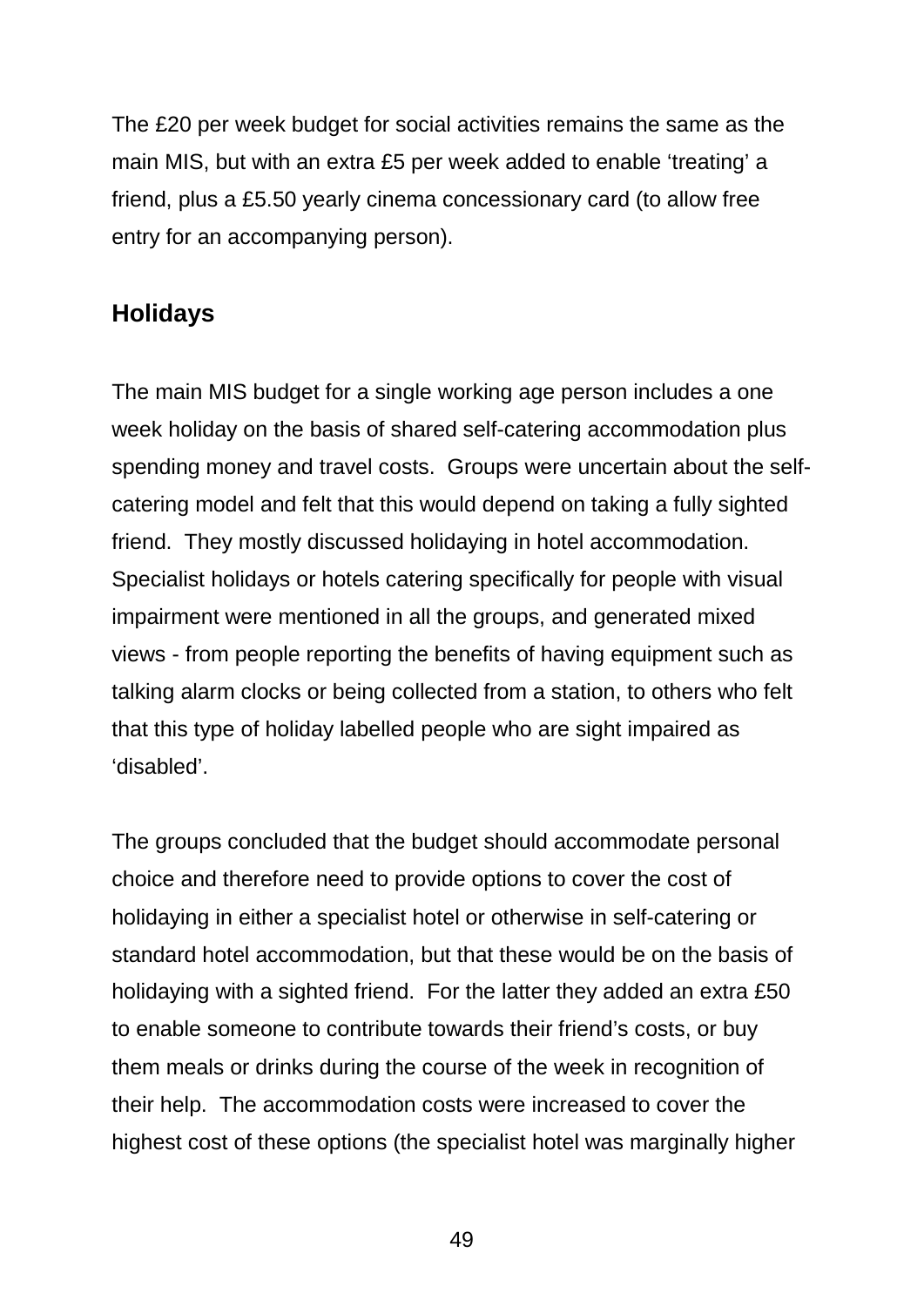than the cost of accommodation in a standard hotel plus £50).

# **Adding up the cost for a single person who is sight impaired**

Differences in costs identified are quantified by considering the price of items added or changed from the original MIS budgets, and where relevant, taking out costs that do not apply to people who are sight impaired. In some areas of the budgets these additions and differences have had a significant impact on the overall cost of this minimum basket of goods and services; in others while there may be notable differences in terms of the composition of budgets, the implications for overall costs are small.

The following are the differences between the MIS budgets for a single working age person, living alone who is eligible to be certified as sight impaired (and has some useable) sight compared to a single working age adult who has no visual impairment, in descending order of cost per week:

### **Additional household goods and services: £17.51 a week**

There were a significant number of additional and different household goods included in the budget for someone who is sight impaired. However, as shown in Table 1, no one of these on its own adds much to a weekly household budget largely because household goods last a long time, and so cost relatively little per week of their lifetime. This includes bathroom items (13 pence), kitchen items (37 pence), furniture (76 pence), floor covering (£1.03) and, lighting , (£1.76) with a total of £4.05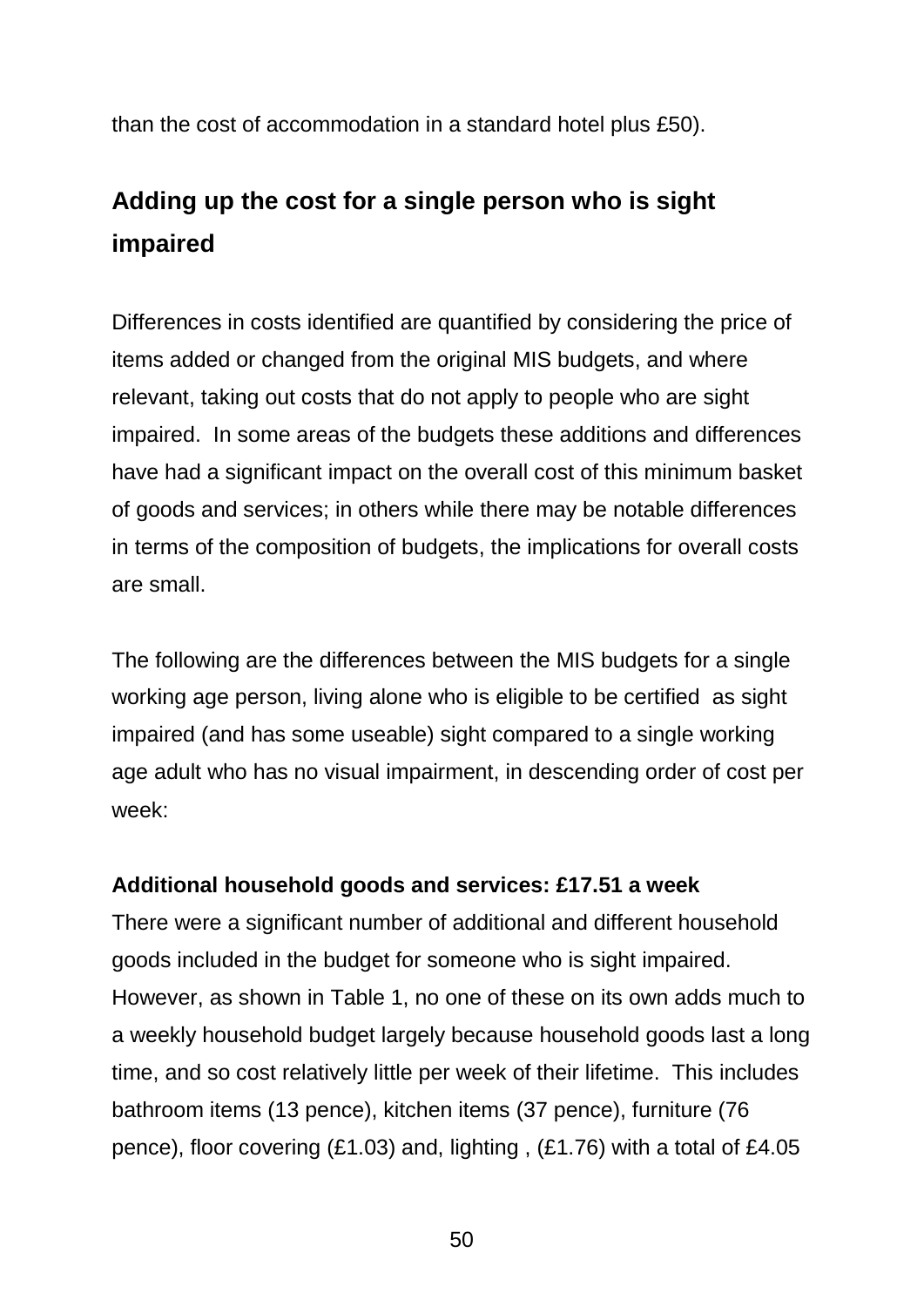per week). In contrast, the addition of a cleaner to the weekly budget greatly increases the weekly cost of household services, adding £12.50 each week, or around six per cent of the entire budget for a single person (excluding rent) in the main MIS calculation. The additional £50 a year for DIY/home maintenance costs adds 96 pence per week. Altogether, all household goods and services account for 17 per cent of the total weekly budget for someone who is sight impaired compared with only nine per cent for single working age adults who are not sight impaired.

| Table 1         | The additional cost of selected household goods and |
|-----------------|-----------------------------------------------------|
| <b>services</b> |                                                     |

| £ per week, April 2014      | <b>Single</b><br>working<br>age adult | <b>Sight</b><br>impaired<br>single<br>working<br>age adult | <b>Cost of</b><br>additional<br>and/or<br>different<br>items |
|-----------------------------|---------------------------------------|------------------------------------------------------------|--------------------------------------------------------------|
| <b>Flooring</b>             | 2.57                                  | 3.60                                                       | 1.03                                                         |
| Lighting                    | 0.24                                  | 2.00                                                       | 1.76                                                         |
| Sofa, armchair and<br>throw | 1.15                                  | 1.91                                                       | 0.76                                                         |
| Kitchen, dining items       | 0.05                                  | 0.42                                                       | 0.37                                                         |
| <b>Bathroom safety</b>      | 0.02                                  | 0.15                                                       | 0.13                                                         |
| <b>Cleaner</b>              | 0.00                                  | 12.50                                                      | 12.50                                                        |
| <b>Home maintenance</b>     | 1.92                                  | 2.88                                                       | 0.96                                                         |
| Total                       | 5.95                                  | 23.46                                                      | 17.51                                                        |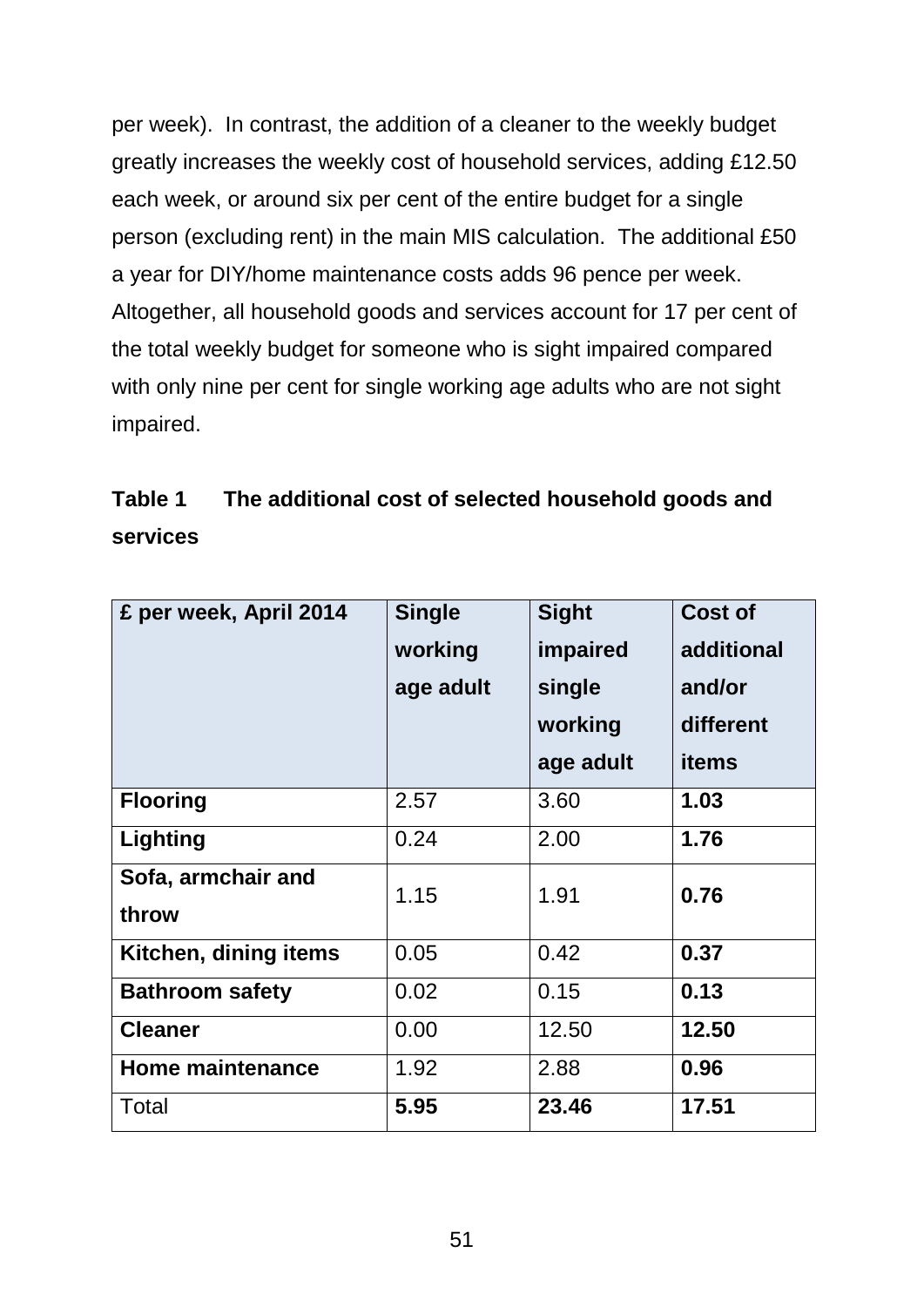## **Additional technology needs: £12.39 a week (minus £3.49 if someone was able to access free software and IT training)**

Among the considerable number of additional and different needs relating to technology, the most significant involved communication and enabling ease of access to written materials. Table 2 shows that the largest single cost (£4.60 per week) comes from replacing a cheap contract smartphone with an iPhone 5C. The inclusion of a landline also adds a significant amount, but this is partly offset by the cheaper cost of broadband when it is associated with a landline rather than via a dongle adding £1.15 per week in total. Additional IT costs add up to £5.94 each week - from a larger laptop computer (50 pence), scanner/printing (92 pence), specialist software (£1.96), a video magnifier (£1.03) and accessing IT training (£1.53). An upgraded television/remote added 52 pence, a CD player added 13 pence and talking alarm clock added five pence per week to the budget.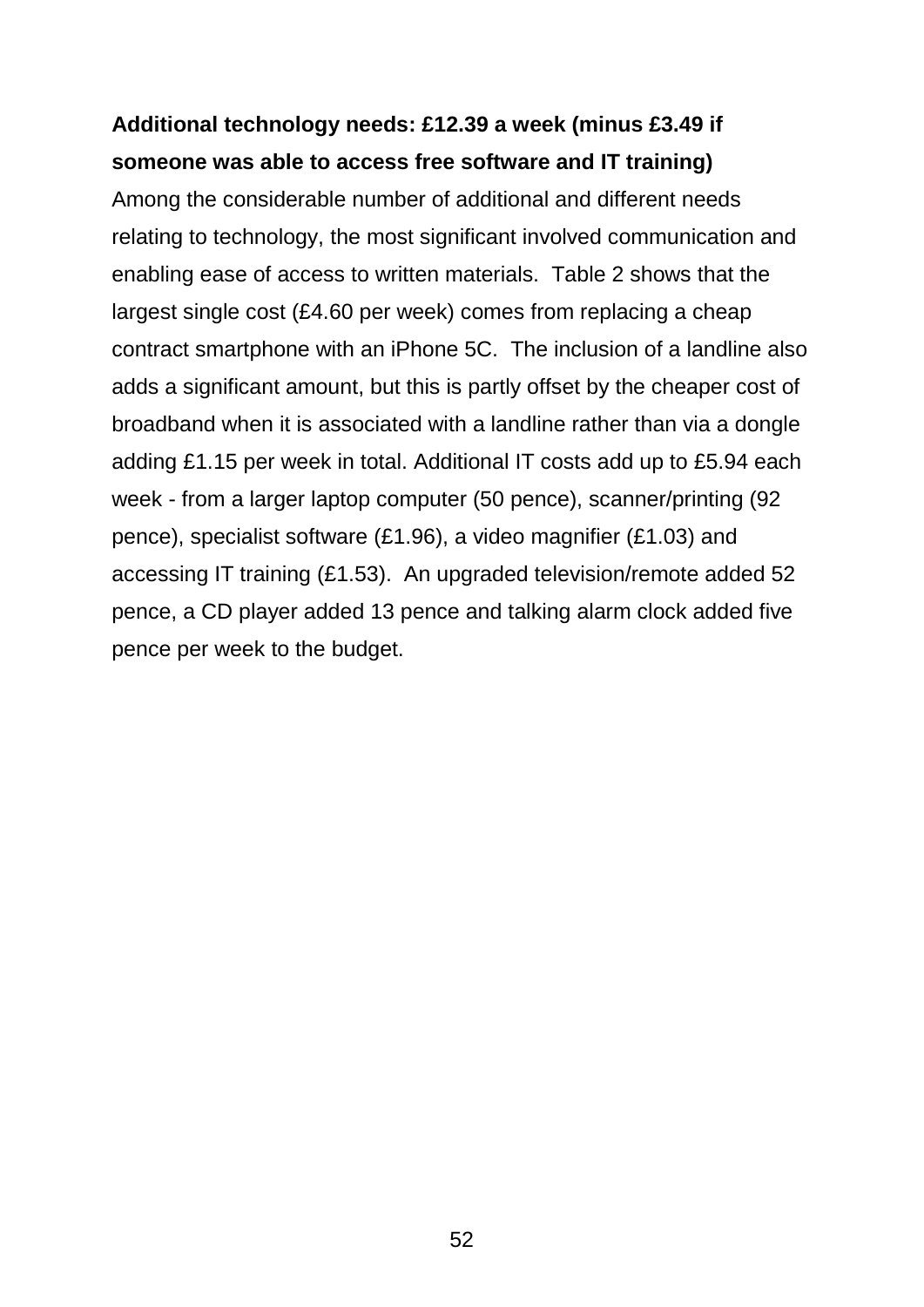### **Table 2 The additional cost of technology**

| £ per week, April 2014          | <b>Single</b> | <b>Sight</b> | Cost of      |
|---------------------------------|---------------|--------------|--------------|
|                                 | working       | impaired     | additional   |
|                                 | age adult     | single       | and/or       |
|                                 |               | working      | different    |
|                                 |               | age adult    | <b>items</b> |
| <b>Mobile phone</b>             | 2.30          | 6.90         | 4.60         |
| <b>Landline (including cost</b> |               |              |              |
| of phone) and                   | 3.68          | 4.83         | 1.15         |
| <b>Broadband</b>                |               |              |              |
| <b>Scanner / printing costs</b> | 0.29          | 1.21         | 0.92         |
| Laptop                          | 1.00          | 1.50         | 0.50         |
| <b>Television/remote</b>        | 0.32          | 0.84         | 0.52         |
| control                         |               |              |              |
| <b>CD/radio or iPhone dock</b>  | 0.08          | 0.21         | 0.13         |
| <b>Software costs</b>           | 0.00          | 1.96         | 1.96         |
| (including iPhone apps)         |               |              |              |
| <b>Training for using IT</b>    | 0.00          | 1.53         | 1.53         |
| <b>Magnifier</b>                | 0.00          | 1.03         | 1.03         |
| <b>Alarm clock (talking)</b>    | 0.01          | 0.06         | 0.05         |
| <b>Total</b>                    | 7.68          | 20.07        | 12.39        |

# **Additional travel costs: £6.50 a week (minus £12 if local authority provides anytime bus travel to disabled people)**

Someone who is certified sight impaired saves £16.25 a week by getting a free bus pass, although would still need to spend £12.00 per week on peak-time travel, (except in areas where this is included on the bus pass)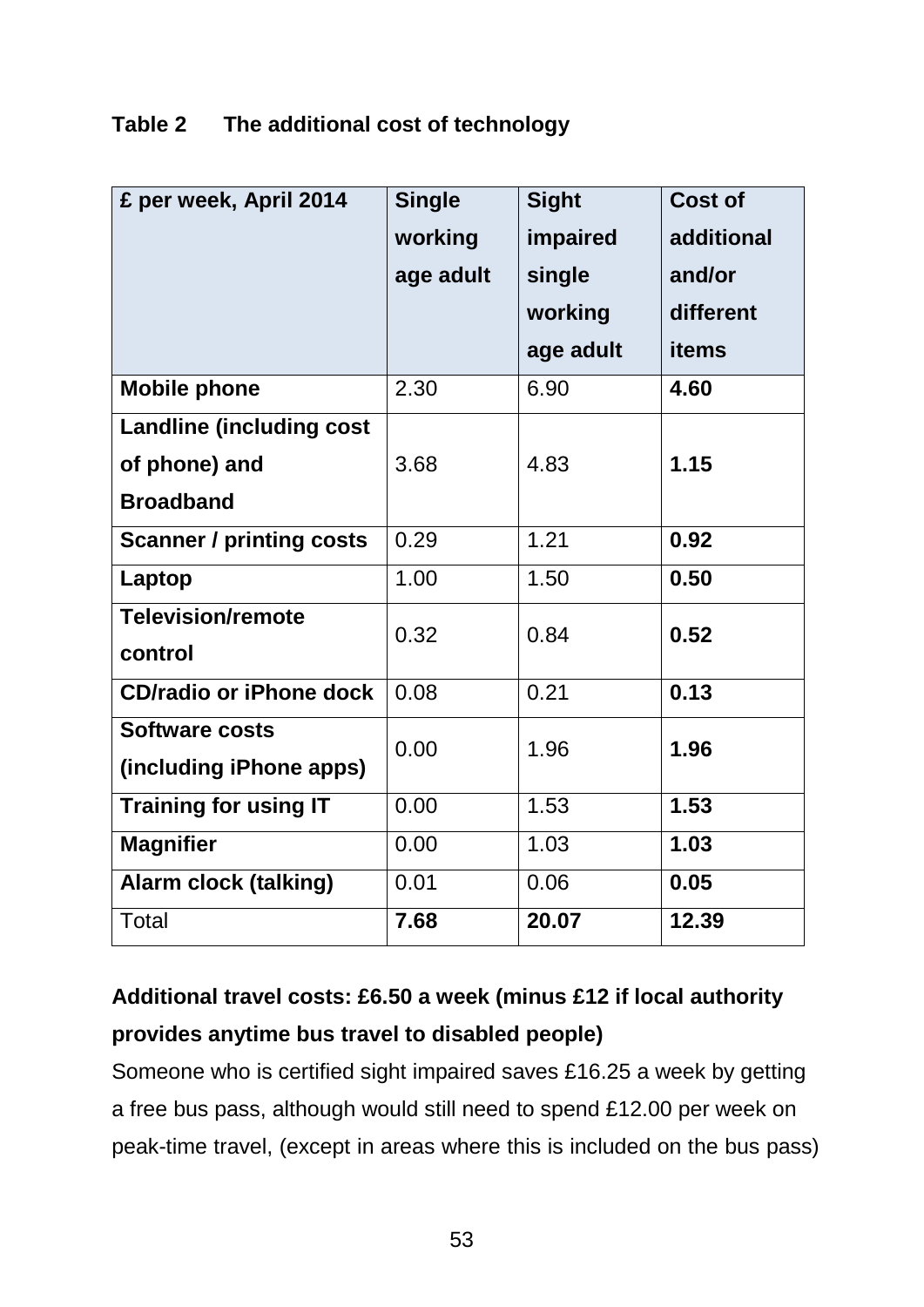meaning a saving of £4.25 per week on bus fares compared to the single working age adult budget in the main MIS. The cost of a disabled persons railcard and coach card was added to the budget. The effect of adding these is to reduce the cost of coach travel associated with the annual holiday as fares are reduced by one third and a reduction of £33.33 annually in the £100 already included in the main MIS budgets for coach and rail travel. However, this saving is offset by extra costs included for additional and longer distance travel for someone who is sight impaired which added £4.60 per week. The overall additional cost for train and coach travel is £4.28 per week. £7 extra a week was also included for an additional taxi journey, but removing the bicycle and associated costs reduces the budget by 53 pence per week. These costs are outlined below in Table 3.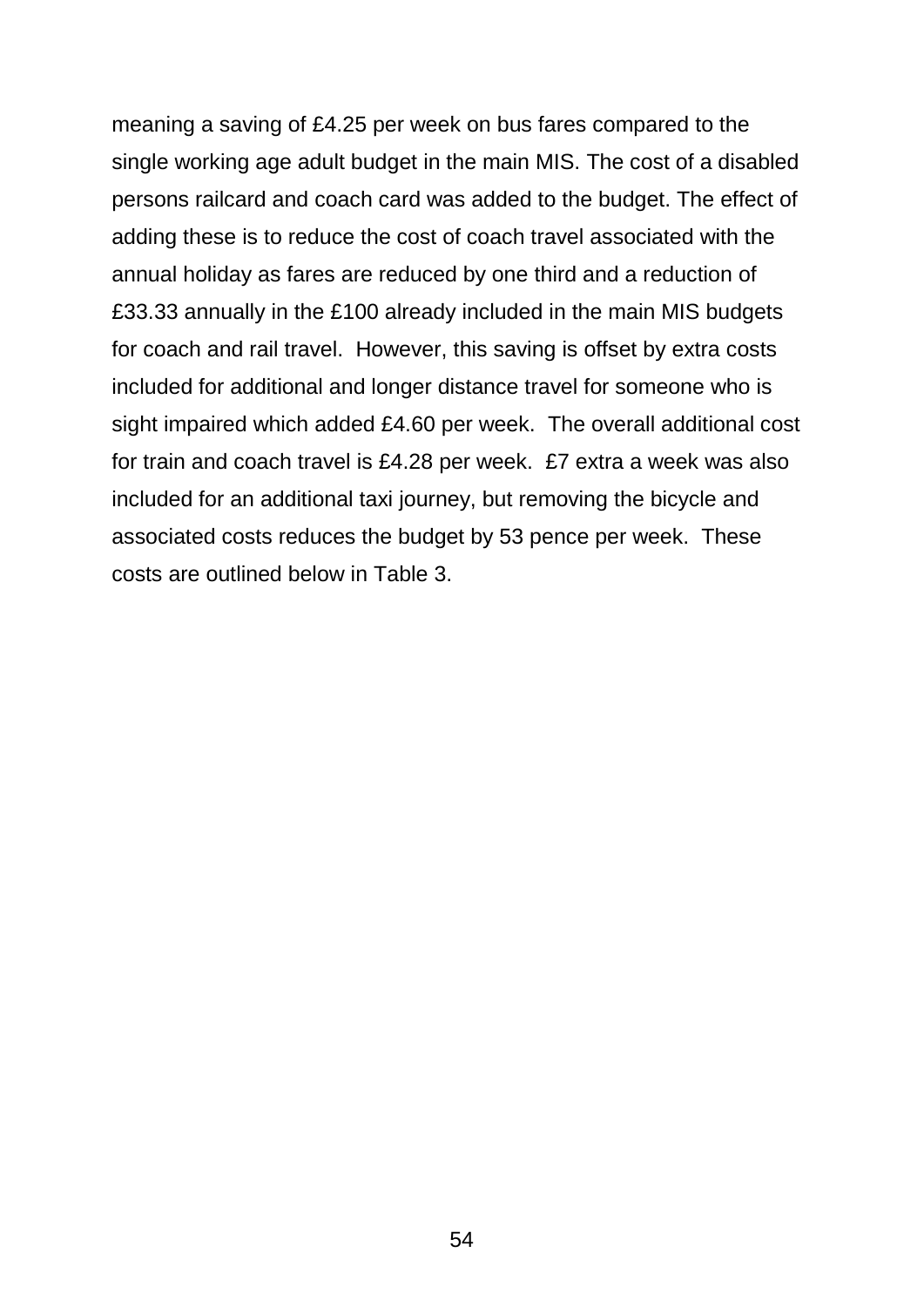| £ per week, April 2014                                                                 | <b>Single</b><br>working<br>age adult | <b>Sight</b><br>impaired<br>single<br>working<br>age adult | Cost of<br>additional<br>and/or<br>different<br>items |
|----------------------------------------------------------------------------------------|---------------------------------------|------------------------------------------------------------|-------------------------------------------------------|
| <b>Bus pass and travel</b>                                                             | 16.25                                 | 12.00                                                      | $-4.25$                                               |
| <b>Taxi fares</b>                                                                      | 7.00                                  | 14.00                                                      | 7.00                                                  |
| Rail and coach travel costs<br>including Disabled<br>persons railcard and<br>coachcard | 2.67                                  | 6.95                                                       | 4.28                                                  |
| <b>Bicycle and associated</b><br>costs                                                 | 0.53                                  | 0.00                                                       | $-0.53$                                               |
| Total                                                                                  | 26.45                                 | 32.95                                                      | 6.50                                                  |

### **Table 3 The additional cost of transport and travel**

#### **Additional cost of regular social activities: £5.19 a week**

The budget for social activities for a single working age adult who is sight impaired increased from £20 a week to £25 in recognition of the need to treat a friend accompanying and supporting during social activities. A Cinema Exhibitors Association Card, which verifies that the holder is entitled to one free ticket for the person accompanying them to the cinema also brings a small additional cost.

#### **Additional cost of an annual holiday: £3.79 a week**

The cost of a one week, off-peak, self-catering holiday in the UK for single working age adults in 2014 was £194.50 based on the principle that the cost of the holiday would be shared with a friend. Groups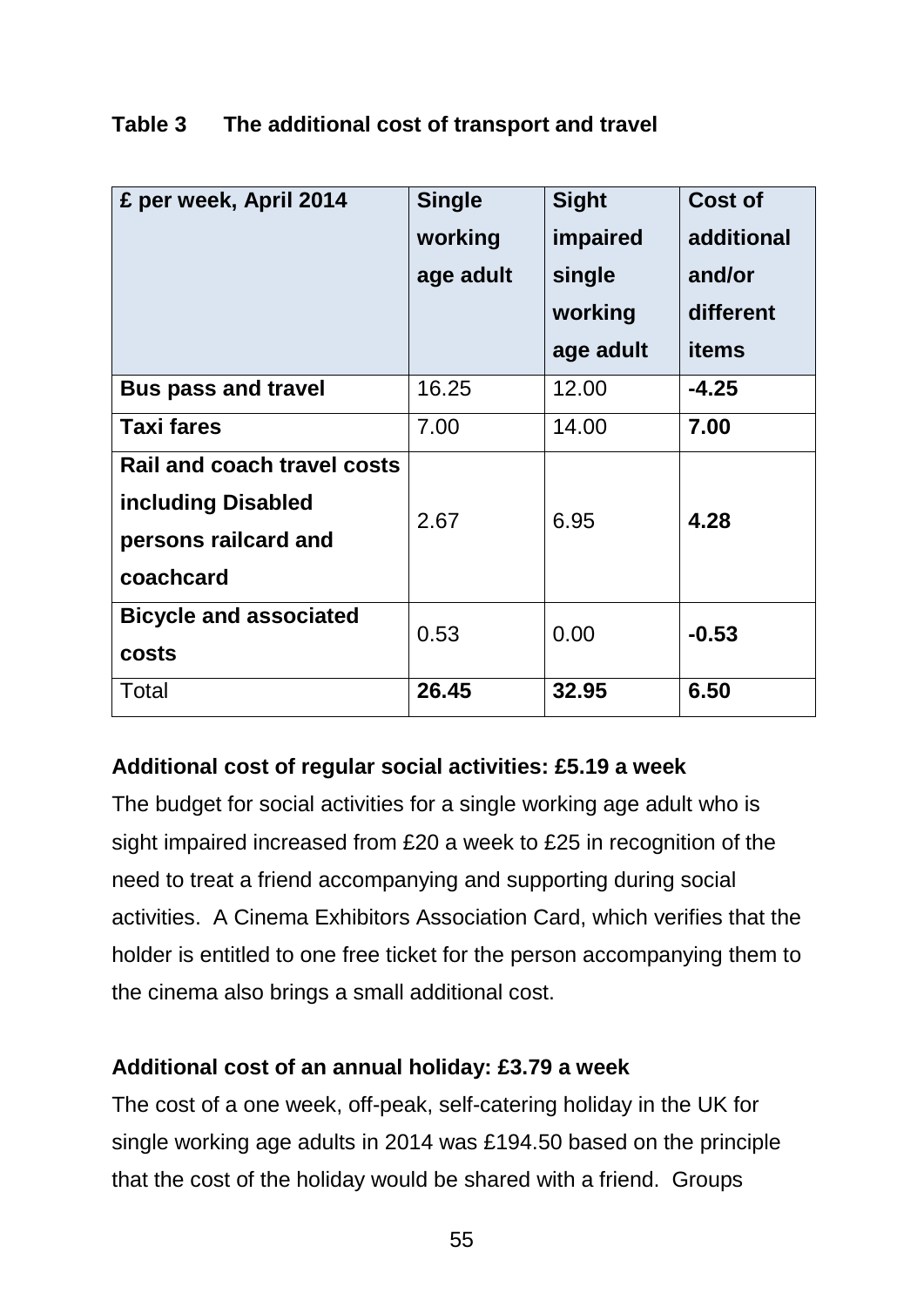adjusted the holiday specification for someone who is sight impaired to include the cost of hotel accommodation. This nearly doubled the cost to £392 a year.

### **Additional health care and personal goods: £3.57 a week**

There is a small reduction in costs linked to free-eye tests for single working age adults who are sight impaired, removing 19p a week from the main MIS budget. However, a large increase in the annual budget for the cost of glasses from £25 to £150 increases the weekly budget by £2.40. The increase in the number of prescriptions from four to 10 each year adds 92p to the weekly budget. These healthcare costs, shown in Table 4, add up to an additional weekly cost of £3.13. There is also an extra 30 pence per week included in the budget associated with labelling and a 14 pence for a rucksack.

| £ per week, April 2014     | <b>Single</b><br>working age<br>adult | <b>Sight</b><br>impaired<br>single<br>working age<br>adult | <b>Cost of</b><br>additional<br>and/or<br>different<br><b>items</b> |
|----------------------------|---------------------------------------|------------------------------------------------------------|---------------------------------------------------------------------|
| <b>Prescriptions</b>       | 0.62                                  | 1.54                                                       | 0.92                                                                |
| Eye test                   | 0.19                                  | 0.00                                                       | $-0.19$                                                             |
| <b>Glasses</b>             | 0.48                                  | 2.88                                                       | 2.40                                                                |
| Labelling                  | 0.00                                  | 0.30                                                       | 0.30                                                                |
| <b>Additional rucksack</b> | 0.00                                  | 0.14                                                       | 0.14                                                                |
| Total                      | 1.29                                  | 4.86                                                       | 3.57                                                                |

#### **Table 4 The additional cost of health care and personal goods**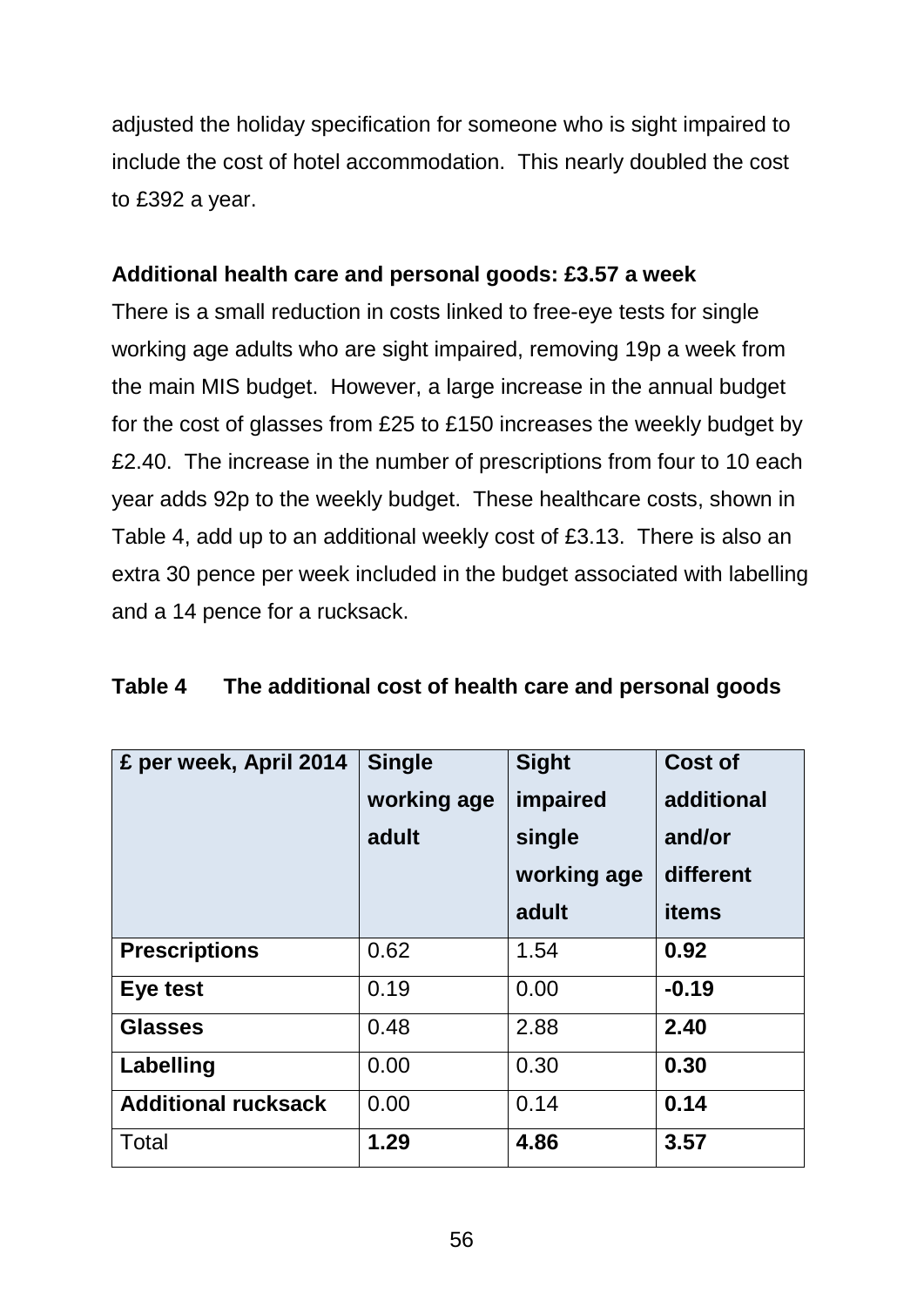#### **Additional energy costs: £1.38 a week**

As mentioned above, additional electricity usage is estimated to add £72 a year to electricity bills.

#### **The impact of additional needs on weekly budgets**

In total the weekly budget needed to provide a minimum socially acceptable standard of living is £50.49 more for a single working age adult, living alone, who is eligible to be certified as sight impaired than for a single working age adult who has no visual impairment. This adds a quarter (25 per cent) to the standard budget, not including rent, of £198.60 a week, bringing the cost for a person who is sight impaired to £249.09 a week. The total weekly budgets are provided in Annex A.

Figure 1 puts the weekly costs described above into percentages and shows that the additional needs of someone who is sight impaired have cost implications across a range of different areas. The need for a wider range of technology to enable communication and facilitate access to written materials accounts for a quarter (25 per cent) of the additional cost. A further quarter (25 per cent) of the additional costs relate to the addition of a cleaner/domestic help once a fortnight. Extra transport and travel account for 13 per cent of the additional costs. Increases in the amount allocated for social activities accounts for 10 per cent and the additional cost of hotel holiday accommodation account for eight per cent. The need for additional lighting, different flooring and seating, and other household goods and services accounts for a further 10 per cent of the additional costs. Six per cent of the additional budget is for health care costs, and extra fuel cost accounts for three per cent.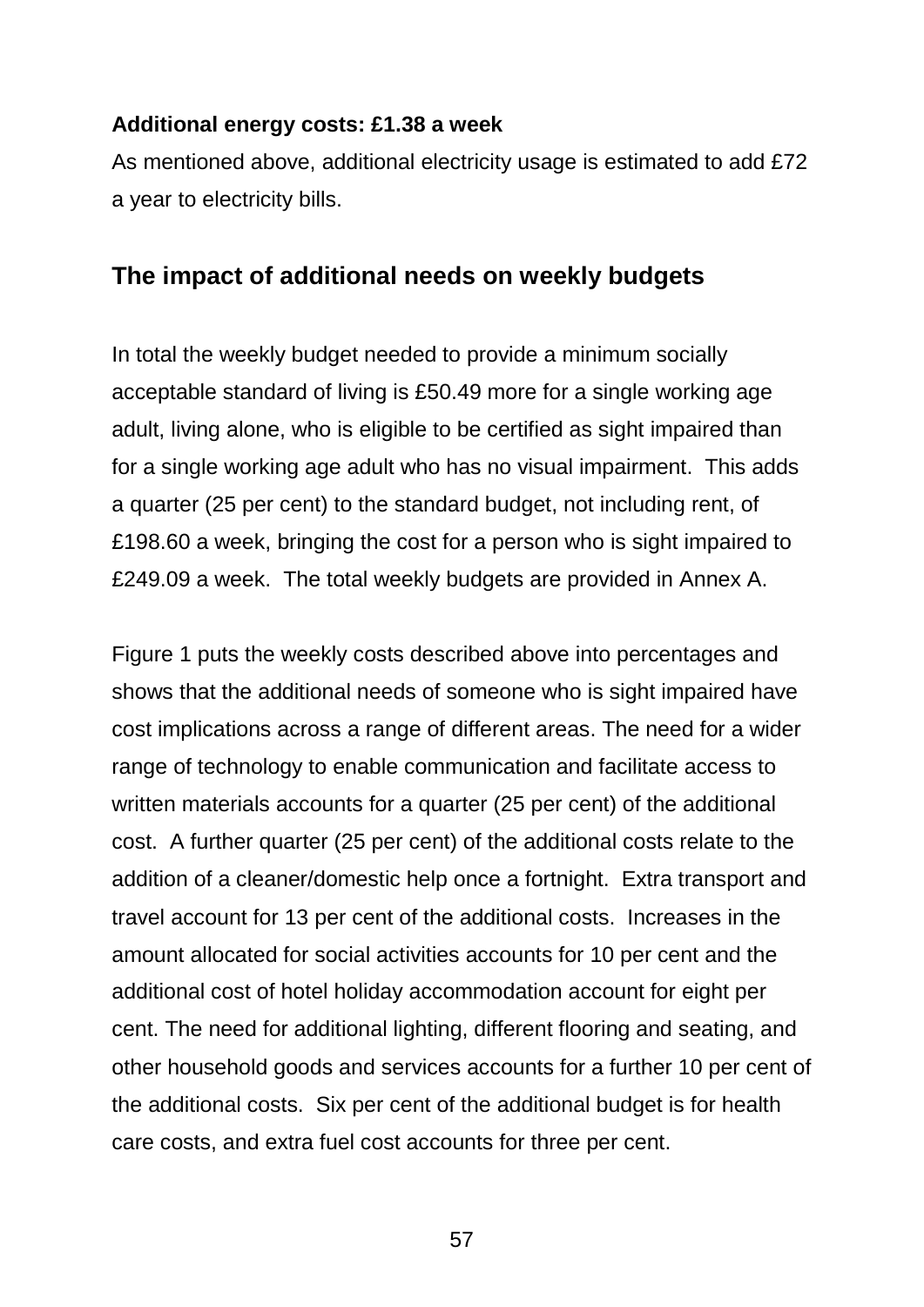## **Figure 1 Components of additional costs for single working age adults who are sight impaired**

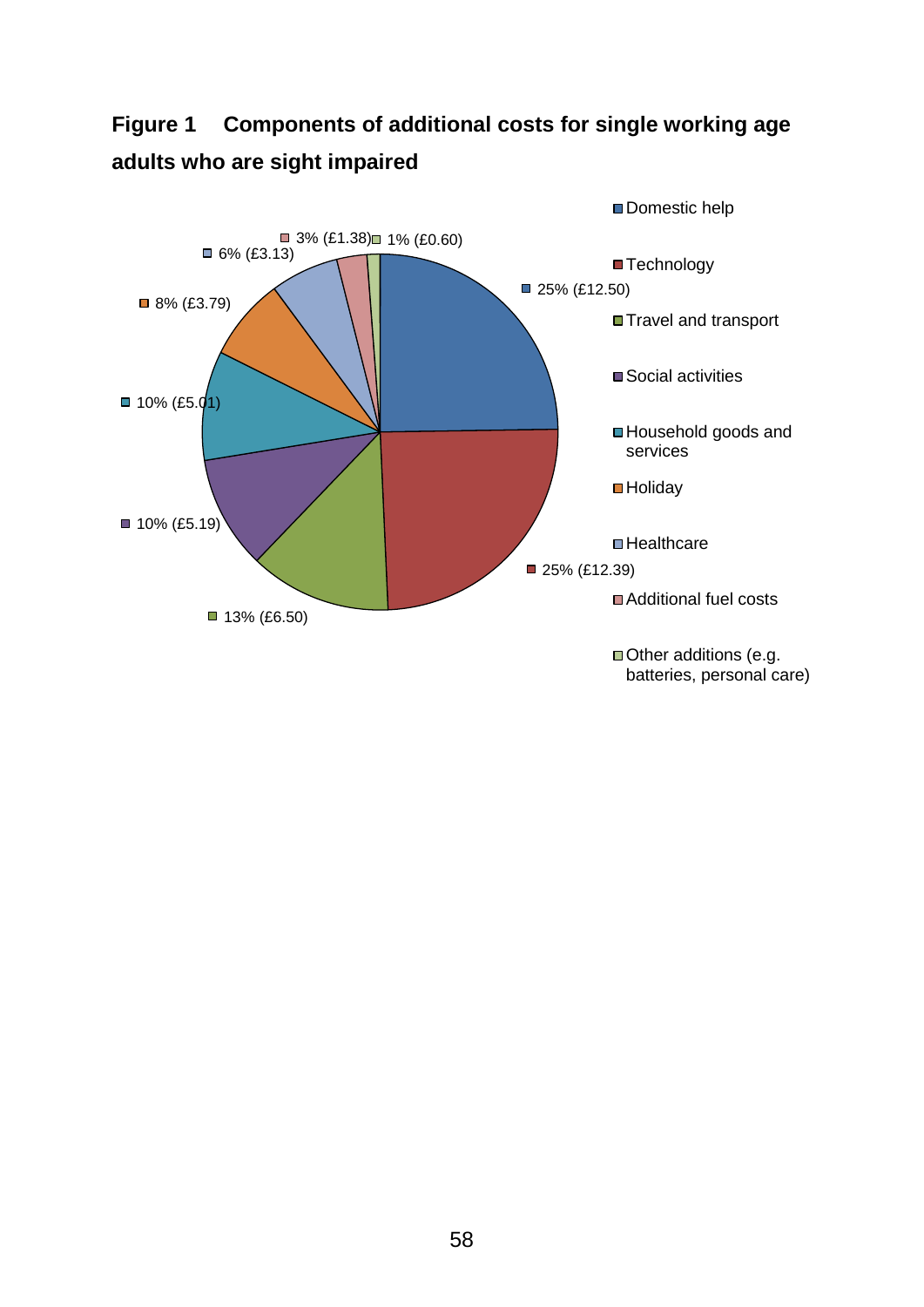# **Conclusion: the scale and nature of additional requirements for people who are sight impaired**

The above analysis shows that while no one item adds dramatically to the minimum cost of living for a single working age person who is eligible to be certified as sight impaired, overall costs add up to around a quarter more than for someone who is fully sighted. The findings have underlined the very wide range of aspects of people's lives that contribute to this – ranging from the use of appropriate mobile phones to employing a cleaner, taking more taxis and buying a drink or meal for a companion from time to time.

One notable feature of this is the way in which advances in technology are changing opportunities and requirements for people who are sight impaired. One aspect of this is that additional products such as audio labelling pens and talking scales can make life easier at a relatively modest cost. The other, however, is that mainstream technologies such as iPhones can increasingly be used to create various forms of aids for visually impaired people (see also Jewell and Atkin, 2013). Furthermore, the use of technology and other items outlined in this research can help people who are sight impaired to use the sight that they do have to best effect (for example, using IT software, a magnifier, or having appropriate lighting). This highlights that, while extra costs can be incurred, the positive impact that this has on people's lives can make a huge difference to living with sight impairment, their levels of functioning and maintaining independence.

A considerable advantage of the method used in the present research to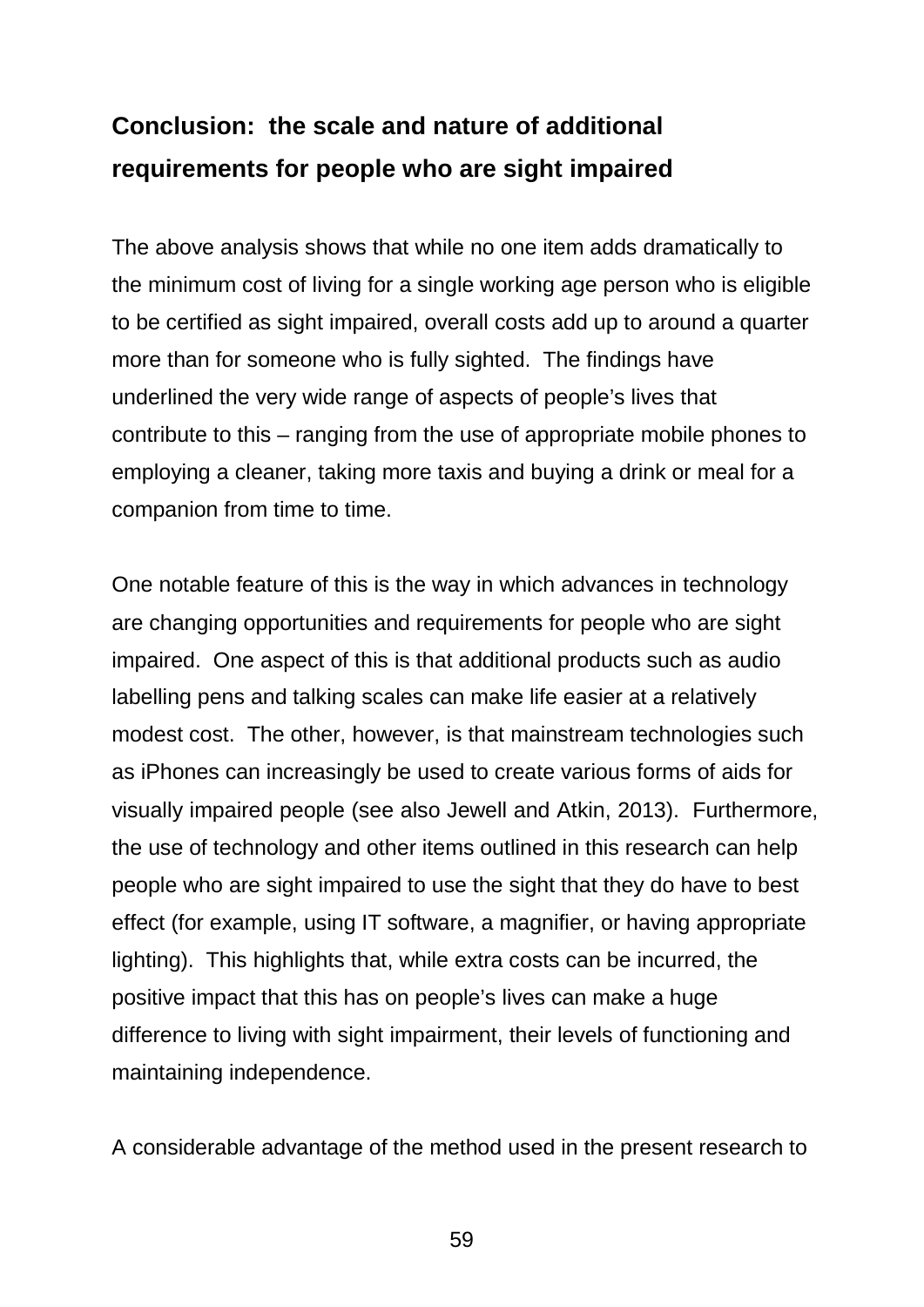quantify additional costs is that it consults people not just on what items are needed but on how frequently they would need to be bought. This is significant in showing that various items that may appear to add significant costs are in fact rather cheap when considered in cost per week of their lifetime (although in practice finding the finance to buy a large item can be difficult, even if its long duration makes the eventual cost per week small). On the other hand, items needed regularly – such as a cleaner for two hours every two weeks - can add much larger amounts on a recurring basis.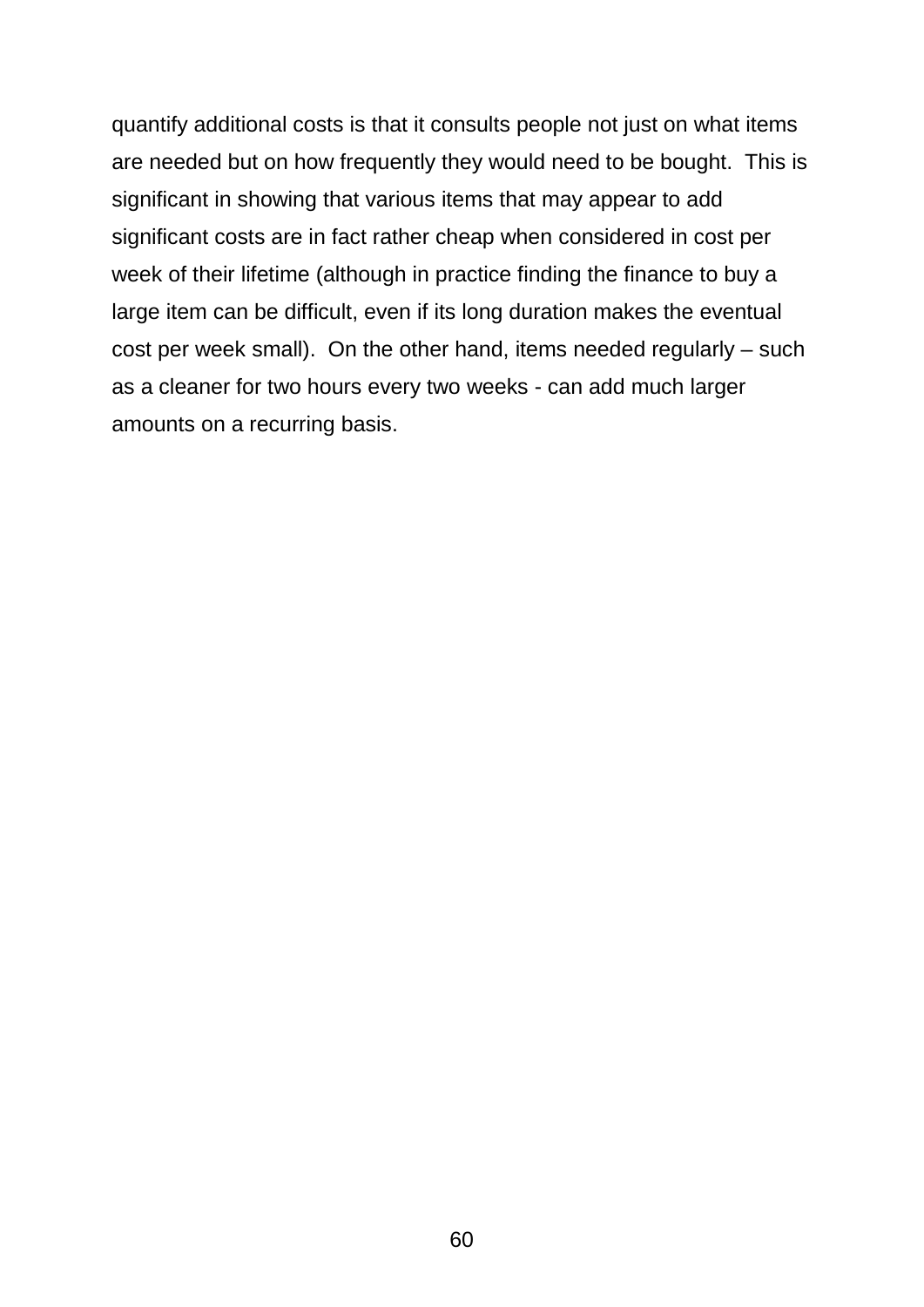# **Chapter 4 The minimum cost of living for a single person who is Deaf**

This chapter looks at the areas of minimum costs that have been identified as differing for someone of working age living on their own who is Deaf, compared to the minimum for an equivalent hearing person. It starts by reporting what Deaf groups identified as additional needs, and why, and then goes on to add up their cost. As described in Chapter 2, the Deaf case examined was of someone who is profoundly deaf, using BSL, and represents the needs of a culturally Deaf person.

The following findings describe what were thought to be additional and different requirements for such a person, as well as a few cases where items needed by a hearing person were not needed by someone who is deaf. Throughout this section it should be noted that quotes are drawn from transcriptions of interpreters' verbatim accounts of discussions in BSL.

## **Visual alarms and security in the home**

For people who are profoundly deaf, a starting point to having an acceptable standard of living was being able to feel secure in their homes. Thus, several items seen as vital to safety and security were included as additional to the main MIS household budgets.

#### **Alarm / alerting system**

All groups agreed that a warning alarm system alerting them to the fire / smoke alarm and to the doorbell was essential for the safety of someone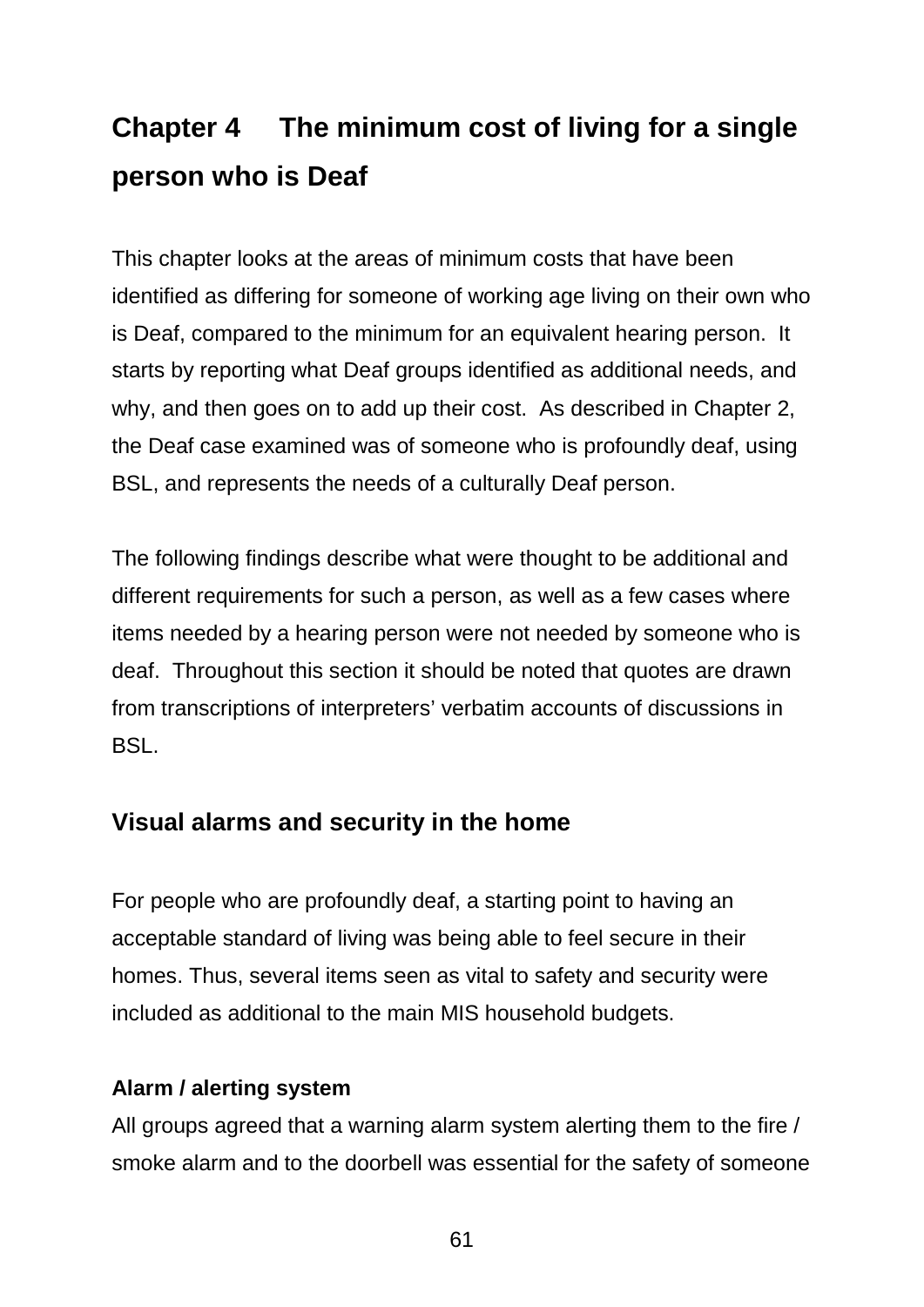who cannot hear the noise of a standard alarm. This would include a portable vibrating pager or flashing light unit, and a vibrating pillow pad for use at night. Many of the participants had had such alarms installed in their homes for some time. Older versions, connecting to the mains lights, have been discontinued, so it was agreed that the budget should include a currently available model with individual preference as to whether this is a pager or flashing unit. Having identified this as a need, there was then an issue about whether it would be provided for free by social services. While this is commonly the case and reflected participants' experiences, it is not a statutory obligation. There was some uncertainty (in one group) whether this was still the case or whether in some cases it would need to be bought privately if being replaced, or in the future. On the other hand, subsequent enquiries of social services departments carried out by the researchers showed that in general such an alarm would be provided. This item was therefore not included in the Deaf budget, but is classified as **normally publicly provided,** with the extra cost of private purchase specified separately.

#### **Burglar alarm**

A burglar alarm, which is not included in the main MIS budgets, was seen as essential for security and to provide a person who is Deaf and living alone 'peace of mind' in their home. Participants explained that deafness can make a person feel vulnerable through fear that they would not be able to hear an intruder should one break in, but also that being Deaf might make them potential targets.

"Deaf people are worried about burglars, maybe people have watched the house and recognised that there are Deaf people living there. A lot of Deaf people have been suffering because actually they've had things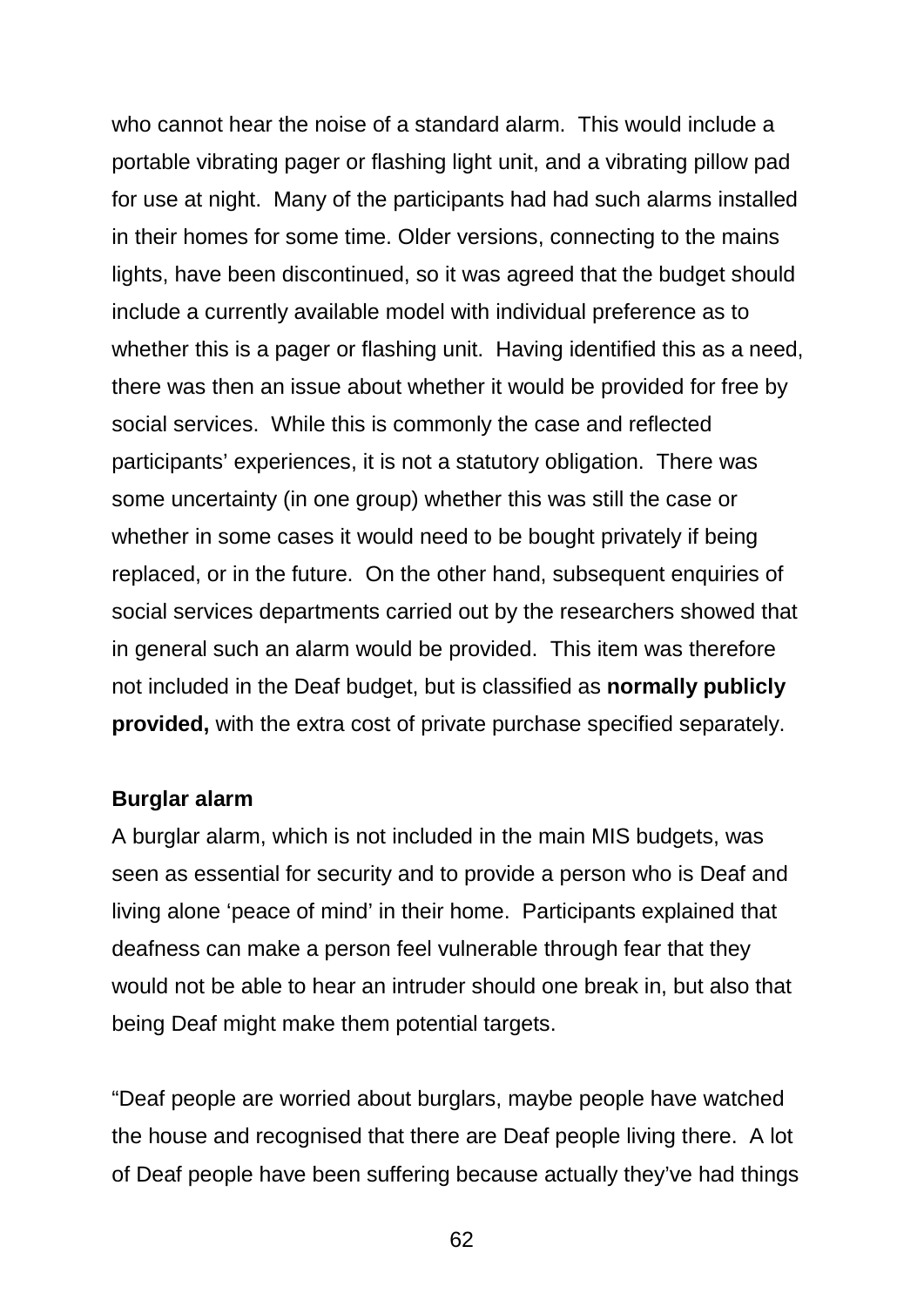burgled from their homes. Two times in six months our house has been burgled. If we're outside signing then people can see that we're Deaf, they know that we're Deaf, they watch our homes and we're vulnerable, we're easy to break into because we might be out or we might not hear anything." (Group 3)

Some main alerting systems have a device that can be used with a standard burglar alarm and therefore connected to the pager / flashing unit making them useable for people with hearing loss. This was seen as a cost that would need to be met by an individual, rather than any social services provision and therefore added to the budget.

#### **Window blinds**

Linked to the issue of privacy within the home, groups discussed and agreed that a vertical blind at the window could better guard against being seen from outside than the net curtains provided in main MIS. This also related to the fact that lights might be on when Deaf people are in and using sign language or lip reading. A budget to allow the choice of a ready-made vertical blind, that can be angled to let in light but afford privacy, was therefore included in the living area and bedroom.

#### **Alarm clock**

There was also agreement that a vibrating / flashing alarm clock specifically designed to alert people with hearing impairment was required, replacing the standard alarm clock in the main MIS. There was discussion about using a mobile phone instead but this was reconsidered after concerns were raised about sleeping with it under the pillow (in order to feel the vibration) regularly. Although there was an awareness that Social Services might provide this equipment, and had in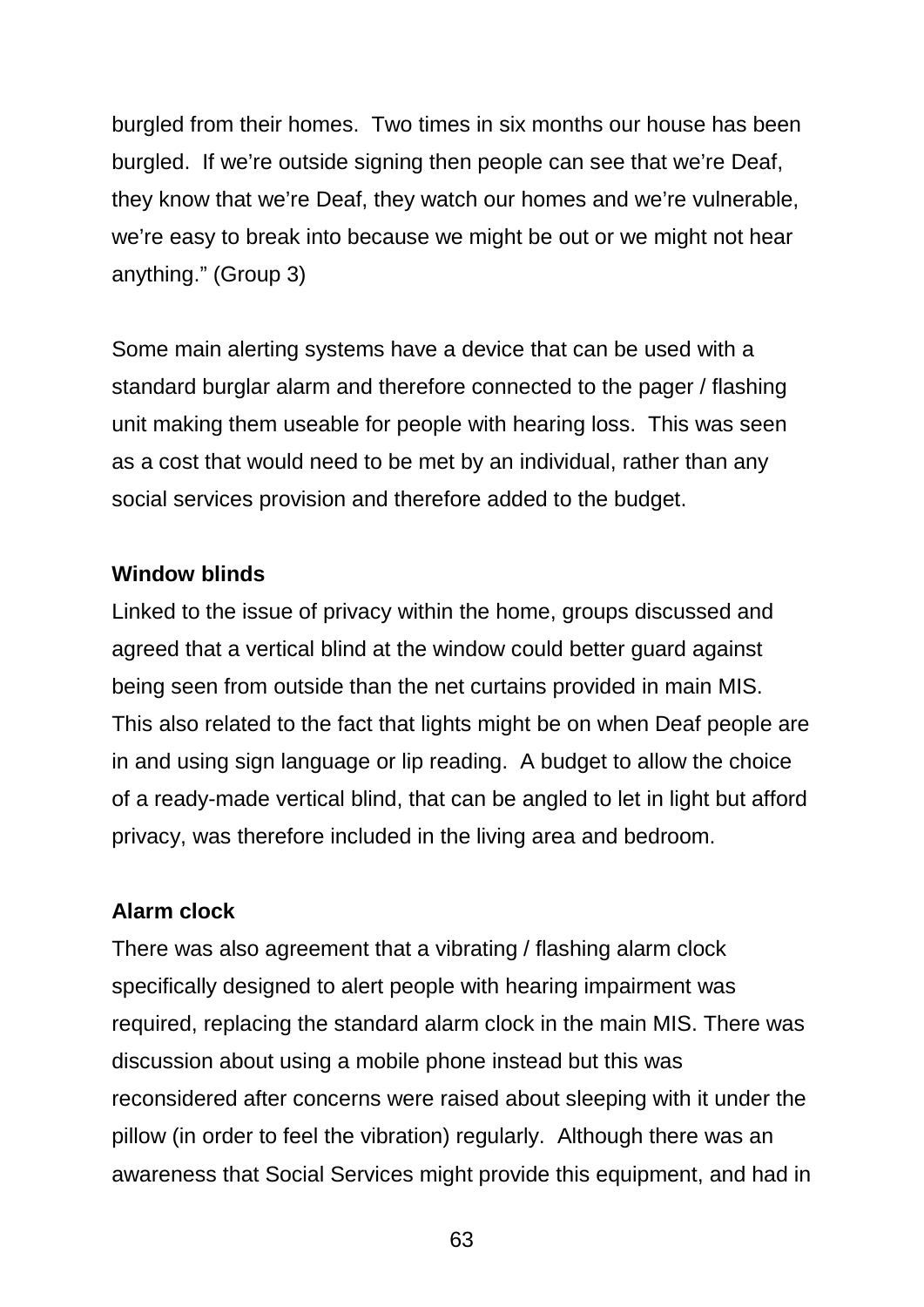the past, there was concern that this was something subject to Government cut backs and, that while it might be available in some areas, people were more likely to have to fund this themselves. This is therefore included in the budget as a **sometimes publicly provided** item.

## **Communications technology and computing**

Participants specified a number of ways in which they need to access different kinds of technology to hearing people, primarily related to communication.

#### **Mobile phone**

The main MIS includes a basic smart phone and £10 a month contract. The clear message across the groups was that a better specification smart phone, specifically an Apple iPhone, should be included in the budget. While for a hearing person this might be seen as a 'nice to have', the groups outlined how, for someone who is Deaf, a good quality smart phone is actually a necessity. It is required in order to 'participate in society', as specified in the MIS definition of minimum. The iPhone was generally considered the most suitable in terms of quality and reliability – having a clear picture that did not freeze; reliability was seen as important, as people could not afford to be 'let down'. But of particular value are features that provide accessibility and ease of communication for someone who is Deaf, such as a front and rear camera to enable signed conversations with Skype, and in particular Facetime. People described how useful this was as an 'instantaneous' means of communication with others, and also helpful where someone may not be so confident using written text. The 4S model or above was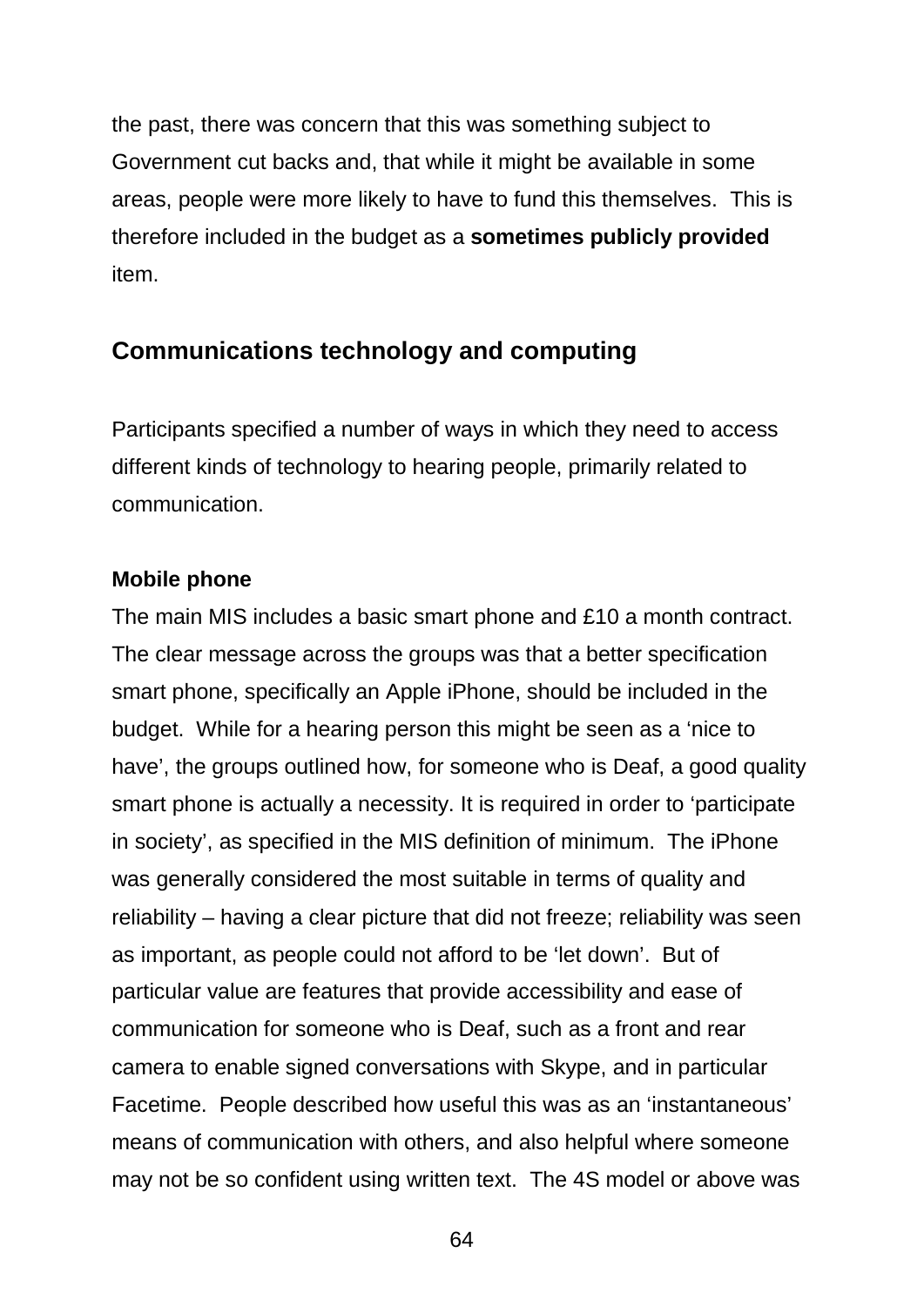considered appropriate as it allowed Facetime to be used when out and about and not connected to WiFi.

"It's important to have an iPhone because they've got Facetime…You can use Facetime to go, 'right we're going to meet at the pub', for example, and actually have that conversation and get there. If you were texting it would be even slower and waiting for replies and it could be like an hour before you get your text back saying, 'meet in town'." (Group 3)

The groups also made changes to the contents of the monthly mobile phone package. They did not require the minutes allowed for voice calls, but on the other hand needed a large (unlimited) data download allowance in particular to use Facetime. This meant a package costing an additional £17.99 a month (which also includes the more expensive phone). However, groups were clear that such an extra cost is 'not a luxury' because it made instant communication so accessible to Deaf people.

#### **Landline phone**

The main MIS for a single working age person no longer includes a landline phone as people have agreed that just a mobile is now sufficient for a minimum need (this exclusion dates only from 2014). There was some discussion among groups about whether to include a Minicom / text phone in the home. A few people felt that it could be useful, for example, in an emergency or to make appointments. However, there was a general feeling that it was a slow means of communication, calls could be expensive and it was seldom used, especially by those who are familiar and confident with using a smart phone. The overall decision (bearing in mind the budget is for a person of working age) was not to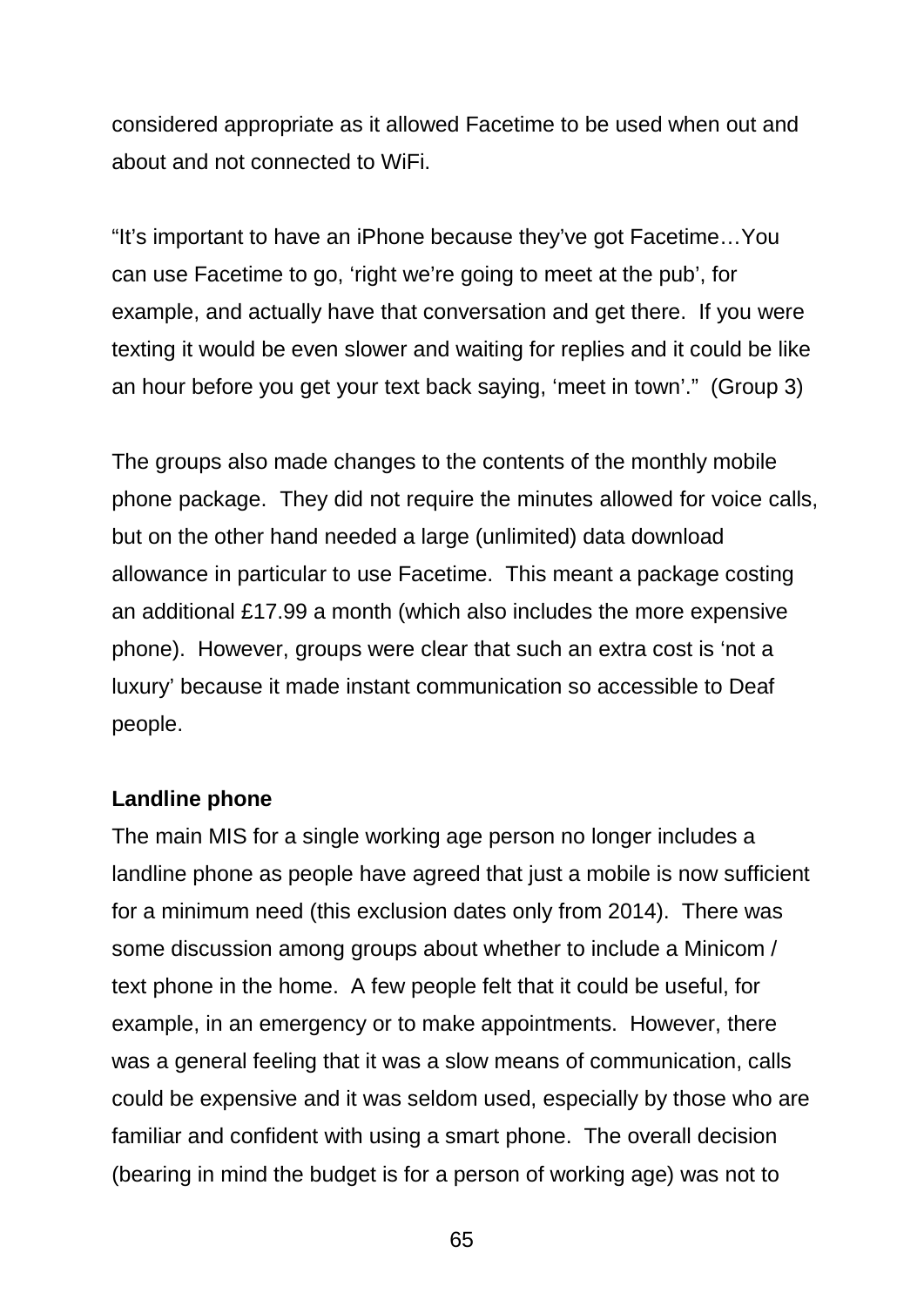add a Minicom to the budget.

"People don't really use the Minicom anymore. It's kind of gone out of fashion, so we use the mobile and it's much better, it's instantaneous and you can get your text message so I really like that." (Group 3)

Note, however, that the budget does still include the rental of a landline in order to get broadband access – see below.

#### **Laptop and internet connection**

Groups agreed that, as had been decided in the main MIS, a laptop computer was an essential item and particularly valuable for keeping in touch with friends who could be spread across the country. They felt that the screen size would need to increase (from 11 inch in main MIS) to 15 inch in order to more easily communicate by sign language on line, for example, using Skype or ooVoo.

"I'd prefer 15 inches because I think that's more comfortable otherwise it's quite small and it's watching somebody that's signing very tiny. You know I prefer it because I think it's more comfortable on the eye. Hearing people obviously they only look and they just talk at the screen so that might be fine for them, but obviously for signing you need a bit more space. It can be a bit more of a problem as well if it freezes or something and the speed of the laptop as well. Sometimes it freezes and that's something to be considered as well." (Group 1)

The main MIS included a dongle for internet connection. However, all groups felt that this should be changed to a broadband line. They stressed that having a fast and reliable connection was really important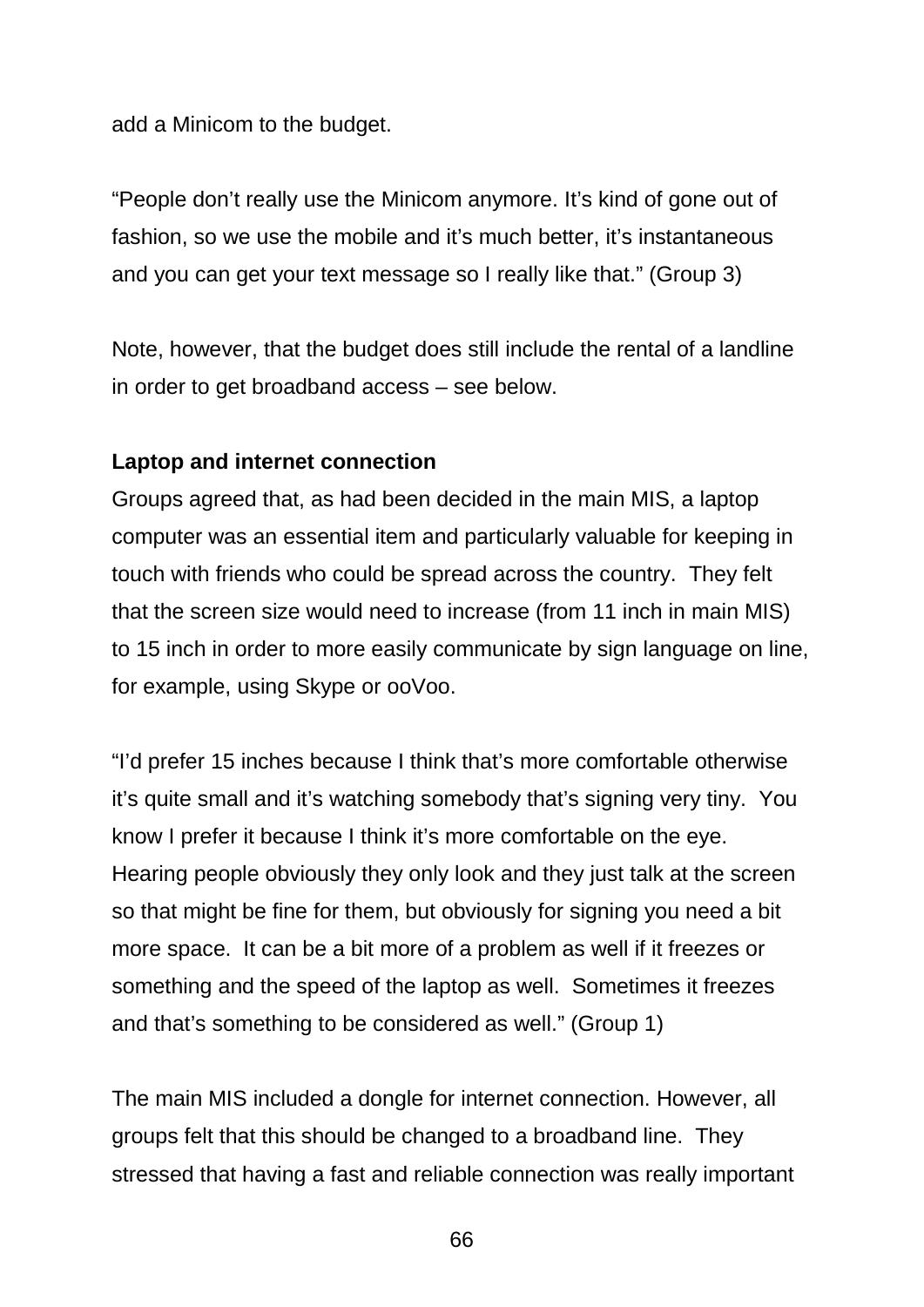given the laptop/internet's role in helping people who are Deaf to keep in touch with each other.

#### **Printing**

The main MIS budgets acknowledge the fact that someone would need to print documents from time to time, and (for a working age person) includes £15 per year to go to a print shop / library etc. to do so as this works out cheaper than having a home printer. There were differing views among the groups as to whether a printer should be included at home, and it was pointed out that it is becoming more common to use downloads to phones to show as evidence. When the cost efficiency of using a print shop was explained to people, some felt that this would be sufficient. However, it was also felt that having home printing would be useful for someone who is Deaf. This was because they could more easily print off documents, for example travel bookings, to show and not have to think about how they explain something or are understood by a third person to do so. For this reason a print at home option is included in the budget.

## **Household bills**

There was a feeling across the groups that household electricity costs were likely to be higher for someone who is Deaf compared to a hearing person for a number of reasons. First was the need to have lights on more often in order to see clearly when signing or lip reading at home. Second, groups felt that Deaf people were likely to have more electrical equipment, and items in use and / or on charge. This includes running equipment such as the alarm system, pager and the alarm clock, but also people felt they made greater use of laptops and mobile phones, as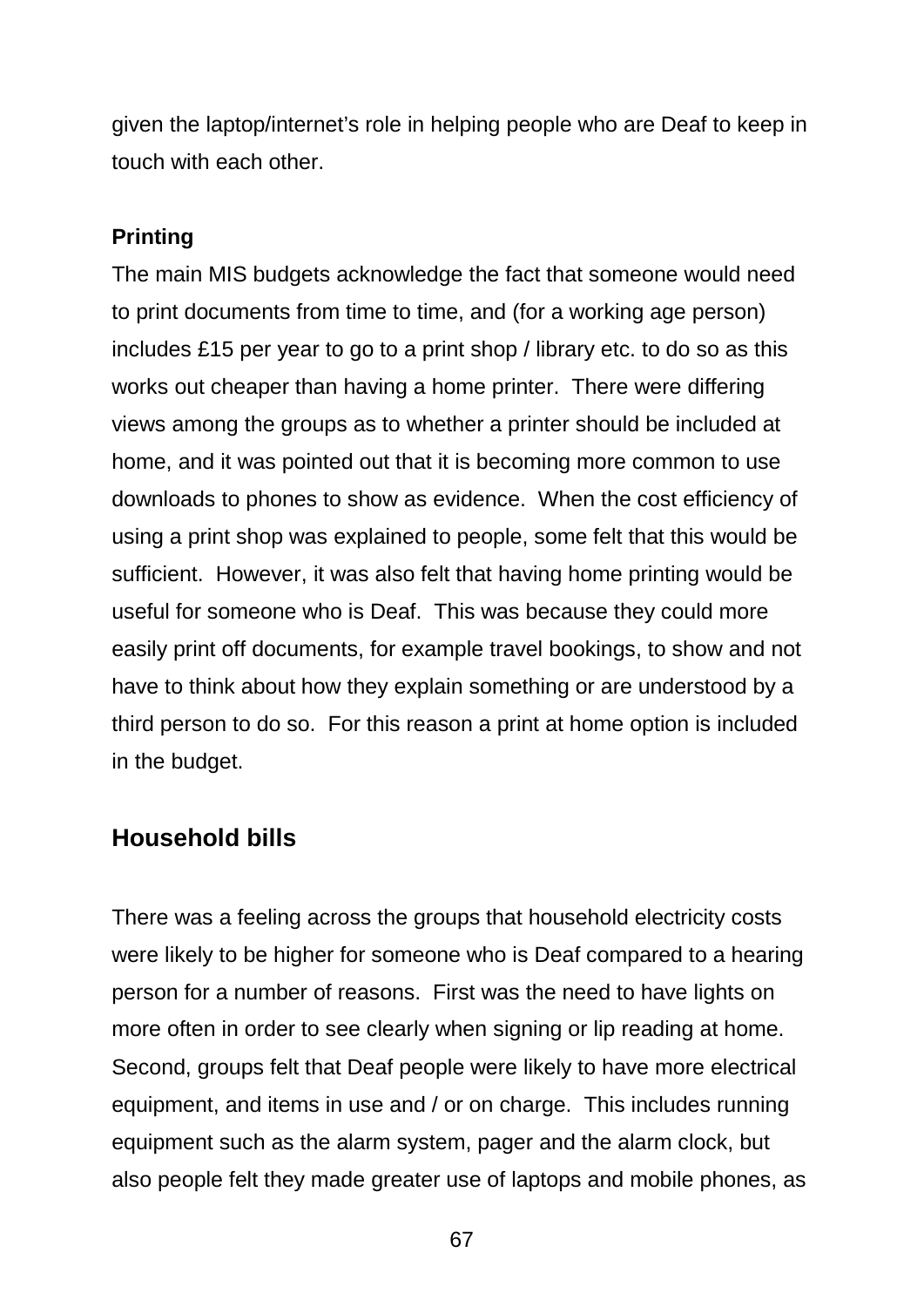this was their main means of keeping in touch with friends, finding information and entertainment. Hence it was important to keep these items fully charged, which for example, could involve charging a phone twice a day. As explained by one participant:

"Obviously they're using laptops more, you know it all adds up so it's more expensive for a Deaf person because of what they use .... Because you can't hear the radio or can't find out information. Obviously if you're by yourself you're lonely and you need something to do, so that's why you would use your laptop more. And also to talk to friends as well so that's why we use the laptop." (Group 2)

A calculation for this project by a fuel expert estimates that additional electricity costs based on this extra usage adds up to £50 a year.

## **Interpreter and personal assistance support**

By far the most expensive additional item required by Deaf people, in terms of week to week costs, is the use of an interpreter. Groups discussed how the cost of some interpreter time would be covered by service providers but some would need to be funded by the individual.

Service providers have a requirement under the Equality Act 2010 to make reasonable adjustments to ensure that their service is accessible to disabled people, for example by providing an interpreter. Groups noted that some services, in particular hospitals, doctors or dentists often provided an interpreter for appointments and agreed that, in theory, and in accordance with legislation, such interpreter provision should not incur a cost to individuals. However, people did talk about difficulties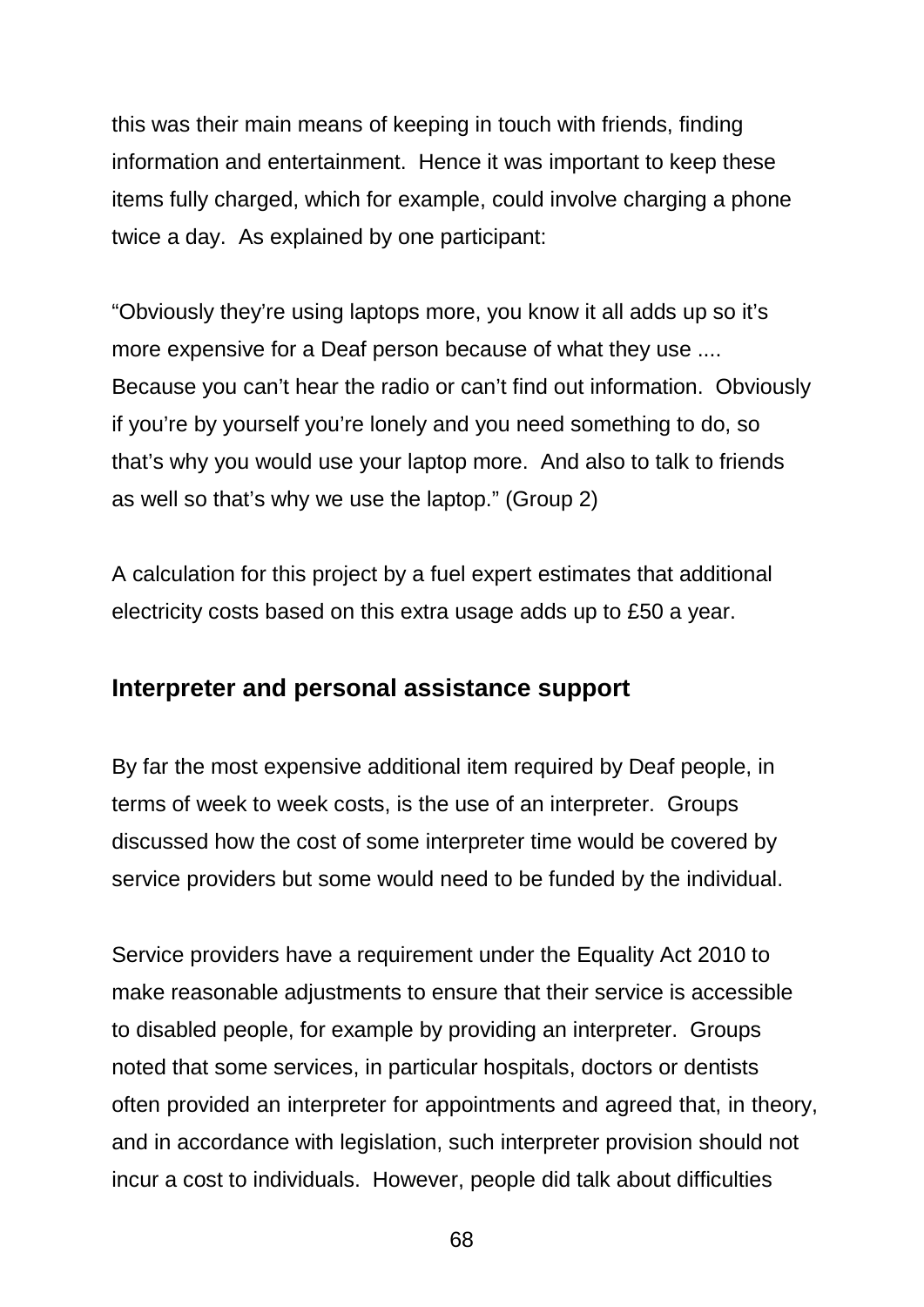with this 'free' provision and related their experiences of where it had not worked in practice, such as if it was a short notice appointment, if an interpreter was not available, or if the service was running late and the interpreter had another appointment (reflecting other research, see Lacey-Davidson, 2012).

Furthermore, many services fail to meet their legal duty to pay for an interpreter and in some cases it may not be considered a reasonable adjustment for the service to make this provision. Reflecting this, groups felt that in some circumstances interpreter costs were unlikely to be covered by a service provider and would end up being funded by the individual so a cost for this is included in the budget. For example, people talked about paying for an interpreter when seeing a solicitor, visiting a passport office or doing training. It also related to if someone wanted an interpreter for what they described as more personal or 'private use', such as visiting a travel agent to discuss booking a holiday, going on a trip, or attending a workshop where, given their experiences, they thought that an individual would need to arrange and pay for an interpreter themselves.

"I know if I have to go to a solicitor they won't pay for an interpreter. Like say if a Deaf person wants to sort out their will they have to go to the solicitor's to make a will and the Deaf person might have to pay for an interpreter to go…. a hearing person goes they just have to pay for the solicitor and that's it." (Group 2)

It was quite hard for the groups to decide on the amount of time or hours that someone might require as much would depend on an individual's circumstances and what they might need an interpreter for. They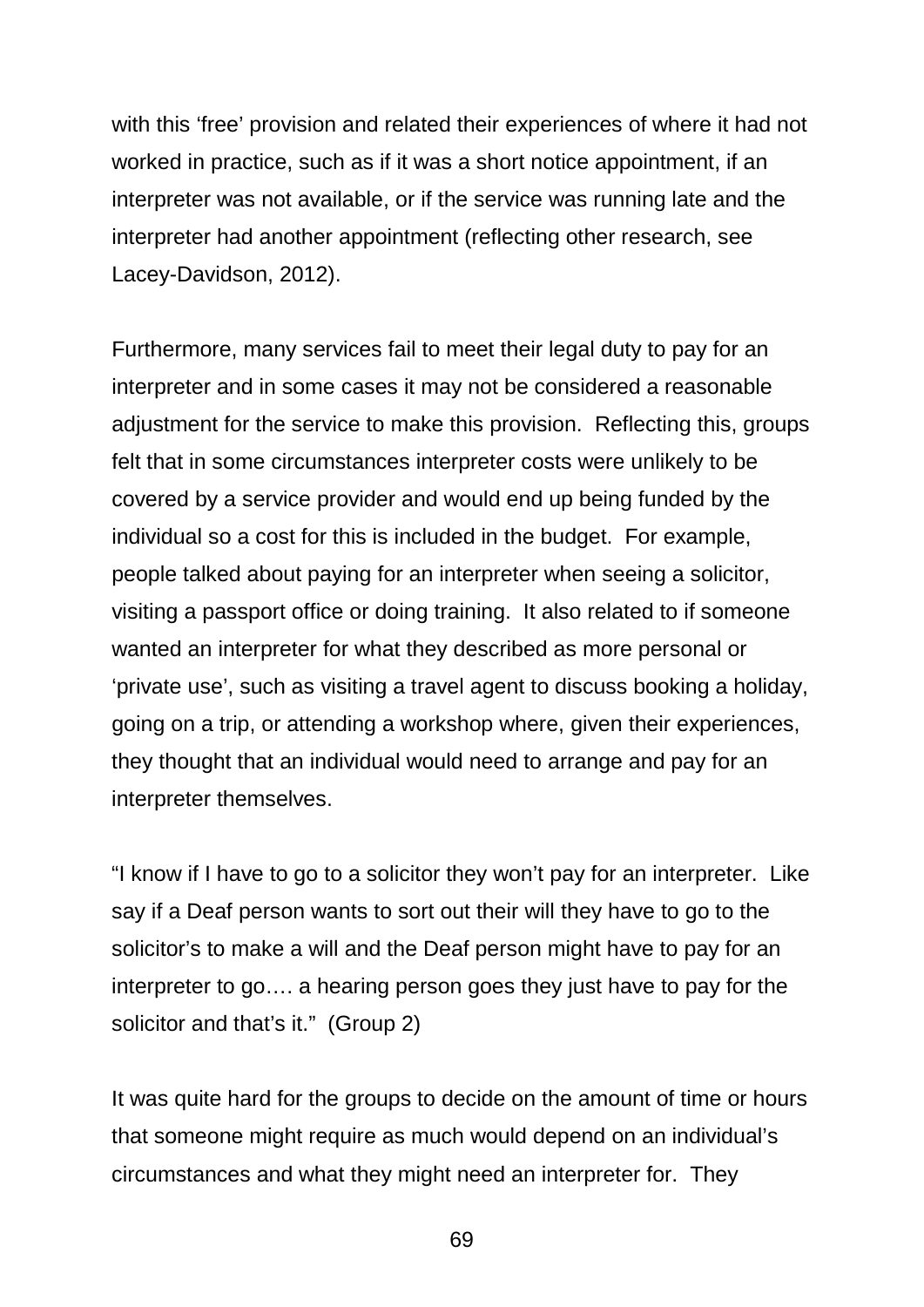explained how it would vary, depending on the type of appointment or event, it could be drawn on in an 'emergency' if a service provider did not supply an interpreter, or could be split between others if used in a group situation such as booking an interpreter for a trip. Groups agreed to include 10 hours a month interpreter time in the budget based on the understanding that this might be drawn on less in some months and 'banked' and used more in others (this does not include any interpreter costs associated with employment which should be covered by Access to Work provision).

People's views about the cost of interpreters ranged from £30-£60 per hour and they noted that there could be a minimum booking time with examples of charges up to £100 or £150 even if an appointment only lasted one hour. Furthermore, they stressed the importance of having a fully qualified interpreter which they felt was likely to be reflected in the rates. The budget used to calculate the minimum reflects the common practice of agencies - £50 an hour, plus travel expenses.

A further issue raised in all groups was that some Deaf people may have difficulties with reading and written text, and it was suggested that a personal assistant or support worker could be valuable. This was linked to communication, but the need here was for more general literacy and advocacy support. Groups explained that this would very much depend on the individual, their written or reading ability, and may also depend on if they have speech. They felt that the person carrying out this role would need to be able to sign in order to communicate with a Deaf person, and could also be someone who was deaf themselves. This could provide help, often in the home, with reading and explaining things, for example, understanding letters or bills, making phone calls for an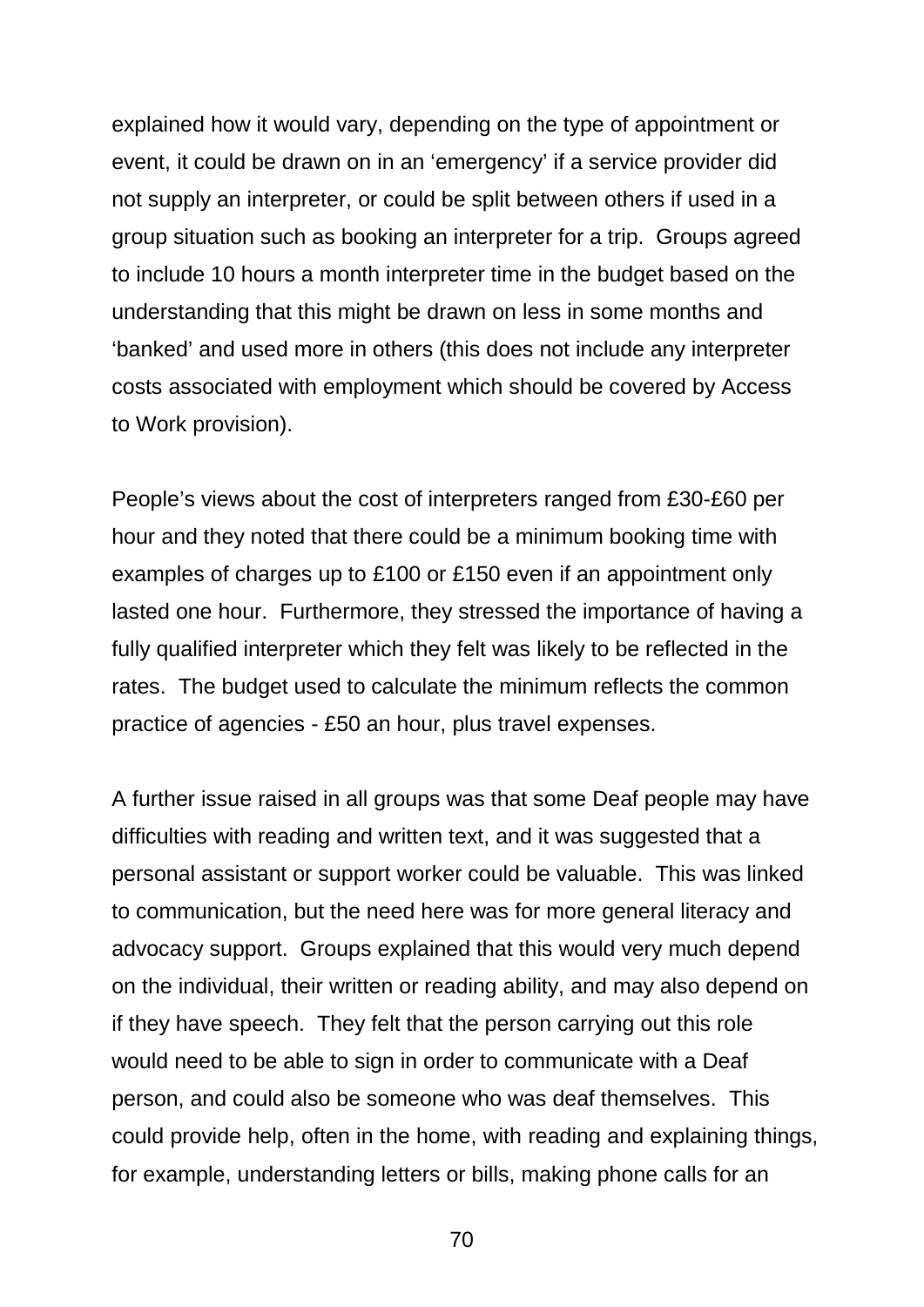appointment or to query something / sort out a problem with a company that might otherwise be difficult. They could also help with communication if someone needed a service at home, such as a plumber, or electrician.

"It's difficult if there was anything wrong with the bills, it's difficult to phone to actually complain or discuss. Also, the English on all of the bills, you know, is just very complicated. Also, if there's a mistake, you know, maybe I've made the mistake, it's very difficult." (Group 1)

The groups felt that the budget for 10 hours per month allocated to interpreter time could cover this type of role if someone required it. The cost could be less per hour than for an agency-arranged interpreter, but this would give people the option to draw on more personal assistance per month and therefore use the budget how it most suited them.

### **Hearing aid batteries**

The only personal care items raised by groups as being something that could have additional cost implications for someone who is profoundly deaf was hearing aid batteries. There were differing views across the groups as to whether an amount should be included to cover this or not, given that they should be supplied free. However, concerns were raised as to whether this will continue in the future in the context of government cutbacks. While some people had no problem obtaining plenty of batteries from the hospital or GP surgery, including through the post, others talked about difficulties in getting enough or making long trips to the hospital. The decision was to allow a small amount to cover an 'emergency' supply a couple of times a year which could allow for the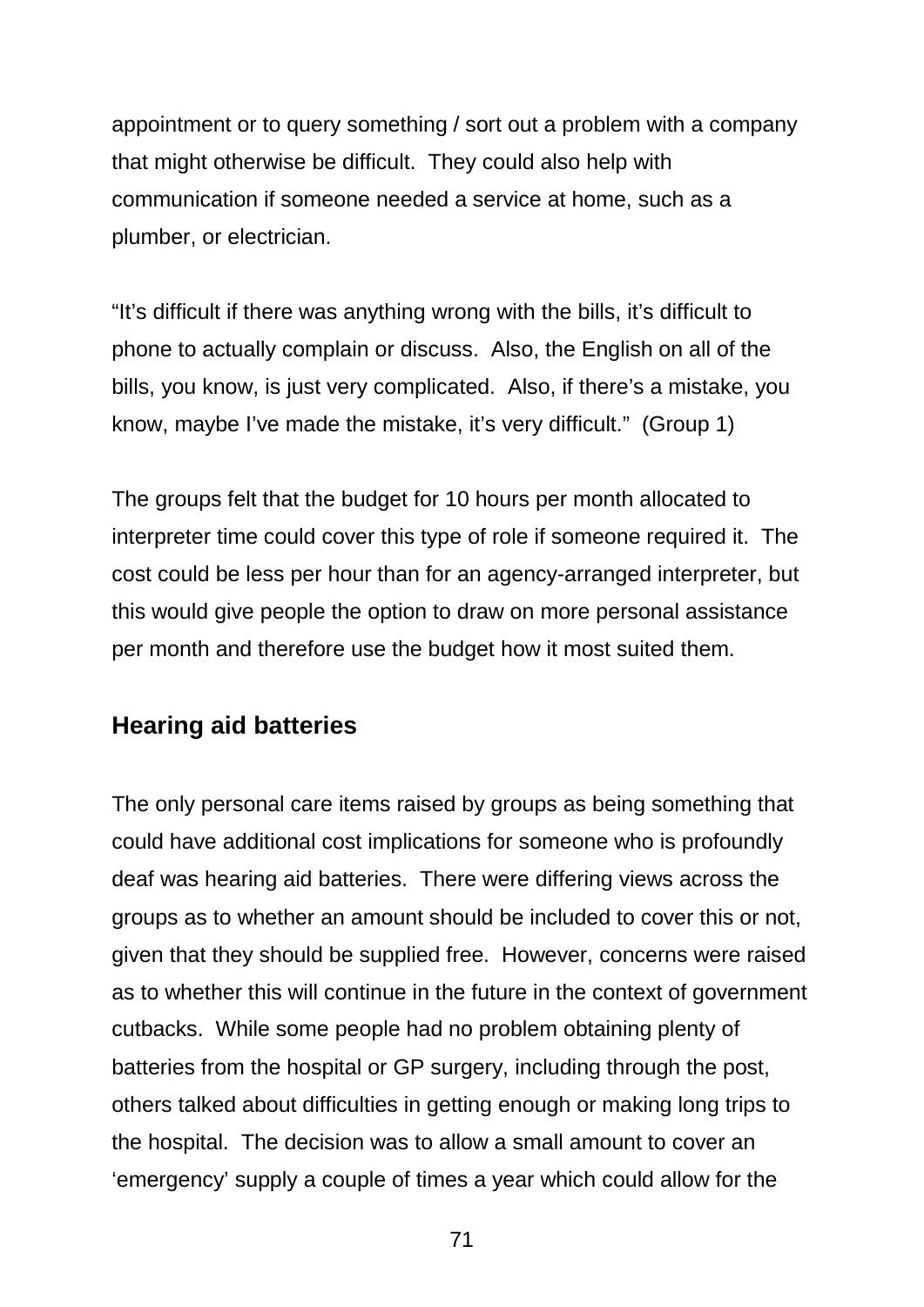cost of buying some if someone ran out or lost batteries or were unable to get to more supplies when they needed them. Groups made no other changes to budgets for personal and health care items (toiletries, medicines) and services other than interpreting/assistance (see above).

## **Social participation**

Having a social life, getting out to meet friends and take part in activities was seen as very important across the groups, and increases were made to main MIS budget for social participation, (based on £20 a week for a single working age person to cover two activities), to £40 a week to cover four activities. Participants repeatedly noted the potential isolation felt by Deaf people and the need to get out of the house frequently, particularly for someone living on their own, to avoid the danger of becoming lonely and depressed. Groups stressed the value of social activities as being not just important for participation, but also for wellbeing.

"Don't forget, if he's Deaf it's very easy to get very stressed at home. He's very isolated, so you do want to go out." (Group 3)

"[You need 3-4 activities a week…] just to get more energy and more activities and you know stop being bored, we don't want them bored, we want to keep that person motivated." (Group 3)

"Hearing people can go out and they've got so much, they're open to so much information, so just generally walking and listening to people you're learning things and you 've got information all the time, you're consuming that information. Whereas Deaf people sit in silence and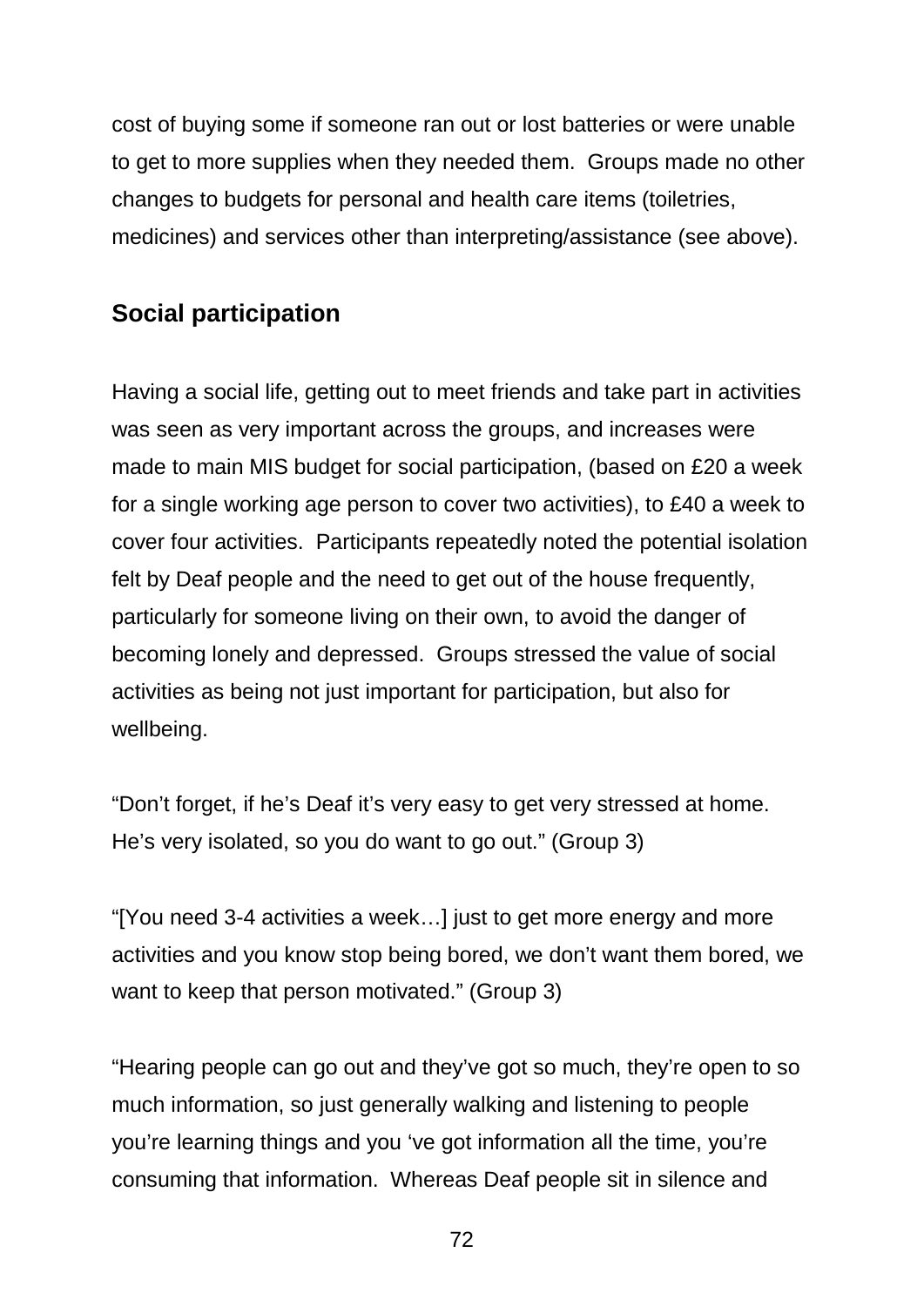they learn things at a slower rate compared to hearing people…hence the reason why they need double the activity." (Group 3)

As well as commenting on the frequency of activities, participants discussed how similar leisure activities could involve different requirements for Deaf people – namely travel and planning.

Participants discussed activities such as swimming, playing or watching sport, going to the gym or the pub, and meeting friends, which would not necessarily incur extra costs because someone is Deaf. They also described other activities which were more specialist to Deaf people - for example, attending Deaf clubs and groups which were seen as extremely valuable for meeting others and sharing information. These can be wide ranging in a large city where people talked about a variety of groups and activities (pub, bingo, Muslim Deaf groups), but more limited provision in other locations where people had to travel in order to take part (see below). People explained how this would also involve going further afield to visit different clubs in the surrounding area or special events held nationally (with implications for the travel budget see section below).

Furthermore, even where some leisure activities did make provision for people who were Deaf, such as interpreters at a theatre or subtitles at a cinema, this was often at limited times and involved travelling some distance. This meant that leisure activities of this type had to wait and be planned – people could not just go spontaneously.

Thus overall, social and leisure activities themselves could sometimes have similar costs for Deaf people as hearing people, but there needed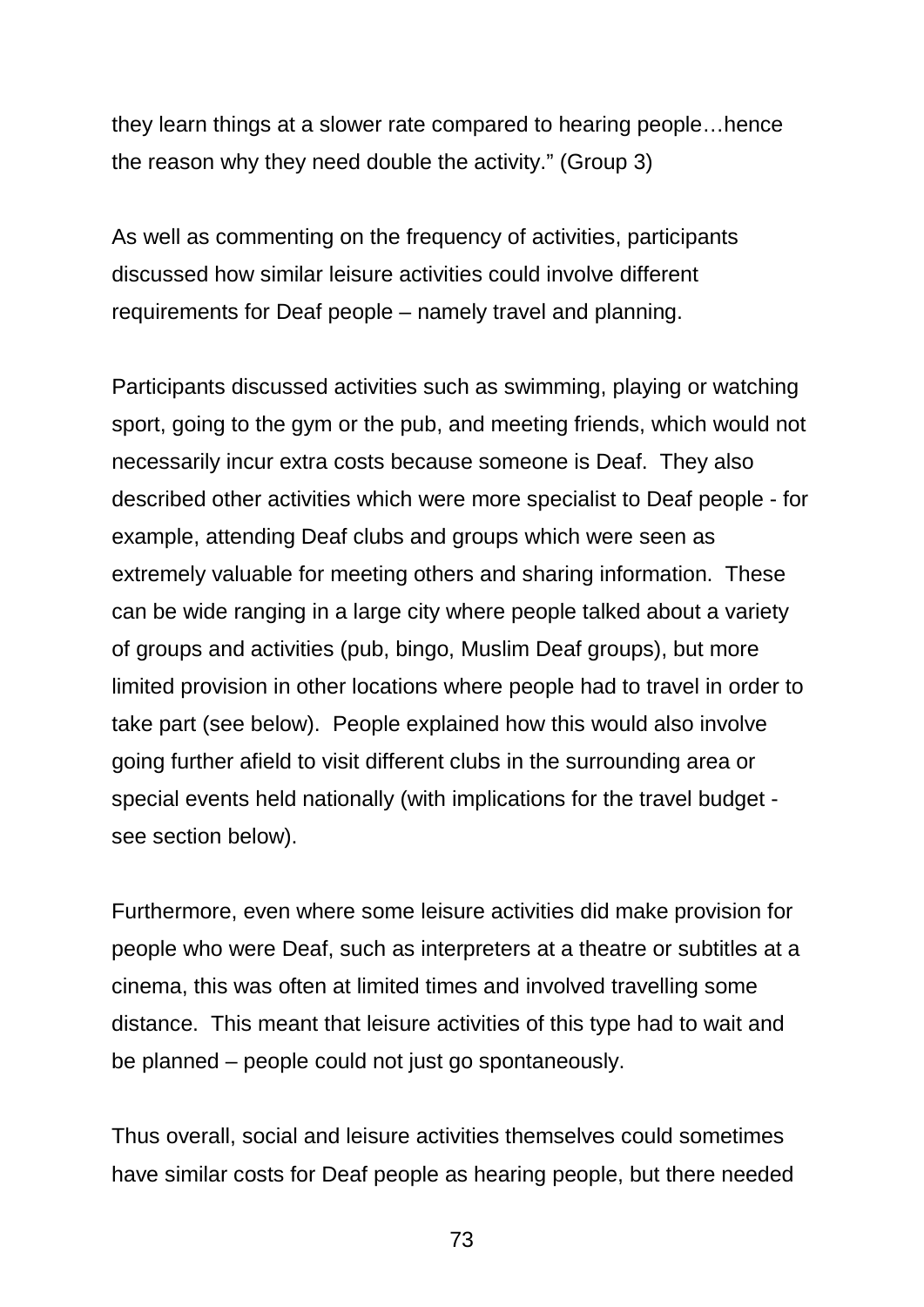to be more of them, they might need to be carefully planned and chosen, and, as set out below, could add to travel costs. In relation to the view that social circles for Deaf people can be widespread, an additional £10 per year was also included to cover extra stamps at Christmas to post cards that could not be hand delivered.

## **Travel**

The Main MIS single working age transport budget allows a bicycle, a monthly bus pass, £7 per week for a single taxi journey (for shopping or an evening out), and £100 per year to cover train or coach fares. Groups all agreed that the transport budget should increase for a Deaf person to allow for more frequent and greater distance travel than the Main MIS budget currently covers, and this was primarily linked to travelling for social purposes.

As outlined above, the budget for social participation and leisure was increased to allow for more activities per week. However, the key issue that impacts on the travel budget explained by the groups is that social circles and activities are more often geographically spread for someone who is Deaf than for a hearing person. Therefore, travelling to another town or city becomes necessary to enable participation and choice, for example, in order to visit a Deaf club, or to find a cinema showing a film with subtitles, as one participant explained.

"It's very easy for hearing people to have access to all these different things very locally but it's difficult for Deaf people, they have to travel to be in these different groups where they've got that full communication… He wants to be able to travel everywhere. You know it's Deaf culture,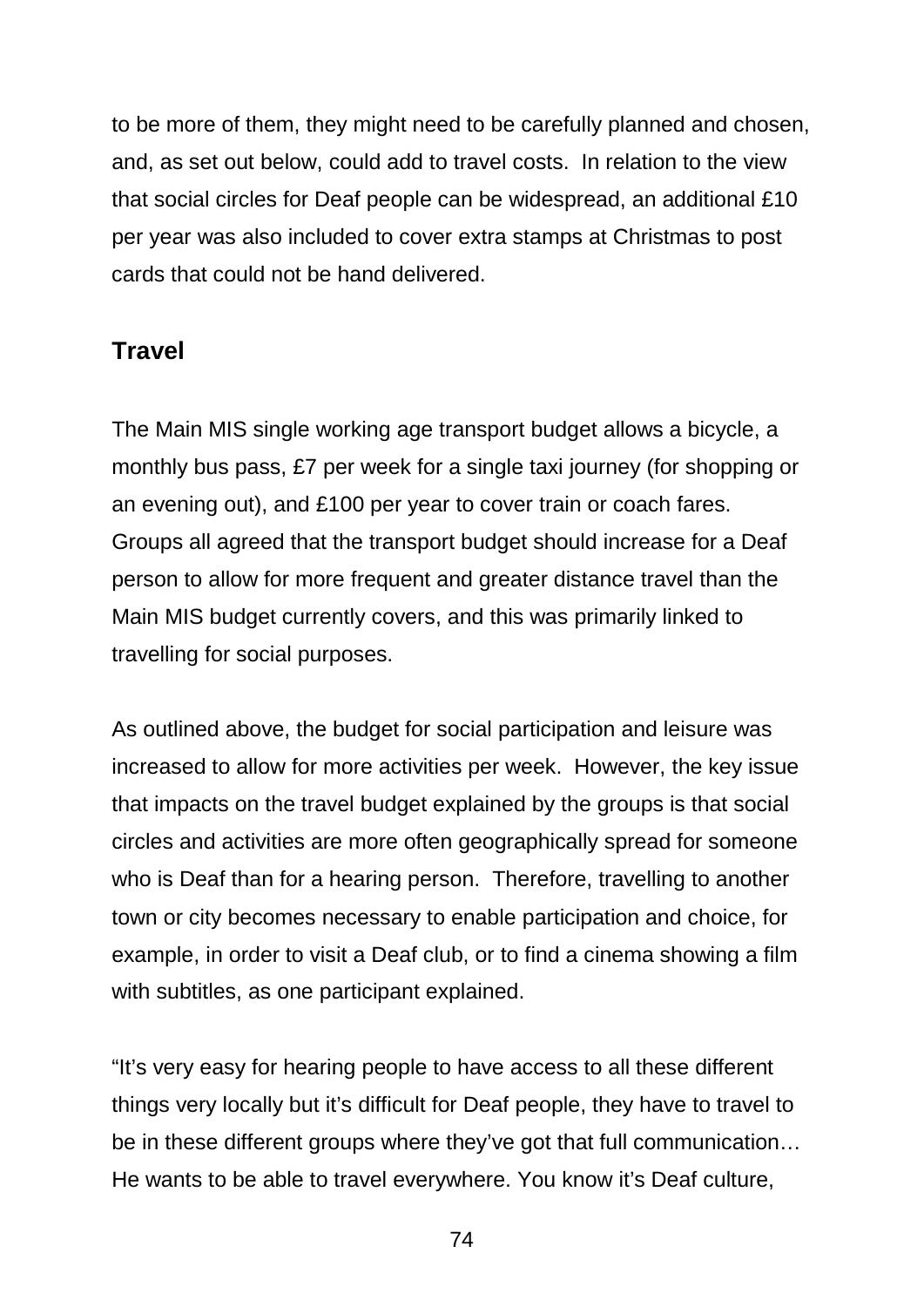this is what we do as Deaf people, we travel all over the place." (Group 2)

The same applied to visiting friends, as someone noted, she knew of only four Deaf people in her area. Groups suggested budgeting for one train journey per week to another town / city, and a Disabled Persons Rail Card (to allow a third off ticket prices) - these costs could go towards coach or additional taxi travel if rail travel was not available to meet particular travel needs. Participants also felt that occasional longer journeys, for example, to an event in London should also be included, although thought that coach travel could be used as a cheaper option here.

The groups felt that, as in the budget for a hearing person, daily travel needs could be met by bus. Overall, this created a lower budget for bus travel, since a Deaf person can get a free bus pass for off-peak travel. The bus budget needs therefore only to include peak journeys, estimated at five per week for travel to work, college, appointments etc. Bus passes provided by some local authorities allow free travel at all times of day. In these areas the peak-time fare cost can be subtracted from travel budgets – a case of a **sometimes publicly provided** item. The groups did not feel that there was any need to change the number or type of taxi journeys that a Deaf person would need compared to the working age person in main MIS, however, they did add a small extra cost of £1 per trip. This related to additional time that they felt it may take to communicate with a taxi driver, who could potentially have the meter already running.

## **Holidays**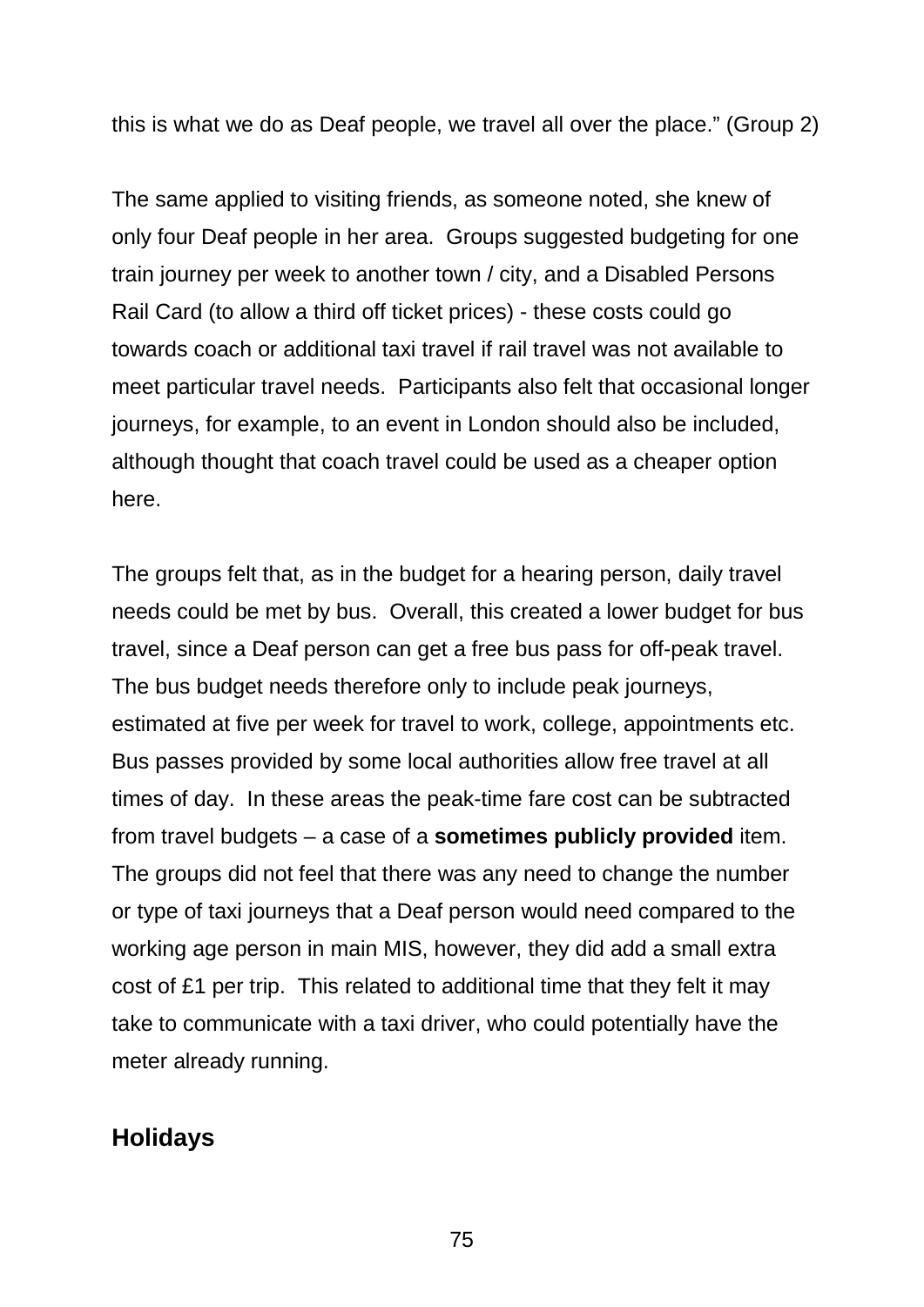The main MIS budget for a single working age person includes a one week holiday a year, based on half the costs of self-catering accommodation shared with a friend, plus spending money and transport costs. Groups saw no need to change the spending money or travel costs because someone was Deaf. However, they did think that the accommodation budget would need to allow for a different type of holiday. They explained that self-catering accommodation would need to include a vibrate-alert / flashing fire / doorbell alarm system, otherwise someone would need to rely on holidaying with a hearing friend. The feeling was that such self-catering accommodation would be hard to find and book and, in reality, meeting these needs would limit choice and add to the cost. Groups most often discussed holidays in terms of using hotel accommodation. They felt that hotels, in particular chain hotels, were more likely to be deaf aware and provide essential safety equipment such as an alarm / vibrating pillow pad. Groups talked about the benefits of going on holiday with a friend or in a group, but this was for company rather than for communication support, with the expectation that each person would have their own room and pay for their own accommodation. The budget is therefore based, as in main MIS, on a one week off peak holiday, but rather than self-catering it covers the price of hotel (single room) accommodation in a chain hotel.

### **Adding up the cost for a single person who is Deaf**

Differences in costs identified are quantified by considering the price of items added or changed from the original MIS budgets, and where relevant taking out costs that do not apply to someone who is Deaf. In some areas of the budgets these additions and differences have had a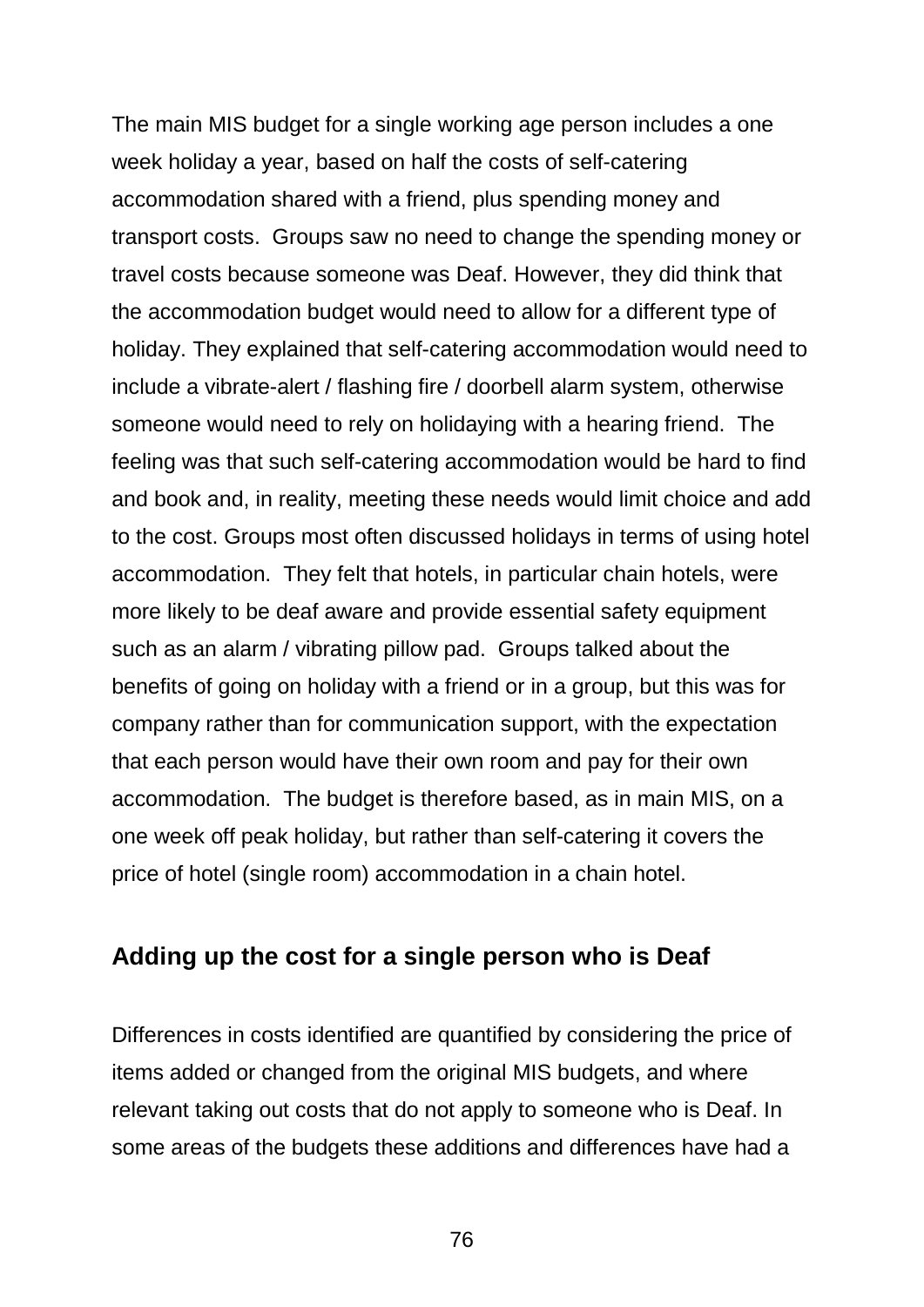significant impact on the overall cost of this minimum basket of goods and services; in others while there may be notable differences in terms of the composition of budgets, the implications for overall costs are small.

The following are the differences between the MIS budgets for a Deaf single working age person, living alone, compared to a single hearing person, in descending order of cost per week:

#### **Interpreter costs: £126.58 a week**

This is by far the most significant additional weekly cost. It is based on 120 hours of interpreter time a year or 10 hours a month at £50 an hour. The calculation assumes that this will involve 40 occasions a year of three hours of interpreter time and includes £15 travel costs for each occasion, making an annual total of £6,600.

#### **Regular social activities: £20 extra a week**

The weekly budget for social activities for single working age adults in 2014 was £20 a week to cover the cost of two activities. The groups doubled this for someone who is Deaf to £40 each week to cover the cost of four activities in recognition of the importance of preventing social isolation.

#### **Additional technology costs: £6.10 a week**

The additional and different needs relating to technology are centred principally around enabling and easing communication. Table 5 shows how the costs associated with technology differ between single working age adults who are Deaf and those who are not. The most significant addition in terms of cost arises from replacing the cheap contract smartphone needed by working age adults with an iPhone 5C which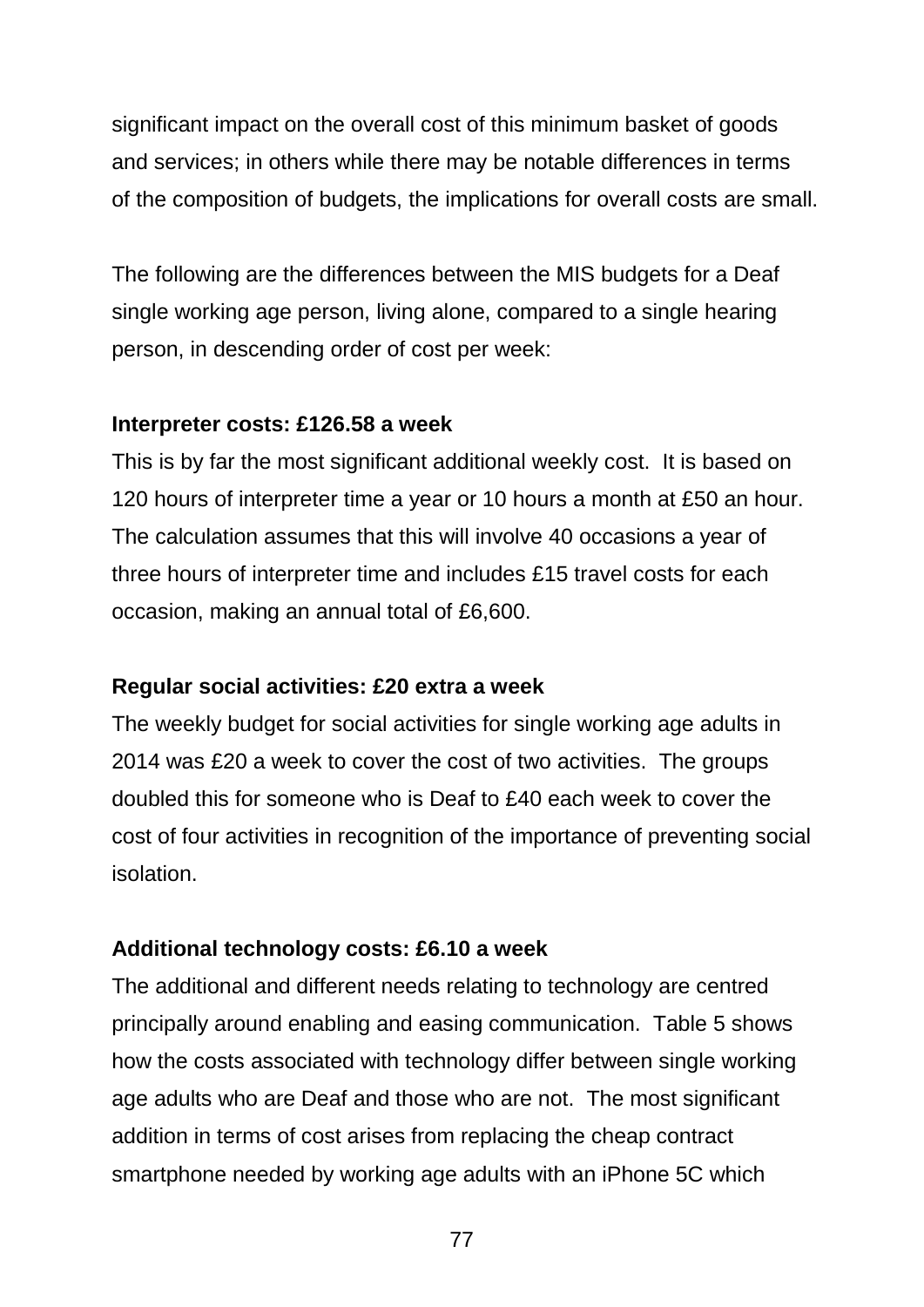adds £4.14 per week. The inclusion of the landline rather than a dongle to receive internet makes a smaller weekly addition of £1.04, and the other computer costs include an extra 85 pence for printing at home and 7 pence for a larger screen laptop per week.

|                                           | Single    | Deaf single | Cost of    |
|-------------------------------------------|-----------|-------------|------------|
|                                           | working   | working     | additional |
|                                           | age adult | age adult   | and/or     |
|                                           |           |             | different  |
|                                           |           |             | items      |
| <b>Mobile phone</b>                       | 2.30      | 6.44        | 4.14       |
| Landline rental/broadband<br><b>costs</b> | 3.68      | 4.72        | 1.04       |
| <b>Printing costs</b>                     | 0.29      | 1.14        | 0.85       |
| Laptop                                    | 1.00      | 1.07        | 0.07       |
| Total                                     | 7.27      | 13.37       | 6.10       |

### **Table 5 The additional cost of technology**

## **Additional travel costs: £5.43 a week (minus £12 if local authority provides anytime bus travel to disabled people)**

Although the differing transport needs of Deaf working age adults do bring with them additional costs, they are able to travel off-peak by bus for free. This saves them the £16.25 weekly bus pass that non-disabled adults need to buy. However, this is partly offset by the cost of peaktime bus travel, estimated at £12.50 a week. The cost of a disabled persons railcard and coach card was added to the budget. The effect of adding these is to reduce the cost of coach travel associated with the annual holiday as fares are reduced by one third and a reduction of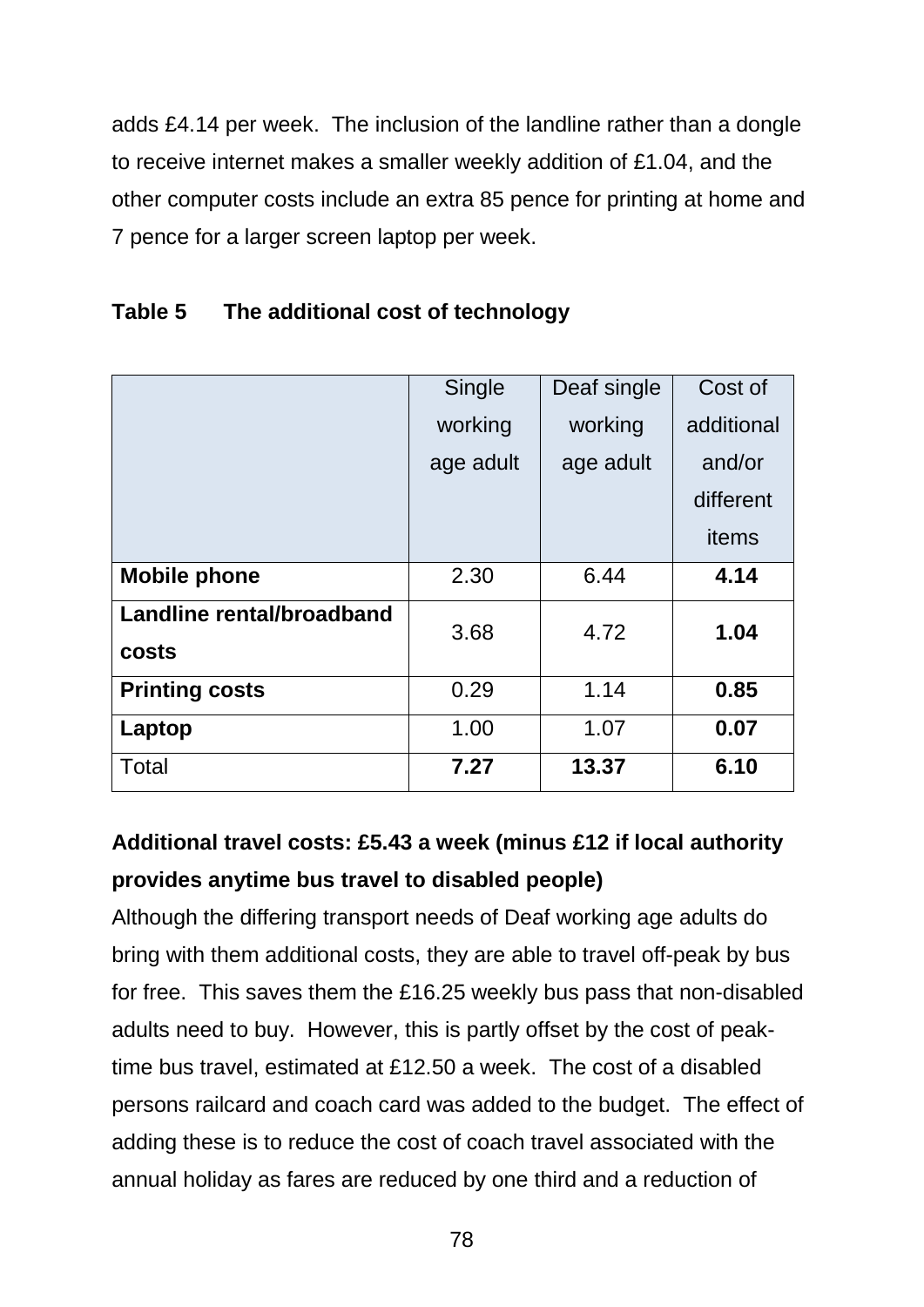£33.33 annually in the £100 already included in the main MIS budgets for coach and rail travel. However, this saving is offset by extra costs included for the additional travel required for social activities for someone who is Deaf which added £9 per week. The overall additional cost for train and coach travel is £8.68 per week. An extra £1 per week was also added to taxi fares.

| £ per week, April 2014                                                                               | <b>Single</b><br>working age<br>adult | Deaf single<br>working age<br>adult | Cost of<br>additional<br>and/or<br>different<br><b>items</b> |
|------------------------------------------------------------------------------------------------------|---------------------------------------|-------------------------------------|--------------------------------------------------------------|
| <b>Bus pass and travel</b>                                                                           | 16.25                                 | 12.00                               | $-4.25$                                                      |
| <b>Taxi fares</b>                                                                                    | 7.00                                  | 8.00                                | 1.00                                                         |
| <b>Rail and coach travel</b><br>costs including<br><b>Disabled persons</b><br>railcard and coachcard | 2.67                                  | 11.35                               | 8.68                                                         |
| Total                                                                                                | 25.92                                 | 31.35                               | 5.43                                                         |

### **Table 6 The additional cost of transport and travel**

### **Annual holiday: £2.79 a week**

The cost of a one week, off-peak, self-catering holiday in the UK for single working age adults in the 2014 Main MIS was £194.50 based on the principle that the cost of the holiday would be shared with a friend. As set out above, the groups changed the holiday specification for a Deaf single working age person to include one week accommodation in a chain hotel which was seen as more accommodating of specific needs.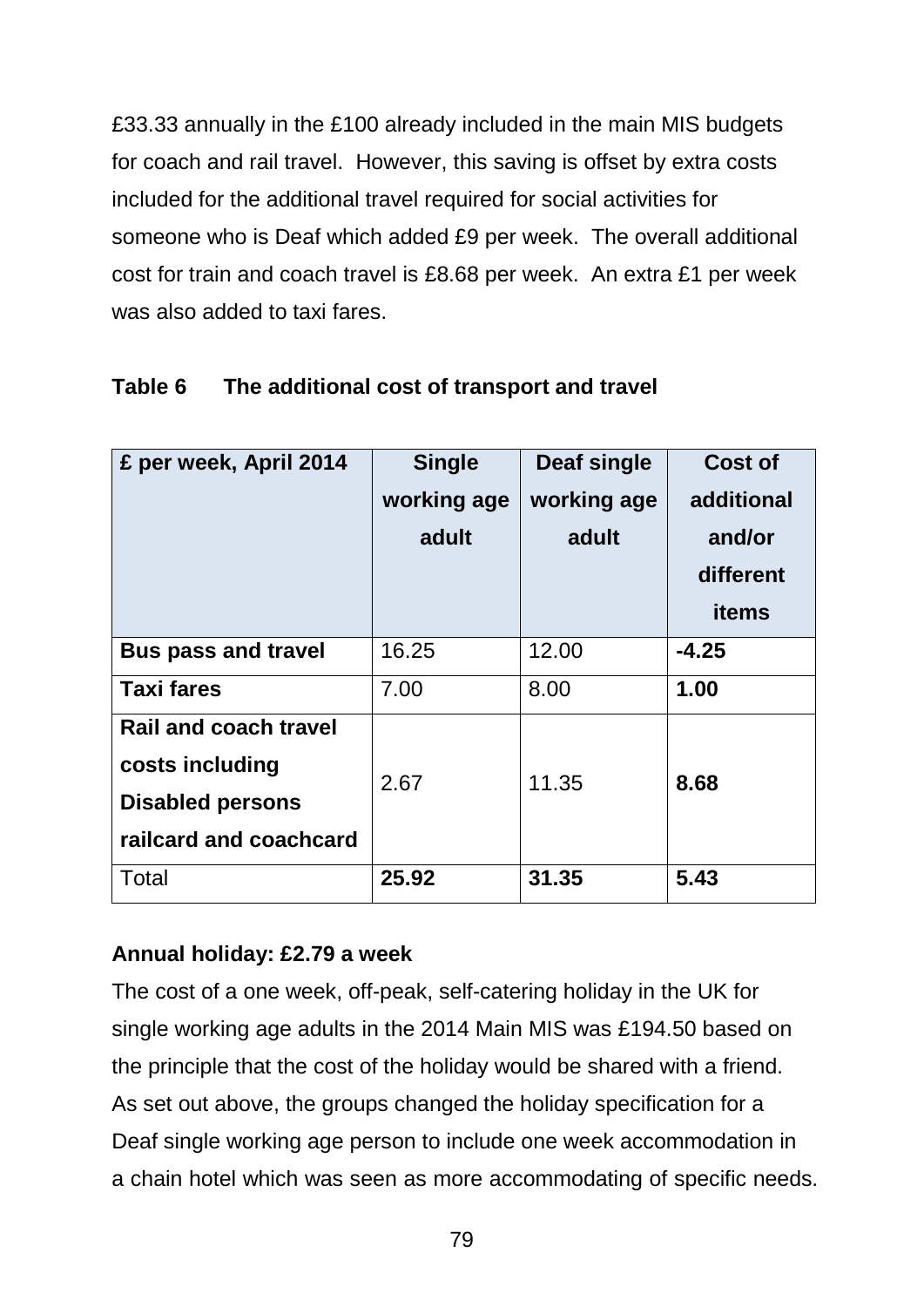This increased the cost of the holiday accommodation to £340 a year, £145.50 more than for single working age adults who are not Deaf.

## **Other goods: £1.17 a week (plus 49p if smoke/doorbell alarm not provided)**

Because household goods have a long duration, their average weekly cost is small. The largest single household goods item is the burglar alarm (41p a week). Hearing aid batteries add 23p a week, and other items such as the vibrating alarm clock, additional batteries, extra stamps and replacing nets with blinds add less than 20 pence each per week. Note also however that it is assumed that the alarm system that includes the doorbell and smoke alarm alert is covered by local social services; were this cost to be shouldered by individuals this would add another 49p a week to the budget.

#### **Additional energy costs: 96p a week**

As mentioned above, additional electricity usage is estimated to add £50 a year to electricity bills.

## **The impact of additional needs on weekly budgets**

In total the weekly budget needed to provide a minimum socially acceptable standard of living is £163.03 more for single working age adults who are Deaf than for single working age adults who are not hearing impaired. This compares to a hearing person's budget (excluding housing costs) of £198.60, and thus adds 82 per cent to the minimum cost of living as a result of being Deaf. The total weekly budgets for a Deaf person is thus £361.63, see Annex A. As shown in Figure 2, the overwhelming majority of the difference in cost is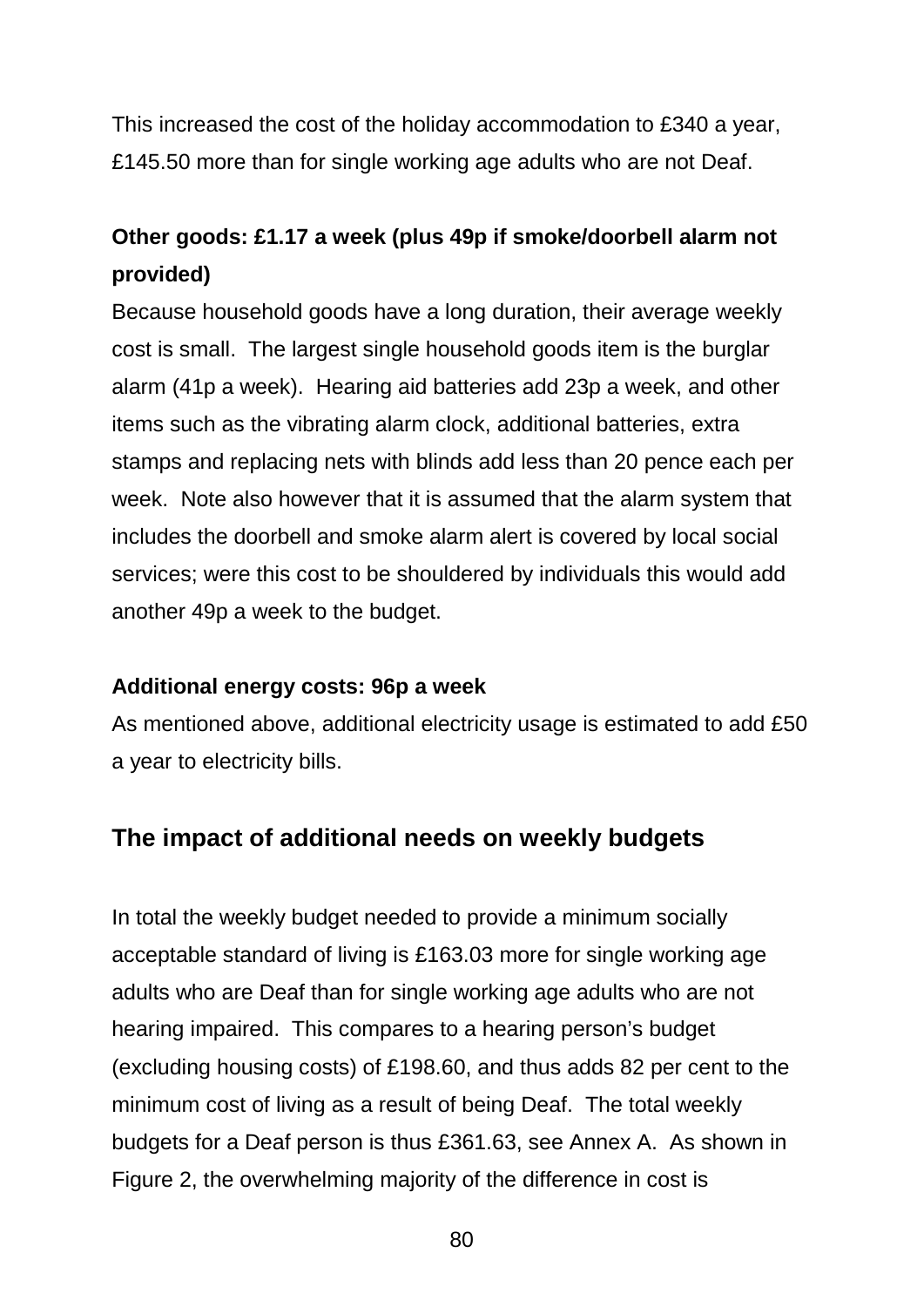accounted for through the addition of interpreter costs - these account for more than three quarters of the additional costs (78 per cent). Changes to the budget provided for social activities account for 12 per cent of the additional costs for Deaf single working age adults. Differences in other areas of the budget all result in smaller additional costs: four per cent on technology, three per cent on travel, two per cent on a holiday, and one per cent each for fuel costs and other household items.



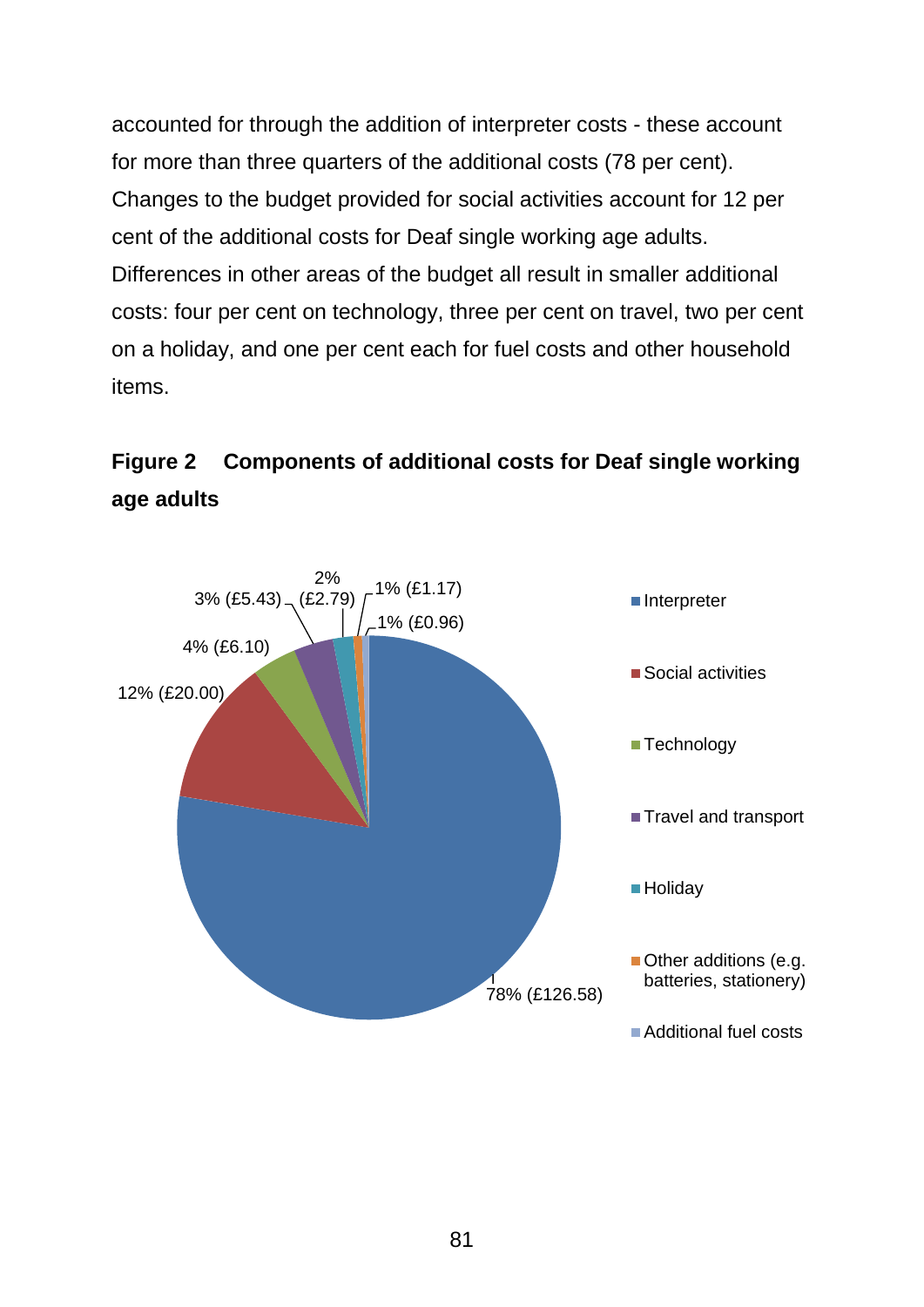# **Conclusion: the scale and nature of additional requirements for someone who is Deaf**

The above analysis shows that it costs over 80 per cent more to cover minimum household costs as a single Deaf person than as a hearing person, of working age.

Despite the identification of various areas of a household budget identified as different for people who are Deaf, it is important to note that most areas of household spending requirements are no different than for hearing people. Basics of life such as food, clothing, furniture and most other household goods cost exactly the same regardless of one's hearing, and none of these categories were changed by Deaf groups in this research.

Some physical requirements such as alarms and technological equipment bring additional costs, although these are relatively small, especially when the lifetime of items is included. The bulk of the additional cost comes rather from spending on services and activities outside the home. By far the most important of these is interpreter costs, followed by additional costs of regular social participation. Together with extra travel and holiday costs, these items comprise 95 per cent of additional costs for people who are Deaf. Thus it must be concluded that while Deaf people need to spend similar amounts as hearing people on the physical necessities of life, being able to function in society brings a very large extra cost.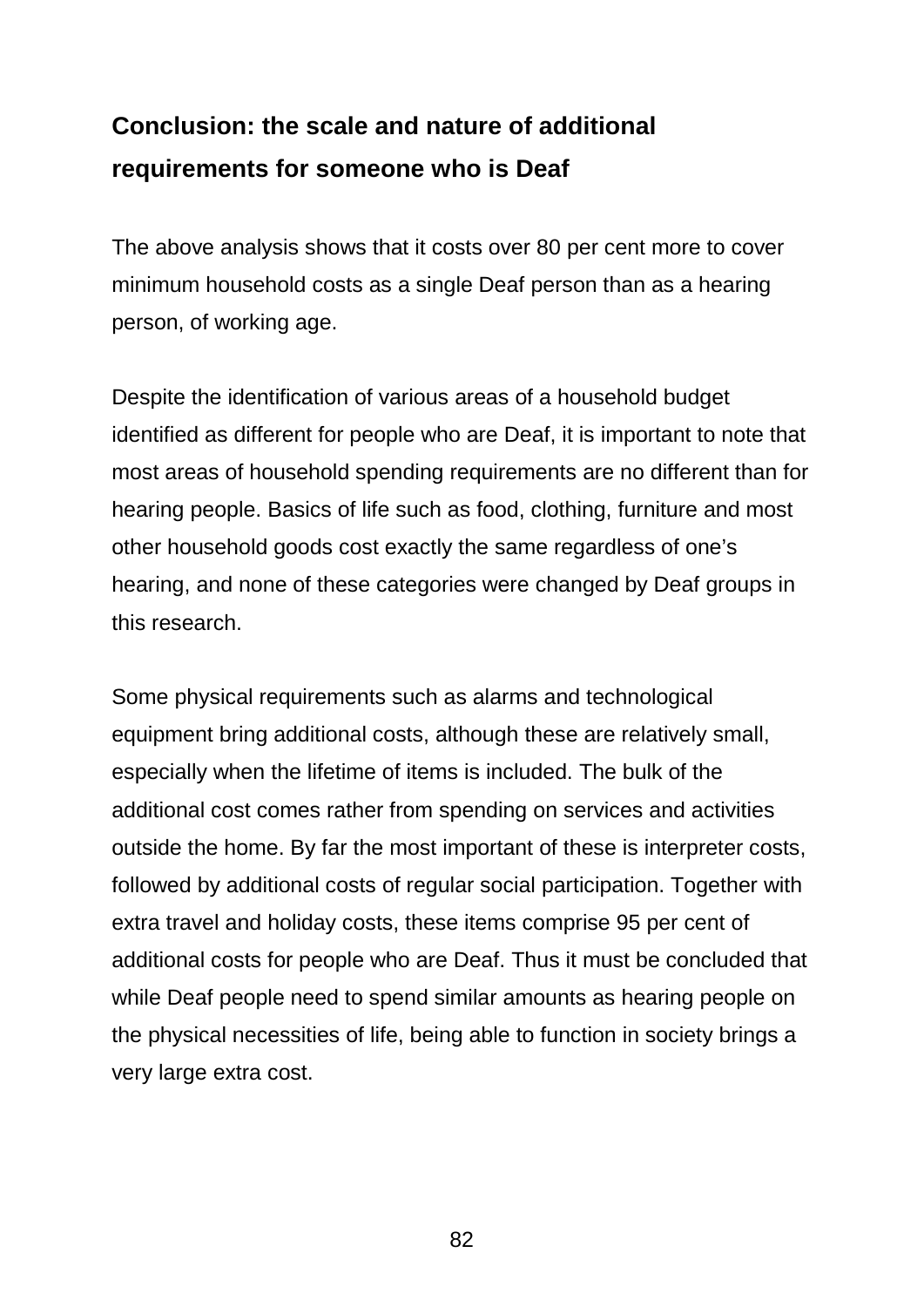## **Chapter 5 Discussion and conclusions**

This research has shown clearly how living with a disability can bring additional costs in reaching a minimum acceptable standard of living. It has examined these costs for two types of household: someone who is eligible to be certified as sight impaired (with some useable sight) and someone who is Deaf, both of working age and living alone. While these are only two examples among many, the research illustrates how additional costs can arise from a wide variety of sources, ranging from specialist equipment to adaptations in the specifications of everyday items like televisions and mobile phones to extra costs associated with maintaining social relationships. These costs can be seen not just in terms of meeting needs associated directly with a sensory impairment but also as providing opportunities: many are associated with supporting people to participate in society and maintain independence.

## **The scale of additional costs**

The results show that the additional cost of disability can vary greatly from one situation to another. The sight impaired case considered gave rise to additional costs that add 25 per cent to a single person's weekly budget person, while the in the case of someone who is Deaf it adds 82 per cent. The most important source of this difference in this case is that the latter involves a one-to-one personal service – interpretation – which is extremely costly, so that even a modest quantity of this service is expensive relative to a minimum household budget. This reflects the findings of an earlier study of disabled people's minimum needs (Smith et al, 2004) in which the overall scale of additional costs was found to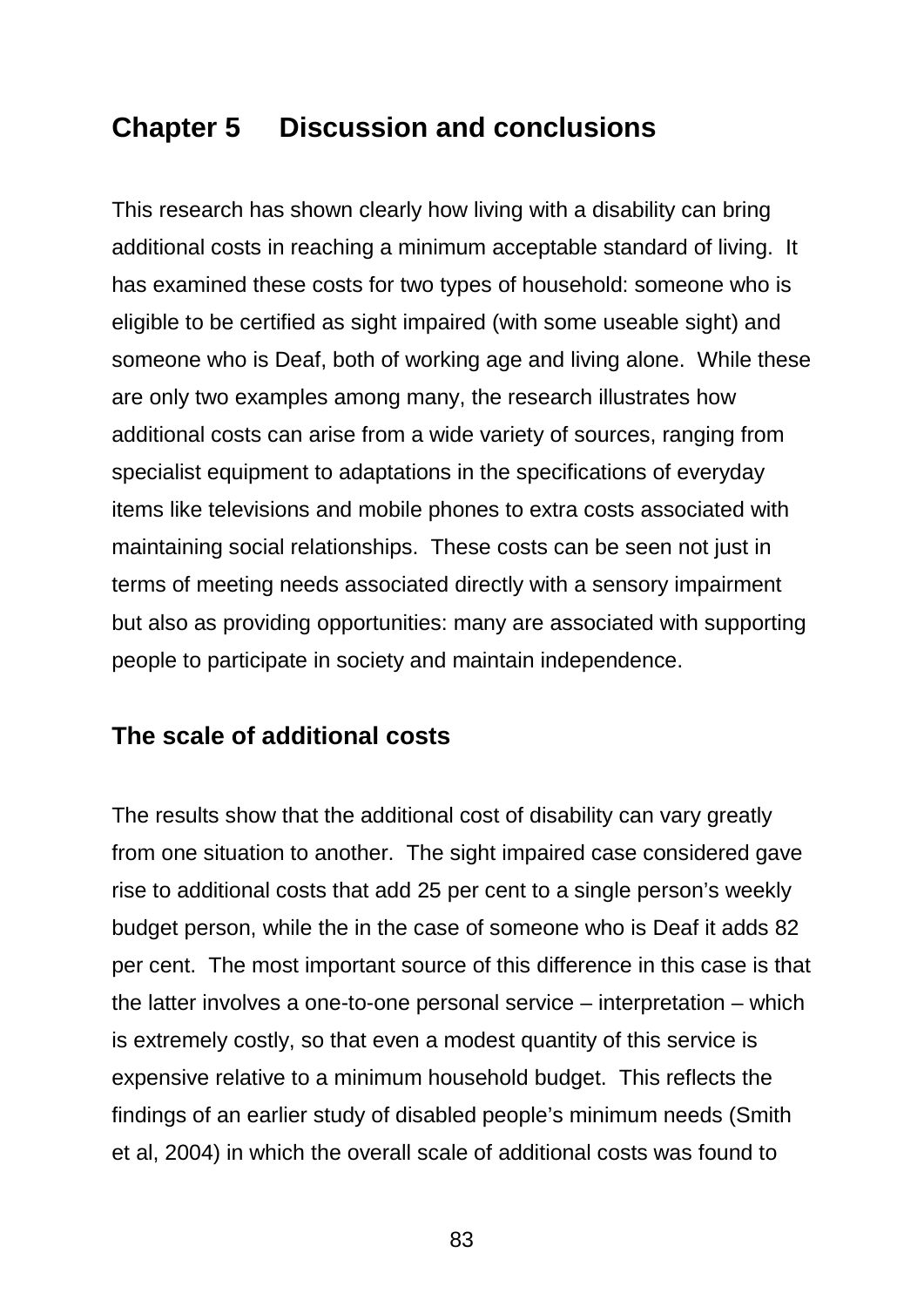depend to a great extent on the amount of personal assistance considered to be necessary as a minimum. It is essential in interpreting the results of this study to bear in mind that they do not directly compare the overall cost of sight and hearing loss, and they look at different levels of severity of impairment within each category – with the hearing loss case but not the sight impairment case at the more severe end of the spectrum. The assistance needs of someone with no usable sight or less severe hearing loss (not considered here) are likely to be different.

The findings of the present study also show that even without such costly personal assistance, the everyday cost of disability can be substantial relative to what a single person would normally have to spend to reach a minimum living standard. The case of someone who is sight impaired but has some useable sight demonstrates this well. Their additional costs are divided between: a) the cost of having a cleaner for two hours a fortnight, b) the cost of making life easier through various types of technology, c) additional costs incurred in social activities including going on holiday, d) additional travel, and e) a range of other extra household and personal expenses. Each of these on its own adds only between £6.50 and £12.50 a week to living costs, but between them they add over £50 to a nearly £200 weekly budget. In other words, being sight impaired does not produce any one very large weekly expense, but affects such a wide range of aspects of one's life that the overall extra cost is substantial.

Moreover, many of the additional costs identified by sight impaired and Deaf groups were not to pay for things directly arising from disability such as physical aids. Rather, they resulted more broadly from the lives that people with these conditions would lead - whether treating a friend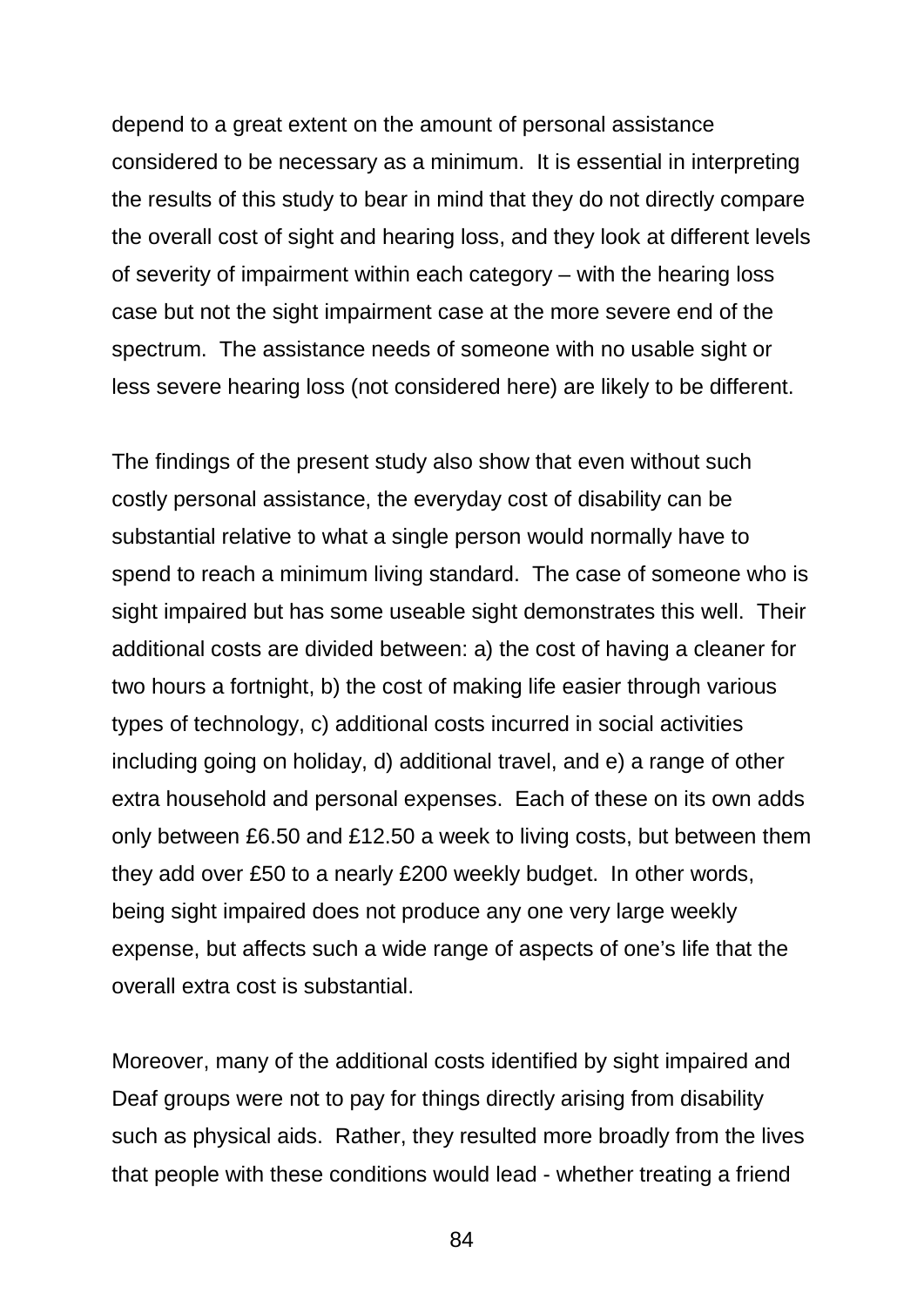who has helped you out, paying for additional travel to get to appointments or social activities or paying a higher electricity bill because of the different usage of lighting or appliances. These costs were widely agreed on by people who knew what it was like to live day to day with particular sensory impairments.

## **Relationship to PIP assessments**

The fact that a wide variety of additional expenses, other than interpreter services / personal support, none very large in itself, can make life much more costly for a disabled person is not well recognised by the benefits system. Personal Independence Payments (PIPs) are only available for people with a certain threshold of overall need based on a points system. The minimum threshold that must be reached to be entitled to the daily living component of the payment is a score of at least eight points across 10 different areas. Seven of these were not highlighted by groups as areas that would give rise to the kinds of additional costs encountered by someone who is certified as sight impaired: taking nutrition, washing/bathing, managing toilet needs, dressing, communicating verbally, engaging with other people and making budget decisions. Of the remaining categories:

- **Food preparation** can cause a sight impaired person to require some aids, as detailed in Chapter 3 above, likely to score 2 on the PIP scale, but a higher score would only occur for someone who needed supervision or assistance to prepare a meal.
- **Managing therapy or monitoring a health condition** can score 1 point if an aid or appliance is needed for medication, but would not score higher unless supervision were needed.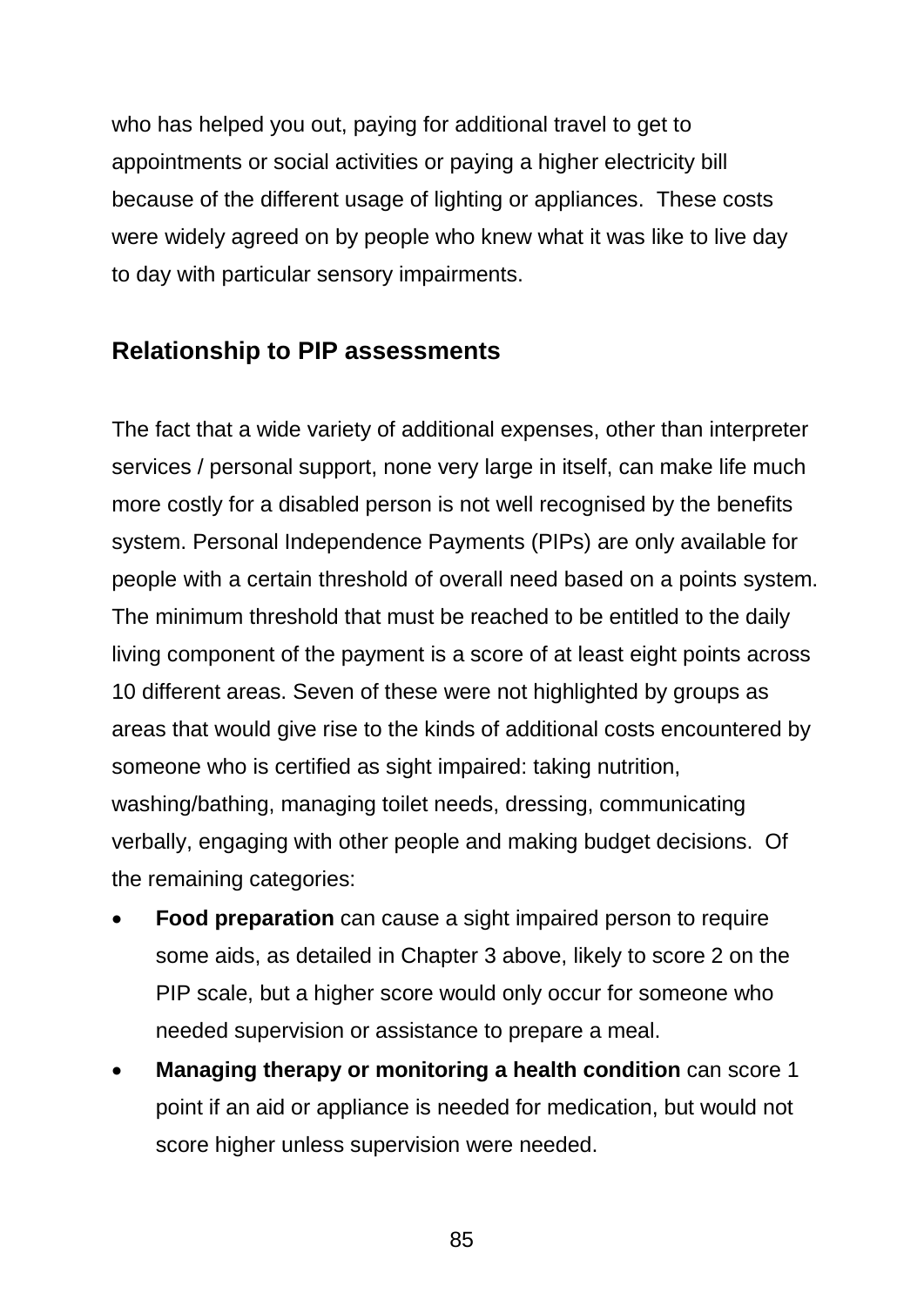• **Reading and understanding signs, symbols and words** is likely to attract some score, such as 2 for requiring an aid or appliance (other than glasses) to permit reading, but a higher score is available only for those unable to read things at all or unable to do so without prompting.

This suggests that on the basis of the needs identified for the sight impaired 'case study' whose needs are considered in Chapter 3, a score above 5 in the PIP assessment is unlikely for Daily Living Activities: this is below the 8 needed for a benefit entitlement. On a separate assessment of Mobility Activities used to judge eligibility for the mobility component, the main qualifying criterion for this case would be being unable to plan the route of a journey or to follow the route of an unfamiliar journey without another person, assistance dog or orientation aid. For someone with some useable sight and no particular additional needs, like the case study considered in the research, it may be hard to show this to be the case.

This does not mean that nobody who is eligible to be certified as sight impaired (and has some useable sight) could be eligible for PIPs, since each person's needs are distinctive. However, the key point here is that some of the most substantial needs found to trigger substantial extra weekly costs for such a person - most notably the need for a cleaner and the spending on reciprocal costs for others (accompanying on holiday, social activities or to appointments) on interactions outside the home are not recognised at all in the PIP assessment (see also RNIB, 2012). The consequence is that living can be substantially more expensive as a result of a disability, without money being available to help with these costs.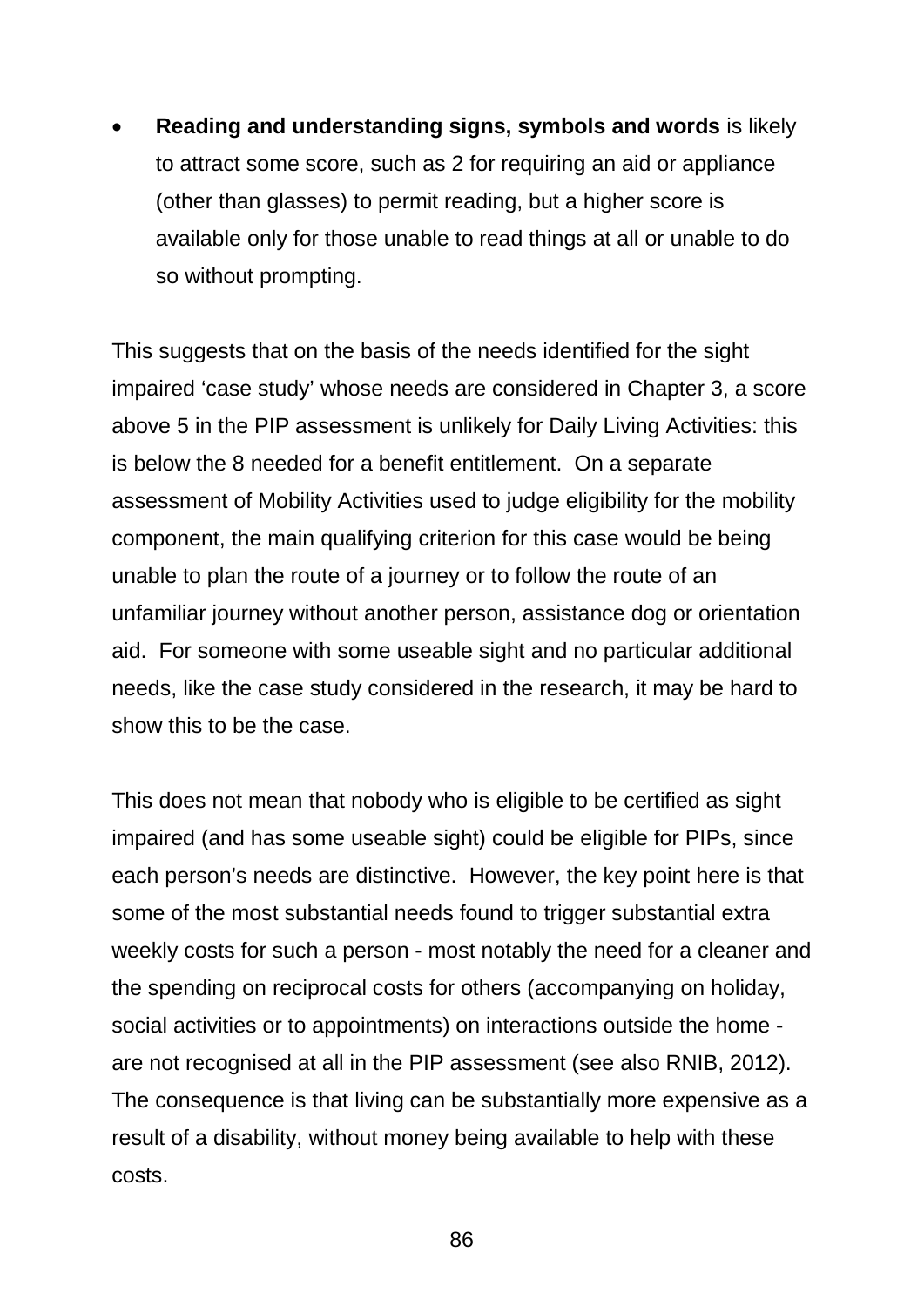In the case of a person who is Deaf, the research also identifies additional costs unrelated to needs acknowledged by the PIP assessment. The most important is the additional cost of social participation, arising from needing to go out more often to avoid isolation and additional aspects of socialising such as having to travel further to access far-flung networks. On the other hand, a person who is Deaf is likely at least to be assessed at the 8 points given for needing 'communication support to be able to express or understand basic verbal information'. This however would trigger entitlement only to the standard rate of entitlement, £54.45 a week, which is well under half the estimated minimum cost of interpreters calculated in Chapter 4 above.

It must be concluded that there is a high risk of needs going unmet or only very partially met under the PIP system. The very precise specification of the limitations that have to be present to score points in PIP assessments makes it almost inevitable that there will be many areas where a disability creates additional costs that are not recognised. Nevertheless, evidence such as has been collected in the present study could help in future to adapt such a list to ensure that it more fairly reflects areas where costs occur, taking into account the scale of such costs. Some of the most significant costs that recur week to week are for items such as personal services or travel. Others, such as buying expensive equipment, can have a much smaller weekly cost but people on low incomes may find it hard to come up with the initial outlay, suggesting a different form of support than a weekly allowance may be more helpful. A better understanding of relative costs, across a range of disabilities and living situations could over the long term provide evidence that would allow an assessment system to become more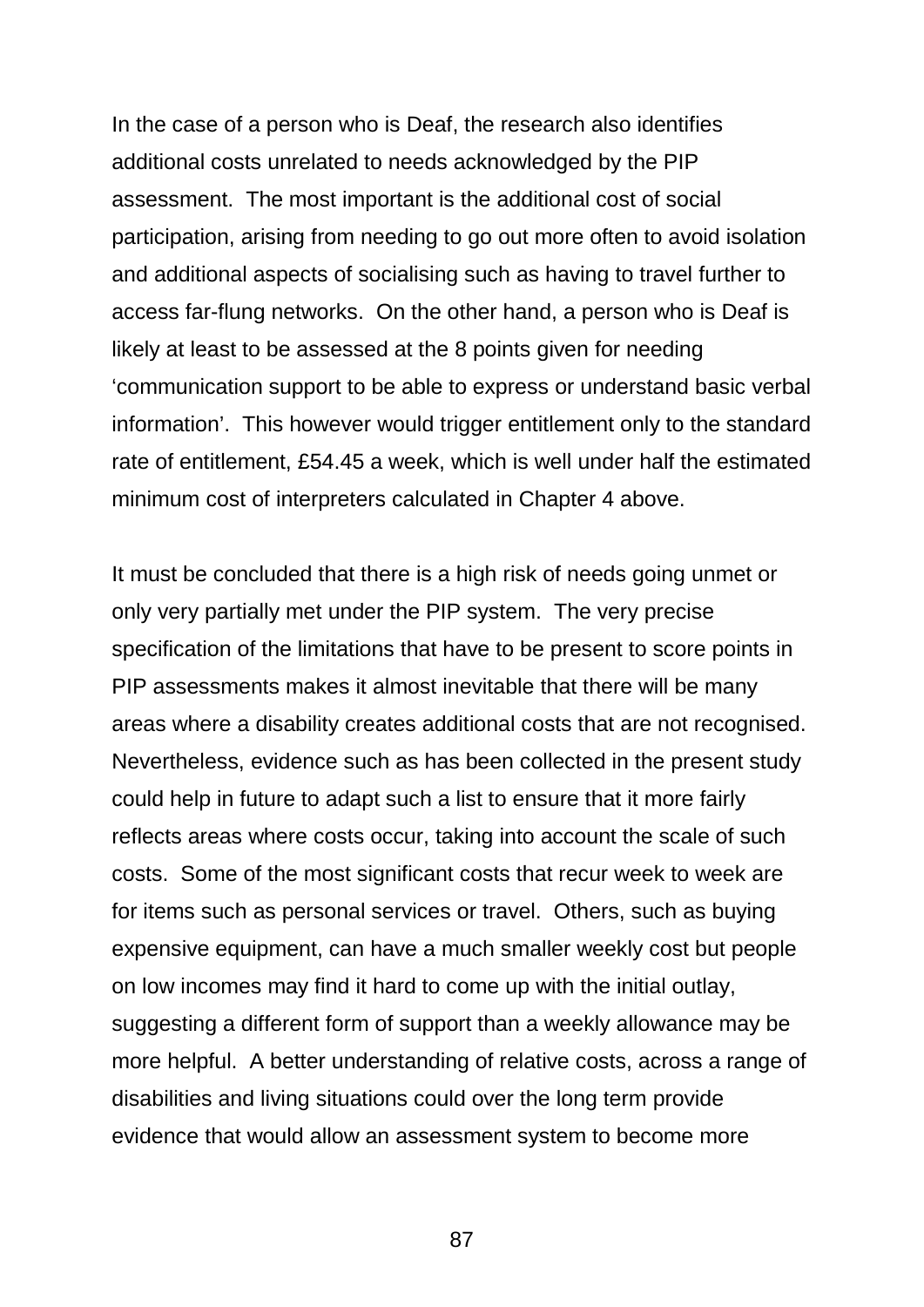sensitive to what truly makes disabled people's lives more expensive.

## **Public provision**

It is well beyond the scope of this research to comment on the extent to which public service provision, by local authorities and others, adequately meets the needs of disabled people. However, in order to assess the extent to which households incur additional costs as a result of disability, it has been necessary to make assumptions about what people need to buy privately that might otherwise be paid for or provided directly by a public body.

Most of the expenses identified in the present report involve items that disabled people would expect always to have to buy themselves. However, there were a number of cases where participants thought that in some areas public provision could cover this expense - although since this was not the norm, the items were still included in the budgets. These included some technological items whose cost worked out on a weekly basis tended to be low, of which the most significant were computer training and software which cost £3.49 a week between them. A much bigger weekly cost that could be saved as a result of local support was peak-time bus travel, which some local authorities include for free with a disabled person's bus pass. This could save £12 a week on the basis of the travel patterns assumed for both the sight impaired and Deaf case studies considered in the research.

In terms of the type of items that are normally paid for by local authorities but could not be taken for granted everywhere, only one was identified in this study: an alarm system giving people who are deaf a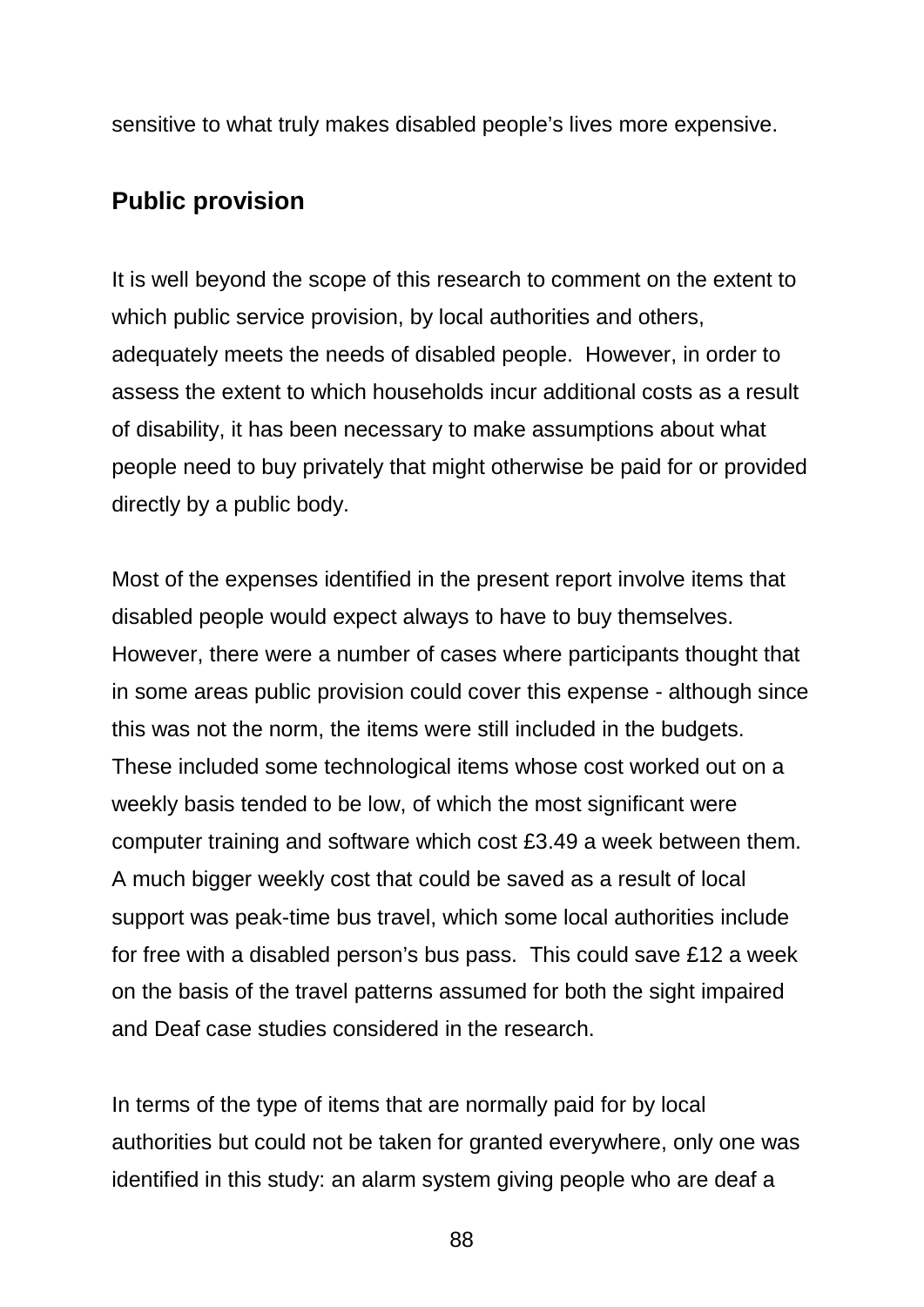visual alert of the doorbell and fire alarm. The cost of this was minor - 49p a week.

Thus while the 'localism' agenda could potentially cause minimum household costs for disabled people to vary greatly according to what different local authorities provide, most of the costs identified by the present study are not so far being affected by this. Having said that, the importance of the bus concession described above in itself demonstrates how even one public decision about free provision can have a substantial effect on the overall spending requirements of a disabled person.

Moreover, there is considerable potential for any cuts in current provision to have huge impacts on people's lives. Based on the present study, the most obvious way that this could be true concerns interpreter costs. People in the Deaf groups said that in general when they interact with public services, interpretation should be provided for free. Research has already shown, however, a decline in services for people with hearing loss: a 2012 survey found that 20 per cent of local authorities had already cut such services and 70 per cent were uncertain about whether they would do so in the following two years (Calton, 2012). Most local authorities in this survey used under-qualified interpreters in their services. Although all services, public and private, are required under the Equality Act to provide BSL/English interpreters for Deaf people as necessary, participants in our research described this provision as sometimes unreliable, unavailable or hard to access. This suggests that there is presently some unmet need, although not to the extent that Deaf people often have to pay for interpreter services themselves. Yet if service provision does continue to decline it is not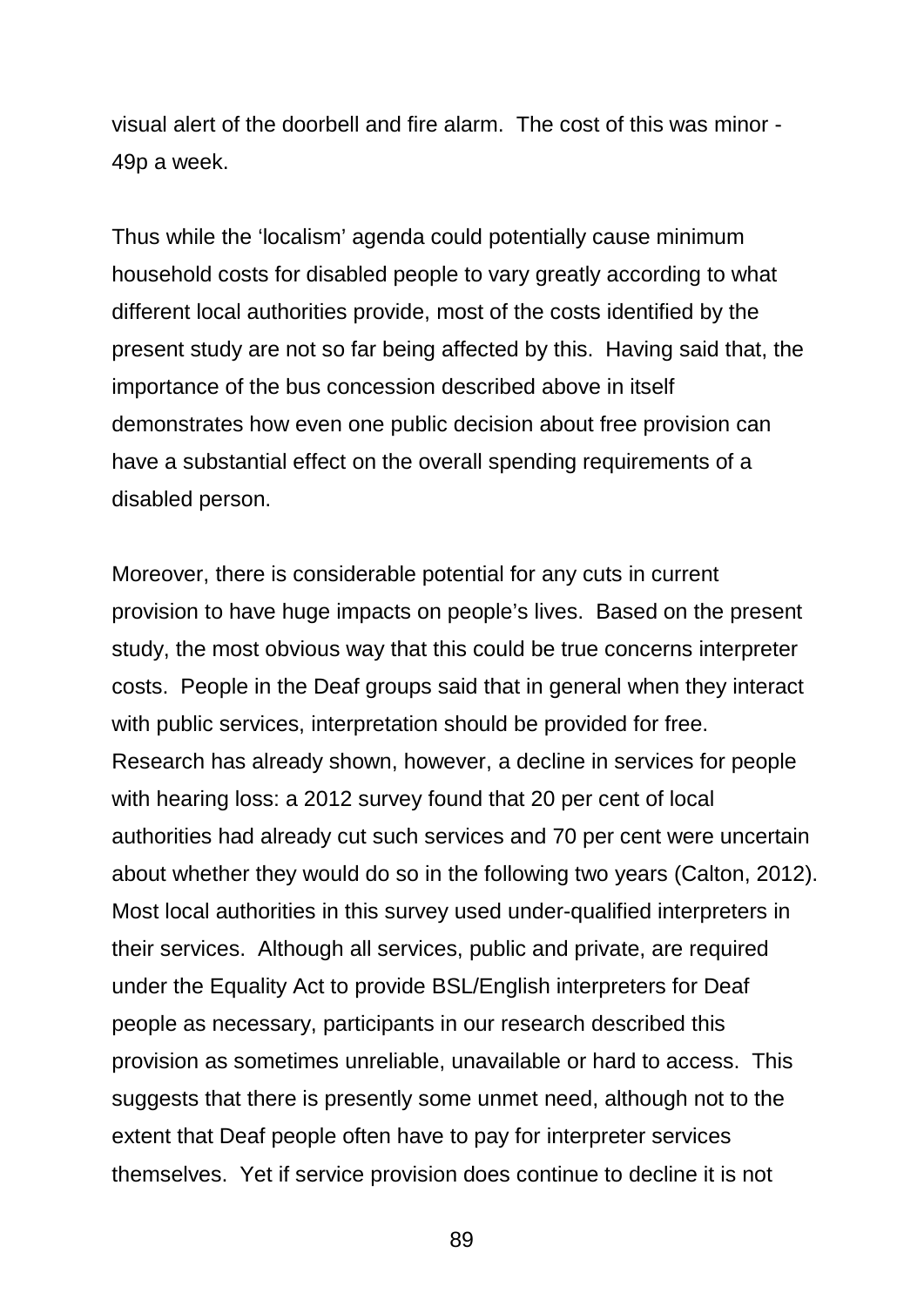unforeseeable that they may need to do so in order to access a range of everyday goods, services and facilities.

One other related issue is of access to public and/or other provision, for example, through charities that can be a valuable source of equipment and services. The discussions in groups highlighted the variation in peoples' experiences, not only of what they had received, but of their awareness of potential resources available to them. The reasons are likely to be varied and depend upon personal circumstances, but having the knowledge about what could be provided was seen as key. For some participants a valuable asset was being involved in or having access to networks, for example, forums or events for visually impaired people. This is something that requires people not only to have the confidence to become involved, but also to have access to computers, and to be able to travel, bringing additional costs. As shown in this study, if people cannot afford to cover such costs, they can be less well placed to access the very resources that can provide support.

#### **The scope for future research**

This study has demonstrated that it is possible to estimate the additional costs that someone with a given disability in a given household type needs to cover in order to maintain a minimum acceptable standard of living. The research succeeded in building consensus among disabled people themselves about which additional items are needed in a given case. This only creates some initial points on a map of disability costs, but shows that it is feasible to fill in more details of this map using a robust and consistent method.

Among further issues that could be explored are: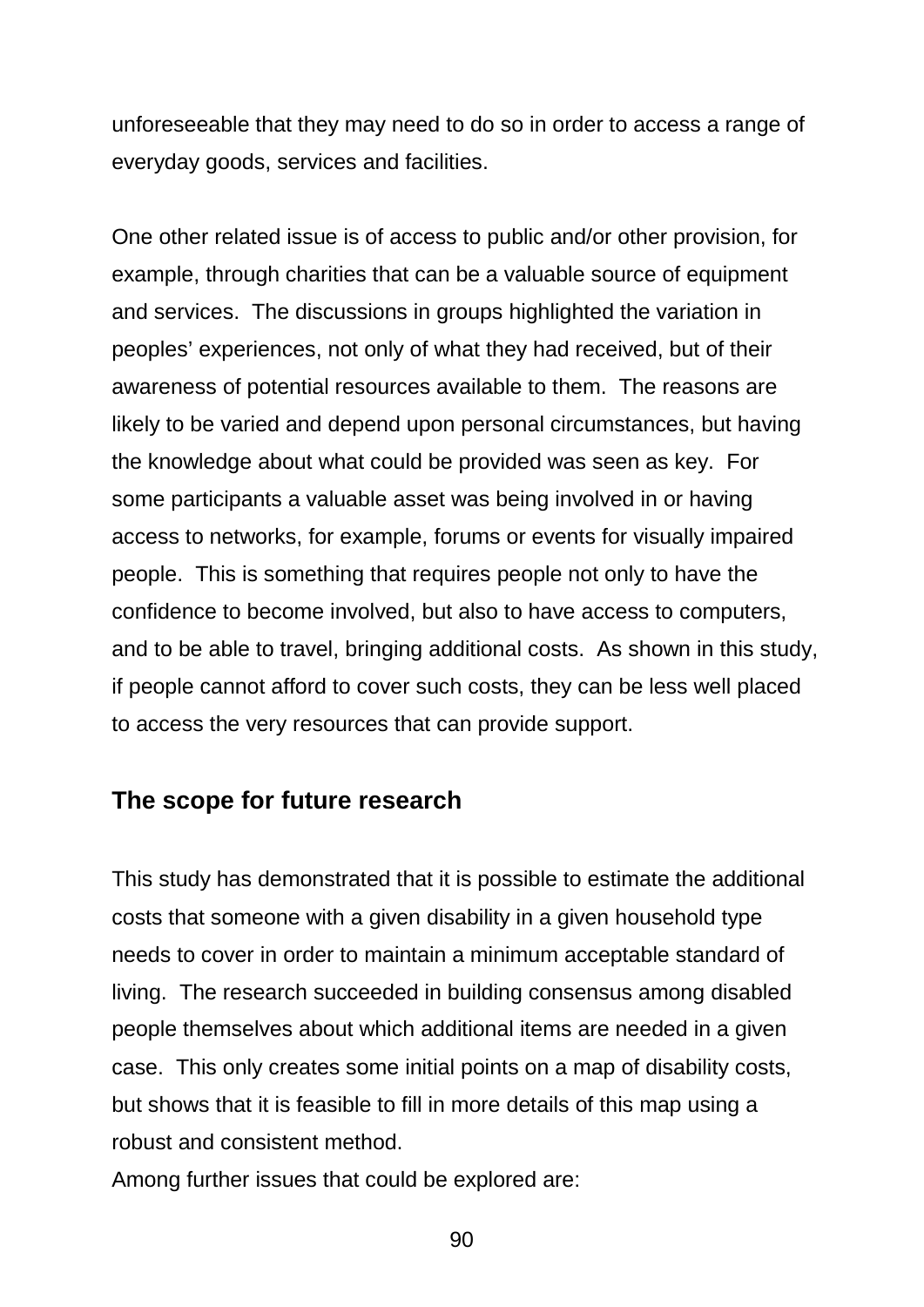- Differences along the range of impairment within the same general category. For example, what are the commonalities and differences in additional needs for people who have no compared to some useable sight?
- The difference that it makes to live with others compared to living alone. For example, which of the needs identified for a person who is sight impaired/Deaf would be the same or different if they were living with a partner and/or living with a child, and whether this other person also had a visual/hearing impairment or not?
- The difference in additional costs at various stages of life, for example how much would be spent on the additional needs of a child or someone of pension age who is sight impaired compared to a working age adult?
- The nature of additional needs associated with categories of disability other than sight and hearing loss, such as physical impairments or mental impairments that impact daily independent living skills.

While it would potentially take many years to cover each of these aspects in detail, the more dimensions of additional disability costs that can be studied, the more understanding of the true costs of disability can grow. For example, while the precise results of the present study only apply to two particular cases (which in themselves each represent a range of individual experiences), some general findings about the cost of sensory impairment, including the great importance of the cost of meeting social and not just physical needs, have wider relevance.

Such insights can potentially inform the way in which the cost of disability is conceptualised, and ultimately the shape of support through financial transfers and service provision that help people manage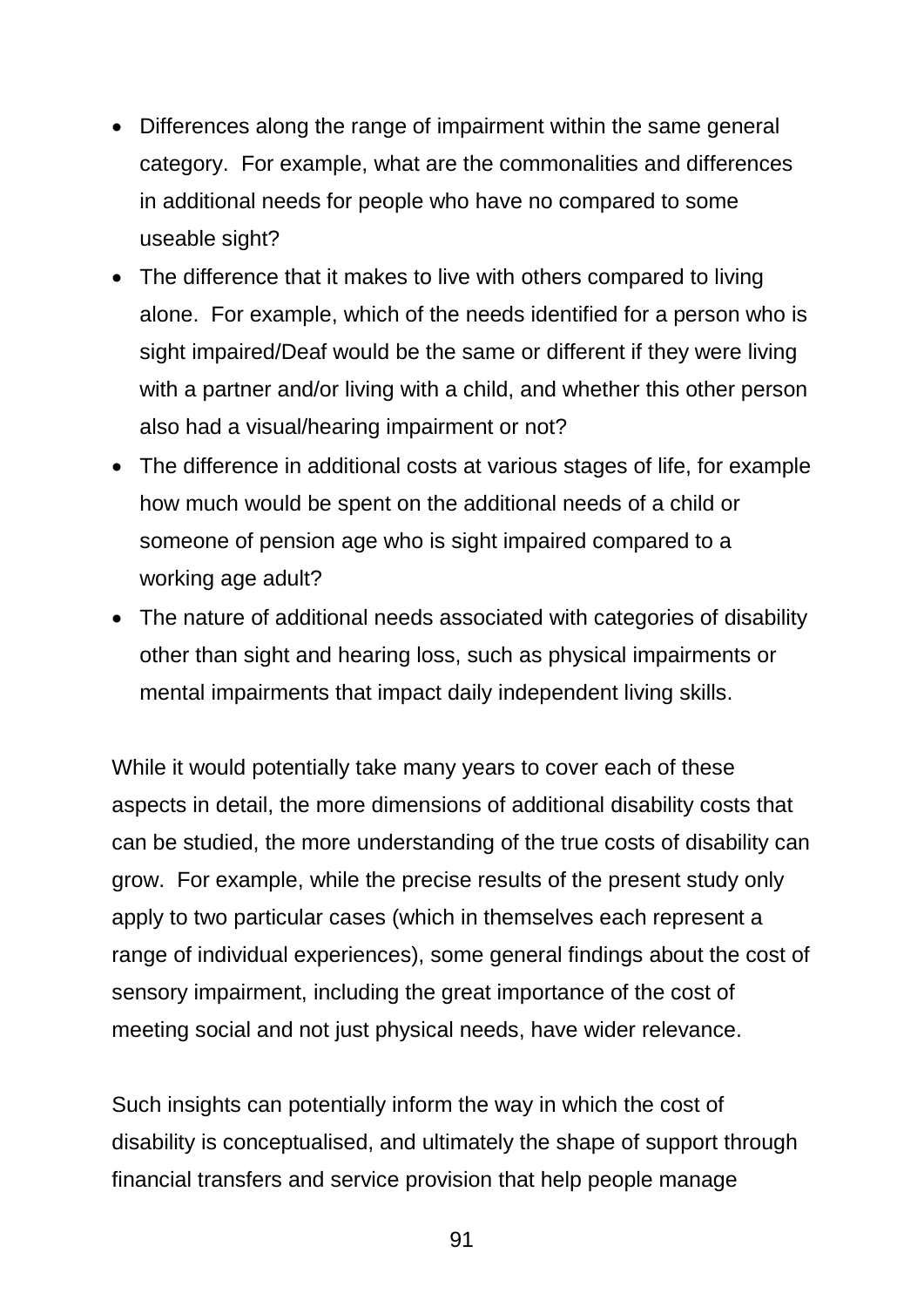additional costs. Disabled people themselves have always known that living day to day with a disability can be expensive. Quantifying the extent to which it adds to minimum costs and describing the range of items that produce these extra expenses is an important step in designing systems that help meet disabled people's needs.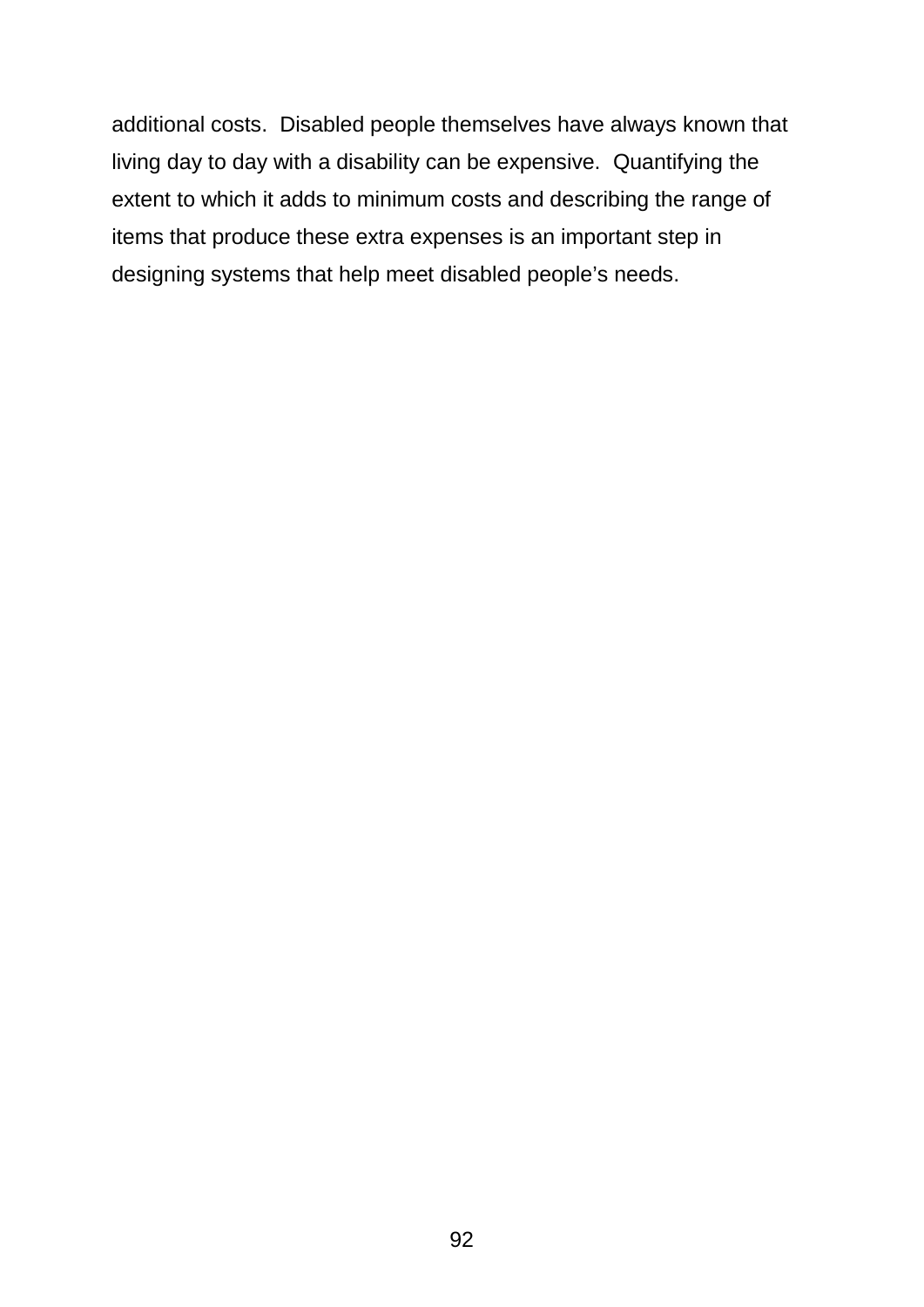## **References**

Bradshaw, J., Middleton. S., Davis, A., Oldfield, N., Smith, N., Cusworth, L. and Williams, J. (2008), *A Minimum Income Standard for Britain – What People Think,* York: Joseph Rowntree Foundation.

Calton, R (2012), *The provision of social care for people with hearing loss,* London: Action on Hearing Loss

Davis, A., Hirsch, D. and Padley, M., *A Minimum Income Standard for the United Kingdom in 2014*, York: Joseph Rowntree Foundation

Donnelly, M. and Winckler, V. (2012) Out of Sight: Visual Impairment and Poverty in Wales, The Bevan Foundation / RNIB Cymru

Jewell, S. and Atkin, R. (2013) Enabling Technology, Scope.

Jones, A., and O'Donnell, O. (1995). Equivalence scales and the costs of disability. *Journal of Public Economics*, *56*(2), 273-289.

Lacey-Davidson, B. (2012), A Report on BSL /English Interpreter Provision within the NHS, Association of Sign Language Interpreters

Large, P (1991), 'Paying for the cost of disability' in Dalley (ed), *Disability and social policy* London: Policy Studies Institute

Morciano, M, Hancock, R and Pudney, S (2012) *Disability costs and equivalence scales in the older population* ISER working paper 2012-09,

93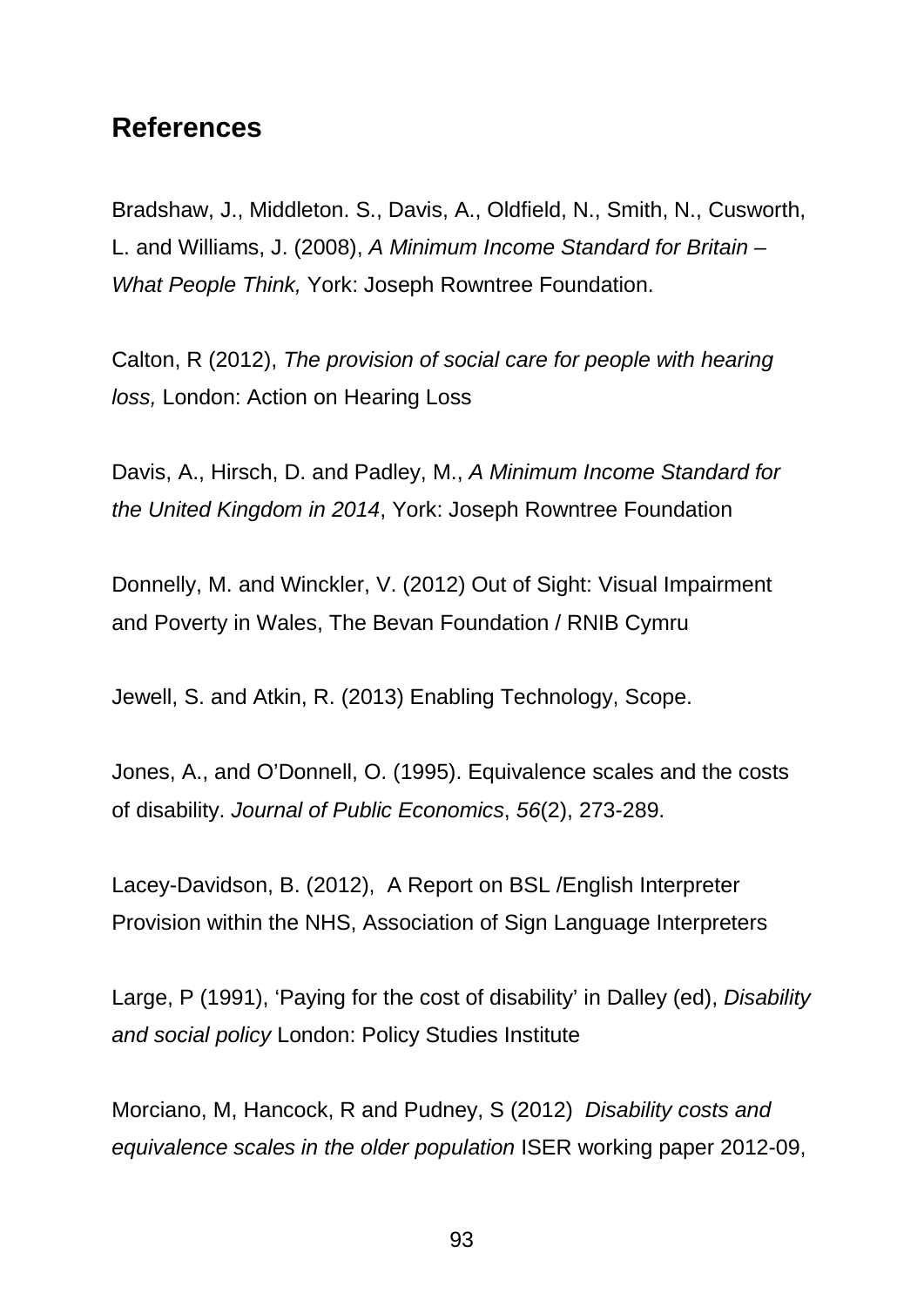University of Essex

RNIB (2012) *Personal Independence Payment: assessment criteria with thresholds consultation.* A joint submission from the visual impairment sector, April 2012

Smith, N., Middleton, S., Ashton-Brooks, K., Cox, L. and Dobson, B. (2004) *Disabled people's costs of living: more than you would think* York: Joseph Rowntree Foundation

Stewart, M. B. (2009). The estimation of pensioner equivalence scales using subjective data. *Review of Income and Wealth* 55(4), 907-929.

Thomas Pocklington Trust (2010) The Opinions of People with Sight Loss on Visual Impairment Research: Occasional paper, no 25

Thomas Pocklington Trust (2013) Improving lighting, improving lives, Research Discussion Paper 11,

Thomas Pocklington Trust (2014) Choosing Heating Controls and Saving Energy

Thompson, P, Lavery, M, and Curtice, J (1990) *Short-changed by Disability* London: Disability Income Group

94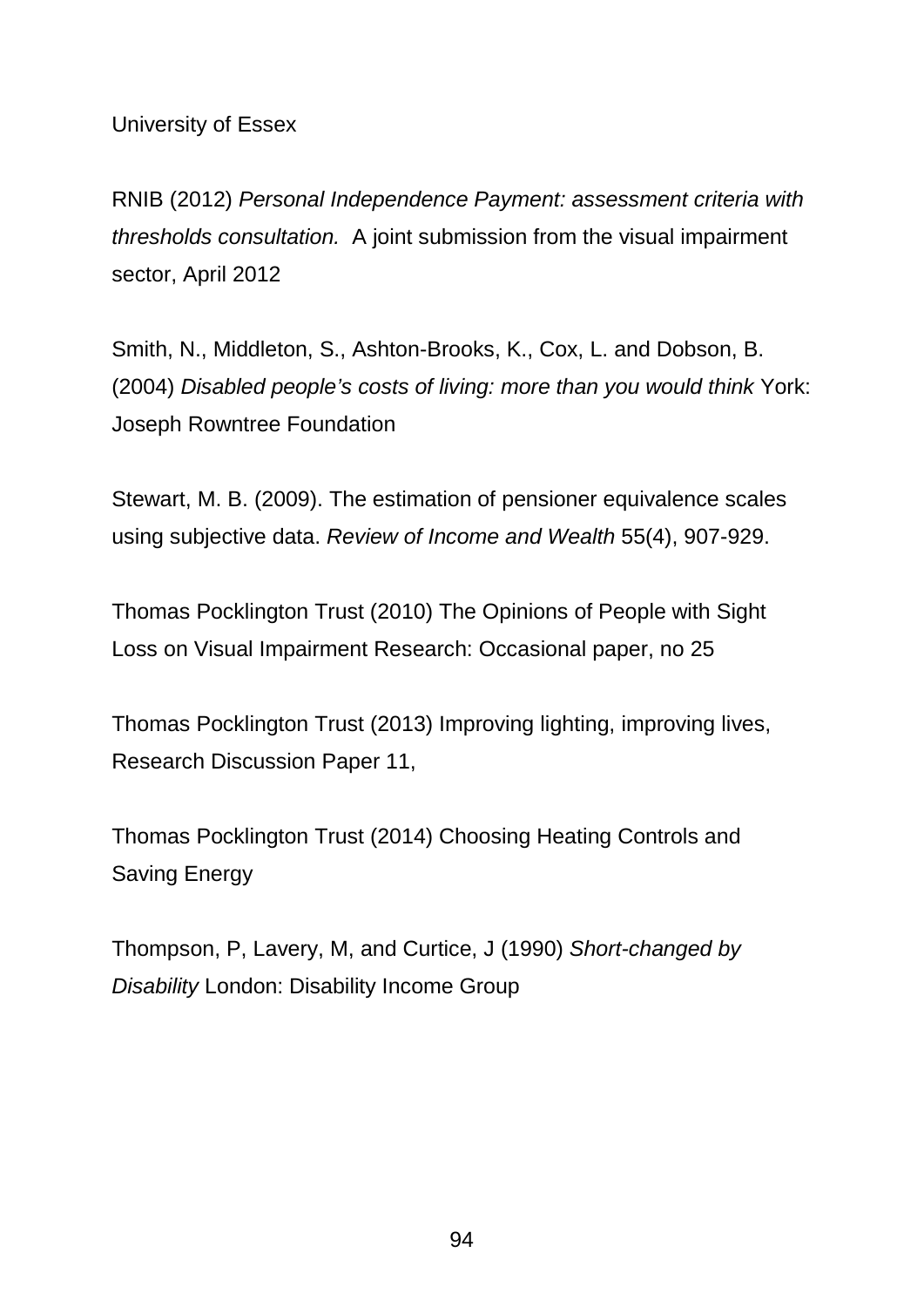## **Acknowledgements**

The research team would like to express its gratitude to all of the people who participated in the discussion groups, for their enthusiasm and hard work in identifying the needs of people who are sight impaired or deaf. We would also like to thank John McDonald at UK4BSL who provided assistance in organising the groups and also the team of interpreters. We are grateful to Bill Wilkinson of the Energy Audit Company who provided expertise on energy consumption costs. Thanks also to Lisa Jones for her administrative support throughout the project and to Nicola Lomax at the Centre for Research in Social Policy.

We are grateful to members of the Advisory Group who provided advice at the start of the project, and some of whom commented on the draft report. Robin Ash (British Deaf Association), Mike Brace CBE, Liz Ellis (University of Birmingham), Vic Foulsham (Focus Birmingham), Lorraine Gailey (Hearing Link), Janet Lewis (Trustee, Thomas Pocklington Trust), John Slade (RNIB). We also appreciate comments received from Action on Hearing Loss.

At Thomas Pocklington Trust we would like to thank Pamela Lacy and Sarah Buchanan for their support and contribution to the project.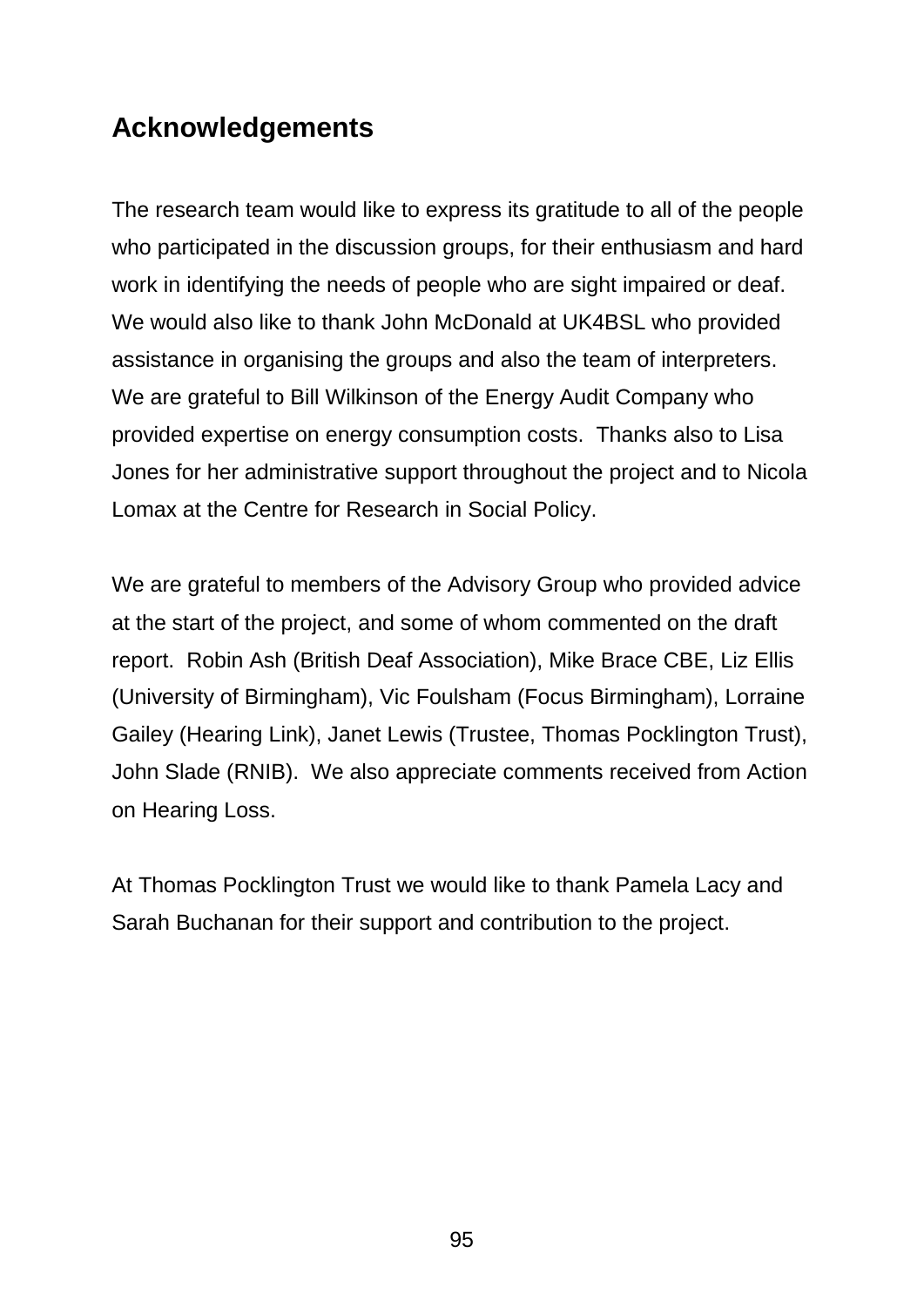## **Annex A Tables comparing overall budgets**

**Table A1 Table comparing the overall budgets for the main MIS single working age adult and the budget for someone who is sight impaired**

| £ per week, April 2014            | <b>Single</b> | <b>Sight impaired</b> |
|-----------------------------------|---------------|-----------------------|
|                                   | working age   | single working        |
|                                   | adult         | age adult             |
| Food                              | 43.95         | 43.95                 |
| Alcohol                           | 4.82          | 4.82                  |
| Tobacco                           | 0.00          | 0.00                  |
| Clothing                          | 6.76          | 6.76                  |
| <b>Water rates</b>                | 5.63          | 5.63                  |
| Council tax                       | 15.34         | 15.34                 |
| <b>Household insurances</b>       | 1.16          | 1.16                  |
| Fuel                              | 17.32         | 18.70                 |
| Other housing costs               | 1.92          | 2.88                  |
| Household goods                   | 14.48         | 18.68                 |
| <b>Household services</b>         | 2.79          | 23.34                 |
| Childcare                         | 0.00          | 0.00                  |
| Personal goods and services       | 13.56         | 18.73                 |
| Motoring                          | 0.00          | 0.00                  |
| Other travel costs                | 26.45         | 32.95                 |
| Social and cultural participation | 44.43         | 56.17                 |
| <b>Total</b>                      | 198.60        | 249.09                |

This table using the Main MIS categories shows that there were no changes in the weekly budgets for food (£43.95), alcohol (£4.82), tobacco (£0.00), clothing (£6.76), water rates (£5.63), council tax (£15.34), household insurances (£1.16), childcare (£0.00) and motoring (£0.00). Categories that differed were fuel (+£1.38), other housing costs (+£0.96), household goods (+£4.20), household services (+£20.55), personal goods and services (+£5.17), other travel costs (+£6.50) and social and cultural participation (+£11.74). The total weekly budgets are £198.60 for the Main MIS single working age adult and £249.09 for a single working age adult who is sight impaired.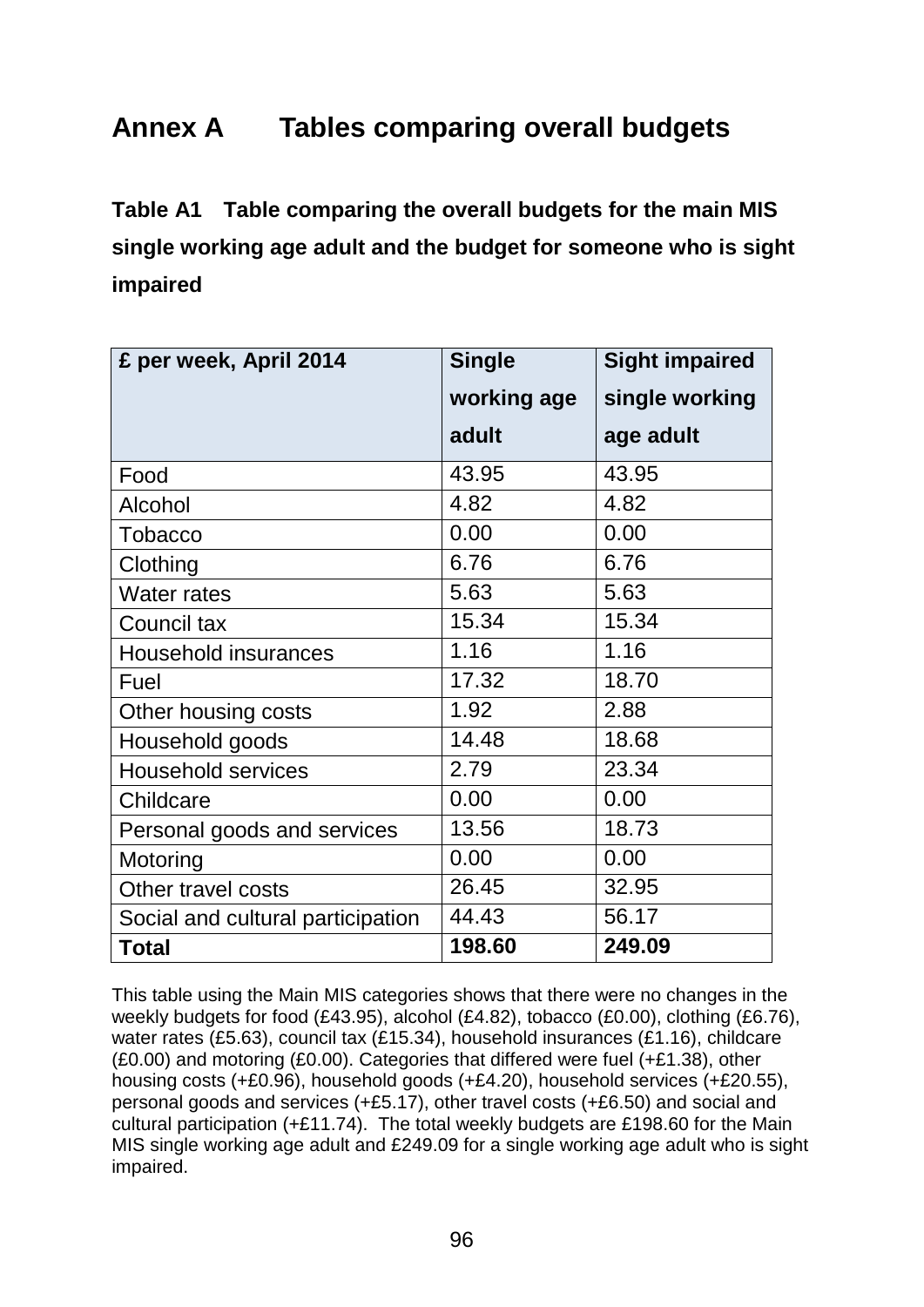**Table A2 Table comparing the overall budgets for the main MIS single working age adult and the budget for someone who is Deaf**

| £ per week, April 2014               | <b>Single</b> | <b>Deaf single</b> |
|--------------------------------------|---------------|--------------------|
|                                      | working age   | working age        |
|                                      | adult         | adult              |
| Food                                 | 43.95         | 43.95              |
| Alcohol                              | 4.82          | 4.82               |
| <b>Tobacco</b>                       | 0.00          | 0.00               |
| Clothing                             | 6.76          | 6.76               |
| <b>Water rates</b>                   | 5.63          | 5.63               |
| Council tax                          | 15.34         | 15.34              |
| Household insurances                 | 1.16          | 1.16               |
| Fuel                                 | 17.32         | 18.28              |
| Other housing costs                  | 1.92          | 1.92               |
| Household goods                      | 14.48         | 15.13              |
| <b>Household services</b>            | 2.79          | 10.46              |
| Childcare                            | 0.00          | 0.00               |
| Personal goods and services          | 13.56         | 140.49             |
| Motoring                             | 0.00          | 0.00               |
| Other travel costs                   | 26.45         | 31.88              |
| Social and cultural<br>participation | 44.43         | 65.83              |
| <b>Total</b>                         | 198.60        | 361.63             |

This table using the Main MIS categories shows that there were no changes in the weekly budgets for food (£43.95), alcohol (£4.82), tobacco (£0.00), clothing (£6.76), water rates (£5.63), council tax (£15.34), household insurances (£1.16), other housing costs (£1.92), childcare (£0.00) and motoring (£0.00). Categories that differed were fuel (+£0.96), household goods (+£0.65), household services (+£7.67), personal goods and services (+£126.93), other travel costs (+£5.43) and social and cultural participation (+£21.40). The total weekly budgets are £198.60 for the Main MIS single working age adult and £361.63 for a single working age adult who is Deaf.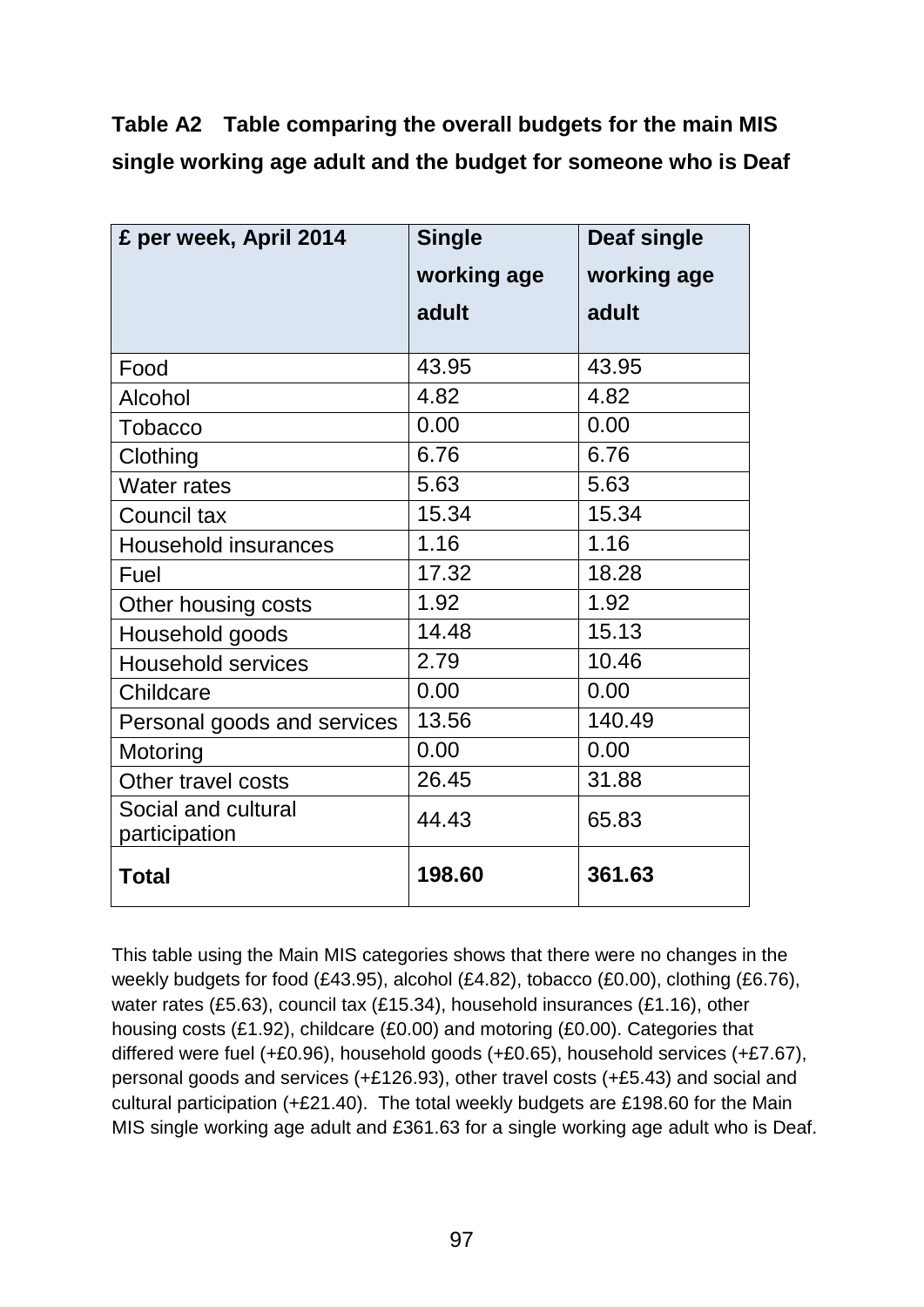**In this publication, the terms 'visually impaired people', 'blind and partially sighted people' and 'people with sight loss' all refer to people who are either eligible to be certified as sight impaired (partially sighted) or severely sight impaired (blind).**